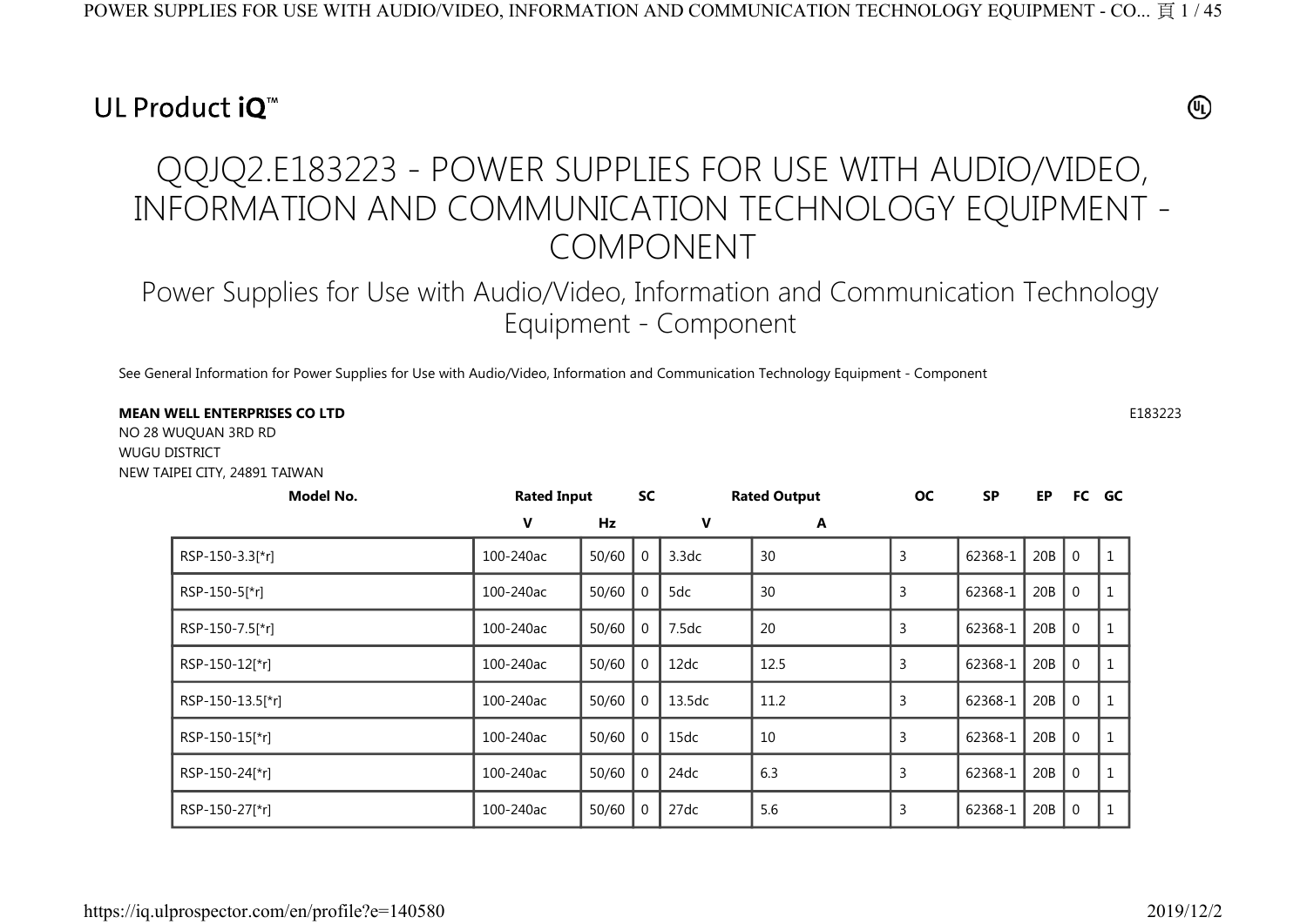| RSP-150-48[*r]                                   | 100-240ac | 50/60 | $\mathbf{0}$   | 48dc   | 32    | 3              | 62368-1 | 20B | $\Omega$     | $\mathbf{1}$ |
|--------------------------------------------------|-----------|-------|----------------|--------|-------|----------------|---------|-----|--------------|--------------|
| RPS-300-12-C [*r]                                | 100-240ac | 50/60 | $\overline{0}$ | 12dc   | 25#   | $\overline{3}$ | 62368-1 | 20B | $\mathbf{0}$ | $\mathbf{1}$ |
|                                                  |           |       |                | 12dc   | 15##  | 3              |         |     |              |              |
| DBU-3200-24y, DBR-3200-24y (!!)                  | 100-199ac | 50/60 | $\Omega$       | 28.8dc | 55A   | 24, 29         | 62368-1 | 25B | $\Omega$     | $\mathbf{1}$ |
|                                                  | 200-240ac | 50/60 | $\mathbf 0$    | 28.8dc | 110A  | 24, 29         | 62368-1 | 25B | $\mathbf 0$  | $\mathbf{1}$ |
| DBU-3200-48y, DBR-3200-48y (!!)                  | 100-199ac | 50/60 | $\overline{0}$ | 57.6dc | 27.5A | 24, 29         | 62368-1 | 25B | $\mathbf 0$  | $\mathbf{1}$ |
|                                                  | 200-240ac | 50/60 | $\mathbf 0$    | 57.6dc | 55A   | 24, 29         | 62368-1 | 25B | $\mathbf 0$  | $\mathbf{1}$ |
| DPU-3200-24z, DRP-3200-24y (!!)                  | 100-199ac | 50/60 | $\Omega$       | 24dc   | 66.5A | 24, 29         | 62368-1 | 25B | $\mathbf 0$  | $\mathbf{1}$ |
|                                                  | 200-240ac | 50/60 | $\mathbf{0}$   | 24dc   | 133A  | 24, 29         | 62368-1 | 25B | $\Omega$     | $\mathbf{1}$ |
| DPU-3200-48z, DRP-3200-48y (!!)                  | 100-199ac | 50/60 | $\mathbf 0$    | 48dc   | 33.5A | 24, 29         | 62368-1 | 25B | $\mathbf{0}$ | $\mathbf{1}$ |
|                                                  | 200-240ac | 50/60 | $\Omega$       | 48dc   | 67A   | 24, 29         | 62368-1 | 25B | $\mathbf 0$  | $\mathbf{1}$ |
| DHP-1UT-A, DHB-12K1UT-24 (with DBR-3200-<br>24y) | 100-199ac | 50/60 | $\mathbf{0}$   | 28.8dc | 55A   | 24, 29         | 62368-1 | 25B | $\Omega$     | $\mathbf{1}$ |
|                                                  | 200-240ac | 50/60 | $\Omega$       | 28.8dc | 110A  | 24, 29         | 62368-1 | 25B | $\mathbf 0$  | $\mathbf{1}$ |
| DHP-1UT-A, DHB-12K1UT-48 (with DBR-3200-<br>48y) | 100-199ac | 50/60 | $\overline{0}$ | 57.6dc | 27.5A | 24, 29         | 62368-1 | 25B | $\mathbf 0$  | $\mathbf{1}$ |
|                                                  | 200-240ac | 50/60 | $\mathbf{0}$   | 57.6dc | 55A   | 24, 29         | 62368-1 | 25B | $\mathbf{0}$ | $\mathbf{1}$ |
| DHP-1UT-A, DHP-12K1UT-24 (with DRP-3200-<br>24y) | 100-199ac | 50/60 | $\Omega$       | 24dc   | 66.5A | 24, 29         | 62368-1 | 25B | $\mathbf{0}$ | $\mathbf{1}$ |
|                                                  | 200-240ac | 50/60 | $\Omega$       | 24dc   | 133A  | 24, 29         | 62368-1 | 25B | $\mathbf 0$  | $\mathbf{1}$ |
| DHP-1UT-A, DHP-12K1UT-48 (with DRP-3200-<br>48y) | 100-199ac | 50/60 | $\mathbf{0}$   | 48dc   | 33.5A | 24, 29         | 62368-1 | 25B | $\mathbf 0$  | $\mathbf{1}$ |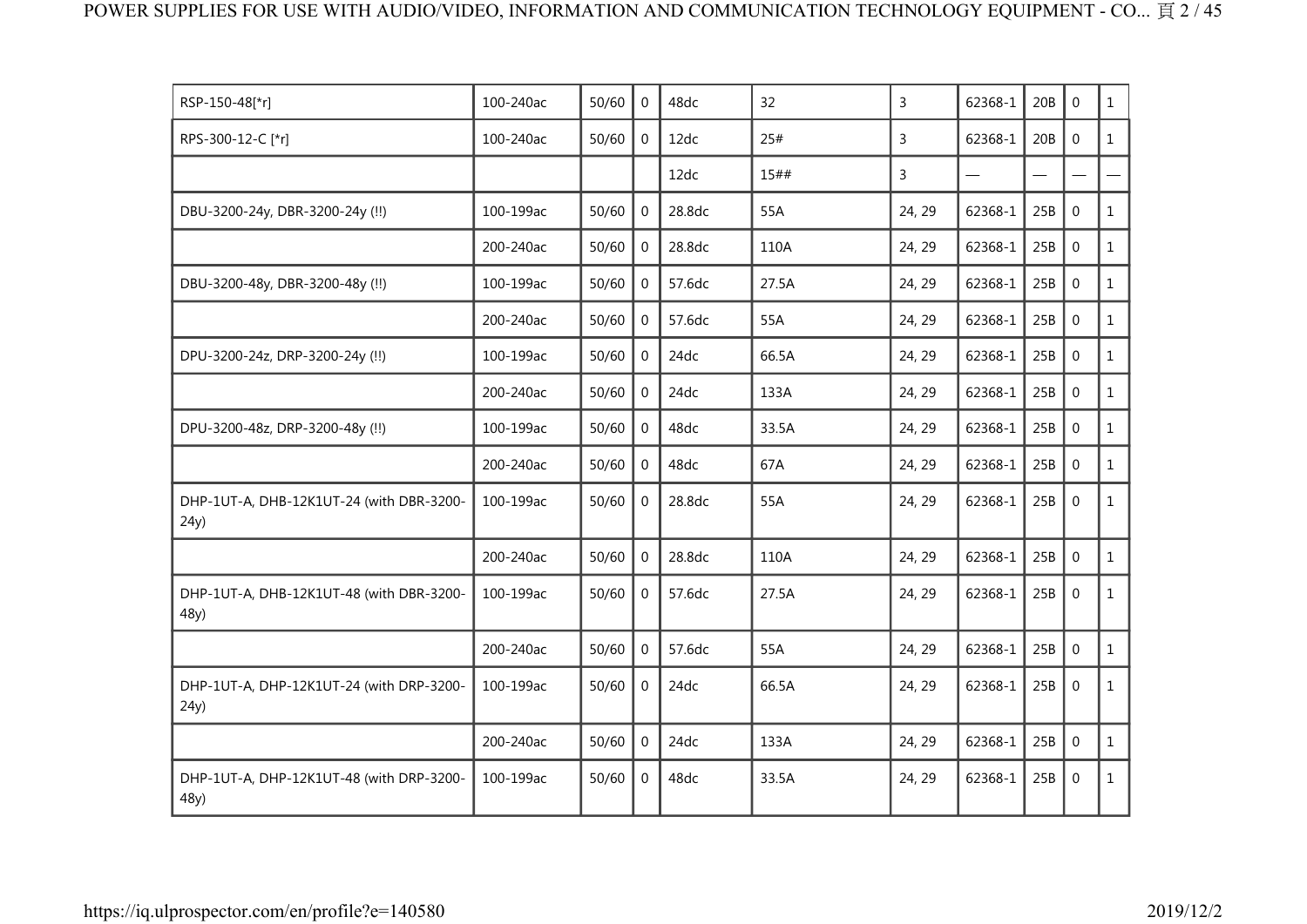|                            | 200-240ac | 50/60 | $\mathbf{0}$   | 48dc  | 67A   | 24, 29 | 62368-1 | 25B | $\mathbf 0$      | $\mathbf{1}$ |
|----------------------------|-----------|-------|----------------|-------|-------|--------|---------|-----|------------------|--------------|
| HRPG-1000-12, PSPA-1000-12 | 100-199ac | 50/60 | $\mathbf 0$    | 12dc  | 64A   | 24, 29 | 62368-1 | 20B | $\mathbf 0$      | $\mathbf{1}$ |
|                            | 200-240ac | 50/60 | $\overline{0}$ | 12dc  | 80A   | 24, 29 | 62368-1 | 20B | $\mathbf 0$      | $\mathbf{1}$ |
| HRPG-1000-15, PSPA-1000-15 | 100-199ac | 50/60 | $\overline{0}$ | 15dc  | 51A   | 24, 29 | 62368-1 | 20B | $\mathbf 0$      | $\mathbf{1}$ |
|                            | 200-240ac | 50/60 | $\overline{0}$ | 15dc  | 64A   | 24, 29 | 62368-1 | 20B | $\mathbf 0$      | $\mathbf{1}$ |
| HRPG-1000-24, PSPA-1000-24 | 100-199ac | 50/60 | $\mathbf 0$    | 24dc  | 34A   | 24, 29 | 62368-1 | 20B | $\mathbf 0$      | $\mathbf{1}$ |
|                            | 200-240ac | 50/60 | $\Omega$       | 24dc  | 42A   | 24, 29 | 62368-1 | 20B | $\mathbf 0$      | $\mathbf{1}$ |
| HRPG-1000-48, PSPA-1000-48 | 100-199ac | 50/60 | 0              | 48dc  | 17A   | 24, 29 | 62368-1 | 20B | $\mathbf 0$      | $\mathbf{1}$ |
|                            | 200-240ac | 50/60 | 0              | 48dc  | 21A   | 24, 29 | 62368-1 | 20B | $\mathbf 0$      | $\mathbf{1}$ |
| EPS-65-3.3z (@)            | 100-240ac | 50/60 | $\mathbf 0$    | 3.3dc | 11A   | 24, 29 | 62368-1 | 20B | $\boldsymbol{0}$ | $\mathbf{1}$ |
| EPS-65-5z $(Q)$            | 100-240ac | 50/60 | $\mathbf{0}$   | 5dc   | 11A   | 24, 29 | 62368-1 | 20B | $\mathbf{0}$     | $\mathbf{1}$ |
| EPS-65-7.5z (@)            | 100-240ac | 50/60 | $\Omega$       | 7.5dc | 8A    | 24, 29 | 62368-1 | 20B | $\mathbf 0$      | $\mathbf{1}$ |
| EPS-65-12z (@)             | 100-240ac | 50/60 | $\mathbf{0}$   | 12dc  | 5.42A | 24, 29 | 62368-1 | 20B | $\mathbf 0$      | $\mathbf{1}$ |
| EPS-65-15z (@)             | 100-240ac | 50/60 | $\overline{0}$ | 15dc  | 4.34A | 24, 29 | 62368-1 | 20B | $\mathbf 0$      | $\mathbf{1}$ |
| EPS-65-24z (@)             | 100-240ac | 50/60 | $\Omega$       | 24dc  | 2.71A | 24, 29 | 62368-1 | 20B | $\mathbf 0$      | $\mathbf{1}$ |
| EPS-65-36z (@)             | 100-240ac | 50/60 | $\overline{0}$ | 36dc  | 1.81A | 24, 29 | 62368-1 | 20B | $\mathbf 0$      | $\mathbf{1}$ |
| EPS-65-48z (@)             | 100-240ac | 50/60 | $\overline{0}$ | 48dc  | 1.36A | 24, 29 | 62368-1 | 20B | $\mathbf 0$      | $\mathbf{1}$ |
| EPS-45-3.3z (@)            | 100-240ac | 50/60 | $\overline{0}$ | 3.3dc | 8A    | 24, 29 | 62368-1 | 20B | $\mathbf{0}$     | $\mathbf{1}$ |
| EPS-45-5z (@)              | 100-240ac | 50/60 | 0              | 5dc   | 8A    | 24, 29 | 62368-1 | 20B | $\mathbf 0$      | $\mathbf{1}$ |
| EPS-45-7.5z (@)            | 100-240ac | 50/60 | $\overline{0}$ | 7.5dc | 5.4A  | 24, 29 | 62368-1 | 20B | $\mathbf 0$      | $\mathbf{1}$ |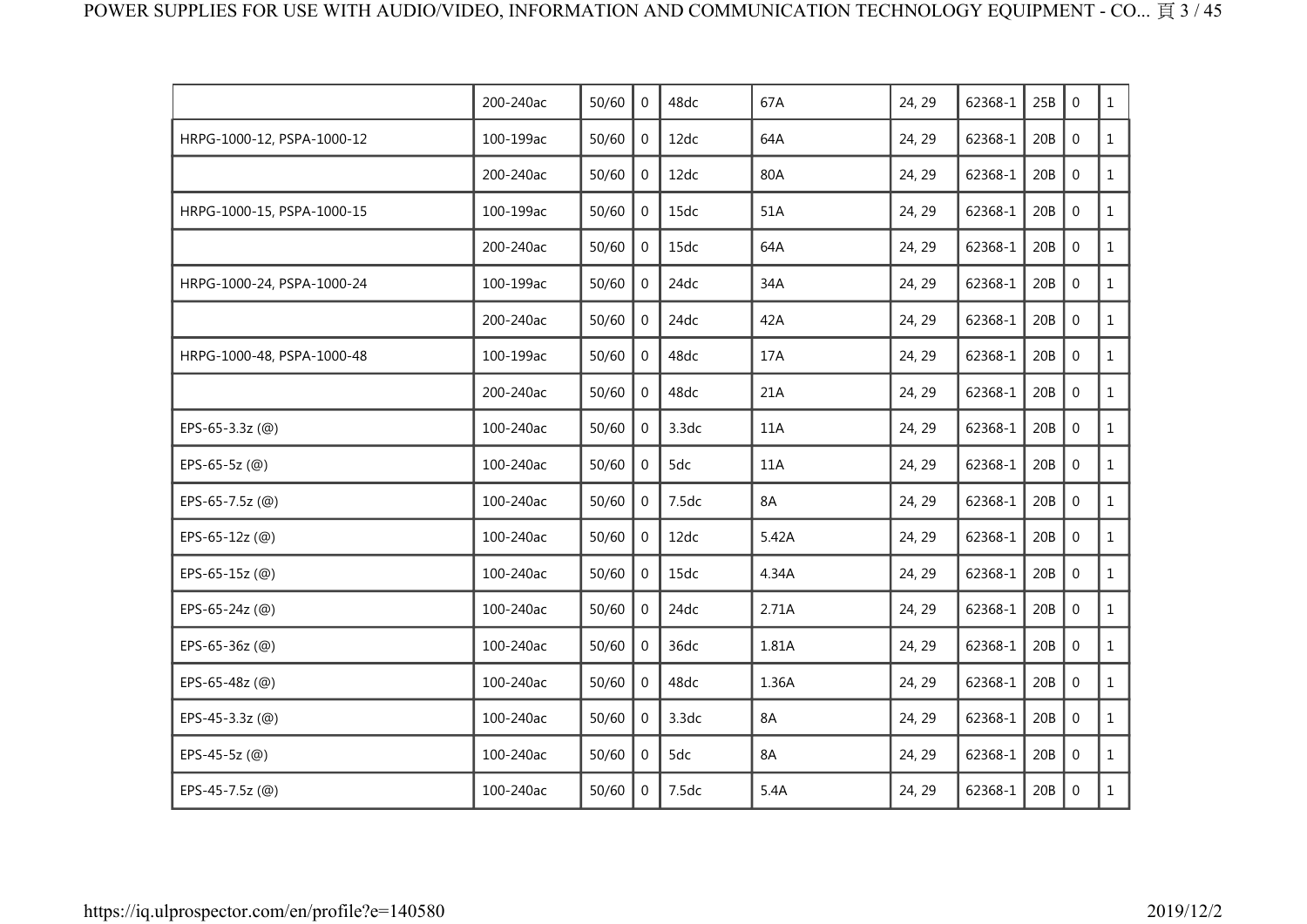| EPS-45-12z (@) | 100-240ac | 50/60 | $\mathbf{0}$   | 12dc  | 3.75A | 24, 29 | 62368-1 | 20B | $\mathbf 0$      | $\mathbf{1}$ |
|----------------|-----------|-------|----------------|-------|-------|--------|---------|-----|------------------|--------------|
| EPS-45-15z (@) | 100-240ac | 50/60 | $\mathbf{0}$   | 15dc  | 3A    | 24, 29 | 62368-1 | 20B | $\mathbf 0$      | $\mathbf{1}$ |
| EPS-45-24z (@) | 100-240ac | 50/60 | 0              | 24dc  | 1.9A  | 24, 29 | 62368-1 | 20B | $\mathbf 0$      | $\mathbf{1}$ |
| EPS-45-36z (@) | 100-240ac | 50/60 | $\mathbf{0}$   | 36dc  | 1.25A | 24, 29 | 62368-1 | 20B | $\mathbf 0$      | $\mathbf{1}$ |
| EPS-45-48z (@) | 100-240ac | 50/60 | $\mathbf 0$    | 48dc  | 1A    | 24, 29 | 62368-1 | 20B | $\boldsymbol{0}$ | $\mathbf{1}$ |
| HRP-100-3.3    | 100-240ac | 50/60 | 0              | 3.3dc | 20A   | 24, 29 | 62368-1 | 20B | $\mathbf 0$      | $\mathbf{1}$ |
| HRP-100-5      | 100-240ac | 50/60 | $\overline{0}$ | 5dc   | 17A   | 24, 29 | 62368-1 | 20B | $\mathbf 0$      | $\mathbf{1}$ |
| HRP-100-7.5    | 100-240ac | 50/60 | $\mathbf{0}$   | 7.5dc | 13.5A | 24, 29 | 62368-1 | 20B | $\mathbf 0$      | $\mathbf{1}$ |
| HRP-100-12     | 100-240ac | 50/60 | $\mathbf{0}$   | 12dc  | 8.5A  | 24, 29 | 62368-1 | 20B | $\mathbf 0$      | $\mathbf{1}$ |
| HRP-100-15     | 100-240ac | 50/60 | $\mathbf 0$    | 15dc  | 7A    | 24, 29 | 62368-1 | 20B | $\mathbf 0$      | $\mathbf{1}$ |
| HRP-100-24     | 100-240ac | 50/60 | 0              | 24dc  | 4.5A  | 24, 29 | 62368-1 | 20B | $\mathbf 0$      | $\mathbf{1}$ |
| HRP-100-36     | 100-240ac | 50/60 | $\mathbf{0}$   | 36dc  | 2.9A  | 24, 29 | 62368-1 | 20B | $\mathbf 0$      | $\mathbf{1}$ |
| HRP-100-48     | 100-240ac | 50/60 | 0              | 48dc  | 2.2A  | 24, 29 | 62368-1 | 20B | $\mathbf 0$      | $\mathbf{1}$ |
| EPS-25-3.3     | 100-240ac | 50/60 | $\mathbf{0}$   | 3.3dc | 5A    | 24, 29 | 62368-1 | 20B | $\mathbf 0$      | $\mathbf{1}$ |
| EPS-25-5       | 100-240ac | 50/60 | 0              | 5dc   | 5A    | 24, 29 | 62368-1 | 20B | $\boldsymbol{0}$ | $\mathbf{1}$ |
| EPS-25-7.5     | 100-240ac | 50/60 | $\mathbf{0}$   | 7.5dc | 3.4A  | 24, 29 | 62368-1 | 20B | $\mathbf 0$      | $\mathbf{1}$ |
| EPS-25-12      | 100-240ac | 50/60 | $\overline{0}$ | 12dc  | 2.1A  | 24, 29 | 62368-1 | 20B | $\mathbf 0$      | $\mathbf{1}$ |
| EPS-25-15      | 100-240ac | 50/60 | $\mathbf{0}$   | 15dc  | 1.7A  | 24, 29 | 62368-1 | 20B | $\boldsymbol{0}$ | $\mathbf{1}$ |
| EPS-25-24      | 100-240ac | 50/60 | 0              | 24dc  | 1.05A | 24, 29 | 62368-1 | 20B | $\mathbf 0$      | $\mathbf{1}$ |
| EPS-25-27      | 100-240ac | 50/60 | 0              | 27dc  | 0.95A | 24, 29 | 62368-1 | 20B | $\mathbf 0$      | $\mathbf{1}$ |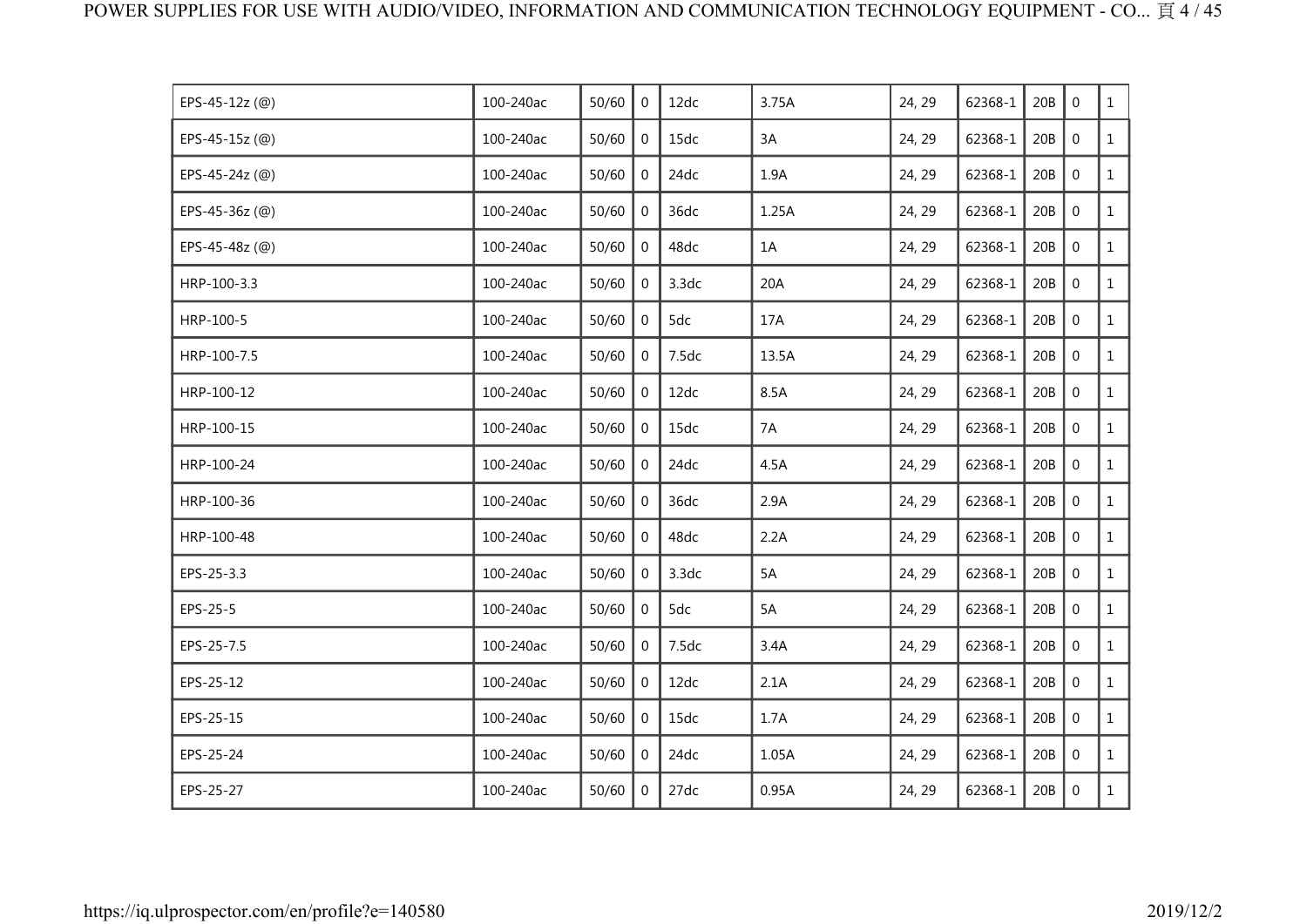| EPS-25-36  | 100-240ac | 50/60 | $\Omega$       | 36dc  | 0.7A  | 24, 29 | 62368-1 | 20B | $\Omega$         | $\mathbf{1}$ |
|------------|-----------|-------|----------------|-------|-------|--------|---------|-----|------------------|--------------|
| EPS-25-48  | 100-240ac | 50/60 | $\overline{0}$ | 48dc  | 0.53A | 24, 29 | 62368-1 | 20B | $\mathbf 0$      | $\mathbf{1}$ |
| EPS-35-3.3 | 100-240ac | 50/60 | $\mathbf{0}$   | 3.3dc | 6A    | 24, 29 | 62368-1 | 20B | $\boldsymbol{0}$ | $\mathbf{1}$ |
| EPS-35-5   | 100-240ac | 50/60 | $\overline{0}$ | 5dc   | 6A    | 24, 29 | 62368-1 | 20B | $\mathbf 0$      | $\mathbf{1}$ |
| EPS-35-7.5 | 100-240ac | 50/60 | $\overline{0}$ | 7.5dc | 4.7A  | 24, 29 | 62368-1 | 20B | $\mathbf{0}$     | $\mathbf{1}$ |
| EPS-35-12  | 100-240ac | 50/60 | $\Omega$       | 12dc  | 3A    | 24, 29 | 62368-1 | 20B | $\Omega$         | $\mathbf{1}$ |
| EPS-35-15  | 100-240ac | 50/60 | $\mathbf 0$    | 15dc  | 2.4A  | 24, 29 | 62368-1 | 20B | $\boldsymbol{0}$ | $\mathbf{1}$ |
| EPS-35-24  | 100-240ac | 50/60 | $\mathbf{0}$   | 24dc  | 1.5A  | 24, 29 | 62368-1 | 20B | $\mathbf 0$      | $\mathbf{1}$ |
| EPS-35-27  | 100-240ac | 50/60 | $\overline{0}$ | 27dc  | 1.3A  | 24, 29 | 62368-1 | 20B | $\mathbf 0$      | $\mathbf{1}$ |
| EPS-35-36  | 100-240ac | 50/60 | $\overline{0}$ | 36dc  | 1A    | 24, 29 | 62368-1 | 20B | $\mathbf 0$      | $\mathbf{1}$ |
| EPS-35-48  | 100-240ac | 50/60 | $\Omega$       | 48dc  | 0.75A | 24, 29 | 62368-1 | 20B | $\mathbf 0$      | $\mathbf{1}$ |
| EPP-100-12 | 100-240ac | 50/60 | $\overline{0}$ | 12dc  | 8.5A  | 24, 29 | 62368-1 | 20B | $\mathbf 0$      | $\mathbf{1}$ |
|            | 100-240ac | 50/60 | $\mathbf 0$    | 12dc  | 6.3A  | 24, 29 | 62368-1 | 20B | $\mathbf 0$      | $\mathbf{1}$ |
| EPP-100-15 | 100-240ac | 50/60 | $\overline{0}$ | 15dc  | 6.67A | 24, 29 | 62368-1 | 20B | $\mathbf 0$      | $\mathbf{1}$ |
|            | 100-240ac | 50/60 | $\overline{0}$ | 15dc  | 5A    | 24, 29 | 62368-1 | 20B | $\overline{0}$   | $\mathbf{1}$ |
| EPP-100-24 | 100-240ac | 50/60 | $\Omega$       | 24dc  | 4.2A  | 24, 29 | 62368-1 | 20B | $\mathbf 0$      | $\mathbf{1}$ |
|            | 100-240ac | 50/60 | $\overline{0}$ | 24dc  | 3.2A  | 24, 29 | 62368-1 | 20B | $\mathbf 0$      | $\mathbf{1}$ |
| EPP-100-27 | 100-240ac | 50/60 | $\overline{0}$ | 27dc  | 3.71A | 24, 29 | 62368-1 | 20B | $\mathbf 0$      | $\mathbf{1}$ |
|            | 100-240ac | 50/60 | $\overline{0}$ | 27dc  | 2.8A  | 24, 29 | 62368-1 | 20B | $\mathbf 0$      | $\mathbf{1}$ |
| EPP-100-48 | 100-240ac | 50/60 | $\overline{0}$ | 48dc  | 2.1A  | 24, 29 | 62368-1 | 20B | $\mathbf 0$      | $\mathbf{1}$ |
|            |           |       |                |       |       |        |         |     |                  |              |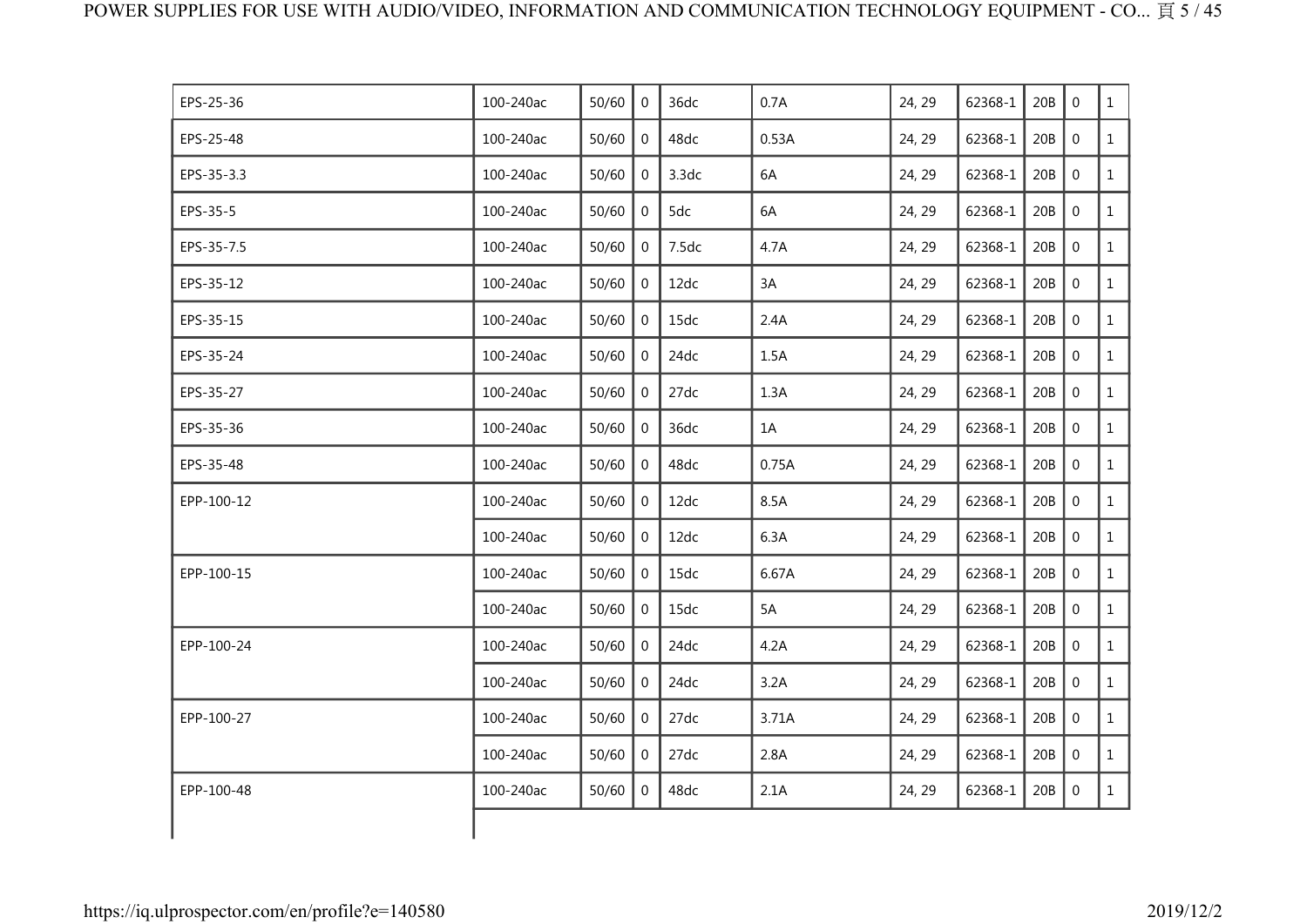|                           | 100-240ac | 50/60     | $\mathbf 0$    | 48dc  | 1.6A   | 24, 29 | 62368-1       | 20B   | $\mathbf 0$      | $\mathbf{1}$ |
|---------------------------|-----------|-----------|----------------|-------|--------|--------|---------------|-------|------------------|--------------|
| EPP-150-12                | 100-240ac | $50/60$ 0 |                | 12dc  | 12.5A  | 24, 29 | 62368-1       | 20B   | $\overline{0}$   | $\mathbf{1}$ |
|                           | 100-240ac | $50/60$ 0 |                | 12dc  | 8.4A   | 24, 29 | 62368-1       | 20B   | $\overline{0}$   | $\mathbf{1}$ |
| EPP-150-15                | 100-240ac | $50/60$ 0 |                | 15dc  | 10A    | 24, 29 | 62368-1 20B 0 |       |                  | $\mathbf{1}$ |
|                           | 100-240ac | 50/60 0   |                | 15dc  | 6.7A   | 24, 29 | 62368-1       | 20B 0 |                  | $\mathbf{1}$ |
| EPP-150-24                | 100-240ac | $50/60$ 0 |                | 24dc  | 6.25A  | 24, 29 | 62368-1       | 20B 0 |                  | $\mathbf{1}$ |
|                           | 100-240ac | $50/60$ 0 |                | 24dc  | 4.2A   | 24, 29 | 62368-1       | 20B 0 |                  | $\mathbf{1}$ |
| EPP-150-27                | 100-240ac | $50/60$ 0 |                | 27dc  | 5.56A  | 24, 29 | 62368-1 20B 0 |       |                  | $\mathbf{1}$ |
|                           | 100-240ac | 50/60 0   |                | 27dc  | 3.71A  | 24, 29 | 62368-1 20B 0 |       |                  | $\mathbf{1}$ |
| EPP-150-48                | 100-240ac | $50/60$ 0 |                | 48dc  | 3.125A | 24, 29 | 62368-1       | 20B   | $\overline{0}$   | 1            |
|                           | 100-240ac | 50/60     | $\overline{0}$ | 48dc  | 2.1A   | 24, 29 | 62368-1       | 20B   | $\mathbf 0$      | $\mathbf{1}$ |
| HRPG-150-3.3, HRP-150-3.3 | 100-240ac | 50/60     | $\Omega$       | 3.3dc | 30A    | 24, 29 | 62368-1       | 20B   | $\mathbf 0$      | $\mathbf{1}$ |
| HRPG-150-5, HRP-150-5     | 100-240ac | 50/60     | $\overline{0}$ | 5dc   | 26A    | 24, 29 | 62368-1       | 20B   | $\mathbf 0$      | $\mathbf{1}$ |
| HRPG-150-7.5, HRP-150-7.5 | 100-240ac | 50/60     | $\Omega$       | 7.5dc | 20A    | 24, 29 | 62368-1       | 20B   | $\mathbf{0}$     | $\mathbf{1}$ |
| HRPG-150-12, HRP-150-12   | 100-240ac | 50/60     | $\Omega$       | 12dc  | 13A    | 24, 29 | 62368-1       | 20B   | $\boldsymbol{0}$ | $\mathbf{1}$ |
| HRPG-150-15, HRP-150-15   | 100-240ac | 50/60     | $\Omega$       | 15dc  | 10A    | 24, 29 | 62368-1       | 20B   | $\Omega$         | $\mathbf{1}$ |
| HRPG-150-24, HRP-150-24   | 100-240ac | 50/60     | $\overline{0}$ | 24dc  | 6.5A   | 24, 29 | 62368-1       | 20B   | $\mathbf 0$      | $\mathbf{1}$ |
| HRPG-150-36, HRP-150-36   | 100-240ac | 50/60     | $\mathbf{0}$   | 36dc  | 4.3A   | 24, 29 | 62368-1       | 20B   | $\mathbf{0}$     | $\mathbf{1}$ |
| HRPG-150-48, HRP-150-48   | 100-240ac | 50/60     | $\overline{0}$ | 48dc  | 3.3A   | 24, 29 | 62368-1       | 20B   | $\boldsymbol{0}$ | $\mathbf{1}$ |
| HRPG-450-3.3, HRP-450-3.3 | 100-240ac | 50/60     | $\Omega$       | 3.3dc | 90A    | 24, 29 | 62368-1       | 20B   | $\mathbf{0}$     | $\mathbf{1}$ |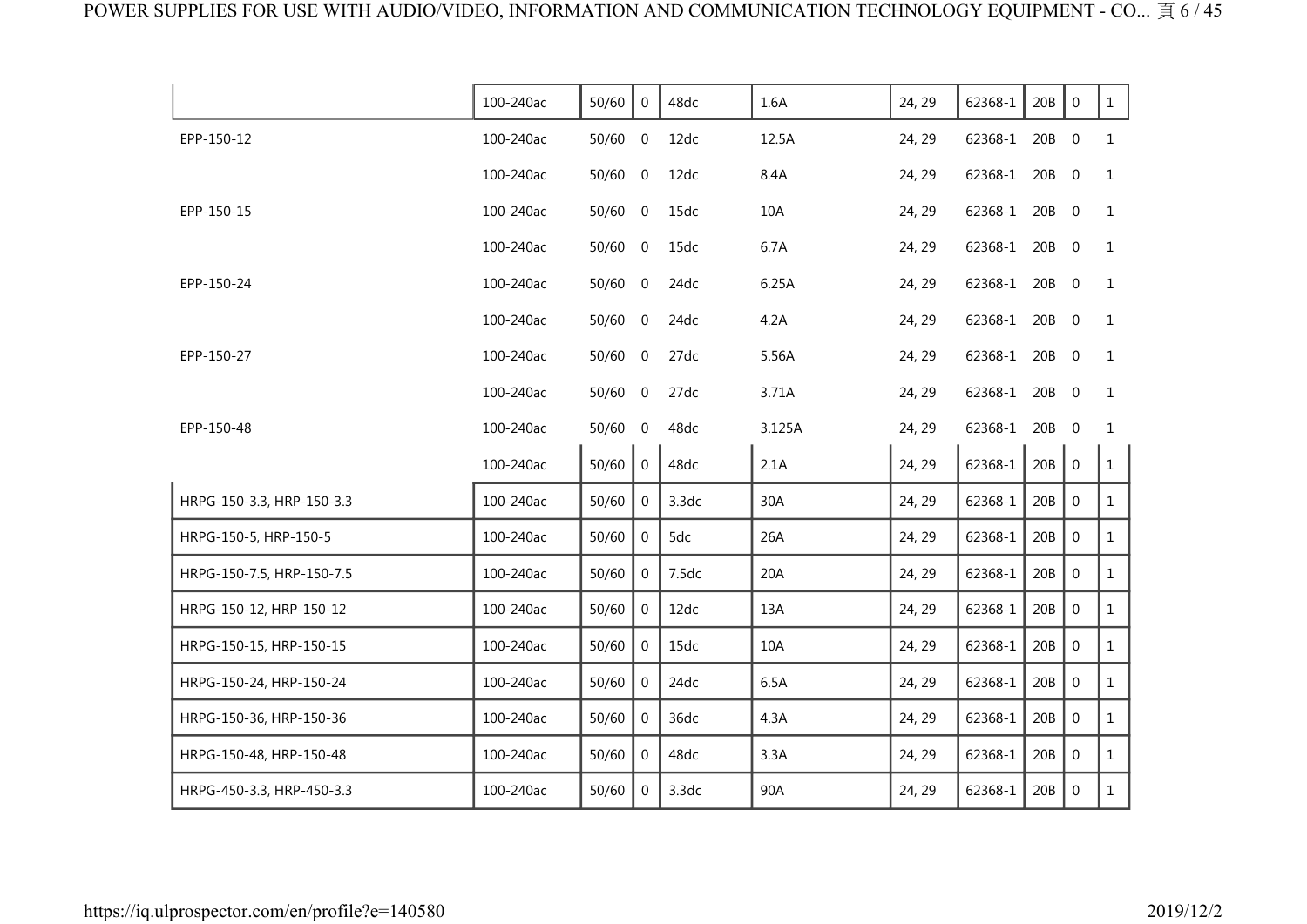| HRPG-450-5, HRP-450-5     | 100-240ac | 50/60 | 0              | 5dc   | 90A   | 24, 29 | 62368-1 | 20B | $\mathbf 0$    | $\mathbf{1}$ |
|---------------------------|-----------|-------|----------------|-------|-------|--------|---------|-----|----------------|--------------|
| HRPG-450-7.5, HRP-450-7.5 | 100-240ac | 50/60 | $\mathbf 0$    | 7.5dc | 60A   | 24, 29 | 62368-1 | 20B | $\mathbf 0$    | $\mathbf{1}$ |
| HRPG-450-12, HRP-450-12   | 100-240ac | 50/60 | $\overline{0}$ | 12dc  | 37.5A | 24, 29 | 62368-1 | 20B | $\mathbf 0$    | $\mathbf{1}$ |
| HRPG-450-15, HRP-450-15   | 100-240ac | 50/60 | 0              | 15dc  | 30A   | 24, 29 | 62368-1 | 20B | $\mathbf 0$    | $\mathbf{1}$ |
| HRPG-450-24, HRP-450-24   | 100-240ac | 50/60 | $\mathbf 0$    | 24dc  | 18.8A | 24, 29 | 62368-1 | 20B | $\mathbf 0$    | $\mathbf{1}$ |
| HRPG-450-36, HRP-450-36   | 100-240ac | 50/60 | $\mathbf 0$    | 36dc  | 12.5A | 24, 29 | 62368-1 | 20B | $\mathbf 0$    | $\mathbf{1}$ |
| HRPG-450-48, HRP-450-48   | 100-240ac | 50/60 | $\Omega$       | 48dc  | 9.5A  | 24, 29 | 62368-1 | 20B | $\overline{0}$ | $\mathbf{1}$ |
| SE-1500-5                 | 220-240   | 50/60 | $\Omega$       | 5dc   | 300A  | 24, 29 | 62368-1 | 20B | $\mathbf 0$    | $\mathbf{1}$ |
| SE-1500-12                | 220-240   | 50/60 | $\mathbf{0}$   | 12dc  | 125A  | 24, 29 | 62368-1 | 20B | $\mathbf 0$    | $\mathbf{1}$ |
| SE-1500-15                | 220-240   | 50/60 | $\overline{0}$ | 15dc  | 100A  | 24, 29 | 62368-1 | 20B | $\mathbf 0$    | $\mathbf{1}$ |
| SE-1500-24                | 220-240   | 50/60 | $\Omega$       | 24dc  | 62.5A | 24, 29 | 62368-1 | 20B | $\mathbf 0$    | $\mathbf{1}$ |
| SE-1500-27                | 220-240   | 50/60 | $\Omega$       | 27dc  | 55.6A | 24, 29 | 62368-1 | 20B | $\mathbf 0$    | $\mathbf{1}$ |
| SE-1500-48                | 220-240   | 50/60 | $\mathbf 0$    | 48dc  | 31.3A | 24, 29 | 62368-1 | 20B | $\mathbf 0$    | $\mathbf{1}$ |
| HRP-75-3.3                | 100-240ac | 50/60 | $\overline{0}$ | 3.3dc | 15A   | 24, 29 | 62368-1 | 20B | $\overline{0}$ | $\mathbf{1}$ |
| HRP-75-5                  | 100-240ac | 50/60 | $\Omega$       | 5dc   | 15A   | 24, 29 | 62368-1 | 20B | $\mathbf 0$    | $\mathbf{1}$ |
| HRP-75-7.5                | 100-240ac | 50/60 | $\Omega$       | 7.5dc | 10A   | 24, 29 | 62368-1 | 20B | $\Omega$       | $\mathbf{1}$ |
| HRP-75-12                 | 100-240ac | 50/60 | $\mathbf 0$    | 12dc  | 6.3A  | 24, 29 | 62368-1 | 20B | $\mathbf 0$    | $\mathbf{1}$ |
| HRP-75-15                 | 100-240ac | 50/60 | $\mathbf{0}$   | 15dc  | 5.0A  | 24, 29 | 62368-1 | 20B | $\mathbf 0$    | $\mathbf{1}$ |
| HRP-75-24                 | 100-240ac | 50/60 | 0              | 24dc  | 3.2A  | 24, 29 | 62368-1 | 20B | $\mathbf 0$    | $\mathbf{1}$ |
| HRP-75-36                 | 100-240ac | 50/60 | $\Omega$       | 36dc  | 2.1A  | 24, 29 | 62368-1 | 20B | $\mathbf 0$    | $\mathbf{1}$ |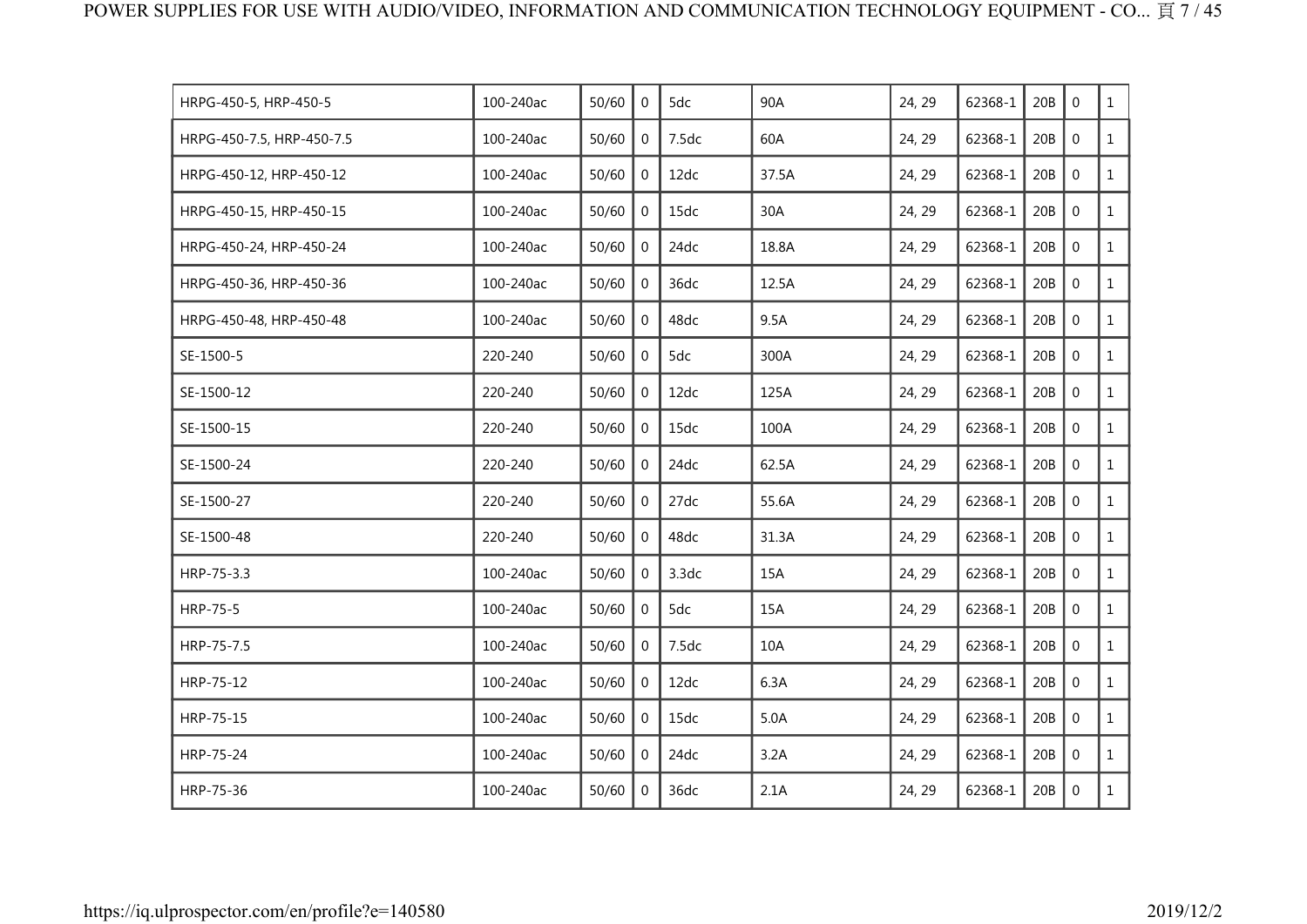| HRP-75-48            | 100-240ac                 | 50/60     | $\overline{0}$                                | 48dc   | 1.6A  | 24, 29 | 62368-1       | 20B | $\mathbf 0$      | $\mathbf{1}$ |
|----------------------|---------------------------|-----------|-----------------------------------------------|--------|-------|--------|---------------|-----|------------------|--------------|
| LRS-75-5             | 100-240                   | 50/60 0   |                                               | 5dc    | 14A   | 24, 29 | 62368-1       | 20B | $\overline{0}$   | $\mathbf{1}$ |
| LRS-75-12            | 100-240                   | 50/60     | $\overline{0}$                                | 12dc   | 6A    | 24, 30 | 62368-1       | 20B | $\mathbf 0$      | 1            |
| LRS-75-15            | 100-240                   | $50/60$ 0 |                                               | 15dc   | 5A    | 24, 29 | 62368-1       | 20B | $\overline{0}$   | 1            |
| LRS-75-24            | 100-240                   | $50/60$ 0 |                                               | 24dc   | 3.2A  | 24, 29 | 62368-1       | 20B | $\overline{0}$   | $\mathbf{1}$ |
| LRS-75-36            | 100-240                   | 50/60     | $\overline{0}$                                | 36dc   | 2.1A  | 24, 29 | 62368-1       | 20B | $\overline{0}$   | 1            |
| LRS-75-48            | 100-240                   | $50/60$ 0 |                                               | 48dc   | 1.6A  | 24, 29 | 62368-1       | 20B | $\overline{0}$   | 1            |
| PSC-35A, PSC-35A-C   | 100-240ac                 | 50/60 0   |                                               | 13.8dc | 1.7A  | 24, 30 | 62368-1       | 20B | $\overline{0}$   | $\mathbf{1}$ |
|                      | $- -$                     | $- -$     | $\sim$ $\sim$                                 | 13.8dc | 0.9A  | $- -$  |               |     |                  |              |
| PSC-35B, PSC-35B-C   | 100-240ac                 | 50/60     | $\mathbf 0$                                   | 27.6dc | 0.85A | 24, 30 | 62368-1       | 20B | $\mathbf{0}$     | 1            |
|                      | $-$                       |           | $\mathord{\hspace{1pt}\text{--}\hspace{1pt}}$ | 27.6dc | 0.45A | --     |               |     |                  |              |
| NMP1K2-aaaaaa-xx (#) | 100-109ac or<br>110-240ac | 50/60     | $\overline{0}$                                | 5dc    | 36    | 24, 29 | 62368-1       | 20B | $\overline{0}$   | $\mathbf{1}$ |
|                      | 100-109ac or<br>110-240ac | $50/60$ 0 |                                               | 12dc   | 20    | 24, 29 | 62368-1 20B 0 |     |                  | 1            |
|                      | 100-109ac or<br>110-240ac | $50/60$ 0 |                                               | 24dc   | 10    | 24, 29 | 62368-1 20B 0 |     |                  | $\mathbf{1}$ |
|                      | 100-109ac or<br>110-240ac | 50/60     | $\boldsymbol{0}$                              | 48dc   | 5     | 24, 29 | 62368-1       | 20B | $\mathbf 0$      | $\mathbf{1}$ |
| NMS-240-05           | 100-109ac or<br>110-240ac | 50/60     | $\mathbf 0$                                   | 5dc    | 36    | 24, 29 | 62368-1       | 20B | $\boldsymbol{0}$ | $\mathbf{1}$ |
| NMS-240-12           | 100-109ac or<br>110-240ac | 50/60     | $\mathbf 0$                                   | 12dc   | 20    | 24, 29 | 62368-1       | 20B | $\boldsymbol{0}$ | $\mathbf{1}$ |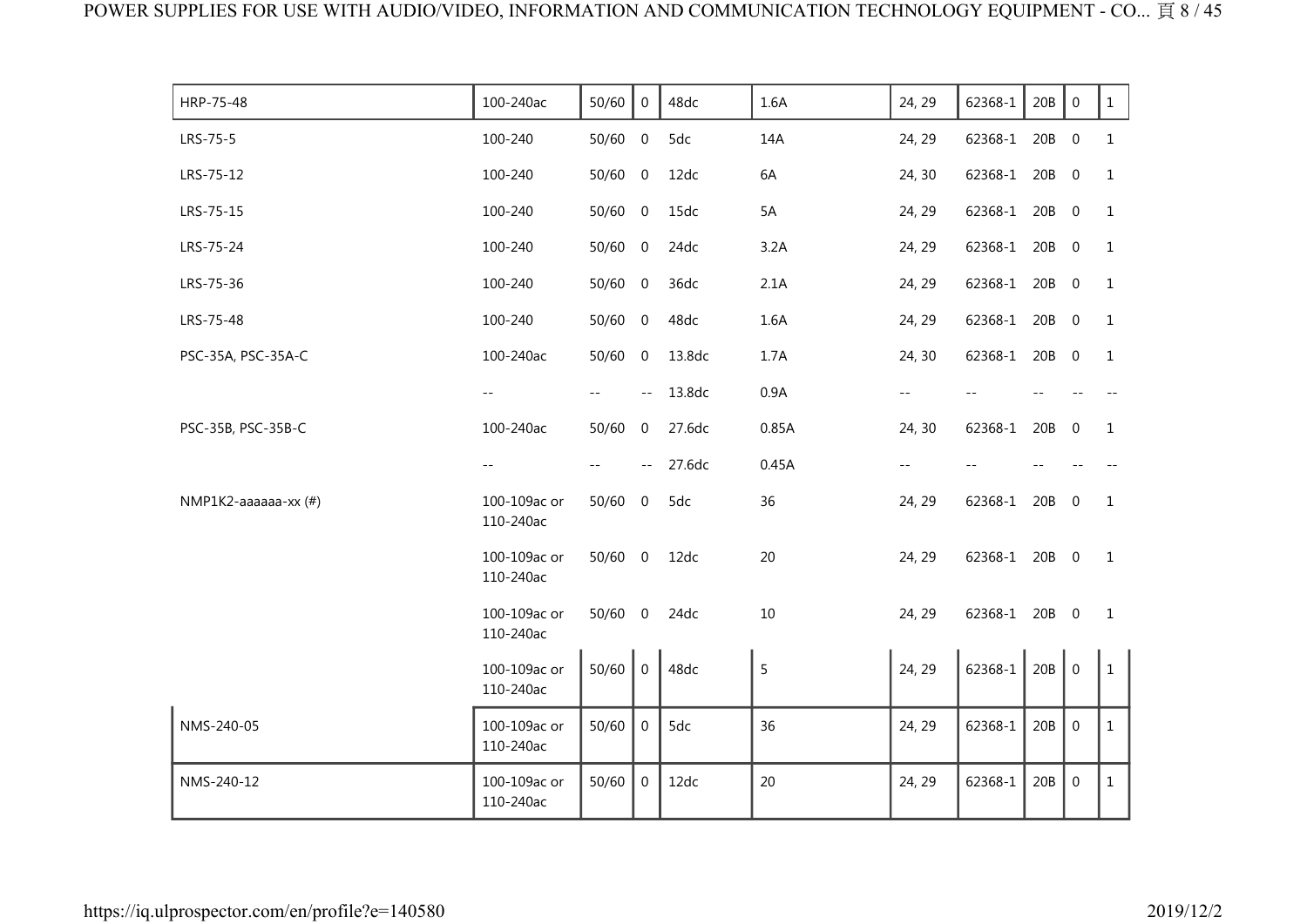| NMS-240-24         | 100-109ac or<br>110-240ac | 50/60 | $\Omega$       | 24dc   | 10    | 24, 29 | 62368-1 | 20B | $\mathbf{0}$     | $\mathbf{1}$ |
|--------------------|---------------------------|-------|----------------|--------|-------|--------|---------|-----|------------------|--------------|
| NMS-240-48         | 100-109ac or<br>110-240ac | 50/60 | $\overline{0}$ | 48dc   | 5     | 24, 29 | 62368-1 | 20B | $\mathbf 0$      | $\mathbf{1}$ |
| NMP650-aaaa-xx (#) | 100-109ac or<br>110-240ac | 50/60 | $\overline{0}$ | 5dc    | 36    | 24, 29 | 62368-1 | 20B | 2,6              | $\mathbf{1}$ |
|                    | 100-109ac or<br>110-240ac | 50/60 | $\mathbf 0$    | 12dc   | 20    | 24, 29 | 62368-1 | 20B | 2,6              | $\mathbf{1}$ |
|                    | 100-109ac or<br>110-240ac | 50/60 | $\mathbf 0$    | 24dc   | 10    | 24, 29 | 62368-1 | 20B | 2,6              | $\mathbf{1}$ |
|                    | 100-109ac or<br>110-240ac | 50/60 | $\Omega$       | 48dc   | 5     | 24, 29 | 62368-1 | 20B | 2,6              | $\mathbf{1}$ |
| NMS-240-05         | 100-109ac or<br>110-240ac | 50/60 | $\mathbf 0$    | 5dc    | 36    | 24, 29 | 62368-1 | 20B | 2,6              | 1            |
| NMS-240-12         | 100-109ac or<br>110-240ac | 50/60 | $\overline{0}$ | 12dc   | 20    | 24, 29 | 62368-1 | 20B | 2,6              | $\mathbf{1}$ |
| NMS-240-24         | 100-109ac or<br>110-240ac | 50/60 | 0              | 24dc   | 10    | 24, 29 | 62368-1 | 20B | 2,6              | 1            |
| NMS-240-48         | 100-109ac or<br>110-240ac | 50/60 | $\mathbf 0$    | 48dc   | 5     | 24, 29 | 62368-1 | 20B | 2,6              | $\mathbf{1}$ |
| RSP-100-3.3        | 100-240ac                 | 50/60 | $\mathbf 0$    | 3.3dc  | 20A   | 24, 29 | 62368-1 | 20B | $\boldsymbol{0}$ | $\mathbf{1}$ |
| RSP-100-5          | 100-240ac                 | 50/60 | 0              | 5dc    | 20A   | 24, 29 | 62368-1 | 20B | $\mathbf 0$      | $\mathbf{1}$ |
| RSP-100-7.5        | 100-240ac                 | 50/60 | $\mathbf 0$    | 7.5dc  | 13.5A | 24, 29 | 62368-1 | 20B | $\mathbf 0$      | $\mathbf{1}$ |
| RSP-100-12         | 100-240ac                 | 50/60 | $\Omega$       | 12dc   | 8.5A  | 24, 29 | 62368-1 | 20B | $\boldsymbol{0}$ | $\mathbf{1}$ |
| RSP-100-13.5       | 100-240ac                 | 50/60 | 0              | 13.5dc | 7.5A  | 24, 29 | 62368-1 | 20B | $\mathbf 0$      | $\mathbf{1}$ |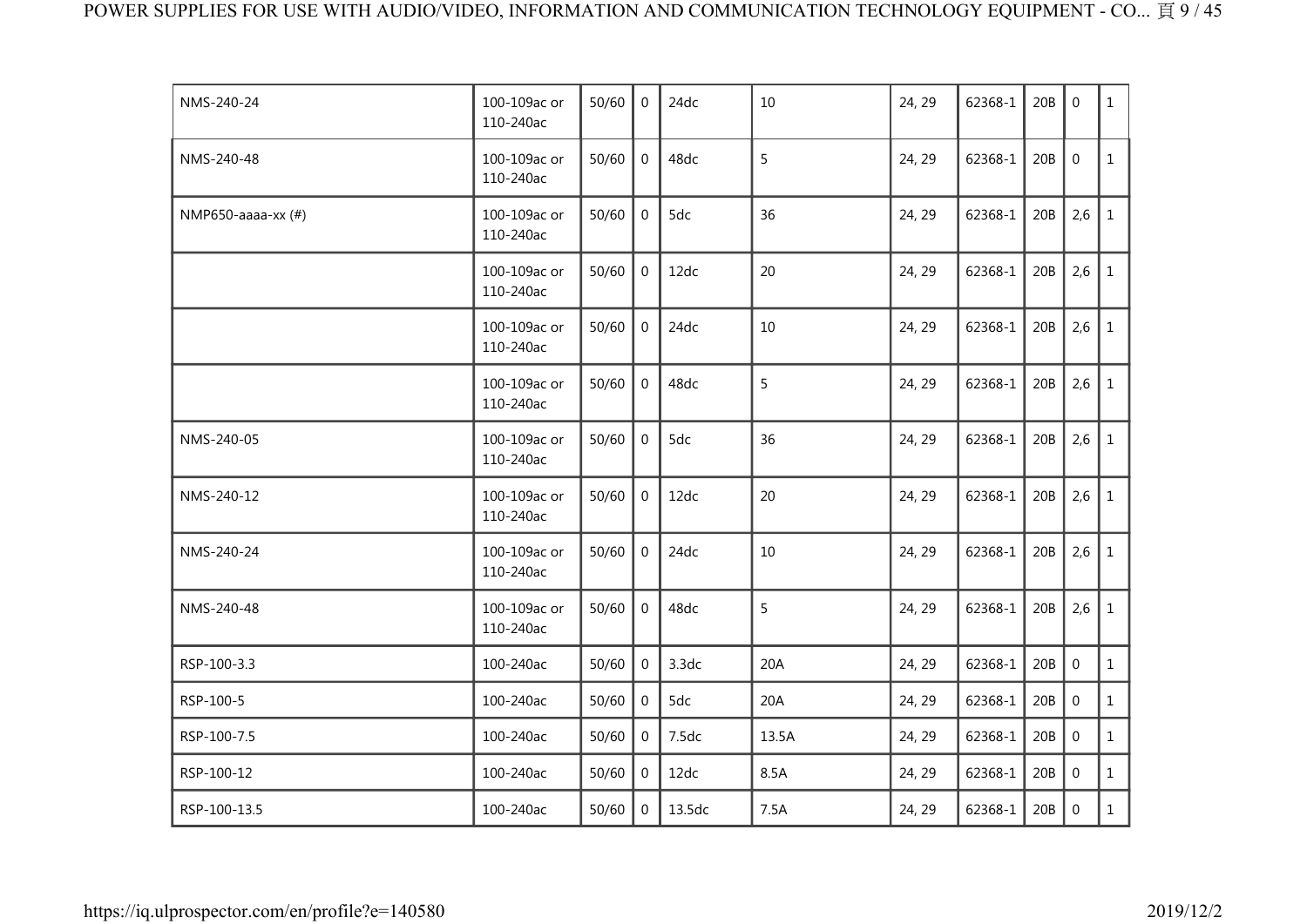| RSP-100-15  | 100-240ac | 50/60 | $\mathbf{0}$   | 15dc   | 6.7A      | 24, 29 | 62368-1 | 20B | $\mathbf 0$      | $\mathbf{1}$ |
|-------------|-----------|-------|----------------|--------|-----------|--------|---------|-----|------------------|--------------|
| RSP-100-24  | 100-240ac | 50/60 | $\mathbf 0$    | 24dc   | 4.2A      | 24, 29 | 62368-1 | 20B | $\mathbf 0$      | $\mathbf{1}$ |
| RSP-100-27  | 100-240ac | 50/60 | 0              | 27dc   | 3.8A      | 24, 29 | 62368-1 | 20B | $\mathbf 0$      | $\mathbf{1}$ |
| RSP-100-48  | 100-240ac | 50/60 | 0              | 48dc   | 2.1A      | 24, 29 | 62368-1 | 20B | $\boldsymbol{0}$ | $\mathbf{1}$ |
| EPS-65S-3.3 | 100-240ac | 50/60 | $\mathbf{0}$   | 3.3dc  | 10 or 11A | 24, 29 | 62368-1 | 20B | $\mathbf 0$      | $\mathbf{1}$ |
| EPS-65S-5   | 100-240ac | 50/60 | $\mathbf 0$    | 5dc    | 10A       | 24, 29 | 62368-1 | 20B | $\mathbf 0$      | $\mathbf{1}$ |
| EPS-65S-7.5 | 100-240ac | 50/60 | $\overline{0}$ | 7.5dc  | 8A        | 24, 29 | 62368-1 | 20B | $\mathbf 0$      | $\mathbf{1}$ |
| EPS-65S-12  | 100-240ac | 50/60 | $\mathbf{0}$   | 12dc   | 5.42A     | 24, 28 | 62368-1 | 20B | $\mathbf 0$      | $\mathbf{1}$ |
| EPS-65S-15  | 100-240ac | 50/60 | 0              | 15dc   | 4.34A     | 24, 28 | 62368-1 | 20B | $\mathbf 0$      | $\mathbf{1}$ |
| EPS-65S-24  | 100-240ac | 50/60 | $\mathbf 0$    | 24dc   | 2.71A     | 24, 28 | 62368-1 | 20B | $\mathbf 0$      | $\mathbf{1}$ |
| EPS-65S-48  | 100-240ac | 50/60 | $\mathbf{0}$   | 48dc   | 1.36A     | 24, 28 | 62368-1 | 20B | $\mathbf 0$      | $\mathbf{1}$ |
| EPS-45S-3.3 | 100-240ac | 50/60 | 0              | 3.3dc  | 8A        | 24, 29 | 62368-1 | 20B | $\mathbf 0$      | $\mathbf{1}$ |
| EPS-45S-5   | 100-240ac | 50/60 | 0              | 5dc    | 8A        | 24, 29 | 62368-1 | 20B | $\mathbf 0$      | $\mathbf{1}$ |
| EPS-45S-7.5 | 100-240ac | 50/60 | $\mathbf 0$    | 7.5dc  | 5.4A      | 24, 28 | 62368-1 | 20B | $\mathbf 0$      | $\mathbf{1}$ |
| EPS-45S-12  | 100-240ac | 50/60 | 0              | 12dc   | 3.8A      | 24, 28 | 62368-1 | 20B | $\overline{0}$   | $\mathbf{1}$ |
| EPS-45S-15  | 100-240ac | 50/60 | 0              | 15dc   | 3A        | 24, 28 | 62368-1 | 20B | $\mathbf 0$      | $\mathbf{1}$ |
| EPS-45S-24  | 100-240ac | 50/60 | $\mathbf{0}$   | 24dc   | 1.9A      | 24, 28 | 62368-1 | 20B | $\mathbf 0$      | $\mathbf{1}$ |
| EPS-45S-48  | 100-240ac | 50/60 | 0              | 48dc   | 0.94A     | 24, 28 | 62368-1 | 20B | $\mathbf 0$      | $\mathbf{1}$ |
| PSC-60A     | 100-240ac | 50/60 | 0              | 13.8dc | 2.8A      | 24, 29 | 62368-1 | 20B | $\mathbf 0$      | $\mathbf{1}$ |
|             |           |       |                | 13.8dc | 1.5A      | 24, 29 |         |     |                  |              |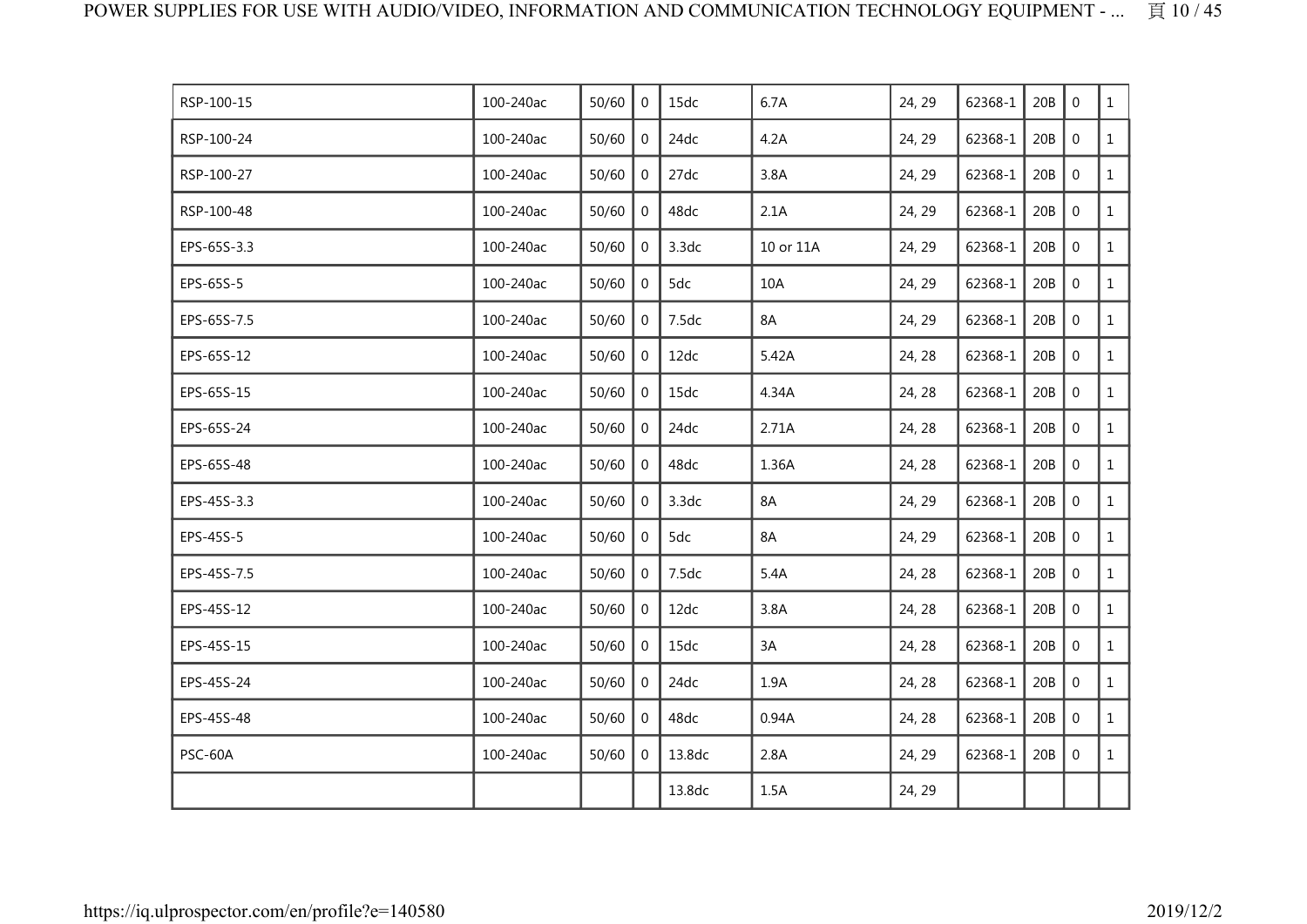| PSC-60B          | 100-240ac | 50/60 | $\mathbf{0}$     | 27.6dc | 1.4A            | 24, 29 | 62368-1 | 20B | $\mathbf 0$      | $\mathbf{1}$   |
|------------------|-----------|-------|------------------|--------|-----------------|--------|---------|-----|------------------|----------------|
|                  |           |       |                  | 27.6dc | 0.75A           | 24, 29 |         |     |                  | $\mathsf{C}^-$ |
| EPP-400-12       | 100-240ac | 50/60 | $\boldsymbol{0}$ | 12dc   | 33.3A/20.8A (*) | 24, 29 | 62368-1 | 20B | $\mathbf 0$      | $\overline{3}$ |
| EPP-400-15       | 100-240ac | 50/60 | $\mathbf{0}$     | 15dc   | 26.7A/16.7A (*) | 24, 29 | 62368-1 | 20B | $\boldsymbol{0}$ | $\overline{3}$ |
| EPP-400-18       | 100-240ac | 50/60 | 0                | 18dc   | 22.3A/13.9A (*) | 24, 29 | 62368-1 | 20B | $\mathbf 0$      | $\overline{3}$ |
| EPP-400-24       | 100-240ac | 50/60 | $\overline{0}$   | 24dc   | 16.7A/10.5A (*) | 24, 29 | 62368-1 | 20B | $\mathbf 0$      | $\mathsf{3}$   |
| EPP-400-27       | 100-240ac | 50/60 | $\mathbf 0$      | 27dc   | $14.9A/9.3A(*)$ | 24, 29 | 62368-1 | 20B | $\mathbf 0$      | $\overline{3}$ |
| EPP-400-36       | 100-240ac | 50/60 | 0                | 36dc   | 11.2A/7A $(*)$  | 24, 29 | 62368-1 | 20B | $\mathbf 0$      | $\overline{3}$ |
| EPP-400-48       | 100-240ac | 50/60 | 0                | 48dc   | $8.4A/5.3A$ (*) | 24, 29 | 62368-1 | 20B | $\mathbf 0$      | $\mathsf{3}$   |
| EPS-120-12(\$)   | 100-240ac | 50/60 | 0                | 12dc   | 10A             | 24, 29 | 62368-1 | 20B | $\mathbf 0$      | $\mathbf{1}$   |
| EPS-120-15 (\$)  | 100-240ac | 50/60 | $\mathbf{0}$     | 15dc   | 8A              | 24, 29 | 62368-1 | 20B | $\mathbf{0}$     | $\mathbf{1}$   |
| EPS-120-24 (\$)  | 100-240ac | 50/60 | $\overline{0}$   | 24dc   | 5A              | 24, 29 | 62368-1 | 20B | $\mathbf 0$      | $\mathbf{1}$   |
| EPS-120-27 (\$)  | 100-240ac | 50/60 | $\mathbf 0$      | 27dc   | 4.5A            | 24, 29 | 62368-1 | 20B | $\mathbf 0$      | $\mathbf{1}$   |
| EPS-120-48 (\$)  | 100-240ac | 50/60 | 0                | 48dc   | 2.5A            | 24, 29 | 62368-1 | 20B | $\mathbf 0$      | $\mathbf{1}$   |
| EPS-120-12 (%)   | 100-240ac | 50/60 | $\Omega$         | 12dc   | 7A              | 24, 29 | 62368-1 | 20B | $\boldsymbol{0}$ | $\mathbf{1}$   |
| EPS-120-15 (%)   | 100-240ac | 50/60 | $\overline{0}$   | 15dc   | 5.6A            | 24, 29 | 62368-1 | 20B | $\mathbf 0$      | $\mathbf{1}$   |
| EPS-120-24 (%)   | 100-240ac | 50/60 | 0                | 24dc   | 3.5A            | 24, 29 | 62368-1 | 20B | $\mathbf 0$      | $\mathbf{1}$   |
| EPS-120-27 (%)   | 100-240ac | 50/60 | $\overline{0}$   | 27dc   | 3.15A           | 24, 29 | 62368-1 | 20B | $\mathbf 0$      | $\mathbf{1}$   |
| EPS-120-48 (%)   | 100-240ac | 50/60 | 0                | 48dc   | 1.75A           | 24, 29 | 62368-1 | 20B | $\mathbf 0$      | $\mathbf{1}$   |
| HRPX-200-3.3 (&) | 100-240ac | 50/60 | 0                | 3.3dc  | 40A             | 24, 29 | 62368-1 | 20B | $\boldsymbol{0}$ | $\mathbf{1}$   |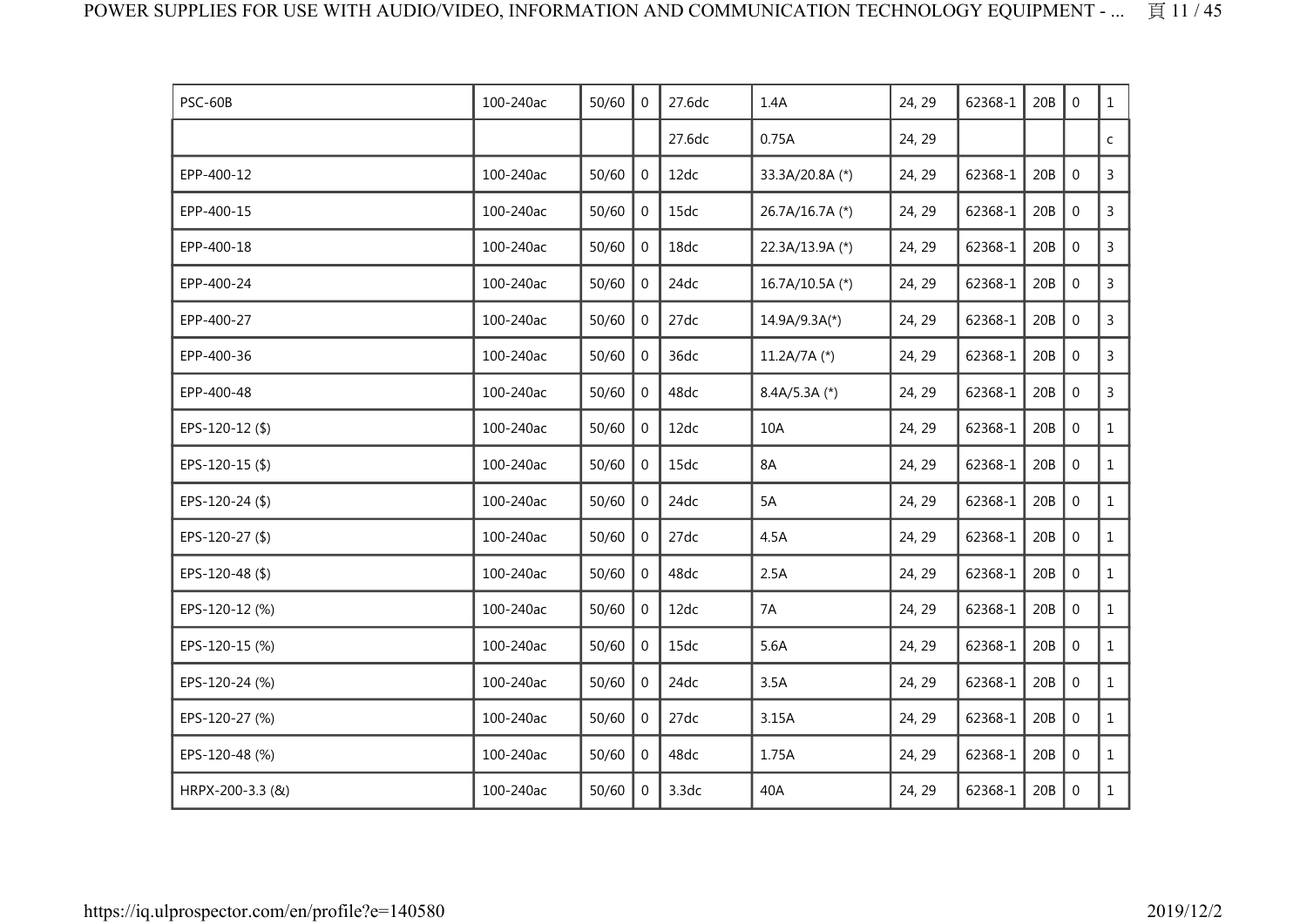| HRPX-200-5 (&)   | 100-240ac | 50/60 | $\Omega$       | 5dc   | 35A       | 24, 29 | 62368-1 | 20B | $\mathbf{0}$     | $\mathbf{1}$ |
|------------------|-----------|-------|----------------|-------|-----------|--------|---------|-----|------------------|--------------|
| HRPX-200-7.5 (&) | 100-240ac | 50/60 | $\mathbf 0$    | 7.5dc | 26.7A     | 24, 29 | 62368-1 | 20B | $\mathbf 0$      | $\mathbf{1}$ |
| HRPX-200-12 (&)  | 100-240ac | 50/60 | $\mathbf 0$    | 12dc  | 16.7A     | 24, 29 | 62368-1 | 20B | $\mathbf 0$      | $\mathbf{1}$ |
| HRPX-200-15 (&)  | 100-240ac | 50/60 | $\mathbf 0$    | 15dc  | 13.4A     | 24, 29 | 62368-1 | 20B | $\boldsymbol{0}$ | $\mathbf{1}$ |
| HRPX-200-24 (&)  | 100-240ac | 50/60 | 0              | 24dc  | 8.4A      | 24, 29 | 62368-1 | 20B | $\mathbf 0$      | $\mathbf{1}$ |
| HRPX-200-36 (&)  | 100-240ac | 50/60 | $\overline{0}$ | 36dc  | 5.7A      | 24, 29 | 62368-1 | 20B | $\mathbf 0$      | $\mathbf{1}$ |
| HRPX-200-48 (&)  | 100-240ac | 50/60 | $\Omega$       | 48dc  | 4.3A      | 24, 29 | 62368-1 | 20B | $\mathbf 0$      | $\mathbf{1}$ |
| HRPX-300-3.3 (&) | 100-240ac | 50/60 | $\Omega$       | 3.3dc | 60A       | 24, 29 | 62368-1 | 20B | $\mathbf{0}$     | $\mathbf{1}$ |
| HRPX-300-5 (&)   | 100-240ac | 50/60 | 0              | 5dc   | 60A       | 24, 29 | 62368-1 | 20B | $\mathbf 0$      | $\mathbf{1}$ |
| HRPX-300-7.5 (&) | 100-240ac | 50/60 | $\overline{0}$ | 7.5dc | 40A       | 24, 29 | 62368-1 | 20B | $\mathbf 0$      | $\mathbf{1}$ |
| HRPX-300-12 (&)  | 100-240ac | 50/60 | 0              | 12dc  | 27A       | 24, 29 | 62368-1 | 20B | $\mathbf{0}$     | $\mathbf{1}$ |
| HRPX-300-15 (&)  | 100-240ac | 50/60 | 0              | 15dc  | 22A       | 24, 29 | 62368-1 | 20B | $\mathbf 0$      | $\mathbf{1}$ |
| HRPX-300-24 (&)  | 100-240ac | 50/60 | $\overline{0}$ | 24dc  | 14A       | 24, 29 | 62368-1 | 20B | $\mathbf 0$      | $\mathbf{1}$ |
| HRPX-300-36 (&)  | 100-240ac | 50/60 | $\mathbf{0}$   | 36dc  | <b>9A</b> | 24, 29 | 62368-1 | 20B | $\mathbf 0$      | $\mathbf{1}$ |
| HRPX-300-48 (&)  | 100-240ac | 50/60 | 0              | 48dc  | 7A        | 24, 29 | 62368-1 | 20B | $\mathbf 0$      | $\mathbf{1}$ |
| ELP-75-3.3       | 100-240   | 50/60 | $\mathbf{0}$   | 3.3dc | 15A       | 24, 28 | 62368-1 | 20B | $\mathbf 0$      | $\mathbf{1}$ |
| ELP-75-5         | 100-240   | 50/60 | 0              | 5dc   | 15A       | 24, 28 | 62368-1 | 20B | $\mathbf 0$      | $\mathbf{1}$ |
| ELP-75-12        | 100-240   | 50/60 | $\Omega$       | 12dc  | 6.25A     | 24, 28 | 62368-1 | 20B | $\mathbf{0}$     | $\mathbf{1}$ |
| ELP-75-15        | 100-240   | 50/60 | $\Omega$       | 15dc  | 5A        | 24, 28 | 62368-1 | 20B | $\mathbf 0$      | $\mathbf{1}$ |
| ELP-75-24        | 100-240   | 50/60 | $\Omega$       | 24dc  | 3.15A     | 24, 28 | 62368-1 | 20B | $\mathbf 0$      | $\mathbf{1}$ |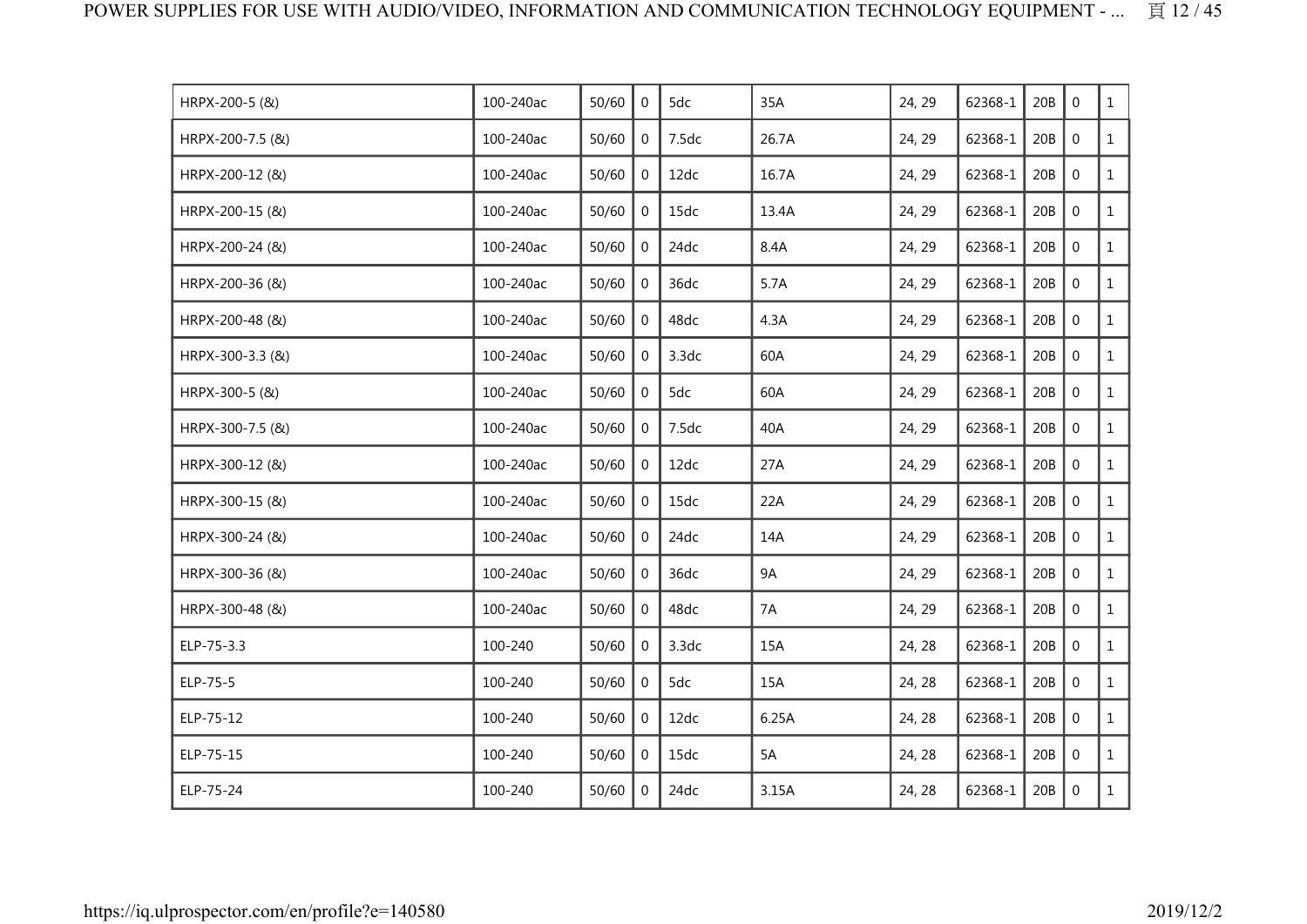| ELP-75-36    | 100-240                   | 50/60 | $\Omega$       | 36dc   | 2.1A                                               | 24, 28 | 62368-1 | 20B | $\mathbf 0$      | $\mathbf{1}$   |
|--------------|---------------------------|-------|----------------|--------|----------------------------------------------------|--------|---------|-----|------------------|----------------|
| ELP-75-48    | 100-240                   | 50/60 | $\mathbf{0}$   | 48dc   | 1.6A                                               | 24, 28 | 62368-1 | 20B | $\mathbf 0$      | $\mathbf{1}$   |
| HDR-150-12   | 100-120ac or<br>200-240ac | 50/60 | $\mathbf 0$    | 12dc   | 10.2A (for 100-<br>120ac) 11.3A (for<br>200-240ac) | 24, 29 | 62368-1 | 20B | $\mathbf 0$      | $\overline{2}$ |
| HDR-150-15   | 100-120ac or<br>200-240ac | 50/60 | $\overline{0}$ | 12dc   | 8.55A (for 100-<br>120ac) 9.5A (for<br>200-240ac)  | 24, 29 | 62368-1 | 20B | $\mathbf 0$      | $\overline{2}$ |
| HDR-150-24   | 100-120ac or<br>200-240ac | 50/60 | $\mathbf{0}$   | 12dc   | 5.31A (for 100-<br>120ac) 6.25A (for<br>200-240ac) | 24, 29 | 62368-1 | 20B | $\mathbf{0}$     | $\overline{2}$ |
| HDR-150-48   | 100-120ac or<br>200-240ac | 50/60 | $\mathbf 0$    | 12dc   | 2.72A (for 100-<br>120ac) 3.2A (for<br>200-240ac)  | 24, 29 | 62368-1 | 20B | $\mathbf 0$      | $\overline{2}$ |
| RSP-150-3.3  | 100-240ac                 | 50/60 | $\overline{0}$ | 3.3dc  | 30A                                                | 24, 29 | 62368-1 | 20B | $\mathbf 0$      | $\mathbf{1}$   |
| RSP-150-5    | 100-240ac                 | 50/60 | $\mathbf 0$    | 5dc    | 30A                                                | 24, 29 | 62368-1 | 20B | $\mathbf 0$      | $\mathbf{1}$   |
| RSP-150-7.5  | 100-240ac                 | 50/60 | $\overline{0}$ | 7.5dc  | 20A                                                | 24, 29 | 62368-1 | 20B | $\mathbf 0$      | $\mathbf{1}$   |
| RSP-150-12   | 100-240ac                 | 50/60 | $\overline{0}$ | 12dc   | 12.5A                                              | 24, 29 | 62368-1 | 20B | $\mathbf 0$      | $\mathbf{1}$   |
| RSP-150-13.5 | 100-240ac                 | 50/60 | $\mathbf 0$    | 13.5dc | 11.2A                                              | 24, 29 | 62368-1 | 20B | $\mathbf 0$      | $\mathbf{1}$   |
| RSP-150-15   | 100-240ac                 | 50/60 | $\Omega$       | 15dc   | 10A                                                | 24, 29 | 62368-1 | 20B | $\mathbf 0$      | $\mathbf{1}$   |
| RSP-150-24   | 100-240ac                 | 50/60 | $\mathbf{0}$   | 24dc   | 6.3A                                               | 24, 29 | 62368-1 | 20B | $\mathbf 0$      | $\mathbf{1}$   |
| RSP-150-27   | 100-240ac                 | 50/60 | $\mathbf{0}$   | 27dc   | 5.6A                                               | 24, 29 | 62368-1 | 20B | $\mathbf{0}$     | $\mathbf{1}$   |
| RSP-150-48   | 100-240ac                 | 50/60 | $\overline{0}$ | 48dc   | 3.2A                                               | 24, 29 | 62368-1 | 20B | $\boldsymbol{0}$ | $\mathbf{1}$   |
| EPS-15-3.3   | 100-240ac                 | 50/60 | $\overline{0}$ | 3.3dc  | 3A                                                 | 24, 28 | 62368-1 | 20B | $\mathbf 0$      | $\overline{3}$ |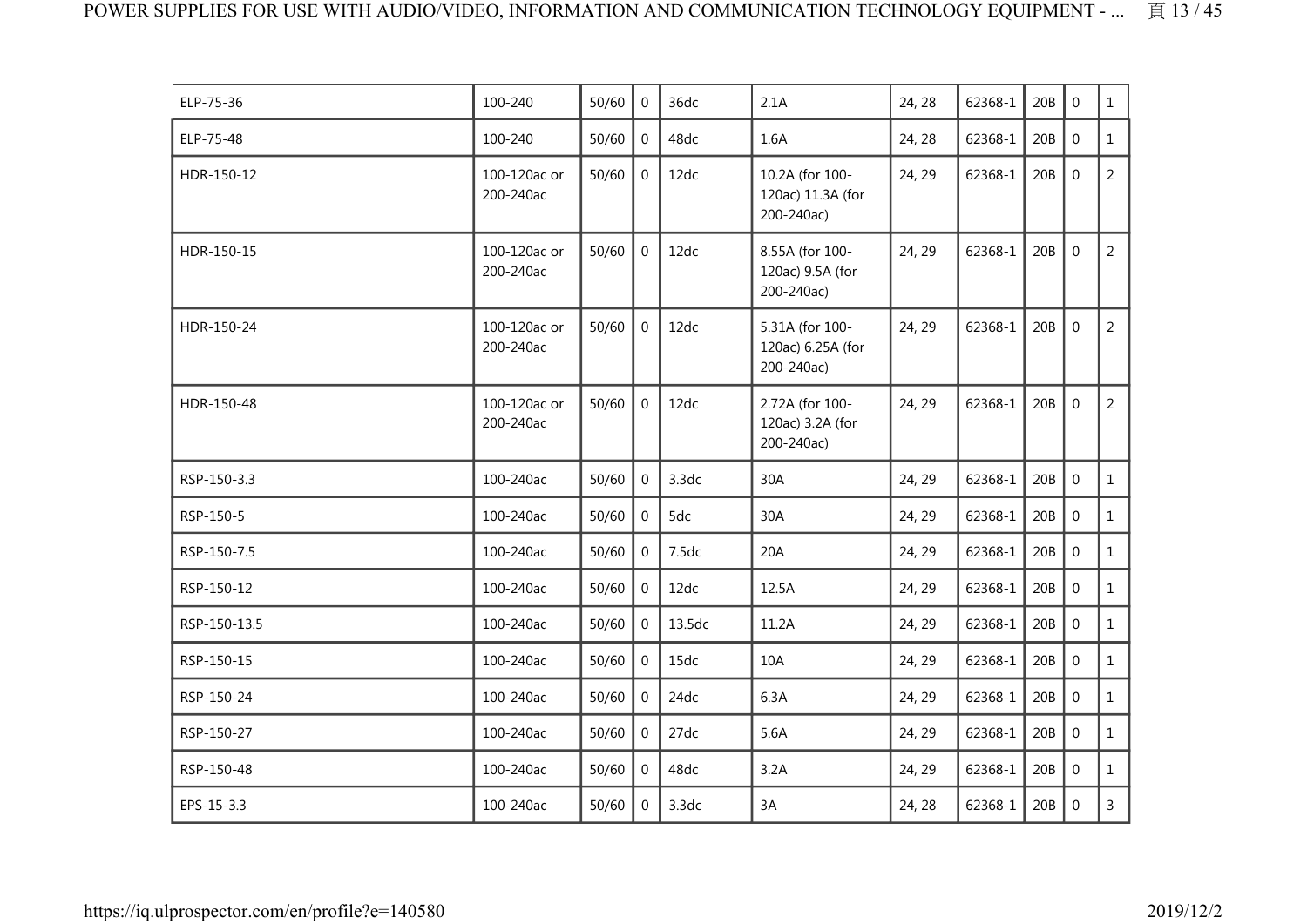| EPS-15-5     | 100-240ac                 | 50/60 | $\overline{0}$ | 5dc    | 3A     | 24, 28 | 62368-1 | 20B | $\Omega$       | 3            |
|--------------|---------------------------|-------|----------------|--------|--------|--------|---------|-----|----------------|--------------|
| EPS-15-7.5   | 100-240ac                 | 50/60 | $\overline{0}$ | 7.5dc  | 2A     | 24, 28 | 62368-1 | 20B | $\mathbf 0$    | 3            |
| EPS-15-12    | 100-240ac                 | 50/60 | $\overline{0}$ | 12dc   | 1.25A  | 24, 28 | 62368-1 | 20B | $\mathbf 0$    | $\mathsf{3}$ |
| EPS-15-15    | 100-240ac                 | 50/60 | $\mathbf{0}$   | 15dc   | 1A     | 24, 28 | 62368-1 | 20B | $\mathbf 0$    | 3            |
| EPS-15-24    | 100-240ac                 | 50/60 | $\mathbf 0$    | 24dc   | 0.625A | 24, 28 | 62368-1 | 20B | $\mathbf 0$    | $\mathsf{3}$ |
| EPS-15-27    | 100-240ac                 | 50/60 | $\mathbf 0$    | 27dc   | 0.56A  | 24, 28 | 62368-1 | 20B | $\mathbf 0$    | $\mathsf{3}$ |
| EPS-15-36    | 100-240ac                 | 50/60 | $\overline{0}$ | 36dc   | 0.42A  | 24, 28 | 62368-1 | 20B | $\mathbf 0$    | 3            |
| EPS-15-48    | 100-240ac                 | 50/60 | $\mathbf 0$    | 48dc   | 0.313A | 24, 28 | 62368-1 | 20B | $\mathbf 0$    | 3            |
| RSP-750-5    | 100-240ac                 | 50/60 | $\mathbf{0}$   | 5dc    | 100A   | 24, 29 | 62368-1 | 20B | $\mathbf 0$    | $\mathbf{1}$ |
| RSP-750-12   | 100-240ac                 | 50/60 | $\mathbf 0$    | 12dc   | 62.5A  | 24, 29 | 62368-1 | 20B | $\mathbf 0$    | $\mathbf{1}$ |
| RSP-750-15   | 100-240ac                 | 50/60 | $\mathbf 0$    | 15dc   | 50A    | 24, 29 | 62368-1 | 20B | $\mathbf 0$    | $\mathbf{1}$ |
| RSP-750-24   | 100-240ac                 | 50/60 | $\mathbf 0$    | 24dc   | 31.3A  | 24, 29 | 62368-1 | 20B | $\mathbf 0$    | $\mathbf{1}$ |
| RSP-750-27   | 100-240ac                 | 50/60 | $\mathbf 0$    | 27dc   | 27.8A  | 24, 29 | 62368-1 | 20B | $\mathbf{0}$   | $\mathbf{1}$ |
| RSP-750-48   | 100-240ac                 | 50/60 | $\overline{0}$ | 48dc   | 15.7A  | 24, 29 | 62368-1 | 20B | $\mathbf 0$    | $\mathbf{1}$ |
| RSP-750-48KS | 100-240ac                 | 50/60 | $\mathbf 0$    | 48dc   | 15.7A  | 24, 29 | 62368-1 | 20B | $\mathbf 0$    | $\mathbf{1}$ |
| SE-450-3.3   | 100-120 Vac<br>200-240Vac | 50/60 | $\mathbf 0$    | 3.3Vdc | 75A    | 24, 29 | 62368-1 | 20B | $\overline{0}$ | $\mathbf{1}$ |
| SE-450-5     | 100-120 Vac<br>200-240Vac | 50/60 | $\mathbf 0$    | 5Vdc   | 75A    | 24, 29 | 62368-1 | 20B | $\overline{0}$ | $\mathbf{1}$ |
| SE-450-12    | 100-120 Vac<br>200-240Vac | 50/60 | $\overline{0}$ | 12Vdc  | 37.5A  | 24, 29 | 62368-1 | 20B | $\mathbf 0$    | $\mathbf{1}$ |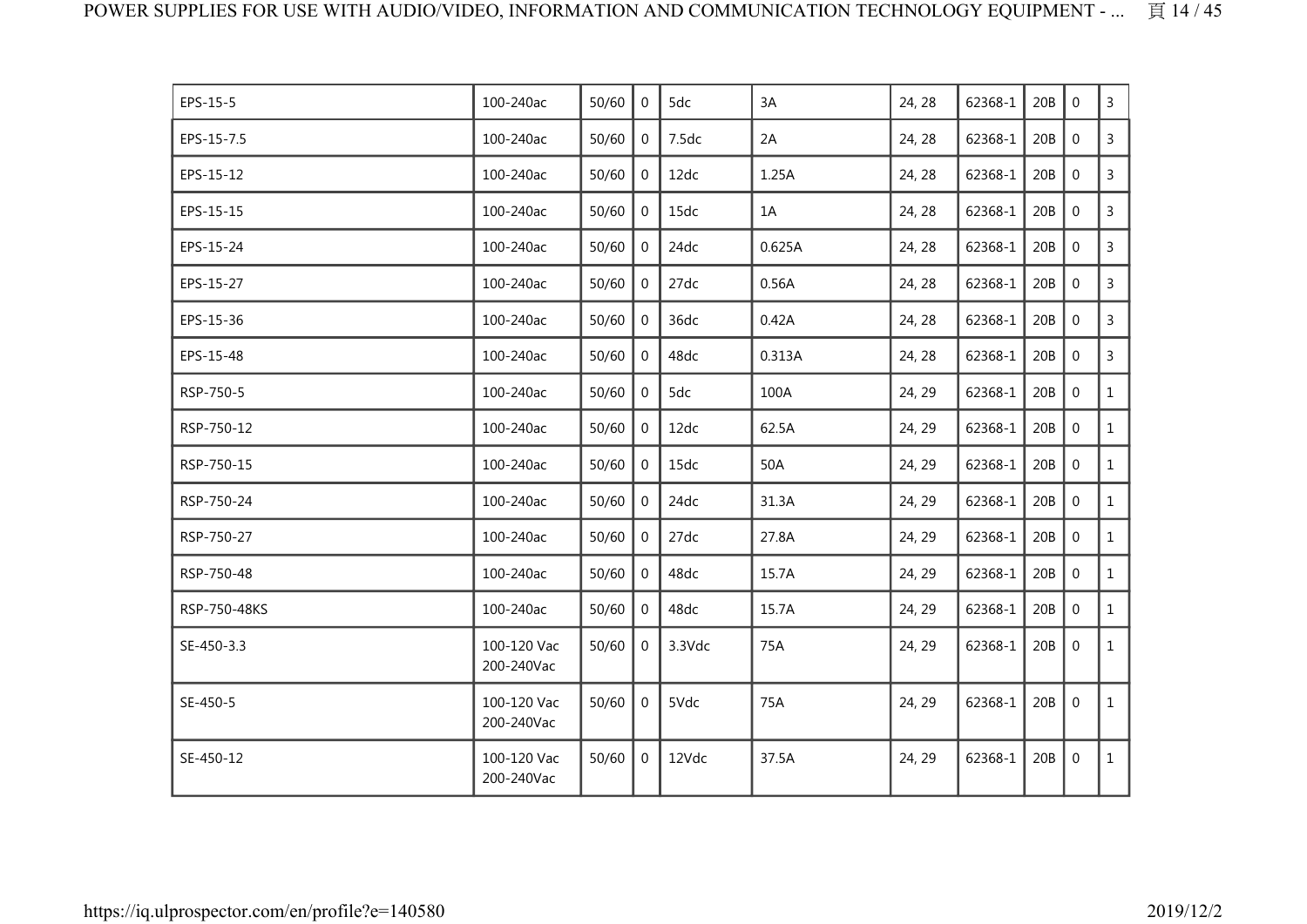| SE-450-15                             | 100-120 Vac<br>200-240Vac | 50/60 | $\mathbf{0}$   | 15Vdc | 30A   | 24, 29 | 62368-1 | 20B | $\Omega$       | $\mathbf{1}$ |
|---------------------------------------|---------------------------|-------|----------------|-------|-------|--------|---------|-----|----------------|--------------|
| SE-450-24                             | 100-120 Vac<br>200-240Vac | 50/60 | $\mathbf 0$    | 24Vdc | 18.8A | 24, 29 | 62368-1 | 20B | $\mathbf 0$    | $\mathbf{1}$ |
| SE-450-36                             | 100-120 Vac<br>200-240Vac | 50/60 | $\overline{0}$ | 36Vdc | 12.5A | 24, 29 | 62368-1 | 20B | $\mathbf 0$    | $\mathbf{1}$ |
| SE-450-48                             | 100-120 Vac<br>200-240Vac | 50/60 | $\mathbf{0}$   | 48Vdc | 9.4A  | 24, 29 | 62368-1 | 20B | $\mathbf{0}$   | $\mathbf{1}$ |
| HRPG-600-3.3, HRP-600-3.3             | 100-240                   | 50/60 | $\overline{0}$ | 3.3dc | 120A  | 24, 29 | 62368-1 | 20B | $\mathbf 0$    | $\mathbf{1}$ |
| HRPG-600-5, HRP-600-5                 | 100-240                   | 50/60 | $\mathbf 0$    | 5dc   | 120A  | 24, 29 | 62368-1 | 20B | $\mathbf 0$    | $\mathbf{1}$ |
| HRPG-600-7.5, HRP-600-7.5             | 100-240                   | 50/60 | $\overline{0}$ | 7.5dc | 80A   | 24, 29 | 62368-1 | 20B | $\mathbf 0$    | $\mathbf{1}$ |
| HRPG-600-12, HRP-600-12               | 100-240                   | 50/60 | $\Omega$       | 12dc  | 53A   | 24, 29 | 62368-1 | 20B | $\overline{0}$ | $\mathbf{1}$ |
| HRPG-600-15, HRP-600-15               | 100-240                   | 50/60 | $\mathbf 0$    | 15dc  | 43A   | 24, 29 | 62368-1 | 20B | $\mathbf 0$    | $\mathbf{1}$ |
| HRPG-600-24, HRP-600-24, HRP-600-24GR | 100-240                   | 50/60 | $\overline{0}$ | 24dc  | 27A   | 24, 29 | 62368-1 | 20B | $\mathbf 0$    | $\mathbf{1}$ |
| HRPG-600-36, HRP-600-36               | 100-240                   | 50/60 | $\overline{0}$ | 36dc  | 17.5A | 24, 29 | 62368-1 | 20B | $\mathbf 0$    | $\mathbf{1}$ |
| HRPG-600-48, HRP-600-48, HRP-600-48UN | 100-240                   | 50/60 | $\mathbf 0$    | 48dc  | 13A   | 24, 29 | 62368-1 | 20B | $\mathbf 0$    | $\mathbf{1}$ |
| HRP-600-60SI                          | 100-240                   | 50/60 | $\mathbf 0$    | 60dc  | 10.5A | 24, 29 | 62368-1 | 20B | $\mathbf 0$    | $\mathbf{1}$ |
| <b>PID-250A</b>                       | 100-240                   | 50/60 | $\overline{0}$ | 12dc  | 15A   | 24, 29 | 62368-1 | 20B | $\mathbf 0$    | $\mathbf{1}$ |
|                                       |                           |       |                | 5dc   | 5A    | 24, 29 |         |     |                |              |
| <b>PID-250B</b>                       | 100-240                   | 50/60 | $\Omega$       | 24dc  | 9.4A  | 24, 29 | 62368-1 | 20B | $\mathbf 0$    | $\mathbf{1}$ |
|                                       |                           |       |                | 5dc   | 5A    | 24, 29 |         |     |                |              |
| <b>PID-250C</b>                       | 100-240                   | 50/60 | $\mathbf 0$    | 36dc  | 6.3A  | 24, 29 | 62368-1 | 20B | $\mathbf 0$    | $\mathbf{1}$ |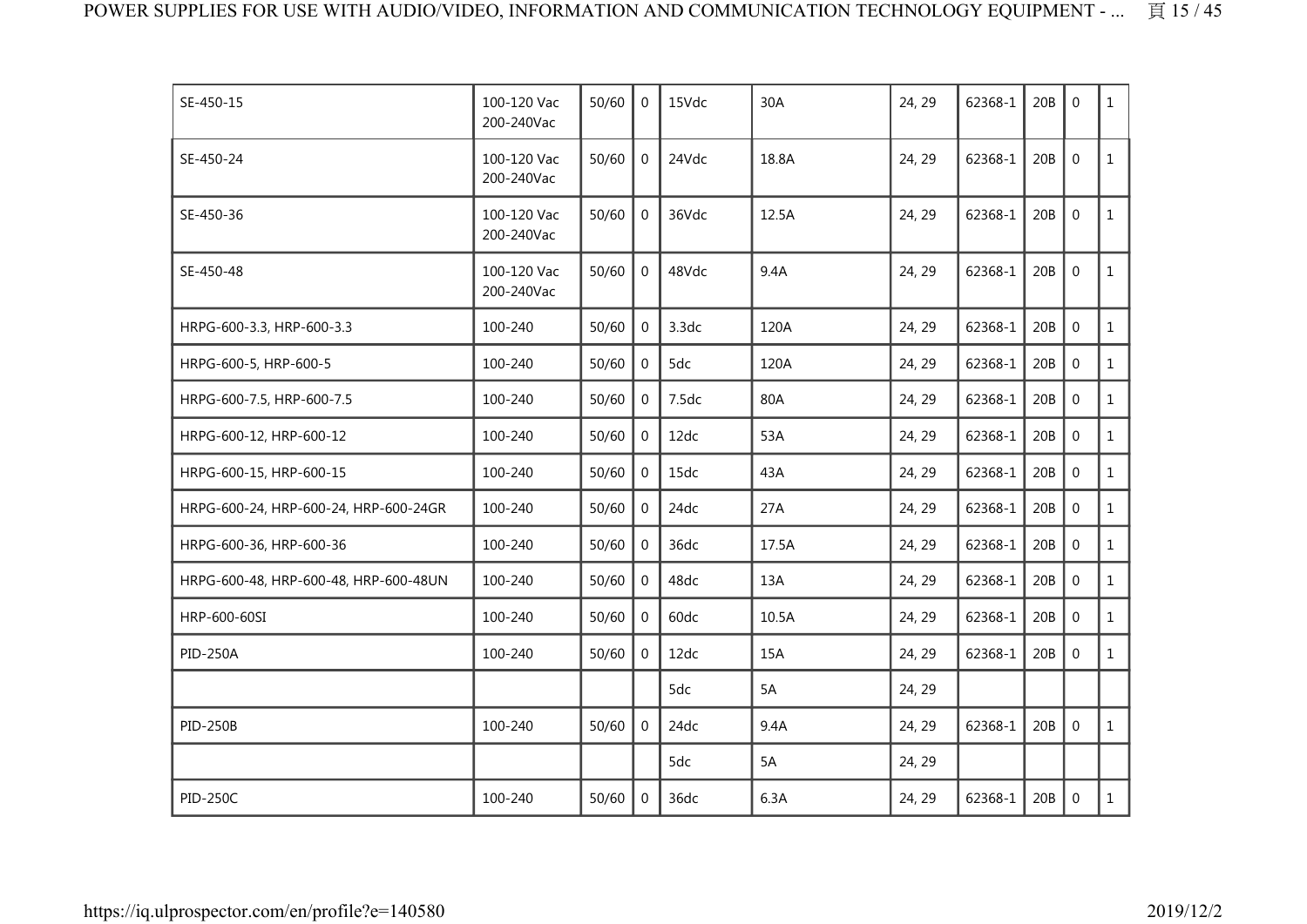|                       |                           |       |                | 5dc   | 5A    | 24, 29 |         |     |                  |                |
|-----------------------|---------------------------|-------|----------------|-------|-------|--------|---------|-----|------------------|----------------|
| <b>PID-250D</b>       | 100-240                   | 50/60 | $\mathbf 0$    | 48dc  | 4.7A  | 24, 29 | 62368-1 | 20B | $\boldsymbol{0}$ | $\mathbf{1}$   |
|                       |                           |       |                | 5dc   | 5A    | 24, 29 |         |     |                  |                |
| SE-600-5              | 100-120ac or<br>200-240ac | 50/60 | $\mathbf 0$    | 5Vdc  | 100A  | 24, 29 | 62368-1 | 20B | $\mathbf 0$      | $\mathbf{1}$   |
| SE-600-12             | 100-120ac or<br>200-240ac | 50/60 | $\mathbf 0$    | 12Vdc | 50A   | 24, 29 | 62368-1 | 20B | $\mathbf 0$      | $\mathbf{1}$   |
| SE-600-15, P-600-13.8 | 100-120ac or<br>200-240ac | 50/60 | $\mathbf 0$    | 15Vdc | 40A   | 24, 29 | 62368-1 | 20B | $\boldsymbol{0}$ | $\mathbf{1}$   |
| SE-600-24             | 100-120ac or<br>200-240ac | 50/60 | $\overline{0}$ | 24Vdc | 25A   | 24, 29 | 62368-1 | 20B | $\mathbf 0$      | $\mathbf{1}$   |
| SE-600-27, P-600-27   | 100-120ac or<br>200-240ac | 50/60 | $\mathbf{0}$   | 27Vdc | 22.2A | 24, 29 | 62368-1 | 20B | $\mathbf 0$      | $\mathbf{1}$   |
| SE-600-36             | 100-120ac or<br>200-240ac | 50/60 | $\overline{0}$ | 36Vdc | 16.6A | 24, 29 | 62368-1 | 20B | $\boldsymbol{0}$ | $\mathbf{1}$   |
| SE-600-48, P-600-48   | 100-120ac or<br>200-240ac | 50/60 | $\Omega$       | 48Vdc | 12.5A | 24, 29 | 62368-1 | 20B | $\mathbf 0$      | $\mathbf{1}$   |
| LRS-35-5              | 100-240                   | 50/60 | $\mathbf 0$    | 5dc   | 7A    | 24, 29 | 62368-1 | 20B | $\mathbf 0$      | $\mathsf{3}$   |
| LRS-35-12             | 100-240                   | 50/60 | $\mathbf 0$    | 12dc  | 3A    | 24, 28 | 62368-1 | 20B | $\mathbf 0$      | $\overline{3}$ |
| LRS-35-15             | 100-240                   | 50/60 | $\mathbf{0}$   | 15dc  | 2.4A  | 24, 28 | 62368-1 | 20B | $\mathbf{0}$     | $\overline{3}$ |
| LRS-35-24             | 100-240                   | 50/60 | $\Omega$       | 24dc  | 1.5A  | 24, 28 | 62368-1 | 20B | $\boldsymbol{0}$ | $\mathsf{3}$   |
| LRS-35-36             | 100-240                   | 50/60 | $\mathbf{0}$   | 36dc  | 1A    | 24, 28 | 62368-1 | 20B | $\mathbf 0$      | $\mathsf{3}$   |
| LRS-35-48             | 100-240                   | 50/60 | $\mathbf 0$    | 48dc  | 0.8A  | 24, 28 | 62368-1 | 20B | $\mathbf 0$      | $\mathsf{3}$   |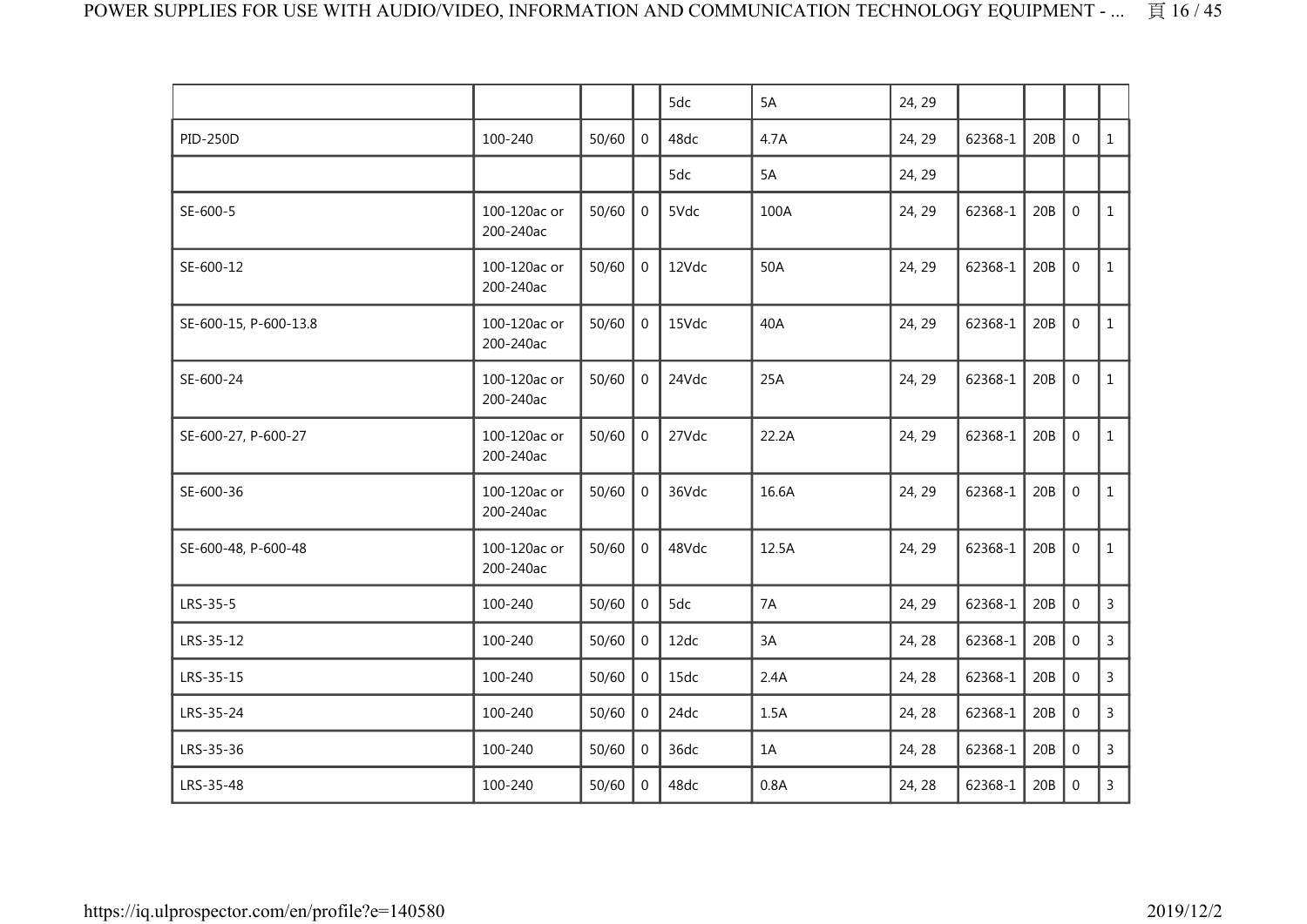| LRS-50-3.3               | 100-240   | 50/60 | $\mathbf{0}$   | 3.3dc   | 10A   | 24, 29 | 62368-1 | 20B | $\mathbf{0}$     | 3              |
|--------------------------|-----------|-------|----------------|---------|-------|--------|---------|-----|------------------|----------------|
| LRS-50-5                 | 100-240   | 50/60 | 0              | 5dc     | 10A   | 24, 29 | 62368-1 | 20B | $\mathbf 0$      | $\mathsf{3}$   |
| LRS-50-12                | 100-240   | 50/60 | 0              | 12dc    | 4.2A  | 24, 28 | 62368-1 | 20B | $\mathbf 0$      | 3              |
| LRS-50-15                | 100-240   | 50/60 | 0              | 15dc    | 3.4A  | 24, 28 | 62368-1 | 20B | $\mathbf 0$      | 3              |
| LRS-50-24                | 100-240   | 50/60 | $\mathbf{0}$   | 24dc    | 2.2A  | 24, 28 | 62368-1 | 20B | $\mathbf 0$      | $\mathsf{3}$   |
| LRS-50-36                | 100-240   | 50/60 | 0              | 36dc    | 1.45A | 24, 28 | 62368-1 | 20B | $\mathbf 0$      | $\mathsf{3}$   |
| LRS-50-48                | 100-240   | 50/60 | $\mathbf{0}$   | 48dc    | 1.1A  | 24, 28 | 62368-1 | 20B | $\mathbf 0$      | $\mathsf{3}$   |
| EPP-500-12               | 100-240ac | 50/60 | 0              | 12dc    | 41.6A | 24, 29 | 62368-1 | 20B | $\mathbf 0$      | $\overline{4}$ |
| EPP-500-15               | 100-240ac | 50/60 | 0              | 15dc    | 33.3A | 24, 29 | 62368-1 | 20B | $\mathbf 0$      | $\overline{4}$ |
| EPP-500-18               | 100-240ac | 50/60 | $\mathbf 0$    | 18dc    | 27.8A | 24, 29 | 62368-1 | 20B | $\mathbf 0$      | $\overline{4}$ |
| EPP-500-24               | 100-240ac | 50/60 | 0              | 24dc    | 20.8A | 24, 29 | 62368-1 | 20B | $\mathbf 0$      | $\overline{4}$ |
| EPP-500-27               | 100-240ac | 50/60 | $\mathbf{0}$   | 27dc    | 18.5A | 24, 29 | 62368-1 | 20B | $\mathbf 0$      | $\overline{4}$ |
| EPP-500-36               | 100-240ac | 50/60 | 0              | 36dc    | 13.9A | 24, 29 | 62368-1 | 20B | $\boldsymbol{0}$ | $\overline{4}$ |
| EPP-500-48               | 100-240ac | 50/60 | 0              | 48dc    | 10.4A | 24, 29 | 62368-1 | 20B | $\mathbf 0$      | $\overline{4}$ |
| EPP-500-54               | 100-240ac | 50/60 | 0              | 54dc    | 9.26A | 24, 29 | 62368-1 | 20B | $\mathbf 0$      | $\overline{4}$ |
| PSP-600-5                | 100-240ac | 50/60 | 0              | 5Vdc    | 80A   | 24, 29 | 62368-1 | 20B | $\mathbf 0$      | $\mathbf{1}$   |
| PSP-600-12               | 100-240ac | 50/60 | $\overline{0}$ | 12Vdc   | 50A   | 24, 29 | 62368-1 | 20B | $\mathbf 0$      | $\mathbf{1}$   |
| PSP-600-13.5             | 100-240ac | 50/60 | 0              | 13.5Vdc | 44.5A | 24, 29 | 62368-1 | 20B | $\boldsymbol{0}$ | $\mathbf{1}$   |
| PSP-600-15               | 100-240ac | 50/60 | $\mathbf{0}$   | 15Vdc   | 40A   | 24, 29 | 62368-1 | 20B | $\mathbf 0$      | $\mathbf{1}$   |
| PSP-600-24, PSP-600-24OL | 100-240ac | 50/60 | 0              | 24Vdc   | 25A   | 24, 29 | 62368-1 | 20B | $\mathbf 0$      | $\mathbf{1}$   |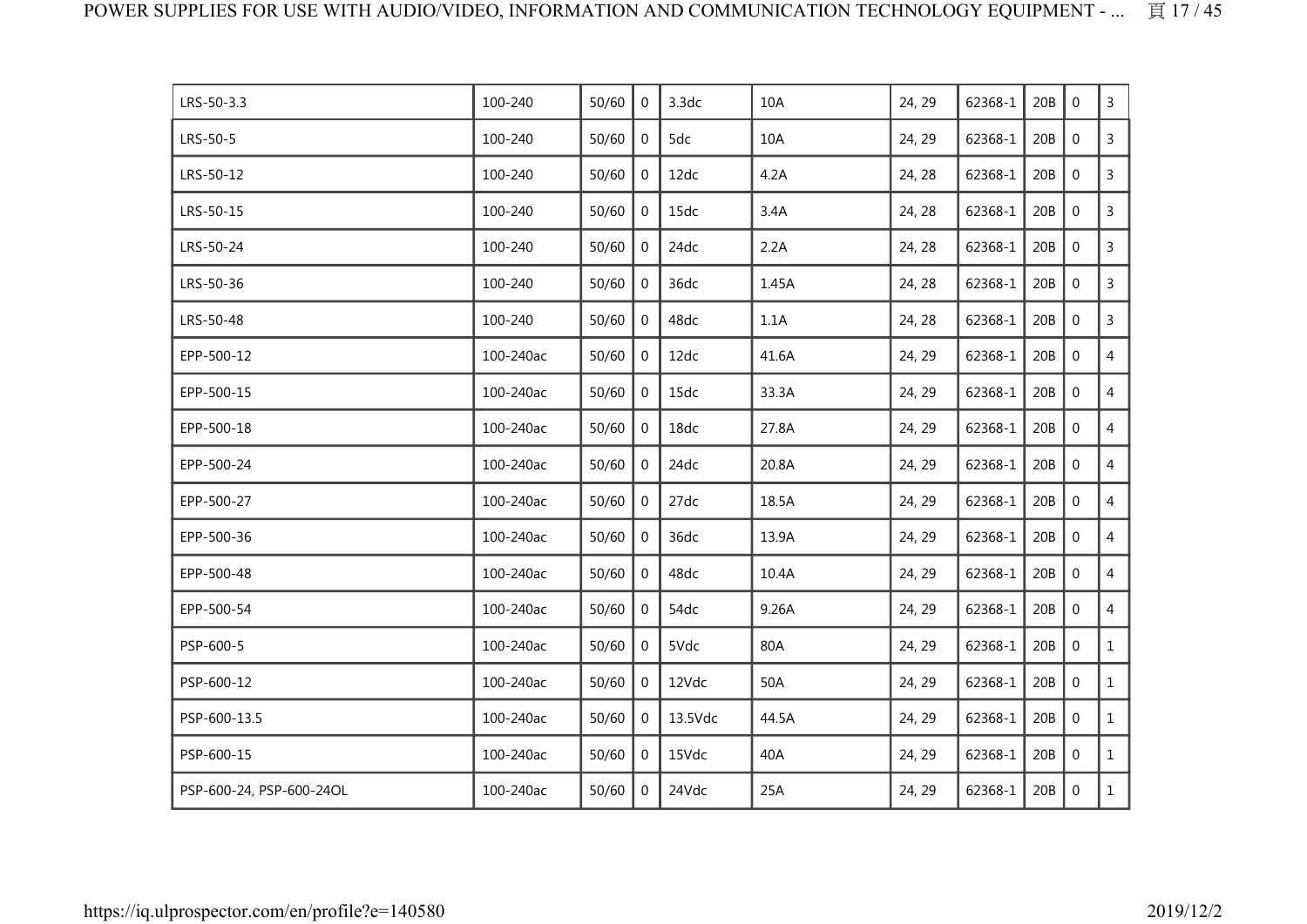| PSP-600-27 | 100-240ac | 50/60 | $\overline{0}$ | 27Vdc   | 22.2A | 24, 29 | 62368-1 | 20B | $\mathbf 0$      | $\mathbf{1}$   |
|------------|-----------|-------|----------------|---------|-------|--------|---------|-----|------------------|----------------|
| PSP-600-32 | 100-240ac | 50/60 | $\overline{0}$ | 32Vdc   | 18.7A | 24, 29 | 62368-1 | 20B | $\boldsymbol{0}$ | $\mathbf{1}$   |
| PSP-600-48 | 100-240ac | 50/60 | $\overline{0}$ | 48Vdc   | 12.5A | 24, 29 | 62368-1 | 20B | $\boldsymbol{0}$ | $\mathbf{1}$   |
| RPD-65C    | 100-240   | 50/60 | $\overline{0}$ | $+5dc$  | 1.2A  | 24, 29 | 62368-1 | 20B | $\boldsymbol{0}$ | $\mathbf{1}$   |
|            |           |       |                | $+12dc$ | 4.5A  |        |         |     |                  |                |
| RPD-65D    | 100-240   | 50/60 | $\overline{0}$ | $+5dc$  | 1.2A  | 24, 29 | 62368-1 | 20B | $\mathbf 0$      | $\mathbf{1}$   |
|            |           |       |                | $+24dc$ | 2.25A |        |         |     |                  |                |
| RPT-65E    | 100-240   | 50/60 | $\overline{0}$ | $+5dc$  | 1.2A  | 24, 29 | 62368-1 | 20B | $\mathbf 0$      | $\mathbf{1}$   |
|            |           |       |                | $+12dc$ | 4.5A  |        |         |     |                  |                |
|            |           |       |                | $-5dc$  | 0.5A  |        |         |     |                  |                |
| RPT-65F    | 100-240   | 50/60 | $\overline{0}$ | $+5dc$  | 1.2A  | 24, 29 | 62368-1 | 20B | $\mathbf 0$      | $\mathbf{1}$   |
|            |           |       |                | $+12dc$ | 4.5A  |        |         |     |                  |                |
|            |           |       |                | $-5dc$  | 0.5A  |        |         |     |                  |                |
| RPT-65G    | 100-240   | 50/60 | $\overline{0}$ | $+5dc$  | 1.2A  | 24, 29 | 62368-1 | 20B | $\mathbf 0$      | $\mathbf{1}$   |
|            |           |       |                | $+12dc$ | 0.5A  |        |         |     |                  |                |
|            |           |       |                | $-5dc$  | 2.25A |        |         |     |                  |                |
| RPS-75-5SH | 100-240ac | 50/60 | $\overline{0}$ | 5dc     | 14A   | 24, 29 | 62368-1 | 20B | $\boldsymbol{0}$ | $\overline{3}$ |
| RPT-75CSH  | 100-240ac | 50/60 | $\overline{0}$ | 5.25dc  | 6A    | 24, 29 | 62368-1 | 20B | $\overline{0}$   | $\overline{3}$ |
|            |           |       |                | 15dc    | 2.3A  |        |         |     |                  |                |
|            |           |       |                | $-15dc$ | 0.5A  |        |         |     |                  |                |
|            |           |       |                |         |       |        |         |     |                  |                |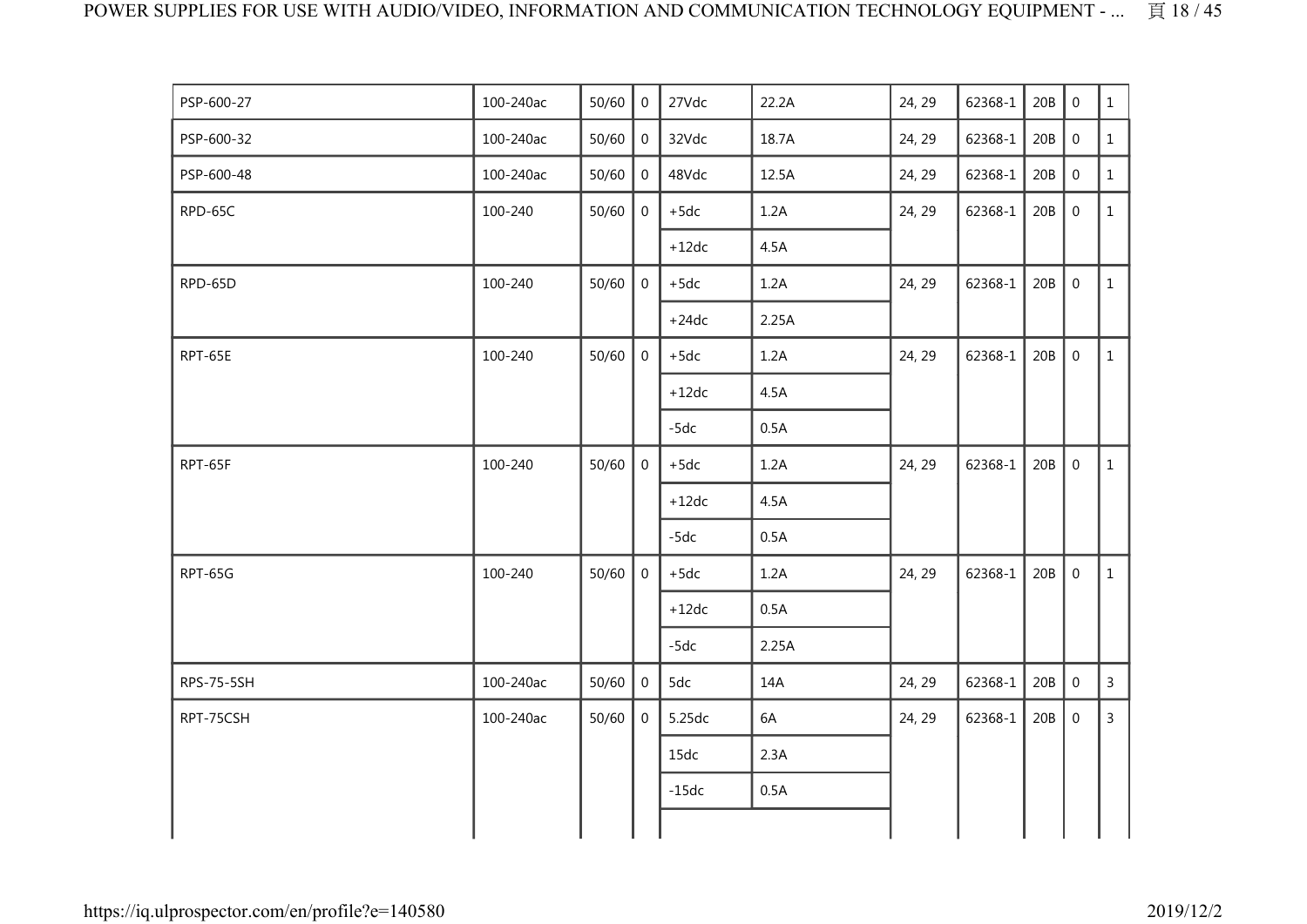|                                                                                                                                                                  |                       |       |                | 5dc                                    | 6A           |        |             |     |                |                |
|------------------------------------------------------------------------------------------------------------------------------------------------------------------|-----------------------|-------|----------------|----------------------------------------|--------------|--------|-------------|-----|----------------|----------------|
|                                                                                                                                                                  |                       |       |                | 15dc                                   | 2.3A         |        |             |     |                |                |
|                                                                                                                                                                  |                       |       |                | $-15dc$                                | 0.5A         |        |             |     |                |                |
| RPS-75-15                                                                                                                                                        | 100-240ac             | 50/60 | $\mathbf 0$    | 15dc                                   | 5A           | 24, 29 | $62368 - 1$ | 20B | $\overline{0}$ | $\overline{3}$ |
| <b>PSC-100A</b>                                                                                                                                                  | 100-240ac             | 50/60 | $\overline{0}$ | 13.8dc /<br>13.8dc<br>(BAT.<br>CHARGE) | 4.75A / 2.5A | 24, 29 | 62368-1     | 20B | $\mathbf 0$    | $\mathbf{3}$   |
| <b>PSC-100B</b>                                                                                                                                                  | 100-240ac             | 50/60 | $\mathbf 0$    | 27.6dc /<br>27.6dc<br>(BAT.<br>CHARGE) | 2.4A / 1.25A | 24, 29 | 62368-1     | 20B | $\mathbf 0$    | $\overline{3}$ |
| PSC-100AHO                                                                                                                                                       | 100-240ac             | 50/60 | $\overline{0}$ | 13.8dc /<br>13.8dc<br>(BAT.<br>CHARGE) | 4A / 0.25A   | 24, 29 | 62368-1     | 20B | $\mathbf 0$    | $\overline{3}$ |
| MPM-05-24SC                                                                                                                                                      | 100-240ac or<br>277ac | 50/60 | $\mathbf 0$    | 24dc                                   | 0.23A        | 24, 29 | 62368-1     | 20B | $\mathbf 0$    | $\overline{2}$ |
| UMP-400-yxxx ((y=24 or 48, x=A, B, C, D, E, F,                                                                                                                   | 100-120Vac            | 50/60 | $\Omega$       | 24Vdc                                  | 16.7Max      | 24, 29 | 62368-1     | 20B | $\mathbf 0$    | $\overline{3}$ |
| G, H, I, J, K, L, M, N, O, P, Q, R, S, T, U or blank;<br>when y=24, x=A. B. C. E. F. G. I. J. K. M. N. O. P.<br>Q. R. S. T. U or blank; when y=48, x=A, B, C, D, | 200-240Vac            |       |                | 48Vdc                                  | 8.3Max       |        |             |     |                |                |
| E, F, G, H, I, J, K, L, or blank))<br>UHP-1000-12                                                                                                                | 100-120ac             | 50/60 | $\overline{0}$ | 12Vdc                                  | 56           | 24, 29 | 62368-1     | 20B | $\mathbf 0$    | $\mathbf{1}$   |
|                                                                                                                                                                  | 200-240Vac            | 50/60 | $\mathbf 0$    | 12Vdc                                  | 80           | 24, 29 | 62368-1     | 20B | $\mathbf 0$    | $\mathbf{1}$   |
| UHP-1000-24                                                                                                                                                      | 100-120ac             | 50/60 | $\overline{0}$ | 24Vdc                                  | 29.4         | 24, 29 | 62368-1     | 20B | $\mathbf 0$    | $\mathbf{1}$   |
|                                                                                                                                                                  | 200-240Vac            | 50/60 | $\mathbf 0$    | 24Vdc                                  | 42.0         | 24, 29 | 62368-1     | 20B | $\mathbf 0$    | $\mathbf{1}$   |
|                                                                                                                                                                  |                       |       |                |                                        |              |        |             |     |                |                |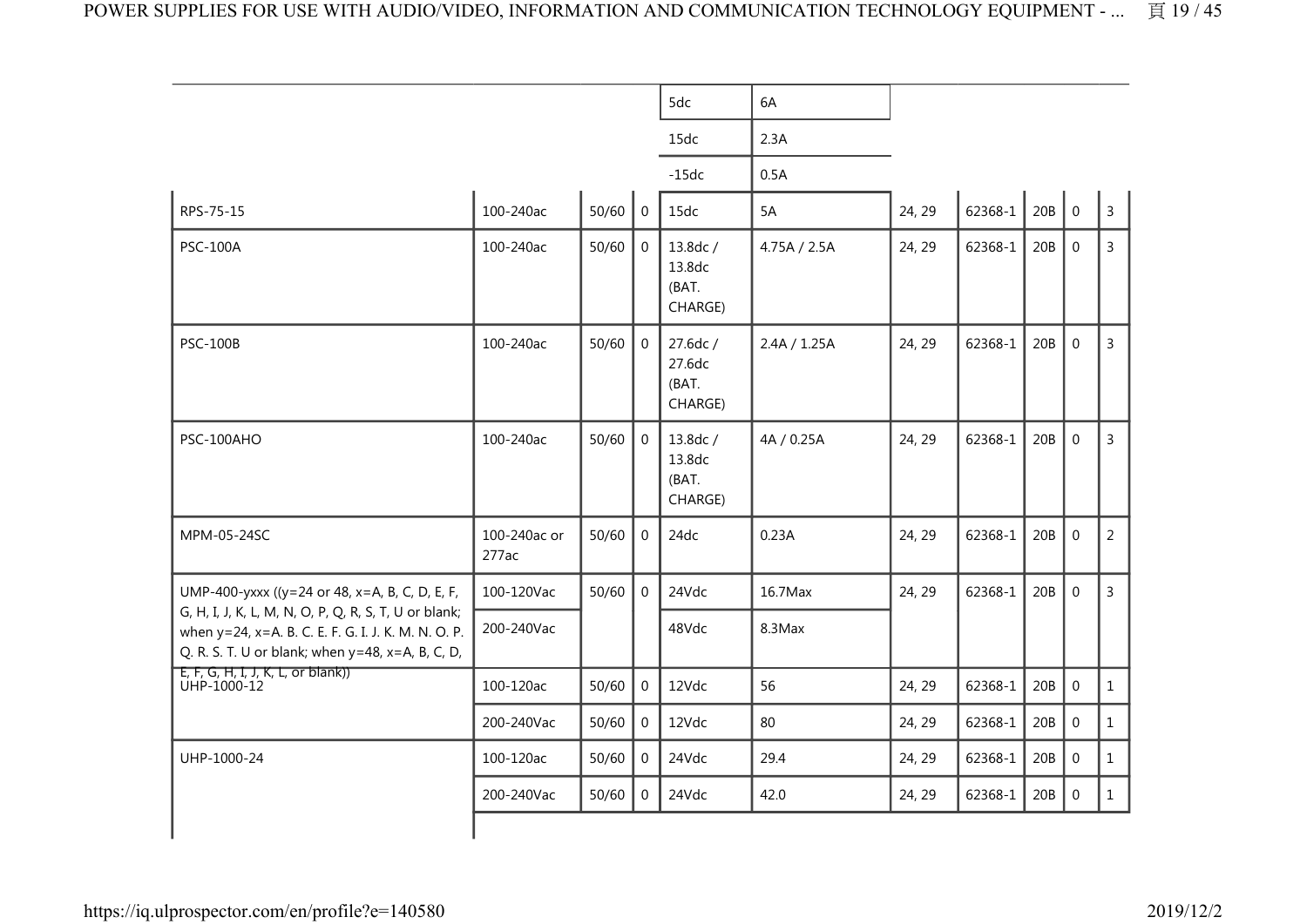|             | 100-120ac                 | 50/60 | $\overline{0}$   | 36Vdc      | 19.6   | 24, 29 | 62368-1 | 20B | $\mathbf 0$      | $\mathbf{1}$   |
|-------------|---------------------------|-------|------------------|------------|--------|--------|---------|-----|------------------|----------------|
|             | 200-240Vac                | 50/60 | $\boldsymbol{0}$ | 36Vdc      | 28.0   | 24, 29 | 62368-1 | 20B | $\overline{0}$   | $\mathbf{1}$   |
| UHP-1000-48 | 100-120ac                 | 50/60 | 0                | 48Vdc      | 14.7   | 24, 29 | 62368-1 | 20B | $\mathbf 0$      | 1              |
|             | 200-240Vac                | 50/60 | $\mathbf 0$      | 48Vdc      | 21.0   | 24, 29 | 62368-1 | 20B | $\mathbf 0$      | $\mathbf{1}$   |
| EPP-120S-12 | 100-120ac                 | 50/60 | $\mathbf 0$      | <b>12V</b> | 8.33A  | 24, 29 | 62368-1 | 20B | $\mathbf 0$      | 3              |
|             | 200-240ac                 | 50/60 | $\overline{0}$   | <b>12V</b> | 9.5A   | 24, 29 | 62368-1 | 20B | $\mathbf 0$      | 3              |
| EPP-120S-15 | 100-120ac                 | 50/60 | $\mathbf 0$      | 15V        | 6.66A  | 24, 29 | 62368-1 | 20B | $\mathbf{0}$     | 3              |
|             | 200-240ac                 | 50/60 | $\mathbf 0$      | <b>15V</b> | 7.6A   | 24, 29 | 62368-1 | 20B | $\mathbf 0$      | $\overline{3}$ |
| EPP-120S-24 | 100-120ac                 | 50/60 | $\mathbf 0$      | <b>24V</b> | 4.16A  | 24, 29 | 62368-1 | 20B | $\mathbf 0$      | 3              |
|             | 200-240ac                 | 50/60 | $\mathbf 0$      | <b>24V</b> | 5.0A   | 24, 29 | 62368-1 | 20B | $\boldsymbol{0}$ | 3              |
| EPP-120S-27 | 100-120ac                 | 50/60 | $\mathbf 0$      | 27V        | 3.71A  | 24, 29 | 62368-1 | 20B | $\mathbf 0$      | 3              |
|             | 200-240ac                 | 50/60 | $\mathbf 0$      | <b>27V</b> | 4.44A  | 24, 29 | 62368-1 | 20B | $\boldsymbol{0}$ | 3              |
| EPP-120S-48 | 100-120ac                 | 50/60 | $\mathbf 0$      | 48V        | 2.08A  | 24, 29 | 62368-1 | 20B | $\mathbf{0}$     | 3              |
|             | 200-240ac                 | 50/60 | $\Omega$         | 48V        | 2.5A   | 24, 29 | 62368-1 | 20B | $\mathbf{0}$     | $\overline{3}$ |
| LRS-150-12  | 100-120Vac/<br>200-240Vac | 50/60 | $\mathbf 0$      | 12 Vdc     | 12.5 A | 24, 29 | 62368-1 | 20B | $\mathbf{0}$     | $\mathbf{1}$   |
| LRS-150-15  | 100-120Vac/<br>200-240Vac | 50/60 | $\mathbf 0$      | 15 Vdc     | 10 A   | 24, 29 | 62368-1 | 20B | $\mathbf 0$      | $\mathbf{1}$   |
| LRS-150-24  | 100-120Vac/<br>200-240Vac | 50/60 | $\overline{0}$   | 24 Vdc     | 6.5 A  | 24, 29 | 62368-1 | 20B | $\mathbf 0$      | $\mathbf{1}$   |
| LRS-150-36  | 100-120Vac/<br>200-240Vac | 50/60 | $\mathbf 0$      | 36 Vdc     | 4.3 A  | 24, 29 | 62368-1 | 20B | $\mathbf 0$      | $\mathbf{1}$   |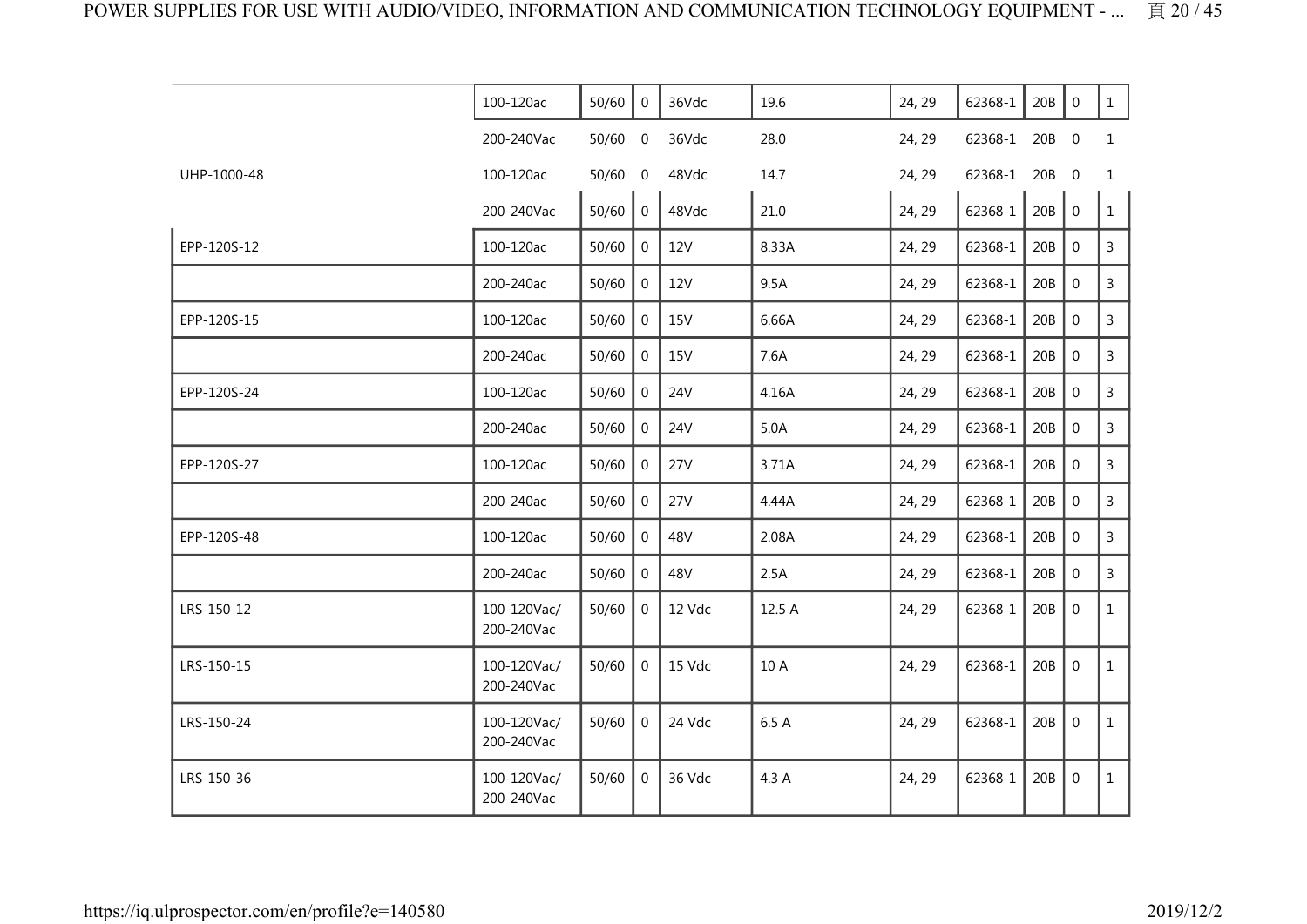| LRS-150-48  | 100-120Vac/<br>200-240Vac | 50/60 | $\Omega$       | 48 Vdc | 3.3A           | 24, 29 | 62368-1 | 20B | $\Omega$         | $\mathbf{1}$   |
|-------------|---------------------------|-------|----------------|--------|----------------|--------|---------|-----|------------------|----------------|
| LRS-150F-5  | 100-240ac                 | 50/60 | $\mathbf 0$    | 5 Vdc  | 22 A           | 24, 29 | 62368-1 | 20B | $\mathbf 0$      | $\mathbf{1}$   |
| LRS-150F-12 | 100-240ac                 | 50/60 | 0              | 12 Vdc | 12.5 A         | 24, 29 | 62368-1 | 20B | $\boldsymbol{0}$ | $\mathbf{1}$   |
| LRS-150F-15 | 100-240ac                 | 50/60 | 0              | 15 Vdc | 10 A           | 24, 29 | 62368-1 | 20B | $\mathbf 0$      | $\mathbf{1}$   |
| LRS-150F-24 | 100-240ac                 | 50/60 | $\Omega$       | 24 Vdc | 6.5 A          | 24, 29 | 62368-1 | 20B | $\mathbf 0$      | $\mathbf{1}$   |
| LRS-150F-36 | 100-240ac                 | 50/60 | 0              | 36 Vdc | 4.3 A          | 24, 29 | 62368-1 | 20B | $\mathbf 0$      | $\mathbf{1}$   |
| LRS-150F-48 | 100-240ac                 | 50/60 | $\mathbf 0$    | 48 Vdc | 3.3A           | 24, 29 | 62368-1 | 20B | $\mathbf 0$      | $\mathbf{1}$   |
| RS-15-3.3   | 100-240ac                 | 50/60 | $\overline{0}$ | 3.3dc  | 3.0A           | 24, 28 | 62368-1 | 20B | $\mathbf 0$      | $\mathsf{3}$   |
| RS-15-5     | 100-240ac                 | 50/60 | 0              | 5dc    | 3.0A           | 24, 28 | 62368-1 | 20B | $\mathbf 0$      | $\overline{3}$ |
| RS-15-12    | 100-240ac                 | 50/60 | $\Omega$       | 12dc   | 1.3A           | 24, 28 | 62368-1 | 20B | $\mathbf 0$      | 3              |
| RS-15-15    | 100-240ac                 | 50/60 | $\Omega$       | 15dc   | 1.0A           | 24, 28 | 62368-1 | 20B | $\Omega$         | $\mathsf{3}$   |
| RS-15-24    | 100-240ac                 | 50/60 | $\mathbf{0}$   | 24dc   | 0.625A         | 24, 28 | 62368-1 | 20B | $\mathbf 0$      | 3              |
| RS-15-48    | 100-240ac                 | 50/60 | $\Omega$       | 48dc   | 0.313A         | 24, 28 | 62368-1 | 20B | $\mathbf 0$      | 3              |
| UHP-750-12  | 100-120Vac;<br>200-240Vac | 50/60 | $\mathbf 0$    | 12Vdc  | 42.0A or 60.0A | 24, 29 | 62368-1 | 20B | $\mathbf 0$      | $\mathbf{1}$   |
| UHP-750-24  | 100-120Vac;<br>200-240Vac | 50/60 | $\overline{0}$ | 24Vdc  | 22.0A or 31.3A | 24, 29 | 62368-1 | 20B | $\mathbf 0$      | $\mathbf{1}$   |
| UHP-750-36  | 100-120Vac;<br>200-240Vac | 50/60 | $\mathbf 0$    | 36Vdc  | 14.6A or 20.9A | 24, 29 | 62368-1 | 20B | $\mathbf 0$      | $\mathbf{1}$   |
| UHP-750-48  | 100-120Vac;<br>200-240Vac | 50/60 | $\overline{0}$ | 48Vdc  | 11.0A or 15.7A | 24, 29 | 62368-1 | 20B | $\boldsymbol{0}$ | $\mathbf{1}$   |
| RSP-200-2.5 | 100-240ac                 | 50/60 | $\overline{0}$ | 2.5dc  | 40A            | 24, 29 | 62368-1 | 20B | $\mathbf 0$      | $\mathsf{3}$   |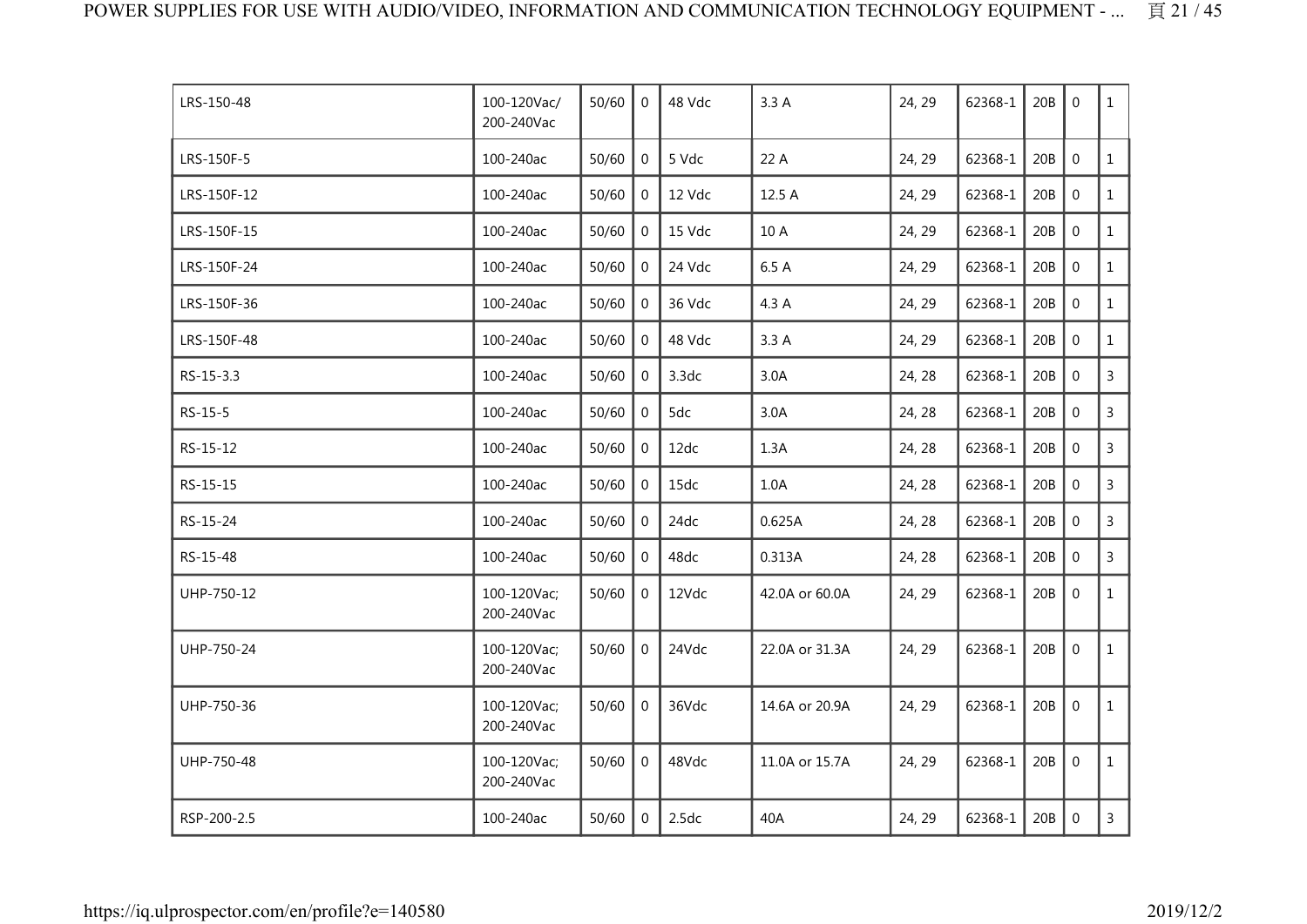| RSP-200-3.3  | 100-240ac | 50/60 | 0            | 3.3dc  | 40A   | 24, 29 | 62368-1 | 20B | $\mathbf{0}$   | 3              |
|--------------|-----------|-------|--------------|--------|-------|--------|---------|-----|----------------|----------------|
| RSP-200-4    | 100-240ac | 50/60 | 0            | 4dc    | 40A   | 24, 29 | 62368-1 | 20B | $\mathbf 0$    | $\mathsf{3}$   |
| RSP-200-5    | 100-240ac | 50/60 | 0            | 5dc    | 40A   | 24, 29 | 62368-1 | 20B | $\mathbf 0$    | 3              |
| RSP-200-7.5  | 100-240ac | 50/60 | 0            | 7.5dc  | 26.7A | 24, 29 | 62368-1 | 20B | $\mathbf 0$    | $\mathsf{3}$   |
| RSP-200-12   | 100-240ac | 50/60 | $\mathbf{0}$ | 12dc   | 16.7A | 24, 29 | 62368-1 | 20B | $\mathbf 0$    | $\mathsf{3}$   |
| RSP-200-13.5 | 100-240ac | 50/60 | 0            | 13.5dc | 14.9A | 24, 29 | 62368-1 | 20B | $\mathbf 0$    | $\overline{3}$ |
| RSP-200-15   | 100-240ac | 50/60 | $\mathbf{0}$ | 15dc   | 13.4A | 24, 29 | 62368-1 | 20B | $\mathbf 0$    | $\mathsf{3}$   |
| RSP-200-24   | 100-240ac | 50/60 | 0            | 24dc   | 8.4A  | 24, 29 | 62368-1 | 20B | $\mathbf 0$    | 3              |
| RSP-200-27   | 100-240ac | 50/60 | 0            | 27dc   | 7.5A  | 24, 29 | 62368-1 | 20B | $\mathbf 0$    | 3              |
| RSP-200-36   | 100-240ac | 50/60 | 0            | 36dc   | 5.56A | 24, 29 | 62368-1 | 20B | $\overline{0}$ | $\mathsf{3}$   |
| RSP-200-48   | 100-240ac | 50/60 | 0            | 48dc   | 4.2A  | 24, 29 | 62368-1 | 20B | $\mathbf 0$    | 3              |
| RSP-320-2.5  | 100-240ac | 50/60 | $\mathbf{0}$ | 2.5dc  | 60A   | 24, 29 | 62368-1 | 20B | $\mathbf 0$    | $\mathsf{3}$   |
| RSP-320-3.3  | 100-240ac | 50/60 | 0            | 3.3dc  | 60A   | 24, 29 | 62368-1 | 20B | $\mathbf 0$    | $\mathsf{3}$   |
| RSP-320-4    | 100-240ac | 50/60 | $\mathbf{0}$ | 4dc    | 60A   | 24, 29 | 62368-1 | 20B | $\mathbf 0$    | $\mathsf{3}$   |
| RSP-320-4.2  | 100-240ac | 50/60 | 0            | 4.2dc  | 60A   | 24, 29 | 62368-1 | 20B | $\mathbf 0$    | $\mathsf{3}$   |
| RSP-320-5    | 100-240ac | 50/60 | 0            | 5dc    | 60A   | 24, 29 | 62368-1 | 20B | $\mathbf 0$    | 3              |
| RSP-320-7.5  | 100-240ac | 50/60 | $\mathbf 0$  | 7.5dc  | 40A   | 24, 29 | 62368-1 | 20B | $\mathbf 0$    | $\overline{3}$ |
| RSP-320-12   | 100-240ac | 50/60 | 0            | 12dc   | 26.7A | 24, 29 | 62368-1 | 20B | $\mathbf 0$    | $\mathsf{3}$   |
| RSP-320-13.5 | 100-240ac | 50/60 | 0            | 13.5dc | 23.8A | 24, 29 | 62368-1 | 20B | $\mathbf 0$    | 3              |
| RSP-320-15   | 100-240ac | 50/60 | 0            | 15dc   | 21.4A | 24, 29 | 62368-1 | 20B | $\mathbf 0$    | $\overline{3}$ |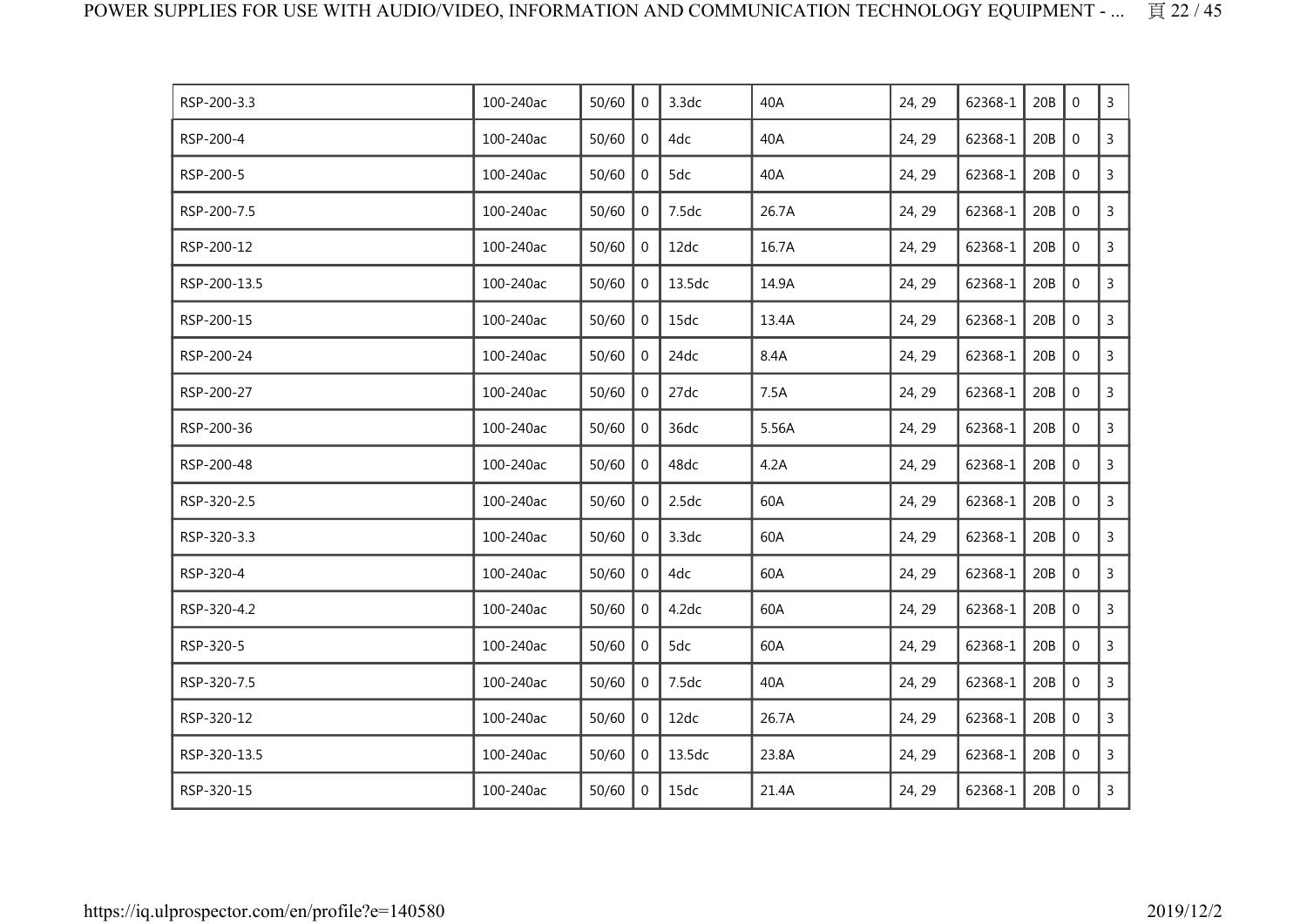| RSP-320-24   | 100-240ac   | 50/60 | $\Omega$       | 24dc           | 13.4A   | 24, 29 | 62368-1 | 20B | $\Omega$       | $\mathsf{3}$   |
|--------------|-------------|-------|----------------|----------------|---------|--------|---------|-----|----------------|----------------|
| RSP-320-27   | 100-240ac   | 50/60 | $\overline{0}$ | 27dc           | 11.9A   | 24, 29 | 62368-1 | 20B | $\mathbf 0$    | 3              |
| RSP-320-36   | 100-240ac   | 50/60 | 0              | 36dc           | 8.9A    | 24, 29 | 62368-1 | 20B | $\mathbf 0$    | 3              |
| RSP-320-36NP | 100-240ac   | 50/60 | $\mathbf{0}$   | 36dc           | 8.9A    | 24, 29 | 62368-1 | 20B | $\mathbf 0$    | $\overline{3}$ |
| RSP-320-48   | 100-240ac   | 50/60 | $\overline{0}$ | 48dc           | 6.7A    | 24, 29 | 62368-1 | 20B | $\mathbf 0$    | $\overline{3}$ |
| DRA-60-12    | 100-240ac   | 50/60 | $\mathbf 0$    | 12Vdc          | 5A      | 24, 28 | 62368-1 | 20B | $\overline{0}$ | $\mathbf{1}$   |
| DRA-60-24    | 100-240ac   | 50/60 | $\overline{0}$ | 24Vdc          | 2.5A    | 24, 28 | 62368-1 | 20B | $\mathbf 0$    | $\mathbf{1}$   |
| DRA-40-12    | 100-240ac   | 50/60 | $\mathbf 0$    | 12Vdc          | 3.34A   | 24, 28 | 62368-1 | 20B | $\mathbf 0$    | $\mathbf{1}$   |
| DRA-40-24    | 100-240ac   | 50/60 | $\overline{0}$ | 24Vdc          | 1.7A    | 24, 28 | 62368-1 | 20B | $\mathbf 0$    | $\mathbf{1}$   |
| DRC-60A      | 100-240ac   | 50/60 | $\mathbf 0$    | 13.8Vdc        | 2.8A    | 24, 28 | 62368-1 | 20B | $\mathbf 0$    | $\mathbf{1}$   |
|              |             |       |                |                | 1.5A    |        |         |     |                |                |
| DRC-60B      | 100-240ac   | 50/60 | $\overline{0}$ | 27.6Vdc        | 1.4A    | 24, 28 | 62368-1 | 20B | $\mathbf 0$    | $\mathbf{1}$   |
|              |             |       |                |                | 0.75A   |        |         |     |                |                |
| DRC-40A      | 100-240ac   | 50/60 | $\overline{0}$ | 13.8Vdc        | 1.9A    | 24, 28 | 62368-1 | 20B | $\mathbf 0$    | $\mathbf{1}$   |
|              |             |       |                |                | 1A      |        |         |     |                |                |
| DRC-40B      | 100-240ac   | 50/60 | $\overline{0}$ | 27.6Vdc        | 0.95A   | 24, 28 | 62368-1 | 20B | $\mathbf 0$    | $\mathbf{1}$   |
|              |             |       |                |                | 0.5A    |        |         |     |                |                |
| CSP-3000-x   | 200-240 Vac | 50/60 | $\mathbf 0$    | 90-120 Vdc     | 25-30A, | 24, 29 | 62368-1 | 20B | $\overline{0}$ | $\mathsf{3}$   |
|              |             |       |                | 120-250<br>Vdc | 12-17A  |        |         |     |                |                |
|              |             |       |                |                |         |        |         |     |                |                |
|              |             |       |                |                |         |        |         |     |                |                |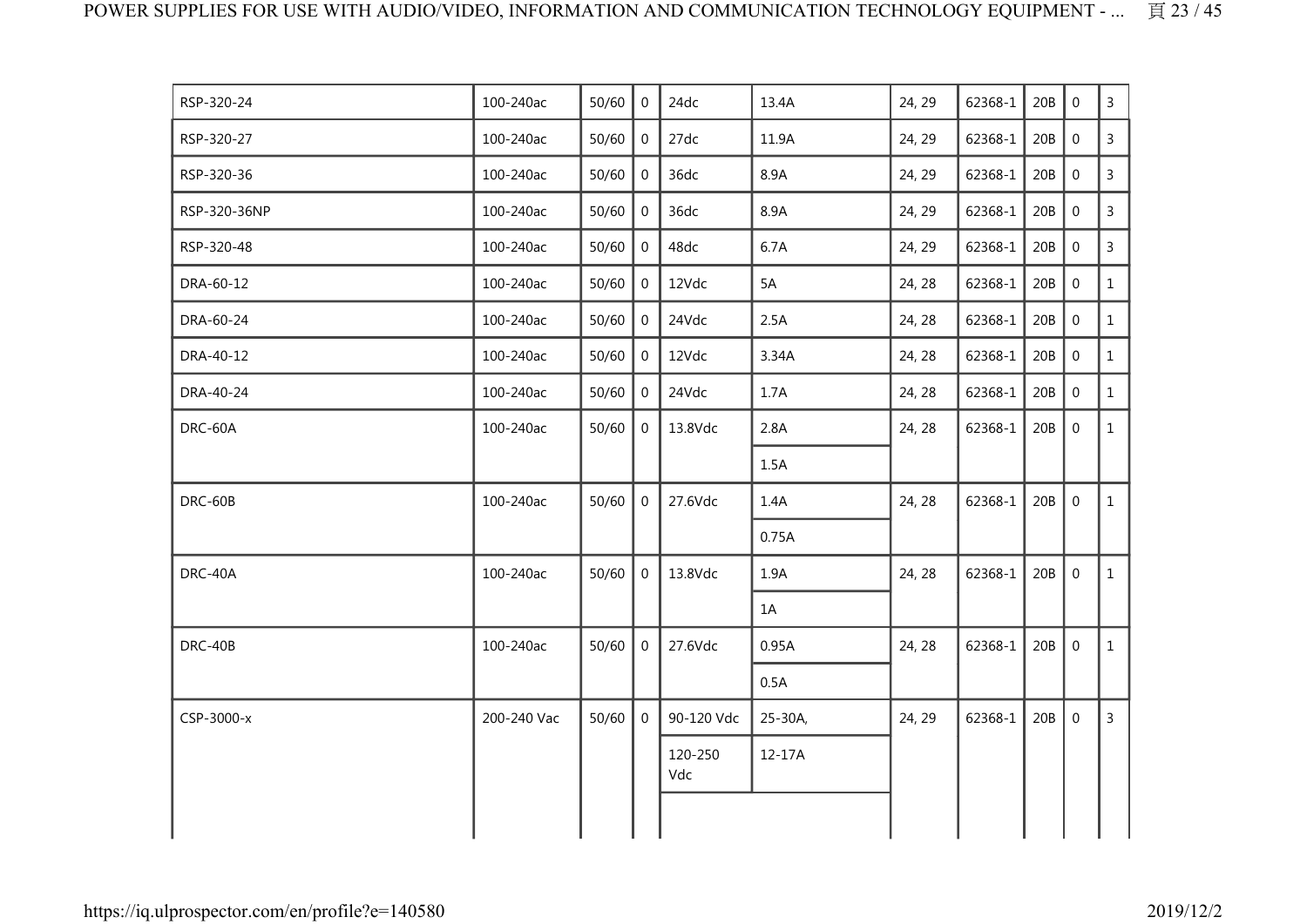|                        |                     |                      |                  | 200-400<br>Vdc | $7.5 - 10A$                                                         |        |         |     |                  |                |
|------------------------|---------------------|----------------------|------------------|----------------|---------------------------------------------------------------------|--------|---------|-----|------------------|----------------|
| IRM-30-5, IRM-30-5ST   | 100-240ac/<br>277ac | 50/60                | $\mathbf 0$      | 5dc            | 6A                                                                  | 24, 28 | 62368-1 | 20B | $\overline{0}$   | $\overline{2}$ |
| IRM-30-12, IRM-30-12ST | 100-240ac/<br>277ac | 50/60                | $\mathbf{0}$     | 12dc           | 2.5A                                                                | 24, 28 | 62368-1 | 20B | $\mathbf 0$      | $\overline{2}$ |
| IRM-30-15, IRM-30-15ST | 100-240ac/<br>277ac | 50/60                | $\mathbf 0$      | 15dc           | 2A                                                                  | 24, 28 | 62368-1 | 20B | $\mathbf 0$      | $\overline{2}$ |
| IRM-30-24, IRM-30-24ST | 100-240ac/<br>277ac | 50/60                | $\mathbf 0$      | 24dc           | 1.3A                                                                | 24, 28 | 62368-1 | 20B | $\mathbf 0$      | $\overline{2}$ |
| IRM-30-48, IRM-30-48ST | 100-240ac/<br>277ac | 50/60                | $\mathbf{0}$     | 48dc           | 0.63A                                                               | 24, 28 | 62368-1 | 20B | $\mathbf 0$      | $\overline{2}$ |
| DDR-240C-48            | 33.6-67.2dc         | $\mathbb{L}^{\perp}$ | $\overline{0}$   | 48dc           | 4.5A (For I/P:<br>33.6-43.2Vdc); 5.0A<br>(For I/P:<br>43.2-67.2Vdc) | 24, 29 | 62368-1 | 20B | $\mathbf 0$      | $\mathbf{1}$   |
| EPP-200-12             | 100-240ac           | 50/60                | $\mathbf 0$      | 12dc           | 16.7A (with fan);<br>11.7A (without fan)                            | 24, 29 | 62368-1 | 20B | $\mathbf 0$      | $\mathbf{1}$   |
| EPP-200-15             | 100-240ac           | 50/60                | $\mathbf 0$      | 15dc           | 13.4A (with fan);<br>9.4A (without fan)                             | 24, 29 | 62368-1 | 20B | $\mathbf{0}$     | $\mathbf{1}$   |
| EPP-200-24             | 100-240ac           | 50/60                | $\mathbf 0$      | 24dc           | 8.4A (with fan); 5.9A<br>(without fan)                              | 24, 29 | 62368-1 | 20B | $\mathbf 0$      | $\mathbf{1}$   |
| EPP-200-27             | 100-240ac           | 50/60                | $\Omega$         | 27dc           | 7.5A (with fan); 5.3A<br>(without fan)                              | 24, 29 | 62368-1 | 20B | $\mathbf 0$      | $\mathbf{1}$   |
| EPP-200-48             | 100-240ac           | 50/60                | $\mathbf 0$      | 48dc           | 4.2A (with fan); 3.0A<br>(without fan)                              | 24, 29 | 62368-1 | 20B | $\mathbf 0$      | $\mathbf{1}$   |
| EPP-300-12             | 100-240Vac          | 50/60                | $\boldsymbol{0}$ | 12Vdc          | 25A/16.67A(*)                                                       | 24, 29 | 62368-1 | 20B | $\boldsymbol{0}$ | $\overline{4}$ |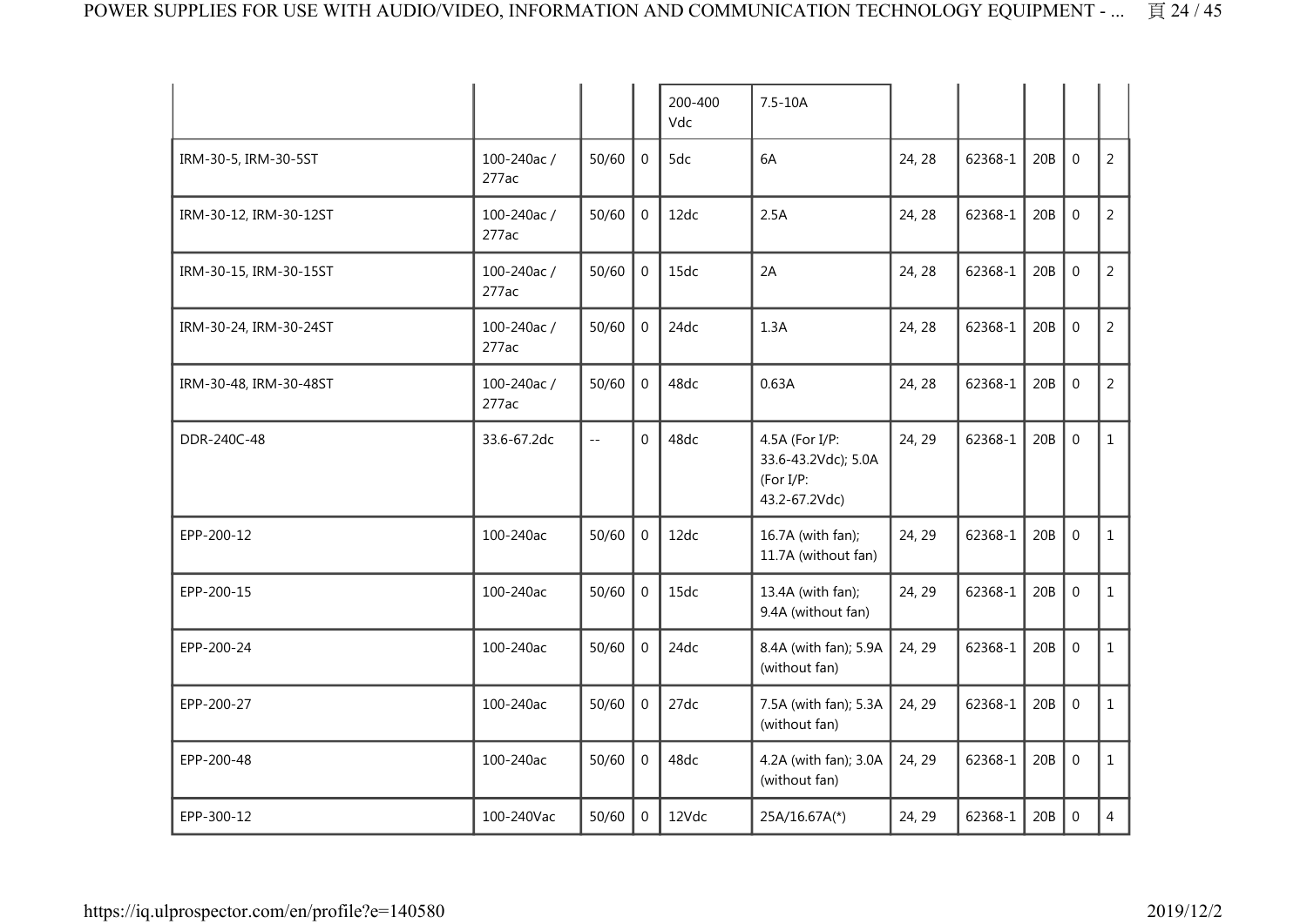| EPP-300-12CB           | 100-240Vac          | 50/60 | $\Omega$       | 12Vdc | 25A/16.67A(*)    | 24, 29 | 62368-1 | 20B | $\mathbf 0$      | 4              |
|------------------------|---------------------|-------|----------------|-------|------------------|--------|---------|-----|------------------|----------------|
| EPP-300-15             | 100-240Vac          | 50/60 | $\mathbf 0$    | 15Vdc | 20A/13.33A(*)    | 24, 29 | 62368-1 | 20B | $\mathbf 0$      | $\overline{4}$ |
| EPP-300-24             | 100-240Vac          | 50/60 | $\overline{0}$ | 24Vdc | 12.5A/8.33A(*)   | 24, 29 | 62368-1 | 20B | $\mathbf{0}$     | $\overline{4}$ |
| EPP-300-27             | 100-240Vac          | 50/60 | $\overline{0}$ | 27Vdc | $11.12A/7.4A(*)$ | 24, 29 | 62368-1 | 20B | $\mathbf 0$      | $\overline{4}$ |
| EPP-300-48             | 100-240Vac          | 50/60 | $\overline{0}$ | 48Vdc | $6.25A/4.17A(*)$ | 24, 29 | 62368-1 | 20B | $\mathbf 0$      | $\overline{4}$ |
| IRM-45-5, IRM-45-5ST   | 100-240ac/<br>277ac | 50/60 | $\mathbf 0$    | 5dc   | <b>8A</b>        | 24, 28 | 62368-1 | 20B | $\mathbf 0$      | $\overline{2}$ |
| IRM-45-12, IRM-45-12ST | 100-240ac/<br>277ac | 50/60 | $\mathbf 0$    | 12dc  | 3.8A             | 24, 28 | 62368-1 | 20B | $\mathbf 0$      | $\overline{2}$ |
| IRM-45-15, IRM-45-15ST | 100-240ac/<br>277ac | 50/60 | $\mathbf 0$    | 15dc  | 3A               | 24, 28 | 62368-1 | 20B | $\mathbf 0$      | $\overline{2}$ |
| IRM-45-24, IRM-45-24ST | 100-240ac/<br>277ac | 50/60 | $\overline{0}$ | 24dc  | 1.9A             | 24, 28 | 62368-1 | 20B | $\mathbf 0$      | $\overline{2}$ |
| IRM-45-48, IRM-45-48ST | 100-240ac/<br>277ac | 50/60 | $\mathbf 0$    | 48dc  | 0.94A            | 24, 28 | 62368-1 | 20B | $\mathbf 0$      | $\overline{2}$ |
| IRM-60-5, IRM-60-5ST   | 100-240ac/<br>277ac | 50/60 | $\mathbf{0}$   | 5dc   | 10A              | 24, 28 | 62368-1 | 20B | $\mathbf{0}$     | $\overline{2}$ |
| IRM-60-12, IRM-60-12ST | 100-240ac/<br>277ac | 50/60 | $\mathbf 0$    | 12dc  | 5A               | 24, 28 | 62368-1 | 20B | $\mathbf 0$      | $\overline{2}$ |
| IRM-60-15, IRM-60-15ST | 100-240ac/<br>277ac | 50/60 | $\mathbf 0$    | 15dc  | 4A               | 24, 28 | 62368-1 | 20B | $\mathbf 0$      | $\overline{2}$ |
| IRM-60-24, IRM-60-24ST | 100-240ac/<br>277ac | 50/60 | $\mathbf{0}$   | 24dc  | 2.5A             | 24, 28 | 62368-1 | 20B | $\boldsymbol{0}$ | $\overline{2}$ |
| IRM-60-48, IRM-60-48ST | 100-240ac/<br>277ac | 50/60 | $\mathbf 0$    | 48dc  | 1.25A            | 24, 28 | 62368-1 | 20B | $\boldsymbol{0}$ | $\overline{2}$ |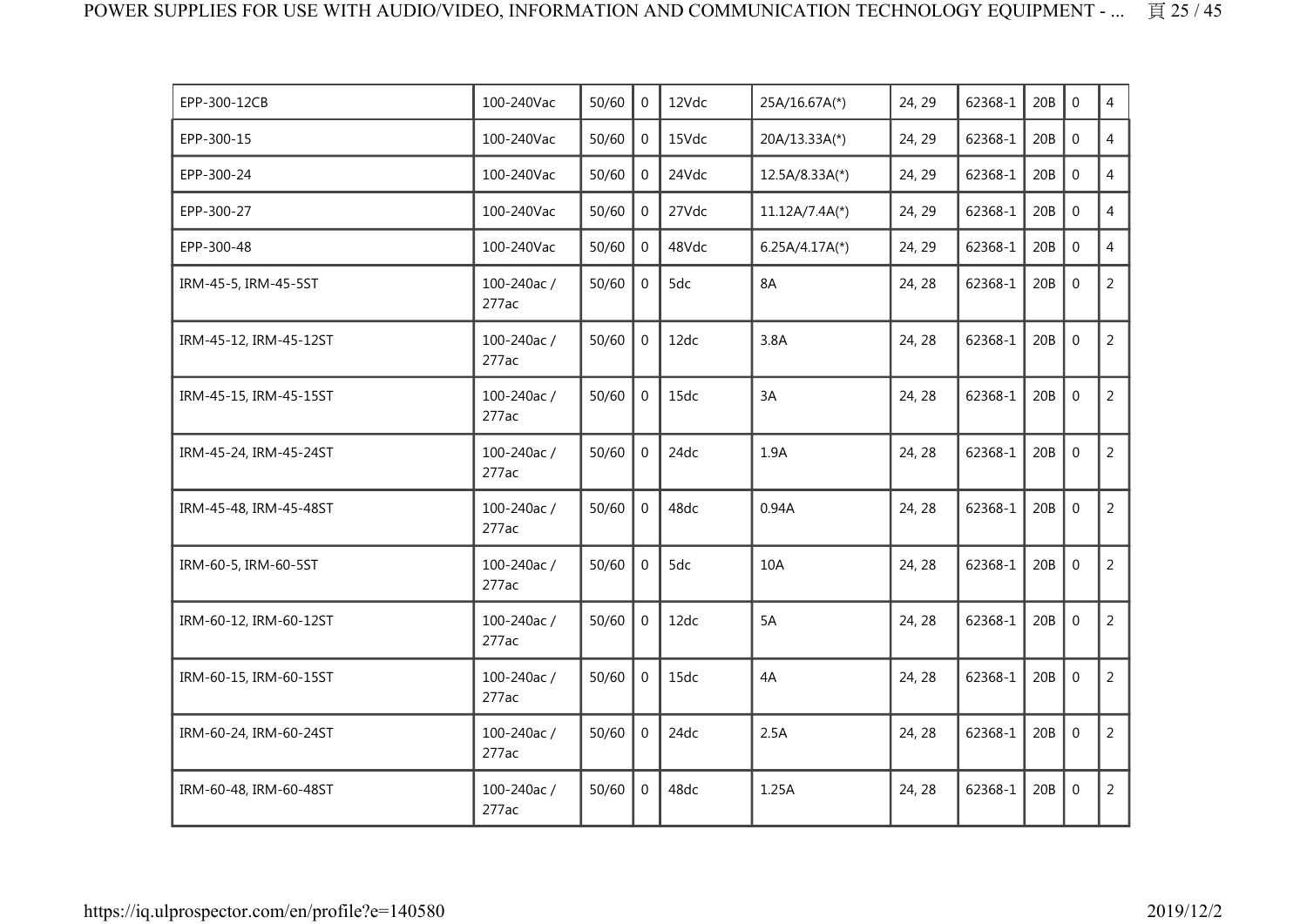| LRS-100-3.3 | 100-240Vac              | 50/60                    | $\Omega$       | 3.3Vdc | 20A    | 24, 29 | 62368-1 | 20B                  | $\mathbf 0$      | $\mathbf{1}$   |
|-------------|-------------------------|--------------------------|----------------|--------|--------|--------|---------|----------------------|------------------|----------------|
| LRS-100-5   | 100-240Vac              | 50/60                    | $\mathbf 0$    | 5Vdc   | 18A    | 24, 29 | 62368-1 | 20B                  | $\mathbf 0$      | $\mathbf{1}$   |
| LRS-100-12  | 100-240Vac              | 50/60                    | $\mathbf 0$    | 12Vdc  | 8.5A   | 24, 29 | 62368-1 | 20B                  | $\mathbf 0$      | $\mathbf{1}$   |
| LRS-100-15  | 100-240Vac              | 50/60                    | $\mathbf{0}$   | 15Vdc  | 7A     | 24, 29 | 62368-1 | 20B                  | $\mathbf 0$      | $\mathbf{1}$   |
| LRS-100-24  | 100-240Vac              | 50/60                    | $\mathbf 0$    | 24Vdc  | 4.5A   | 24, 29 | 62368-1 | 20B                  | $\mathbf 0$      | $\mathbf{1}$   |
| LRS-100-36  | 100-240Vac              | 50/60                    | $\mathbf 0$    | 36Vdc  | 2.8A   | 24, 29 | 62368-1 | 20B                  | $\mathbf 0$      | $\mathbf{1}$   |
| LRS-100-48  | 100-240Vac              | 50/60                    | 0              | 48Vdc  | 2.3A   | 24, 29 | 62368-1 | 20B                  | $\boldsymbol{0}$ | $\mathbf{1}$   |
| SE-1000-5   | 100-120ac/<br>200-240ac | 50/60                    | $\mathbf 0$    | 5dc    | 150A   | 24, 29 | 62368-1 | 20B                  | $\mathbf 0$      | $\mathbf{1}$   |
| SE-1000-9   | 100-120ac/<br>200-240ac | 50/60                    | $\mathbf 0$    | 9dc    | 100A   | 24, 29 | 62368-1 | 20B                  | $\mathbf 0$      | $\mathbf{1}$   |
| SE-1000-12  | 100-120ac/<br>200-240ac | 50/60                    | $\mathbf 0$    | 12dc   | 83.3A  | 24, 29 | 62368-1 | 20B                  | $\boldsymbol{0}$ | $\mathbf{1}$   |
| SE-1000-15  | 100-120ac/<br>200-240ac | 50/60                    | $\overline{0}$ | 15dc   | 66.7A  | 24, 29 | 62368-1 | 20B                  | $\boldsymbol{0}$ | $\mathbf{1}$   |
| SE-1000-24  | 100-120ac/<br>200-240ac | 50/60                    | $\Omega$       | 24dc   | 41.7A  | 24, 29 | 62368-1 | 20B                  | $\mathbf 0$      | $\mathbf{1}$   |
| SE-1000-48  | 100-120ac/<br>200-240ac | 50/60                    | $\mathbf{0}$   | 48dc   | 20.8A  | 24, 29 | 62368-1 | 20B                  | $\mathbf 0$      | $\mathbf{1}$   |
| SBTN01L-05  | 4.5-5.5Vdc              | $\overline{\phantom{a}}$ | 4              | 5Vdc   | 200mA  | 24, 29 | 62368-1 | $\sim$ $\sim$        | $\mathbf 0$      | $\mathbf{0}$   |
| SFTN01L-05  | 4.5-5.5Vdc              | $\mathbb{L}^{\perp}$     | $\overline{4}$ | 5Vdc   | 200mA  | 24, 29 | 62368-1 | $\mathbb{Z}^{\perp}$ | $\mathbf 0$      | $\overline{0}$ |
| DETN01L-05  | 4.5-5.5Vdc              | $\sim$ $-$               | 4              | ±5Vdc  | ±100mA | 24, 29 | 62368-1 | $\sim$ $\sim$        | $\mathbf{0}$     | $\mathbf{0}$   |
| SBTN01L-12  | 4.5-5.5Vdc              | $\overline{\phantom{a}}$ | 4              | 12Vdc  | 84mA   | 24, 29 | 62368-1 | $\pm$ $\pm$          | 0                | $\overline{0}$ |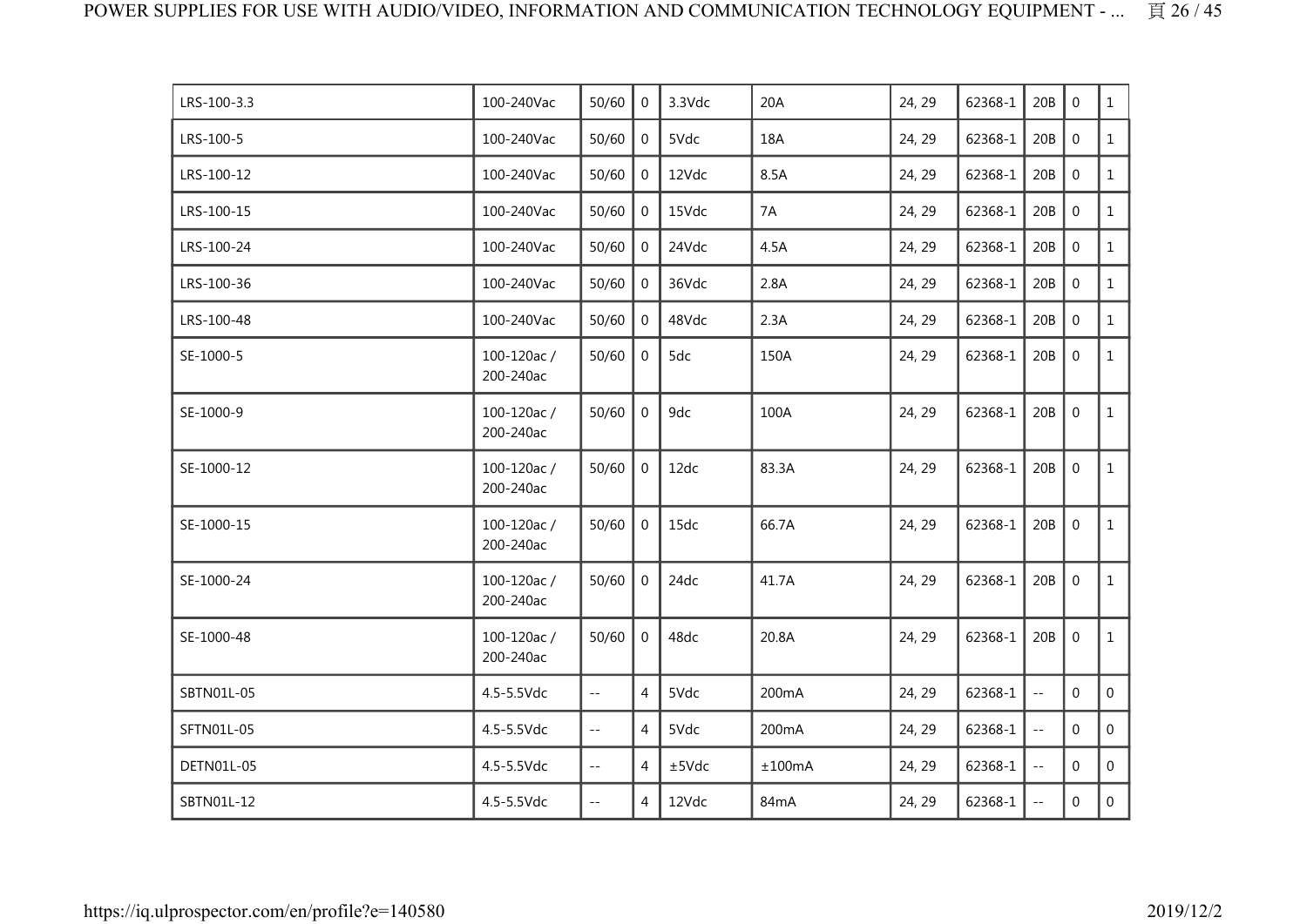| SFTN01L-12 | 4.5-5.5Vdc   | $\sim$ $\sim$               | 4              | 12Vdc  | 84 <sub>m</sub> A  | 24, 29 | 62368-1 | $\sim$ $\sim$              | $\mathbf{0}$   | $\mathbf 0$    |
|------------|--------------|-----------------------------|----------------|--------|--------------------|--------|---------|----------------------------|----------------|----------------|
| DETN01L-12 | 4.5-5.5Vdc   | $\sim$ $-$                  | 4              | ±12Vdc | ±42mA              | 24, 29 | 62368-1 | $\sim$ $\sim$              | $\mathbf{0}$   | $\mathbf 0$    |
| SBTN01L-15 | 4.5-5.5Vdc   | $\mathbb{L} \mathbb{L}$     | 4              | 15Vdc  | 67mA               | 24, 29 | 62368-1 | $\overline{\phantom{a}}$ . | $\Omega$       | $\mathbf 0$    |
| SFTN01L-15 | 4.5-5.5Vdc   | $\sim$ $\sim$               | $\overline{4}$ | 15Vdc  | 67 <sub>m</sub> A  | 24, 29 | 62368-1 | $\overline{\phantom{a}}$   | $\mathbf 0$    | $\mathbf 0$    |
| DETN01L-15 | 4.5-5.5Vdc   | $\sim$ $-$                  | 4              | ±15Vdc | ±34mA              | 24, 29 | 62368-1 | $\sim$ $\sim$              | $\Omega$       | $\overline{0}$ |
| SBTN01M-05 | 10.8-13.2Vdc | $- -$                       | 4              | 5Vdc   | 200mA              | 24, 29 | 62368-1 | $\sim$ $-$                 | $\mathbf 0$    | $\mathbf 0$    |
| SFTN01M-05 | 10.8-13.2Vdc | $\mathbb{L}^{\perp}$        | $\overline{4}$ | 5Vdc   | 200mA              | 24, 29 | 62368-1 | $\mathbb{Z}^{\perp}$       | $\mathbf 0$    | $\overline{0}$ |
| DETN01M-05 | 10.8-13.2Vdc | $\mathbb{L}^{\mathbb{L}}$   | 4              | ±5Vdc  | ±100mA             | 24, 29 | 62368-1 | $\overline{\phantom{a}}$ . | $\mathbf{0}$   | $\mathbf{0}$   |
| SBTN01M-12 | 10.8-13.2Vdc | $ -$                        | 4              | 12Vdc  | 84mA               | 24, 29 | 62368-1 | $\sim$ $-$                 | $\Omega$       | $\overline{0}$ |
| SFTN01M-12 | 10.8-13.2Vdc | $\mathcal{L}^{\mathcal{L}}$ | $\overline{4}$ | 12Vdc  | 84mA               | 24, 29 | 62368-1 | $\sim$ $\sim$              | $\Omega$       | $\mathbf 0$    |
| DETN01M-12 | 10.8-13.2Vdc | $\mathcal{L}(\mathcal{L})$  | 4              | ±12Vdc | ±42mA              | 24, 29 | 62368-1 | $\overline{\phantom{a}}$   | $\mathbf{0}$   | $\mathbf 0$    |
| SBTN01M-15 | 10.8-13.2Vdc | $ -$                        | $\overline{4}$ | 15Vdc  | 67mA               | 24, 29 | 62368-1 | $\overline{\phantom{a}}$   | $\mathbf 0$    | $\overline{0}$ |
| SFTN01M-15 | 10.8-13.2Vdc | $\mathcal{L}^{\mathcal{L}}$ | 4              | 15Vdc  | 67 <sub>m</sub> A  | 24, 29 | 62368-1 | $\sim$ $-$                 | $\mathbf{0}$   | $\mathbf 0$    |
| DETN01M-15 | 10.8-13.2Vdc | $\mathcal{L}(\mathcal{L})$  | 4              | ±15Vdc | ±34mA              | 24, 29 | 62368-1 | $\sim$ $\sim$              | $\overline{0}$ | $\overline{0}$ |
| SBTN01N-05 | 21.6-26.4Vdc | $\mathcal{L}^{\mathcal{L}}$ | 4              | 5Vdc   | 200 <sub>m</sub> A | 24, 29 | 62368-1 | $\overline{a}$             | $\mathbf{0}$   | 0              |
| SFTN01N-05 | 21.6-26.4Vdc | $\mathcal{L}(\mathcal{L})$  | $\overline{4}$ | 5Vdc   | 200mA              | 24, 29 | 62368-1 | $\sim$ $-$                 | $\Omega$       | $\overline{0}$ |
| DETN01N-05 | 21.6-26.4Vdc | $\mathcal{L}^{\perp}$       | $\overline{4}$ | ±5Vdc  | ±100mA             | 24, 29 | 62368-1 | $\sim$ $-$                 | $\mathbf{0}$   | $\mathbf 0$    |
| SBTN01N-12 | 21.6-26.4Vdc | $- -$                       | $\overline{4}$ | 12Vdc  | 84mA               | 24, 29 | 62368-1 | $\overline{\phantom{a}}$   | $\mathbf{0}$   | $\mathbf 0$    |
| SFTN01N-12 | 21.6-26.4Vdc | $-$                         | 4              | 12Vdc  | 84 <sub>m</sub> A  | 24, 29 | 62368-1 | $\overline{\phantom{a}}$   | $\mathbf 0$    | 0              |
| DETN01N-12 | 21.6-26.4Vdc | $-$                         | 4              | ±12Vdc | ±42mA              | 24, 29 | 62368-1 | $\sim$ $-$                 | $\mathbf{0}$   | $\overline{0}$ |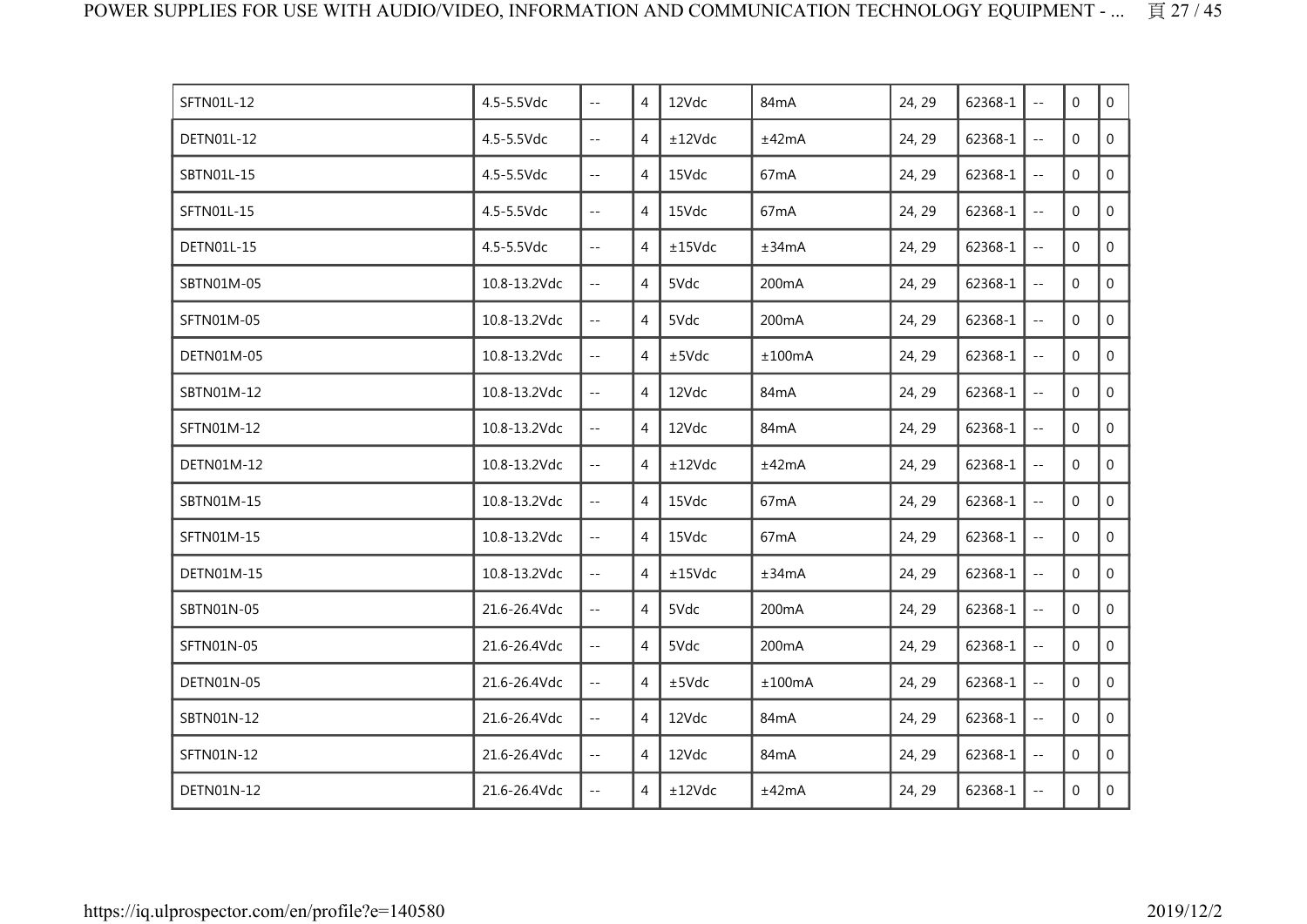| SBTN01N-15                        | 21.6-26.4Vdc | $\overline{\phantom{a}}$  | 4              | 15Vdc  | 67 <sub>m</sub> A | 24, 29 | 62368-1 | $\ddotsc$     | $\Omega$         | $\mathbf 0$    |
|-----------------------------------|--------------|---------------------------|----------------|--------|-------------------|--------|---------|---------------|------------------|----------------|
| SFTN01N-15                        | 21.6-26.4Vdc | $-$                       | 4              | 15Vdc  | 67 <sub>m</sub> A | 24, 29 | 62368-1 | $\sim$ $\sim$ | $\mathbf{0}$     | 0              |
| <b>DETN01N-15</b>                 | 21.6-26.4Vdc | $\mathbb{L}^{\mathbb{L}}$ | 4              | ±15Vdc | ±34mA             | 24, 29 | 62368-1 | $\sim$ $\sim$ | $\Omega$         | $\overline{0}$ |
| UHP-200-3.3, UHP-200R-3.3         | 100-240ac    | 50/60                     | 0              | 3.3dc  | 40A               | 24, 29 | 62368-1 | 20B           | $\Omega$         | $\mathbf{1}$   |
| UHP-200-4.2, UHP-200R-4.2         | 100-240ac    | 50/60                     | $\mathbf{0}$   | 4.2dc  | 40A               | 24, 29 | 62368-1 | 20B           | $\mathbf{0}$     | $\mathbf{1}$   |
| UHP-200-5, UHP-200R-5             | 100-240ac    | 50/60                     | $\mathbf{0}$   | 5dc    | 40A               | 24, 29 | 62368-1 | 20B           | $\mathbf 0$      | $\mathbf{1}$   |
| UHP-200-12, UHP-200R-12           | 100-240ac    | 50/60                     | $\overline{0}$ | 12dc   | 16.7A             | 24, 29 | 62368-1 | 20B           | $\mathbf 0$      | $\mathbf{1}$   |
| UHP-200-15, UHP-200R-15           | 100-240ac    | 50/60                     | $\Omega$       | 15dc   | 13.4A             | 24, 29 | 62368-1 | 20B           | $\boldsymbol{0}$ | $\mathbf{1}$   |
| UHP-200-24, UHP-200R-24           | 100-240ac    | 50/60                     | $\Omega$       | 24dc   | 8.4A              | 24, 29 | 62368-1 | 20B           | $\mathbf{0}$     | $\mathbf{1}$   |
| UHP-200-36, UHP-200R-36           | 100-240ac    | 50/60                     | $\Omega$       | 36dc   | 5.6A              | 24, 29 | 62368-1 | 20B           | $\mathbf 0$      | $\mathbf{1}$   |
| UHP-200-48, UHP-200R-48           | 100-240ac    | 50/60                     | $\mathbf{0}$   | 48dc   | 4.2A              | 24, 29 | 62368-1 | 20B           | $\mathbf 0$      | $\mathbf{1}$   |
| $UHP-1500-24y(a)$                 | 100-120Vac   | 50/60                     | $\overline{0}$ | 24Vdc  | 37.5A             | 24, 29 | 62368-1 | 20B           | $\mathbf{0}$     | $\mathbf{1}$   |
| UHP-1500-24y(a)                   | 200-240Vac   | 50/60                     | $\overline{0}$ | 24Vdc  | 62.5A             | 24, 29 | 62368-1 | 20B           | $\mathbf 0$      | $\mathbf{1}$   |
| UHP-1500-48y(a)                   | 100-120Vac   | 50/60                     | $\Omega$       | 48Vdc  | 18.9A             | 24, 29 | 62368-1 | 20B           | $\mathbf{0}$     | $\mathbf{1}$   |
| UHP-1500-48y(a)                   | 200-240Vac   | 50/60                     | $\Omega$       | 48Vdc  | 31.5A             | 24, 29 | 62368-1 | 20B           | $\mathbf 0$      | $\mathbf{1}$   |
| UHP-2500-24y (y=blank, PM or CAN) | 100-120ac    | 50/60                     | $\Omega$       | 24dc   | 52.1A             | 24, 29 | 62368-1 | 20B           | $\mathbf 0$      | $\mathbf{1}$   |
|                                   | 200-240ac    | 50/60                     | $\mathbf{0}$   | 24dc   | 104.2A            | 24, 29 | 62368-1 | 20B           | $\mathbf 0$      | $\mathbf{1}$   |
| UHP-2500-36y (y=blank, PM or CAN) | 100-120ac    | 50/60                     | $\mathbf{0}$   | 36dc   | 34.7A             | 24, 29 | 62368-1 | 20B           | $\mathbf{0}$     | $\mathbf{1}$   |
|                                   | 200-240ac    | 50/60                     | $\mathbf{0}$   | 36dc   | 69.4A             | 24, 29 | 62368-1 | 20B           | $\mathbf{0}$     | $\mathbf{1}$   |
| UHP-2500-48y (y=blank, PM or CAN) | 100-120ac    | 50/60                     | $\Omega$       | 48dc   | 26.1A             | 24, 29 | 62368-1 | 20B           | $\mathbf 0$      | $\mathbf{1}$   |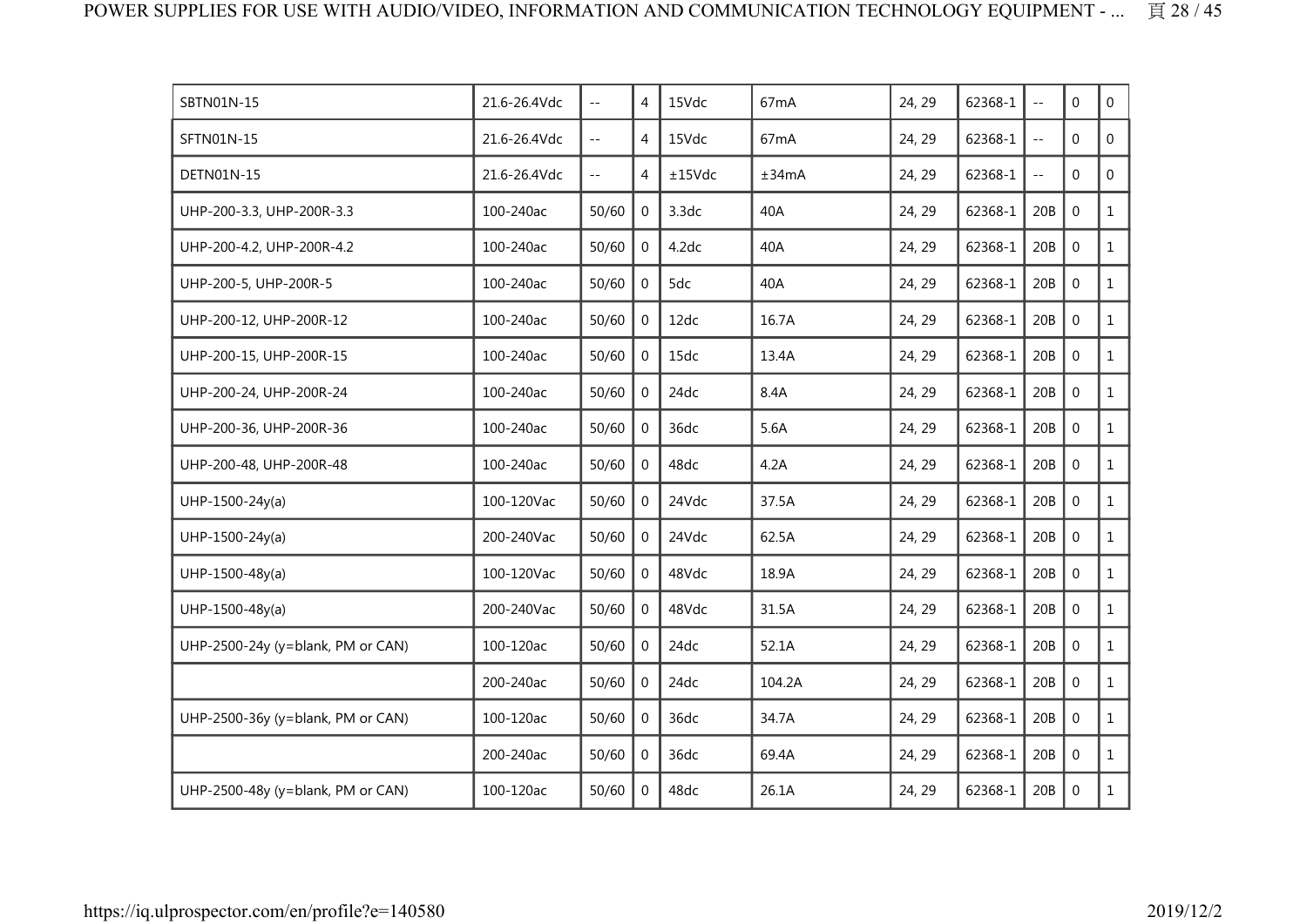|                             | 200-240ac | 50/60 | $\Omega$       | 48dc  | 52.1A | 24, 29 | 62368-1 | 20B | $\mathbf 0$ | $\mathbf{1}$   |
|-----------------------------|-----------|-------|----------------|-------|-------|--------|---------|-----|-------------|----------------|
| PHP-3500-24, PHP-3500-24CAN | 100-120ac | 50/60 | $\mathbf 0$    | 24dc  | 72.5A | 24, 29 | 62368-1 | 20B | $\mathbf 0$ | $\mathbf{1}$   |
|                             | 200-240ac | 50/60 | 0              | 24dc  | 145A  | 24, 29 | 62368-1 | 20B | $\mathbf 0$ | $\mathbf{1}$   |
| PHP-3500-48, PHP-3500-48CAN | 100-120ac | 50/60 | 0              | 48dc  | 36.5A | 24, 29 | 62368-1 | 20B | $\mathbf 0$ | $\mathbf{1}$   |
|                             | 200-240ac | 50/60 | $\Omega$       | 48dc  | 73A   | 24, 29 | 62368-1 | 20B | $\mathbf 0$ | $\mathbf{1}$   |
| HDR-30-5                    | 100-240ac | 50/60 | $\mathbf 0$    | 5dc   | 3A    | 24, 28 | 62368-1 | 20B | $\mathbf 0$ | $\overline{2}$ |
| HDR-30-12                   | 100-240ac | 50/60 | $\mathbf 0$    | 12dc  | 2A    | 24, 28 | 62368-1 | 20B | $\mathbf 0$ | $\overline{2}$ |
| HDR-30-15                   | 100-240ac | 50/60 | $\Omega$       | 15dc  | 2A    | 24, 28 | 62368-1 | 20B | $\mathbf 0$ | $\overline{2}$ |
| HDR-30-24                   | 100-240ac | 50/60 | $\mathbf 0$    | 24dc  | 1.5A  | 24, 28 | 62368-1 | 20B | $\mathbf 0$ | $\overline{2}$ |
| HDR-30-48                   | 100-240ac | 50/60 | $\overline{0}$ | 48dc  | 0.75A | 24, 28 | 62368-1 | 20B | $\mathbf 0$ | $\overline{2}$ |
| RS-25-3.3                   | 100-240ac | 50/60 | $\overline{0}$ | 3.3dc | 6.0A  | 24, 28 | 62368-1 | 20B | $\mathbf 0$ | $\overline{3}$ |
| RS-25-5                     | 100-240ac | 50/60 | $\mathbf 0$    | 5dc   | 5.0A  | 24, 28 | 62368-1 | 20B | $\mathbf 0$ | $\mathsf{3}$   |
| RS-25-12                    | 100-240ac | 50/60 | $\mathbf 0$    | 12dc  | 2.1A  | 24, 28 | 62368-1 | 20B | $\mathbf 0$ | $\mathsf{3}$   |
| RS-25-15                    | 100-240ac | 50/60 | $\overline{0}$ | 15dc  | 1.7A  | 24, 28 | 62368-1 | 20B | $\mathbf 0$ | $\mathsf{3}$   |
| RS-25-24                    | 100-240ac | 50/60 | 0              | 24dc  | 1.1A  | 24, 28 | 62368-1 | 20B | $\mathbf 0$ | 3              |
| RS-25-48                    | 100-240ac | 50/60 | 0              | 48dc  | 0.57A | 24, 28 | 62368-1 | 20B | $\mathbf 0$ | $\mathsf{3}$   |
| RS-100-3.3                  | 100-240ac | 50/60 | $\mathbf 0$    | 3.3dc | 20A   | 24, 29 | 62368-1 | 20B | $\mathbf 0$ | $\mathbf{1}$   |
| RS-100-5                    | 100-240ac | 50/60 | $\Omega$       | 5dc   | 16A   | 24, 29 | 62368-1 | 20B | $\mathbf 0$ | $\mathbf{1}$   |
| RS-100-12                   | 100-240ac | 50/60 | $\Omega$       | 12dc  | 8.5A  | 24, 29 | 62368-1 | 20B | $\mathbf 0$ | $\mathbf{1}$   |
| RS-100-15                   | 100-240ac | 50/60 | $\mathbf{0}$   | 15dc  | 7.0A  | 24, 29 | 62368-1 | 20B | $\mathbf 0$ | $\mathbf{1}$   |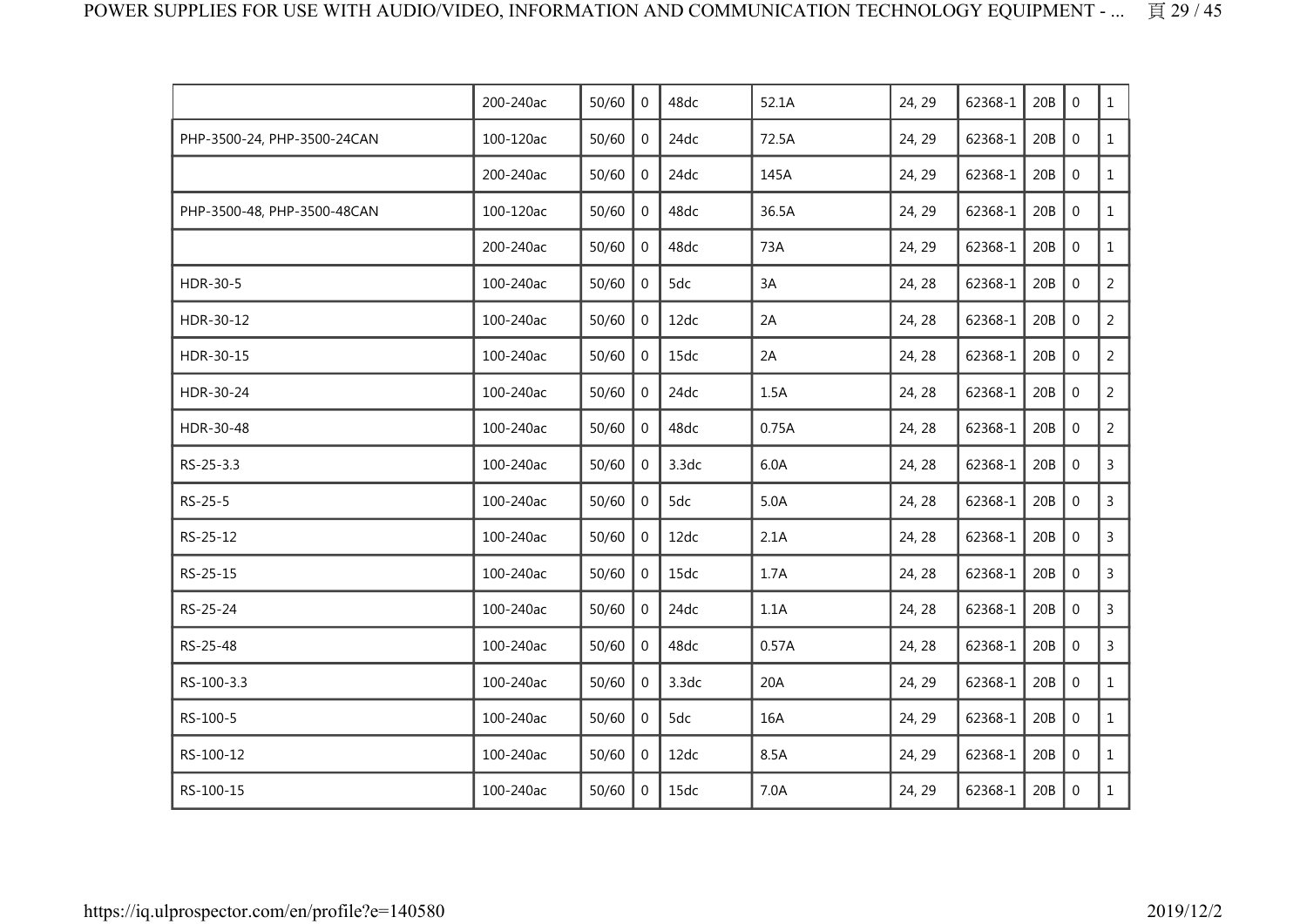| RS-100-24     | 100-240ac | 50/60 | $\mathbf 0$      | 24dc    | 4.5A | 24, 29 | 62368-1 | 20B | $\mathbf 0$      | $\mathbf{1}$ |
|---------------|-----------|-------|------------------|---------|------|--------|---------|-----|------------------|--------------|
| RS-100-48     | 100-240ac | 50/60 | $\mathbf{0}$     | 48dc    | 2.3A | 24, 29 | 62368-1 | 20B | $\boldsymbol{0}$ | $\mathbf{1}$ |
| <b>RD-85A</b> | 100-240ac | 50/60 | 0                | 5dc     | 8.0A | 24, 29 | 62368-1 | 20B | $\mathbf 0$      | $\mathbf{1}$ |
|               |           |       |                  | 12dc    | 4.0A |        |         |     |                  |              |
| RD-85B        | 100-240ac | 50/60 | $\mathbf 0$      | 5dc     | 8.0A | 24, 29 | 62368-1 | 20B | $\boldsymbol{0}$ | $\mathbf{1}$ |
|               |           |       |                  | 24dc    | 2.0A |        |         |     |                  |              |
| RID-85A       | 100-240ac | 50/60 | $\mathbf 0$      | 5dc     | 8.0A | 24, 29 | 62368-1 | 20B | $\mathbf 0$      | $\mathbf{1}$ |
|               |           |       |                  | 12dc    | 4.0A |        |         |     |                  |              |
| RID-85B       | 100-240ac | 50/60 | $\mathbf 0$      | 5dc     | 8.0A | 24, 29 | 62368-1 | 20B | $\boldsymbol{0}$ | $\mathbf{1}$ |
|               |           |       |                  | 24dc    | 2.0A |        |         |     |                  |              |
| <b>RT-85A</b> | 100-240ac | 50/60 | $\mathbf 0$      | 5dc     | 8.0A | 24, 29 | 62368-1 | 20B | $\boldsymbol{0}$ | $\mathbf{1}$ |
|               |           |       |                  | 12dc    | 3.5A |        |         |     |                  |              |
|               |           |       |                  | $-5dc$  | 0.5A |        |         |     |                  |              |
| <b>RT-85B</b> | 100-240ac | 50/60 | $\mathbf 0$      | 5dc     | 8.0A | 24, 29 | 62368-1 | 20B | $\mathbf 0$      | $\mathbf{1}$ |
|               |           |       |                  | 12dc    | 3.5A |        |         |     |                  |              |
|               |           |       |                  | $-12dc$ | 0.5A |        |         |     |                  |              |
| <b>RT-85C</b> | 100-240ac | 50/60 | $\boldsymbol{0}$ | 5dc     | 7.0A | 24, 29 | 62368-1 | 20B | $\boldsymbol{0}$ | $\mathbf{1}$ |
|               |           |       |                  | 15dc    | 3.0A |        |         |     |                  |              |
|               |           |       |                  | $-15dc$ | 0.5A |        |         |     |                  |              |
| <b>RT-85D</b> | 100-240ac | 50/60 | $\mathbf{0}$     | 5dc     | 6.0A | 24, 29 | 62368-1 | 20B | $\boldsymbol{0}$ | $\mathbf{1}$ |
|               |           |       |                  |         |      |        |         |     |                  |              |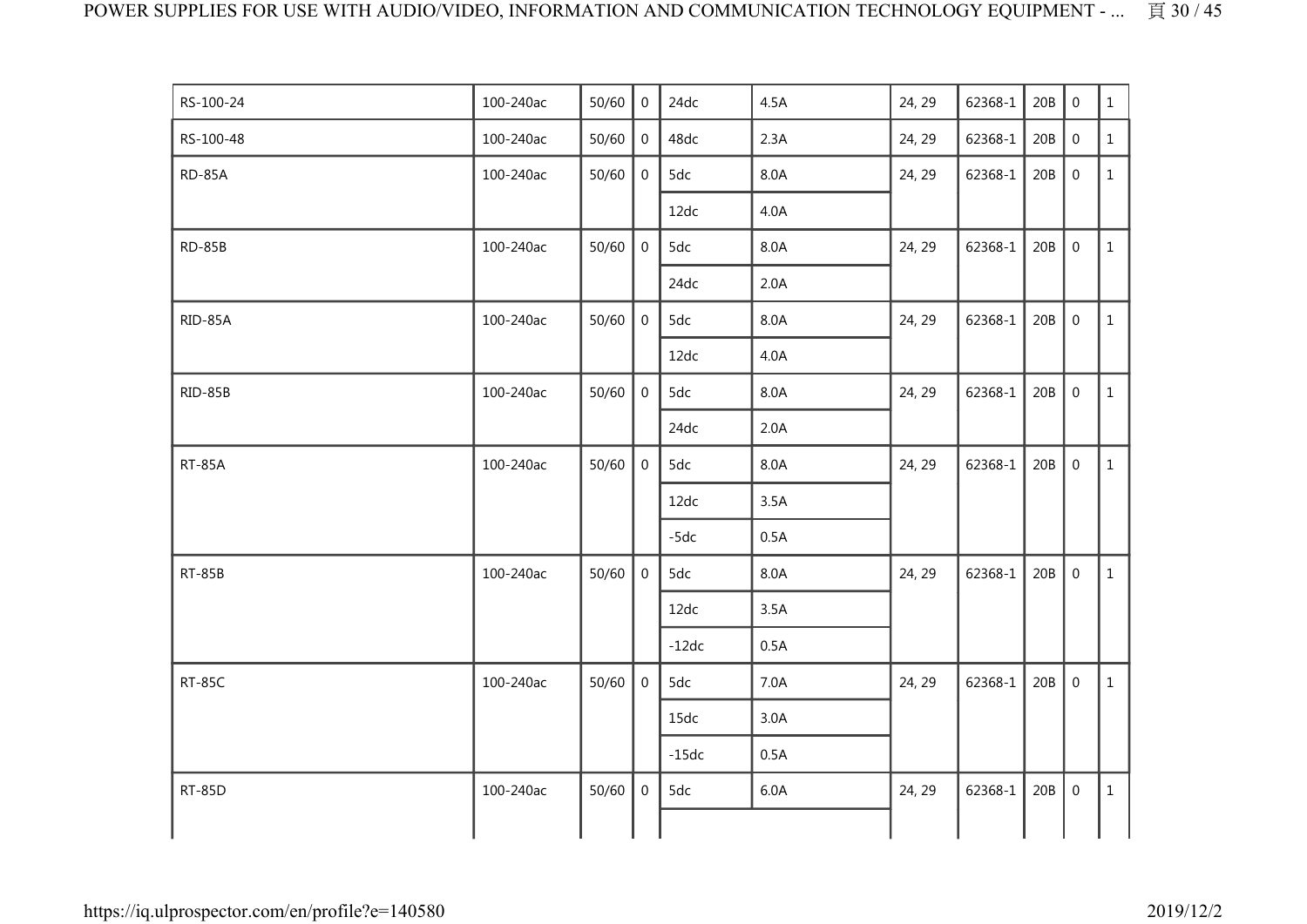|                             |           |       |                | 24dc    | 2.0A  |        |         |     |                  |              |
|-----------------------------|-----------|-------|----------------|---------|-------|--------|---------|-----|------------------|--------------|
|                             |           |       |                | 12dc    | 1.0A  |        |         |     |                  |              |
| <b>RQ-85B</b>               | 100-240ac | 50/60 | $\mathbf 0$    | 5dc     | 7.0A  | 24, 29 | 62368-1 | 20B | $\boldsymbol{0}$ | $\mathbf{1}$ |
|                             |           |       |                | 12dc    | 3.1A  |        |         |     |                  |              |
|                             |           |       |                | $-5dc$  | 0.5A  |        |         |     |                  |              |
|                             |           |       |                | $-12dc$ | 0.5A  |        |         |     |                  |              |
| <b>RQ-85C</b>               | 100-240ac | 50/60 | $\overline{0}$ | 5dc     | 7.0A  | 24, 29 | 62368-1 | 20B | $\mathbf 0$      | $\mathbf{1}$ |
|                             |           |       |                | 15dc    | 2.5A  |        |         |     |                  |              |
|                             |           |       |                | $-5dc$  | 0.5A  |        |         |     |                  |              |
|                             |           |       |                | $-15dc$ | 0.5A  |        |         |     |                  |              |
| <b>RQ-85D</b>               | 100-240ac | 50/60 | $\mathbf 0$    | 5dc     | 6.0A  | 24, 29 | 62368-1 | 20B | $\mathbf 0$      | $\mathbf{1}$ |
|                             |           |       |                | 12dc    | 2.0A  |        |         |     |                  |              |
|                             |           |       |                | 24dc    | 1.0A  |        |         |     |                  |              |
|                             |           |       |                | $-12dc$ | 0.5A  |        |         |     |                  |              |
| HEP-1000-24, HEP-1000-24CAN | 100-120ac | 50/60 | $\overline{0}$ | 24dc    | 27.3A | 24, 29 | 62368-1 | 20B | $\mathbf 0$      | $\mathbf{1}$ |
|                             |           |       |                | 12dc    | 0.5   | 24, 30 |         |     |                  |              |
| HEP-1000-24, HEP-1000-24CAN | 200-277ac | 50/60 | $\overline{0}$ | 24dc    | 42A   | 24, 29 | 62368-1 | 20B | $\mathbf 0$      | $\mathbf{1}$ |
|                             |           |       |                | 12dc    | 0.5   | 24, 30 |         |     |                  |              |
| HEP-1000-48, HEP-1000-48CAN | 100-120ac | 50/60 | $\overline{0}$ | 48dc    | 13.7A | 24, 29 | 62368-1 | 20B | $\mathbf 0$      | $\mathbf{1}$ |
|                             |           |       |                | 12dc    | 0.5   | 24, 30 |         |     |                  |              |
|                             |           |       |                |         |       |        |         |     |                  |              |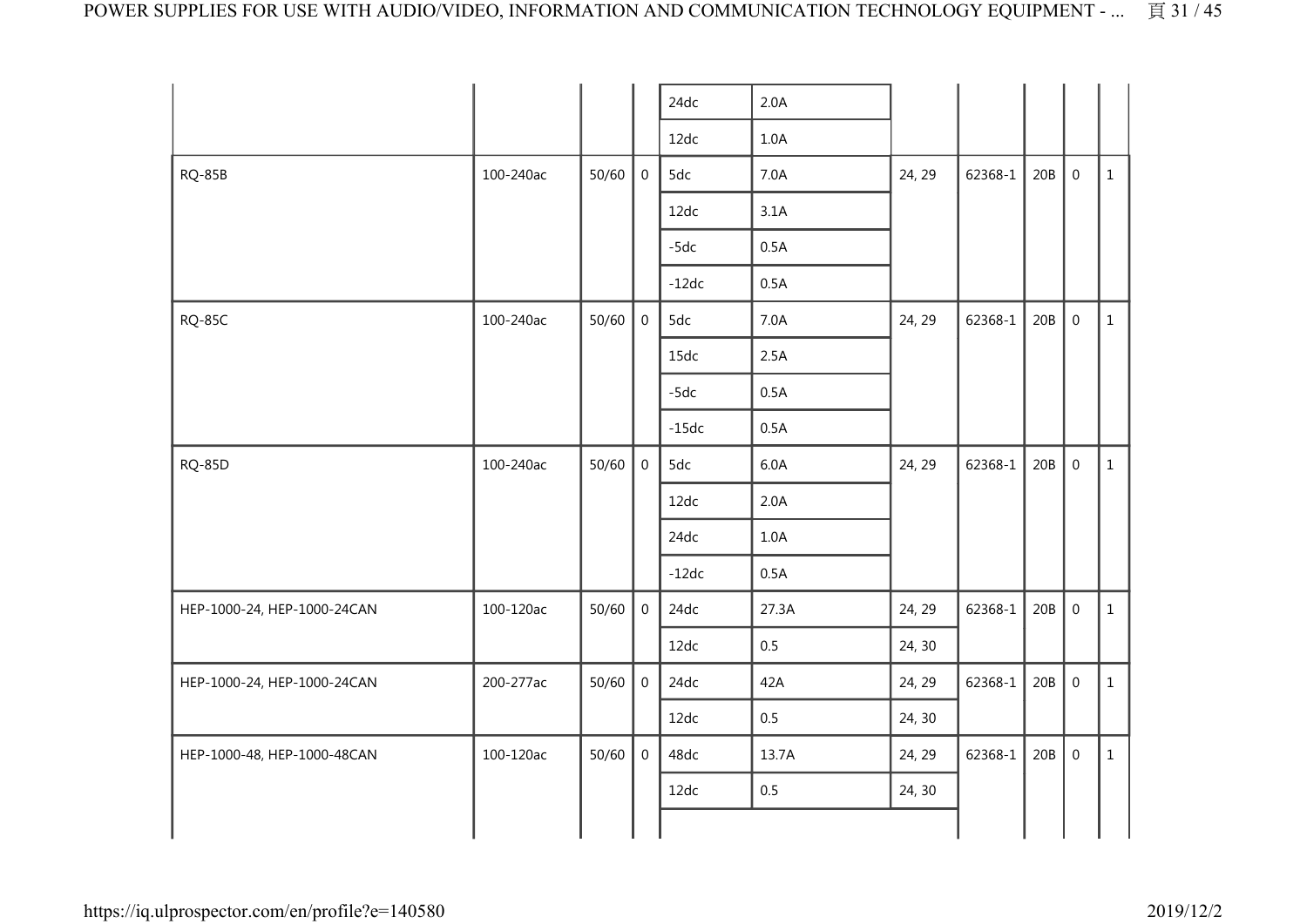|                               |           |                                  |                | 48dc      | 21A   | 24, 29  |               |         |             |                |
|-------------------------------|-----------|----------------------------------|----------------|-----------|-------|---------|---------------|---------|-------------|----------------|
|                               |           |                                  |                | 12dc      | 0.5   | 24, 30  |               |         |             |                |
| HEP-1000-100, HEP-1000-100CAN | 100-120ac | $50/60$ 0                        |                | 100dc     | 6.5A  | 25, 29  | 62368-1 20B 0 |         |             | 1              |
|                               |           |                                  |                | 12dc      | 0.5   | 24, 30  |               |         |             |                |
| HEP-1000-100, HEP-1000-100CAN | 200-277ac | $50/60$ 0                        |                | 100dc     | 10A   | 25, 29  | 62368-1 20B 0 |         |             | $\mathbf{1}$   |
|                               |           |                                  |                | 12dc      | 0.5   | 24, 30  |               |         |             |                |
| HDR-15-5                      | 100-240ac | 50/60                            | $\overline{0}$ | 5dc       | 2.4A  | 24, 28  | 62368-1       | $20B$ 0 |             | $\overline{2}$ |
| HDR-15-12                     | 100-240ac | 50/60                            | 0              | 12dc      | 1.25A | 24, 28  | 62368-1       | 20B     | $\mathbf 0$ | 2              |
| HDR-15-15                     | 100-240ac | 50/60                            | 0              | 15dc      | 1.0A  | 24, 28  | 62368-1       | 20B     | $\mathbf 0$ | $\overline{2}$ |
| HDR-15-24                     | 100-240ac | 50/60                            | $\mathbf 0$    | 24dc      | 0.63A | 24, 28  | 62368-1       | 20B     | $\mathbf 0$ | $\overline{2}$ |
| HDR-15-48                     | 100-240ac | 50/60                            | $\mathbf 0$    | 48dc      | 0.32A | 24, 28  | 62368-1       | 20B     | $\mathbf 0$ | $\overline{2}$ |
| DRDN20-12                     | 9-14VDC   | $\overline{\phantom{0}}$         | $\Omega$       | 9-14VDC   | 20    | ES1/PS3 | 62368-1       | 20B     | 5           | $\mathbf{1}$   |
| DRDN20-24                     | 19-29VDC  |                                  | $\Omega$       | 19-29VDC  | 20    | ES1/PS3 | 62368-1       | 20B     | 5           | $\mathbf{1}$   |
| <b>DRDN20-48</b>              | 36-60VDC  | $\overbrace{\phantom{12322111}}$ | $\Omega$       | 36-60VDC  | 20    | ES1/PS3 | 62368-1       | 20B     | 5           | $\mathbf{1}$   |
| DRDN40-12                     | 9-14VDC   | $\overline{\phantom{0}}$         | $\Omega$       | 9-14VDC   | 40    | ES1/PS3 | 62368-1       | 20B     | 5           | $\mathbf{1}$   |
| DRDN40-24                     | 19-29VDC  | $\overline{\phantom{0}}$         | $\mathbf{0}$   | 19-29VDC  | 40    | ES1/PS3 | 62368-1       | 20B     | 5           | $\mathbf{1}$   |
| DRDN40-48                     | 36-60VDC  |                                  | $\overline{0}$ | 36-60VDC  | 40    | ES1/PS3 | 62368-1       | 20B     | 5           | $\mathbf{1}$   |
| <b>ERDN20-5</b>               | 4.5-6 VDC | $\qquad \qquad$                  | $\Omega$       | 4.5-6 VDC | 20    | ES1/PS3 | 62368-1       | 20B     | 5           | $\mathbf{1}$   |
| ERDN20-12                     | 9-14VDC   |                                  | 0              | 9-14VDC   | 20    | ES1/PS3 | 62368-1       | 20B     | 5           | $\mathbf{1}$   |
| ERDN20-24                     | 19-29VDC  |                                  | $\Omega$       | 19-29VDC  | 20    | ES1/PS3 | 62368-1       | 20B     | 5           | $\mathbf{1}$   |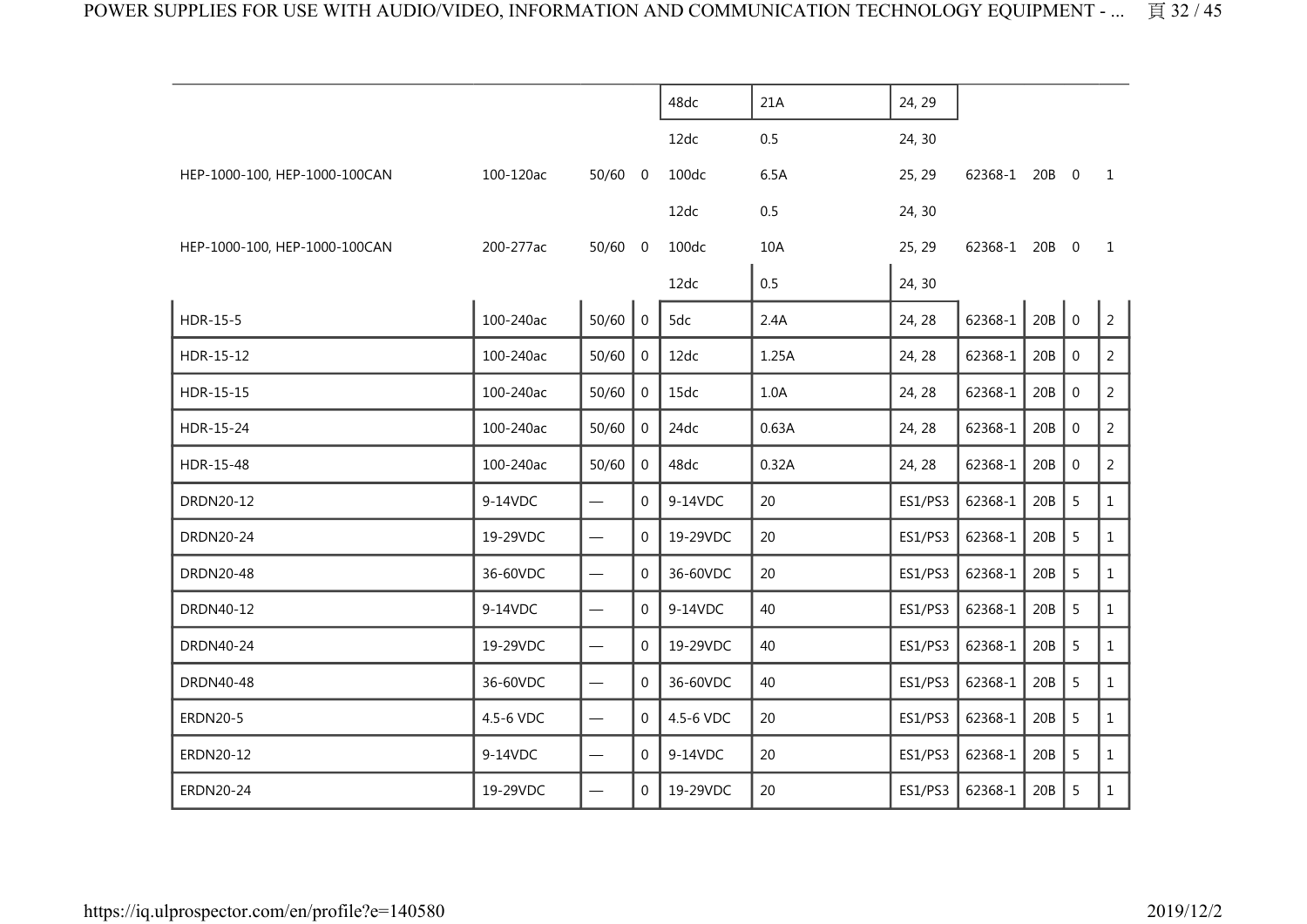| <b>ERDN20-48</b> | 36-60VDC                    |                                | $\mathbf 0$    | 36-60VDC | 20     | <b>ES1/PS3</b> | 62368-1 | 20B | 5            | $\mathbf{1}$ |
|------------------|-----------------------------|--------------------------------|----------------|----------|--------|----------------|---------|-----|--------------|--------------|
| ERDN40-12        | 9-14VDC                     | $\overline{\phantom{0}}$       | $\overline{0}$ | 9-14VDC  | 40     | ES1/PS3        | 62368-1 | 20B | 5            | $\mathbf{1}$ |
| <b>ERDN40-24</b> | 19-29VDC                    | $\qquad \qquad \longleftarrow$ | 0              | 19-29VDC | 40     | ES1/PS3        | 62368-1 | 20B | 5            | $\mathbf{1}$ |
| <b>ERDN40-48</b> | 36-60VDC                    |                                | $\mathbf 0$    | 36-60VDC | 40     | <b>ES1/PS3</b> | 62368-1 | 20B | 5            | $\mathbf{1}$ |
| RSP-2400-12      | 200-240ac                   | 50/60                          | $\overline{0}$ | 12dc     | 166.7A | 24, 29         | 62368-1 | 25B | $\mathbf 0$  | $\mathbf{1}$ |
| RSP-2400-24      | 200-240ac                   | 50/60                          | $\Omega$       | 24dc     | 100A   | 24, 29         | 62368-1 | 25B | $\mathbf 0$  | $\mathbf{1}$ |
| RSP-2400-48      | 200-240ac                   | 50/60                          | $\mathbf 0$    | 48dc     | 50A    | 24, 29         | 62368-1 | 25B | $\mathbf 0$  | $\mathbf{1}$ |
| RSP-3000-12      | 200-240ac                   | 50/60                          | $\overline{0}$ | 12dc     | 200A   | 24, 29         | 62368-1 | 25B | $\mathbf{0}$ | $\mathbf{1}$ |
| RSP-3000-24      | 200-240ac                   | 50/60                          | $\overline{0}$ | 24dc     | 125A   | 24, 29         | 62368-1 | 25B | $\mathbf 0$  | $\mathbf{1}$ |
| RSP-3000-48      | 200-240ac                   | 50/60                          | $\Omega$       | 48dc     | 62.5A  | 24, 29         | 62368-1 | 25B | $\mathbf 0$  | $\mathbf{1}$ |
| RSP-3000-48CC    | 200-240ac                   | 50/60                          | $\overline{0}$ | 48dc     | 62.5A  | 24, 29         | 62368-1 | 25B | $\mathbf 0$  | $\mathbf{1}$ |
| RSP-3000-48NLP   | 200-277ac                   | 50/60                          | $\overline{0}$ | 48dc     | 62.5A  | 24, 29         | 62368-1 | 25B | $\mathbf 0$  | $\mathbf{1}$ |
| RSP-3000-30MIO   | 200-240ac                   | 50/60                          | $\overline{0}$ | 30dc     | 100A   | 24, 29         | 62368-1 | 25B | $\mathbf 0$  | $\mathbf{1}$ |
| RS-150-3.3       | 100-120 / 200<br>$-240$ Vac | 50/60                          | $\mathbf 0$    | 3.3Vdc   | 30A    | 24, 29         | 62368-1 | 20B | $\mathbf 0$  | $\mathbf{1}$ |
| RS-150-5         | 100-120 / 200<br>$-240$ Vac | 50/60                          | $\overline{0}$ | 5Vdc     | 26A    | 24, 29         | 62368-1 | 20B | $\mathbf 0$  | $\mathbf{1}$ |
| RS-150-7.5       | 100-120 / 200<br>$-240$ Vac | 50/60                          | $\mathbf 0$    | 7.5Vdc   | 20A    | 24, 29         | 62368-1 | 20B | $\mathbf 0$  | $\mathbf{1}$ |
| RS-150-9         | 100-120 / 200<br>$-240$ Vac | 50/60                          | $\overline{0}$ | 9Vdc     | 16.7A  | 24, 29         | 62368-1 | 20B | $\mathbf 0$  | $\mathbf{1}$ |
| RS-150-12        | 100-120 / 200<br>$-240$ Vac | 50/60                          | $\mathbf 0$    | 12Vdc    | 12.5A  | 24, 29         | 62368-1 | 20B | $\mathbf 0$  | $\mathbf{1}$ |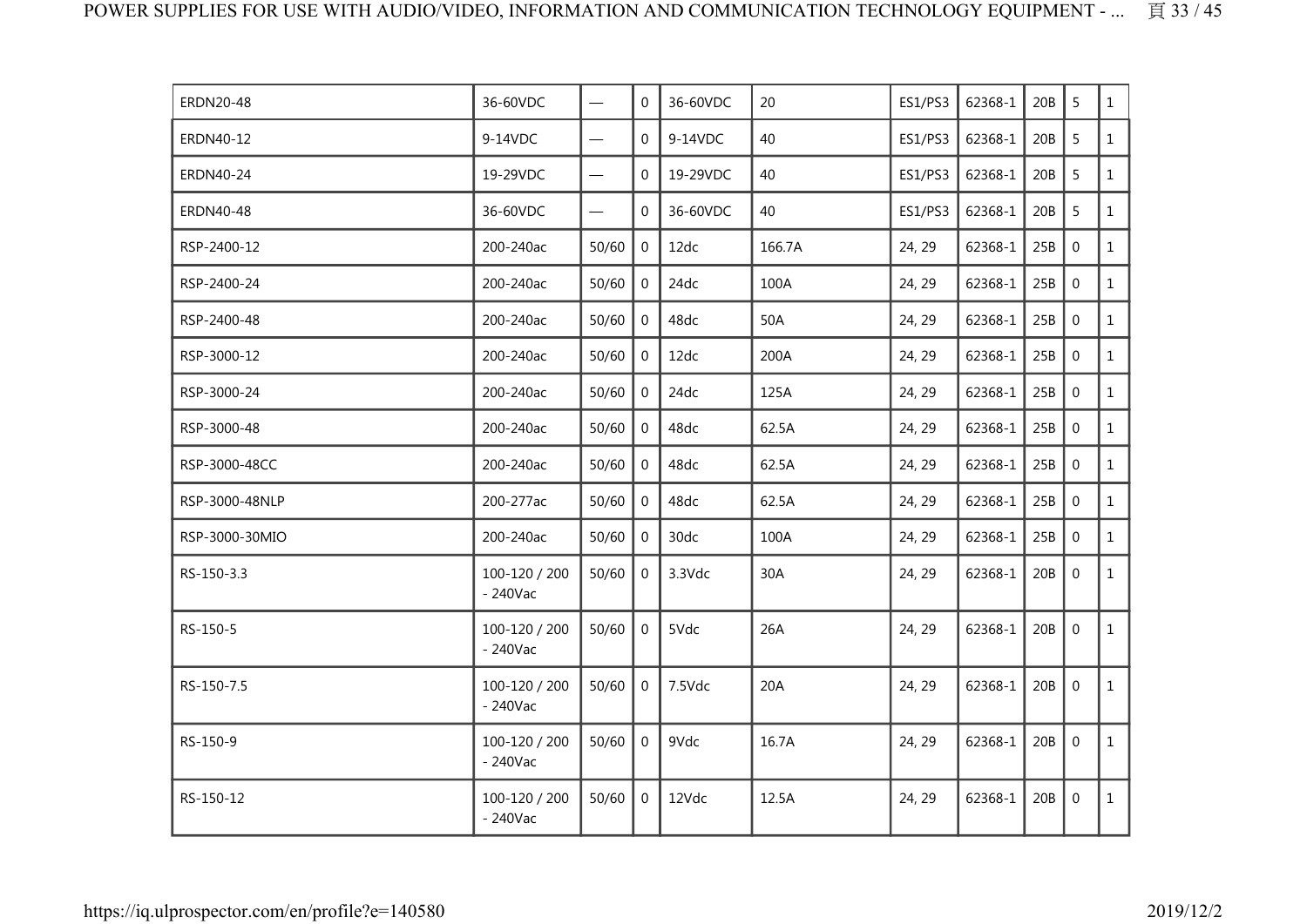| RS-150-15      | 100-120 / 200<br>$-240$ Vac | 50/60 | $\Omega$       | 15Vdc          | 10A          | 24, 29 | 62368-1 | 20B | $\mathbf 0$  | $\mathbf{1}$ |
|----------------|-----------------------------|-------|----------------|----------------|--------------|--------|---------|-----|--------------|--------------|
| RS-150-19      | 100-120 / 200<br>$-240$ Vac | 50/60 | $\mathbf 0$    | 19Vdc          | 7.9A         | 24, 29 | 62368-1 | 20B | $\mathbf 0$  | $\mathbf{1}$ |
| RS-150-24      | 100-120 / 200<br>$-240$ Vac | 50/60 | $\overline{0}$ | 24Vdc          | 6.5A         | 24, 29 | 62368-1 | 20B | $\mathbf 0$  | $\mathbf{1}$ |
| RS-150-48      | 100-120 / 200<br>$-240$ Vac | 50/60 | $\mathbf 0$    | 48Vdc          | 3.3A         | 24, 29 | 62368-1 | 20B | $\mathbf 0$  | $\mathbf{1}$ |
| <b>RD-125A</b> | 100-120 / 200<br>$-240$ Vac | 50/60 | $\mathbf 0$    | 5Vdc<br>12Vdc  | 7.7A<br>7.7A | 24, 29 | 62368-1 | 20B | $\mathbf 0$  | $\mathbf{1}$ |
| <b>RD-125B</b> | 100-120 / 200<br>$-240$ Vac | 50/60 | $\mathbf 0$    | 5Vdc<br>24Vdc  | 4.6A<br>4.6A | 24, 29 | 62368-1 | 20B | $\mathbf{0}$ | $\mathbf{1}$ |
| RID-125-1205   | 100-120 / 200<br>$-240$ Vac | 50/60 | $\overline{0}$ | 12Vdc<br>5Vdc  | 9.2A<br>3.0A | 24, 29 | 62368-1 | 20B | $\mathbf 0$  | $\mathbf{1}$ |
| RD-125-1224    | 100-120 / 200<br>$-240$ Vac | 50/60 | $\Omega$       | 12Vdc<br>24Vdc | 3.7A<br>3.7A | 24, 29 | 62368-1 | 20B | $\mathbf 0$  | $\mathbf{1}$ |
| RID-125-1224   | 100-120 / 200<br>$-240$ Vac | 50/60 | $\mathbf 0$    | 12Vdc<br>24Vdc | 3.7A<br>3.7A | 24, 29 | 62368-1 | 20B | $\mathbf 0$  | $\mathbf{1}$ |
| RD-125-1248    | 100-120 / 200<br>$-240$ Vac | 50/60 | $\overline{0}$ | 12Vdc<br>48Vdc | 2.3A<br>2.3A | 24, 29 | 62368-1 | 20B | $\mathbf 0$  | $\mathbf{1}$ |
| RID-125-1248   | 100-120 / 200<br>$-240$ Vac | 50/60 | $\mathbf{0}$   | 12Vdc<br>48Vdc | 2.3A<br>2.3A | 24, 29 | 62368-1 | 20B | $\mathbf 0$  | $\mathbf{1}$ |
| RID-125-2405   | 100-120 / 200<br>$-240$ Vac | 50/60 | $\overline{0}$ | 24Vdc<br>5Vdc  | 4.6A<br>3.0A | 24, 29 | 62368-1 | 20B | $\mathbf 0$  | $\mathbf{1}$ |
| RD-125-2448    | 100-120 / 200<br>$-240$ Vac | 50/60 | $\mathbf 0$    | 24Vdc<br>48Vdc | 2.0A<br>2.0A | 24, 29 | 62368-1 | 20B | $\mathbf 0$  | $\mathbf{1}$ |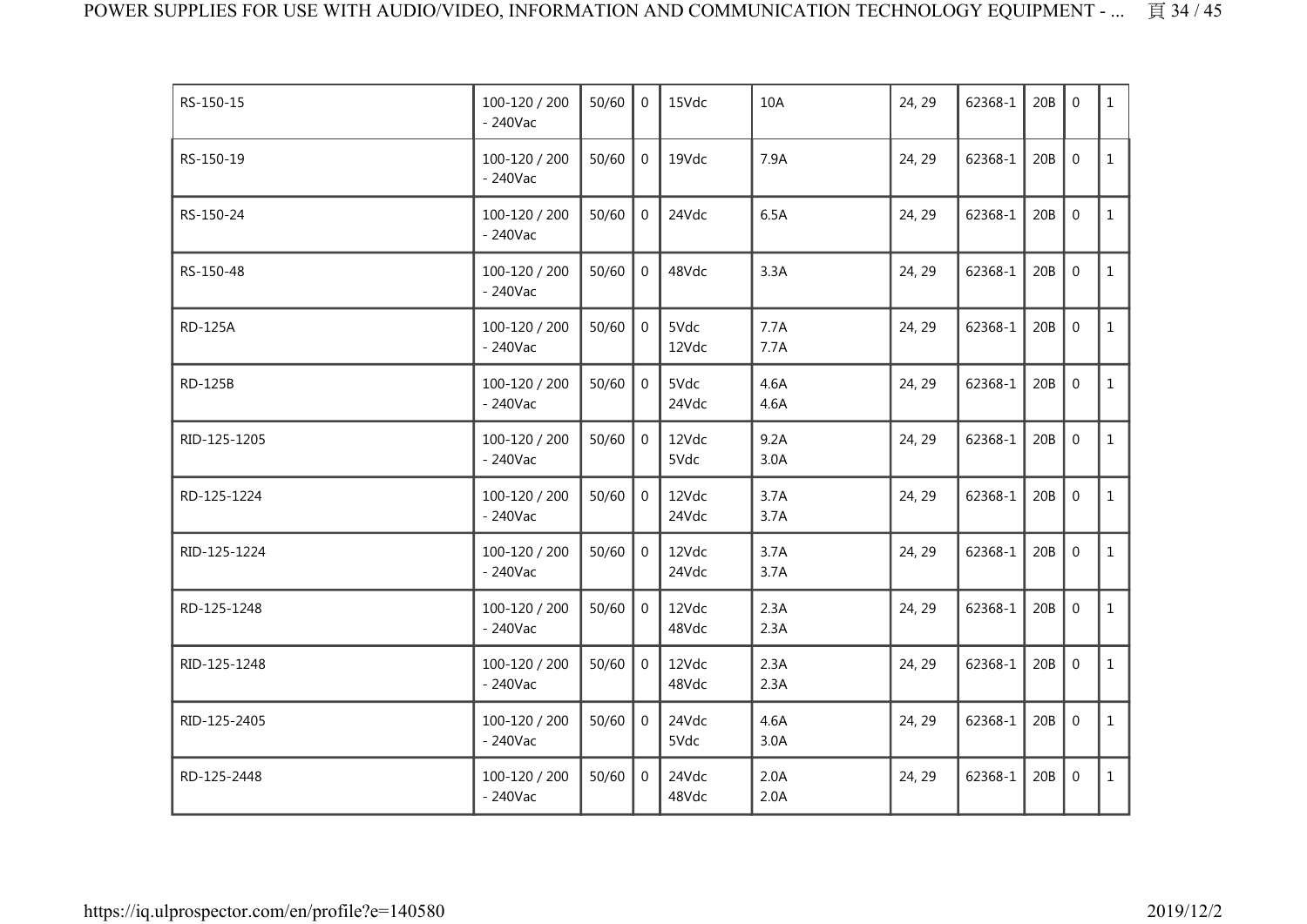| RID-125-2448 | 100-120 / 200<br>$-240$ Vac | 50/60 | $\Omega$       | 24Vdc<br>48Vdc                     | 2.0A<br>2.0A                  | 24, 29 | 62368-1 | 20B | $\mathbf{0}$   | $\mathbf{1}$ |
|--------------|-----------------------------|-------|----------------|------------------------------------|-------------------------------|--------|---------|-----|----------------|--------------|
| RD-125-2412  | 100-120 / 200<br>$-240$ Vac | 50/60 | $\overline{0}$ | 24Vdc<br>12Vdc                     | 3.7A<br>3.7A                  | 24, 29 | 62368-1 | 20B | $\mathbf 0$    | $\mathbf{1}$ |
| RID-125-2412 | 100-120 / 200<br>$-240$ Vac | 50/60 | $\Omega$       | 24Vdc<br>12Vdc                     | 3.7A<br>3.7A                  | 24, 29 | 62368-1 | 20B | $\overline{0}$ | $\mathbf{1}$ |
| RD-125-4812  | 100-120 / 200<br>$-240$ Vac | 50/60 | $\mathbf 0$    | 48Vdc<br>12Vdc                     | 2.3A<br>2.3A                  | 24, 29 | 62368-1 | 20B | $\mathbf 0$    | $\mathbf{1}$ |
| RD-125-4824  | 100-120 / 200<br>$-240$ Vac | 50/60 | $\overline{0}$ | 48Vdc<br>24Vdc                     | 2.0A<br>2.0A                  | 24, 29 | 62368-1 | 20B | $\mathbf 0$    | $\mathbf{1}$ |
| RT-125A      | 100-120 / 200<br>$-240$ Vac | 50/60 | $\overline{0}$ | 5Vdc<br>12Vdc<br>-5Vdc             | 12.0A<br>5.5A<br>1.0A         | 24, 29 | 62368-1 | 20B | $\mathbf 0$    | $\mathbf{1}$ |
| RT-125B      | 100-120 / 200<br>$-240$ Vac | 50/60 | $\mathbf{0}$   | 5Vdc<br>12Vdc<br>$-12.0$ Vdc       | 12.0A<br>5.0A<br>1.0A         | 24, 29 | 62368-1 | 20B | $\mathbf 0$    | $\mathbf{1}$ |
| RT-125C      | 100-120 / 200<br>$-240$ Vac | 50/60 | $\Omega$       | 5Vdc<br>15Vdc<br>$-15$ Vdc         | 10.0A<br>5.0A<br>1.0A         | 24, 29 | 62368-1 | 20B | $\overline{0}$ | $\mathbf{1}$ |
| RT-125D      | 100-120 / 200<br>$-240$ Vac | 50/60 | $\Omega$       | 5Vdc<br>24Vdc<br>12Vdc             | 8.0A<br>3.0A<br>2.0A          | 24, 29 | 62368-1 | 20B | $\mathbf 0$    | $\mathbf{1}$ |
| RQ-125B      | 100-120 / 200<br>$-240$ Vac | 50/60 | $\Omega$       | 5Vdc<br>12Vdc<br>-5Vdc<br>$-12Vdc$ | 11.0A<br>4.5A<br>1.0A<br>0.5A | 24, 29 | 62368-1 | 20B | $\mathbf 0$    | $\mathbf{1}$ |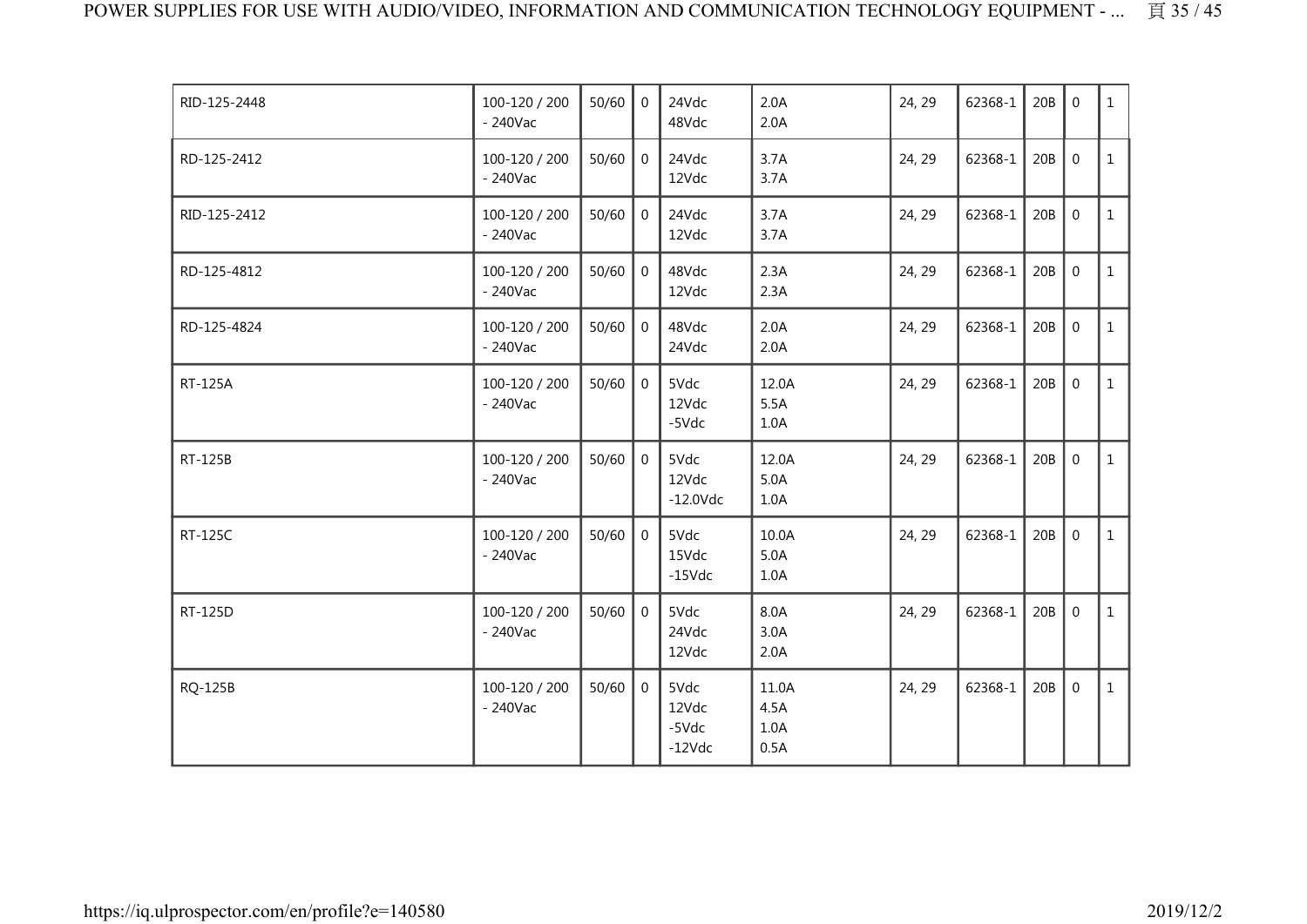| RQ-125C                   | 100-120 / 200<br>$-240$ Vac | 50/60 | $\Omega$       | 5Vdc<br>15Vdc<br>-5Vdc<br>$-15Vdc$ | 10.0A<br>4.0A<br>1.0A<br>0.5A | 24, 29 | 62368-1 | 20B | $\overline{0}$ | $\mathbf{1}$   |
|---------------------------|-----------------------------|-------|----------------|------------------------------------|-------------------------------|--------|---------|-----|----------------|----------------|
| RQ-125D                   | 100-120 / 200<br>$-240$ Vac | 50/60 | $\mathbf{0}$   | 5Vdc<br>12Vdc<br>24Vdc<br>$-12Vdc$ | 8.0A<br>2.5A<br>2.0A<br>0.5A  | 24, 29 | 62368-1 | 20B | $\Omega$       | $\mathbf{1}$   |
| UHP-350-3.3, UHP-350R-3.3 | 100-240Vac                  | 50/60 | $\overline{0}$ | 3.3Vdc                             | 60A                           | 24, 29 | 62368-1 | 20B | $\mathbf 0$    | $\mathbf{1}$   |
| UHP-350-4.2, UHP-350R-4.2 | 100-240Vac                  | 50/60 | $\mathbf 0$    | 4.2Vdc                             | 60A                           | 24, 29 | 62368-1 | 20B | $\mathbf 0$    | $\mathbf{1}$   |
| UHP-350-5, UHP-350R-5     | 100-240Vac                  | 50/60 | $\overline{0}$ | 5Vdc                               | 60A                           | 24, 29 | 62368-1 | 20B | $\mathbf 0$    | $\mathbf{1}$   |
| UHP-350-12, UHP-350R-12   | 100-240Vac                  | 50/60 | $\mathbf 0$    | 12Vdc                              | 29.2A                         | 24, 29 | 62368-1 | 20B | $\mathbf 0$    | $\mathbf{1}$   |
| UHP-350-15, UHP-350R-15   | 100-240Vac                  | 50/60 | $\overline{0}$ | 15Vdc                              | 23.4A                         | 24, 29 | 62368-1 | 20B | $\mathbf{0}$   | $\mathbf{1}$   |
| UHP-350-24, UHP-350R-24   | 100-240Vac                  | 50/60 | $\Omega$       | 24Vdc                              | 14.6A                         | 24, 29 | 62368-1 | 20B | $\Omega$       | $\mathbf{1}$   |
| UHP-350-36, UHP-350R-36   | 100-240Vac                  | 50/60 | $\mathbf 0$    | 36Vdc                              | 9.75A                         | 24, 29 | 62368-1 | 20B | $\mathbf 0$    | $\mathbf{1}$   |
| UHP-350-48, UHP-350R-48   | 100-240Vac                  | 50/60 | $\overline{0}$ | 48Vdc                              | 7.3A                          | 24, 29 | 62368-1 | 20B | $\mathbf 0$    | $\mathbf{1}$   |
| IRM-05-3.3                | 100-240ac/<br>277ac         | 50/60 | $\Omega$       | 3.3dc                              | 1.25A                         | 24, 28 | 62368-1 | 20B | $\mathbf 0$    | $\overline{2}$ |
| IRM-05-5                  | 100-240ac/<br>277ac         | 50/60 | $\mathbf 0$    | 5dc                                | 1.0A                          | 24, 28 | 62368-1 | 20B | $\mathbf 0$    | $\overline{2}$ |
| IRM-05-12                 | 100-240ac/<br>277ac         | 50/60 | $\mathbf 0$    | 12dc                               | 0.42A                         | 24, 28 | 62368-1 | 20B | $\mathbf 0$    | $\overline{2}$ |
| IRM-05-15                 | 100-240ac/<br>277ac         | 50/60 | $\mathbf{0}$   | 15dc                               | 0.33A                         | 24, 28 | 62368-1 | 20B | $\mathbf 0$    | $\overline{2}$ |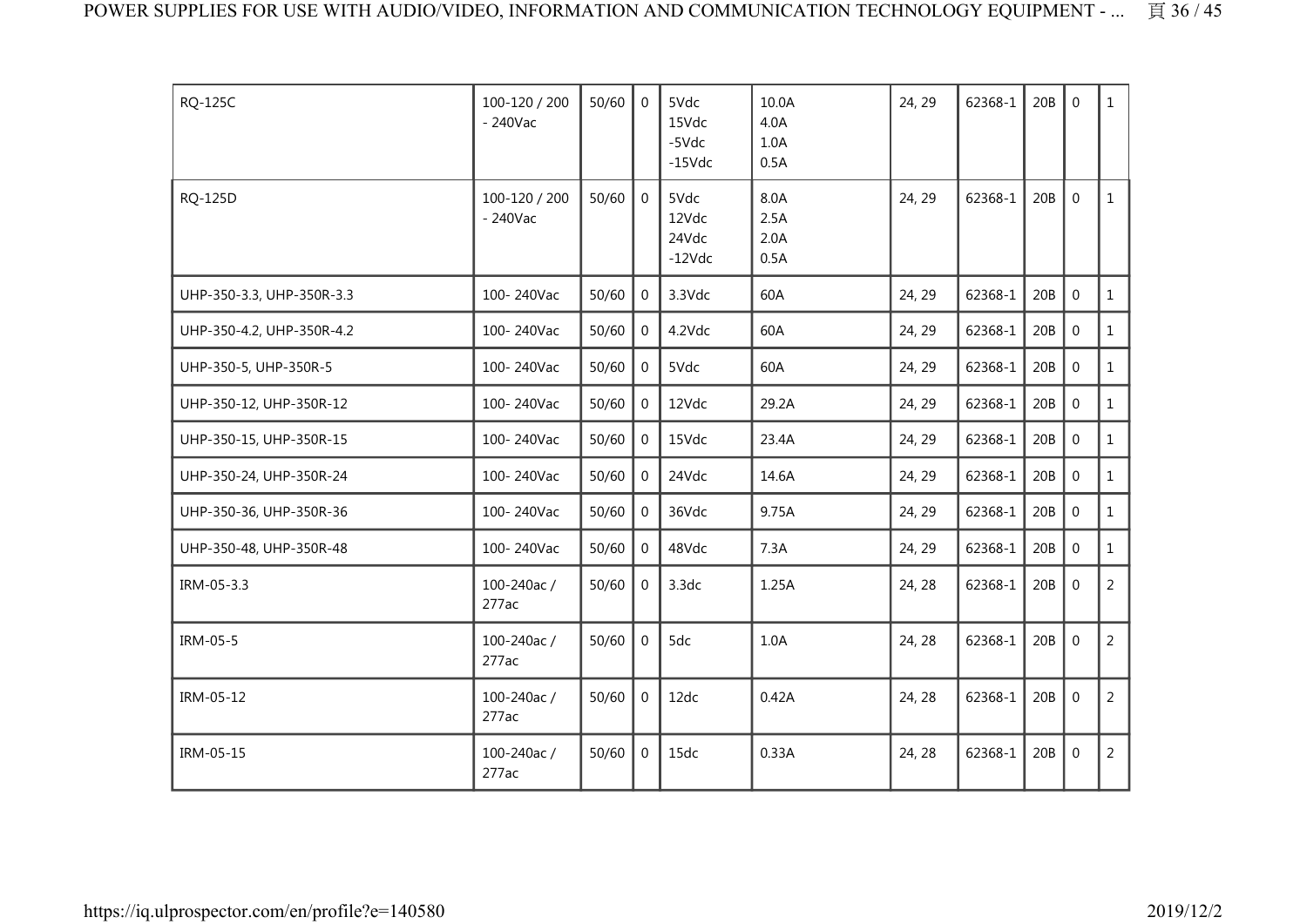| IRM-05-24               | 100-240ac/<br>277ac | 50/60 | $\mathbf{0}$     | 24dc      | 0.23A             | 24, 28 | 62368-1 | 20B | $\mathbf{0}$     | $\overline{2}$ |
|-------------------------|---------------------|-------|------------------|-----------|-------------------|--------|---------|-----|------------------|----------------|
| IRM-10-3.3              | 100-240ac/<br>277ac | 50/60 | $\boldsymbol{0}$ | 3.3dc     | 2.5A              | 24, 28 | 62368-1 | 20B | $\boldsymbol{0}$ | $\overline{2}$ |
| IRM-10-5                | 100-240ac/<br>277ac | 50/60 | $\mathbf 0$      | 5dc       | 2.0A              | 24, 28 | 62368-1 | 20B | $\mathbf 0$      | $\overline{2}$ |
| IRM-10-12               | 100-240ac/<br>277ac | 50/60 | $\mathbf 0$      | 12dc      | 0.85A             | 24, 28 | 62368-1 | 20B | $\overline{0}$   | $\overline{2}$ |
| IRM-10-15               | 100-240ac/<br>277ac | 50/60 | $\mathbf{0}$     | 15dc      | 0.67A             | 24, 28 | 62368-1 | 20B | $\mathbf{0}$     | $\overline{2}$ |
| IRM-10-24               | 100-240ac/<br>277ac | 50/60 | $\mathbf 0$      | 24dc      | 0.42A             | 24, 28 | 62368-1 | 20B | $\mathbf 0$      | $\overline{2}$ |
| IRM-01-3.3, IRM-01-3.3S | 100-240ac/<br>277ac | 50/60 | $\mathbf 0$      | $+3.3$ dc | 300mA             | 24, 28 | 62368-1 | 20B | $\mathbf 0$      | $\overline{2}$ |
| IRM-01-5, IRM-01-5S     | 100-240ac/<br>277ac | 50/60 | $\Omega$         | $+5$ dc   | 200mA             | 24, 28 | 62368-1 | 20B | $\mathbf 0$      | $\overline{2}$ |
| IRM-01-9, IRM-01-9S     | 100-240ac/<br>277ac | 50/60 | $\mathbf 0$      | $+9$ dc   | 111mA             | 24, 28 | 62368-1 | 20B | $\mathbf 0$      | $\overline{2}$ |
| IRM-01-12, IRM-01-12S   | 100-240ac/<br>277ac | 50/60 | $\mathbf 0$      | $+12$ dc  | 83mA              | 24, 28 | 62368-1 | 20B | $\mathbf 0$      | $\overline{2}$ |
| IRM-01-15, IRM-01-15S   | 100-240ac/<br>277ac | 50/60 | $\Omega$         | $+15dc$   | 67 <sub>m</sub> A | 24, 28 | 62368-1 | 20B | $\mathbf 0$      | $\overline{2}$ |
| IRM-01-24, IRM-01-24S   | 100-240ac/<br>277ac | 50/60 | $\mathbf 0$      | $+24dc$   | 42mA              | 24, 28 | 62368-1 | 20B | $\mathbf 0$      | $\overline{2}$ |
| IRM-02-3.3, IRM-02-3.3S | 100-240ac/<br>277ac | 50/60 | $\mathbf 0$      | $+3.3$ dc | 600mA             | 24, 28 | 62368-1 | 20B | $\mathbf 0$      | $\overline{2}$ |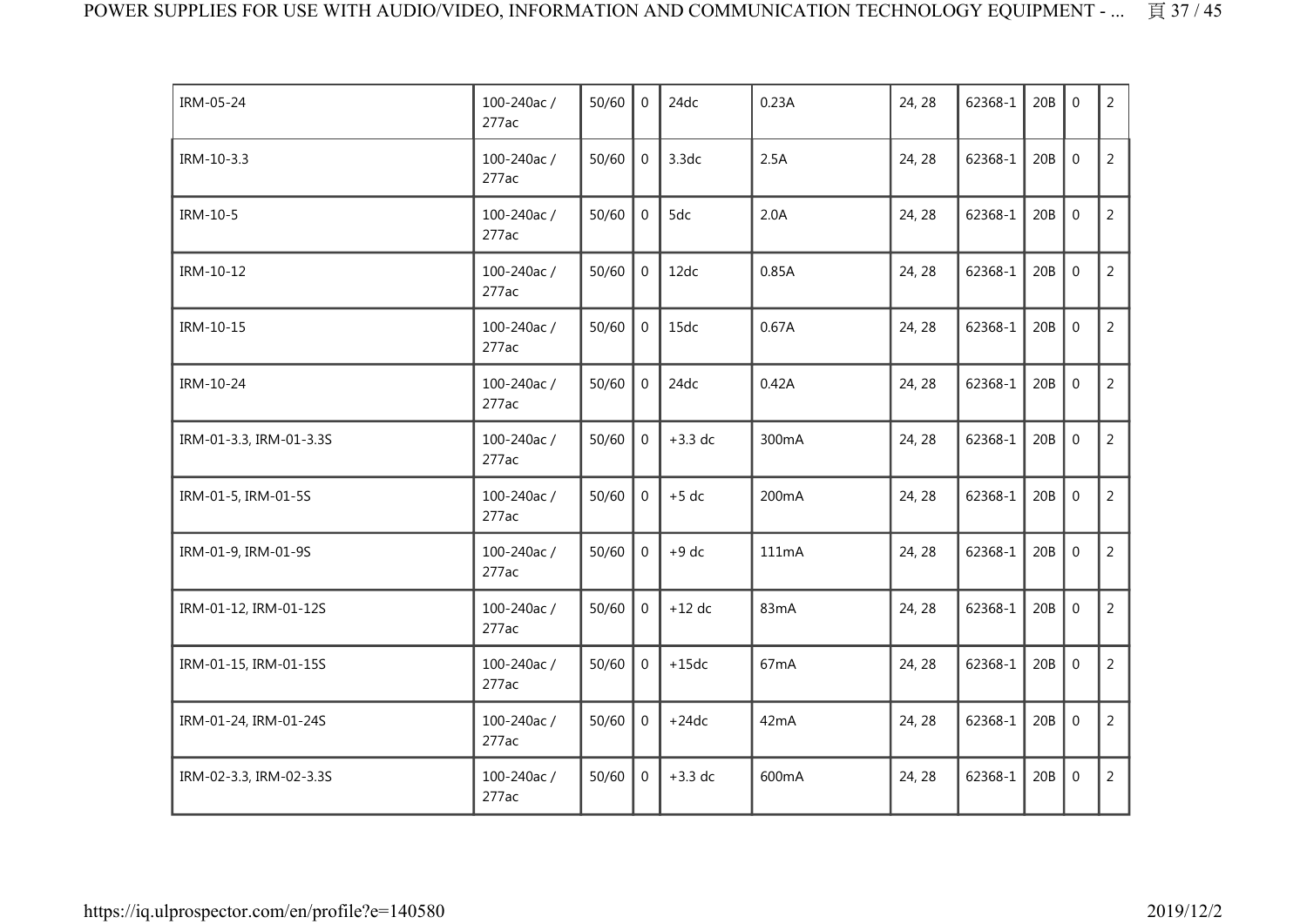| IRM-02-5, IRM-02-5S   | 100-240ac/<br>277ac | 50/60 | $\Omega$       | $+5$ dc   | 400mA | 24, 28 | 62368-1 | 20B | $\Omega$    | $\overline{2}$ |
|-----------------------|---------------------|-------|----------------|-----------|-------|--------|---------|-----|-------------|----------------|
| IRM-02-9, IRM-02-9S   | 100-240ac/<br>277ac | 50/60 | $\overline{0}$ | $+9$ dc   | 222mA | 24, 28 | 62368-1 | 20B | $\mathbf 0$ | $\overline{2}$ |
| IRM-02-12, IRM-02-12S | 100-240ac/<br>277ac | 50/60 | $\mathbf 0$    | $+12$ dc  | 167mA | 24, 28 | 62368-1 | 20B | $\mathbf 0$ | $\overline{2}$ |
| IRM-02-15, IRM-02-15S | 100-240ac/<br>277ac | 50/60 | $\overline{0}$ | $+15dc$   | 133mA | 24, 28 | 62368-1 | 20B | $\mathbf 0$ | $\overline{2}$ |
| IRM-02-24, IRM-02-24S | 100-240ac/<br>277ac | 50/60 | $\overline{0}$ | $+24dc$   | 83mA  | 24, 28 | 62368-1 | 20B | $\mathbf 0$ | $\overline{2}$ |
| RS-35-3.3             | 100-240ac           | 50/60 | $\overline{0}$ | 3.3dc     | 7A    | 24, 28 | 62368-1 | 20B | $\mathbf 0$ | $\mathbf{1}$   |
| RS-35-5               | 100-240ac           | 50/60 | $\mathbf{0}$   | 5dc       | 7A    | 24, 28 | 62368-1 | 20B | $\mathbf 0$ | $\mathbf{1}$   |
| RS-35-12              | 100-240ac           | 50/60 | $\mathbf{0}$   | 12dc      | 3A    | 24, 28 | 62368-1 | 20B | $\mathbf 0$ | $\mathbf{1}$   |
| RS-35-15              | 100-240ac           | 50/60 | $\mathbf 0$    | 15dc      | 2.4A  | 24, 28 | 62368-1 | 20B | $\mathbf 0$ | $\mathbf{1}$   |
| RS-35-24              | 100-240ac           | 50/60 | $\mathbf{0}$   | 24dc      | 1.5A  | 24, 28 | 62368-1 | 20B | $\mathbf 0$ | $\mathbf{1}$   |
| RS-35-48              | 100-240ac           | 50/60 | $\mathbf 0$    | 48dc      | 0.8A  | 24, 28 | 62368-1 | 20B | $\mathbf 0$ | $\mathbf{1}$   |
| RD-35A                | 100-240ac           | 50/60 | $\mathbf 0$    | 5dc       | 4A    | 24, 28 | 62368-1 | 20B | $\mathbf 0$ | $\mathbf{1}$   |
|                       |                     |       |                | 12dc      | 1A    |        |         |     |             |                |
| <b>RD-35B</b>         | 100-240ac           | 50/60 | $\Omega$       | 5dc       | 2.2A  | 24, 28 | 62368-1 | 20B | $\mathbf 0$ | $\mathbf{1}$   |
|                       |                     |       |                | 24dc      | 1A    |        |         |     |             |                |
| RD-3513               | 100-240ac           | 50/60 | $\Omega$       | $+13.5dc$ | 1.3A  | 24, 28 | 62368-1 | 20B | $\mathbf 0$ | $\mathbf{1}$   |
|                       |                     |       |                | $-13.5dc$ | 1.3A  |        |         |     |             |                |
|                       |                     |       |                |           |       |        |         |     |             |                |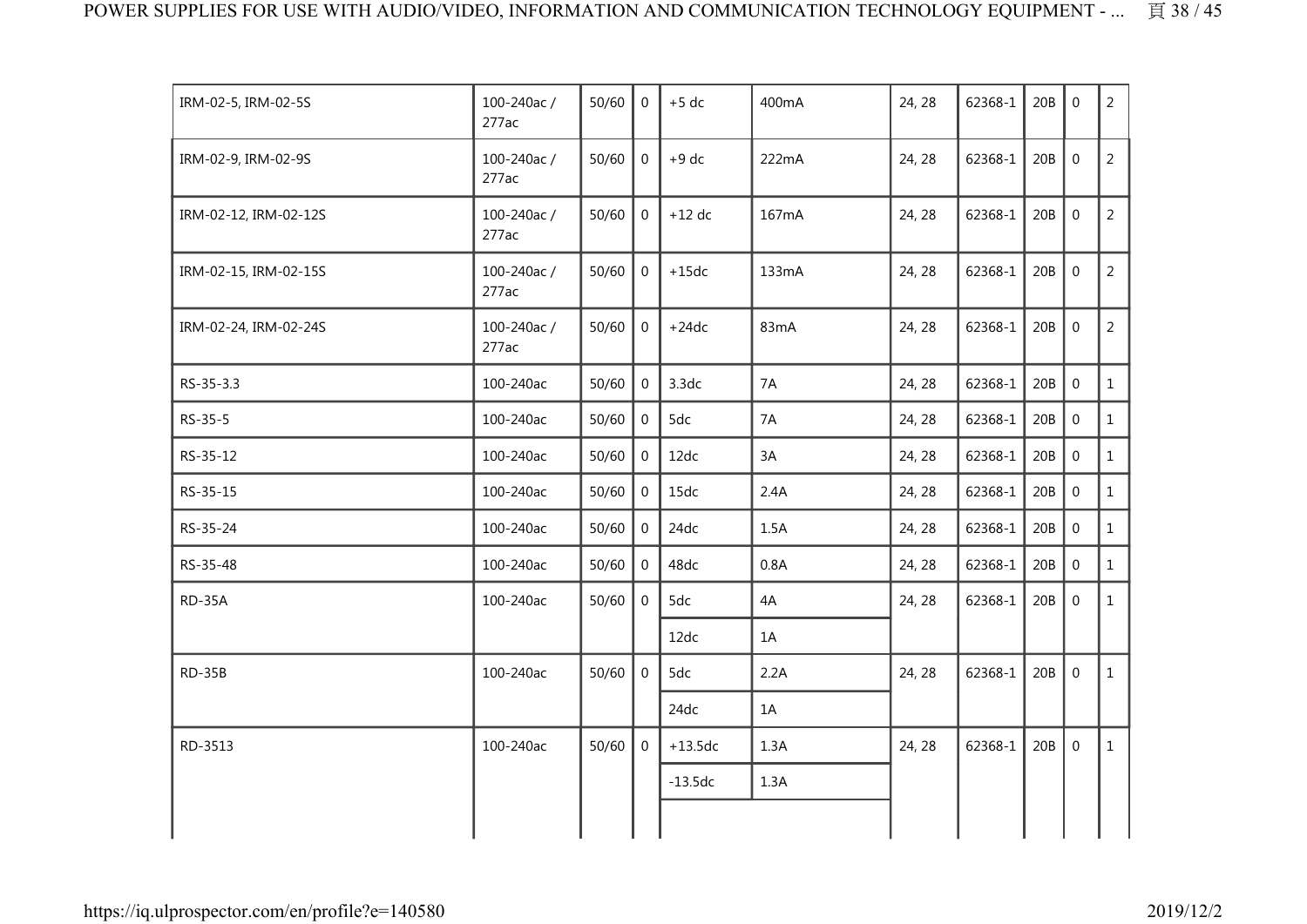|             |                         |           |                | 3.3dc | 40A   |        |             |     |                  |                |
|-------------|-------------------------|-----------|----------------|-------|-------|--------|-------------|-----|------------------|----------------|
| LRS-200-4.2 | 100-120ac/<br>200-240ac | $50/60$ 0 |                | 4.2dc | 40A   | 24, 29 | $62368 - 1$ | 20B | $\boldsymbol{0}$ | $\overline{3}$ |
| LRS-200-5   | 100-120ac/<br>200-240ac | 50/60     | $\mathbf{0}$   | 5dc   | 40A   | 24, 29 | 62368-1     | 20B | $\mathbf{0}$     | 3              |
| LRS-200-12  | 100-120ac/<br>200-240ac | 50/60     | $\mathbf{0}$   | 12dc  | 17A   | 24, 29 | 62368-1     | 20B | $\mathbf 0$      | $\overline{3}$ |
| LRS-200-15  | 100-120ac/<br>200-240ac | 50/60     | $\mathbf 0$    | 15dc  | 14A   | 24, 29 | 62368-1     | 20B | $\mathbf 0$      | 3              |
| LRS-200-24  | 100-120ac/<br>200-240ac | 50/60     | 0              | 24dc  | 8.8A  | 24, 29 | 62368-1     | 20B | $\boldsymbol{0}$ | 3              |
| LRS-200-36  | 100-120ac/<br>200-240ac | 50/60     | $\Omega$       | 36dc  | 5.9A  | 24, 29 | 62368-1     | 20B | $\mathbf 0$      | 3              |
| LRS-200-48  | 100-120ac/<br>200-240ac | 50/60     | $\Omega$       | 48dc  | 4.4A  | 24, 29 | 62368-1     | 20B | $\mathbf 0$      | $\overline{3}$ |
| LRS-350-3.3 | 100-120ac/<br>200-240ac | 50/60     | $\mathbf 0$    | 3.3dc | 60A   | 24, 29 | 62368-1     | 20B | $\mathbf 0$      | $\overline{3}$ |
| LRS-350-4.2 | 100-120ac/<br>200-240ac | 50/60     | $\overline{0}$ | 4.2dc | 60A   | 24, 29 | 62368-1     | 20B | $\mathbf{0}$     | $\mathbf{3}$   |
| LRS-350-5   | 100-120ac/<br>200-240ac | 50/60     | $\overline{0}$ | 5dc   | 60A   | 24, 29 | 62368-1     | 20B | $\mathbf{0}$     | 3              |
| LRS-350-12  | 100-120ac/<br>200-240ac | 50/60     | $\overline{0}$ | 12dc  | 29A   | 24, 29 | 62368-1     | 20B | $\mathbf 0$      | $\overline{3}$ |
| LRS-350-15  | 100-120ac/<br>200-240ac | 50/60     | $\overline{0}$ | 15dc  | 23.2A | 24, 29 | 62368-1     | 20B | $\boldsymbol{0}$ | $\mathsf{3}$   |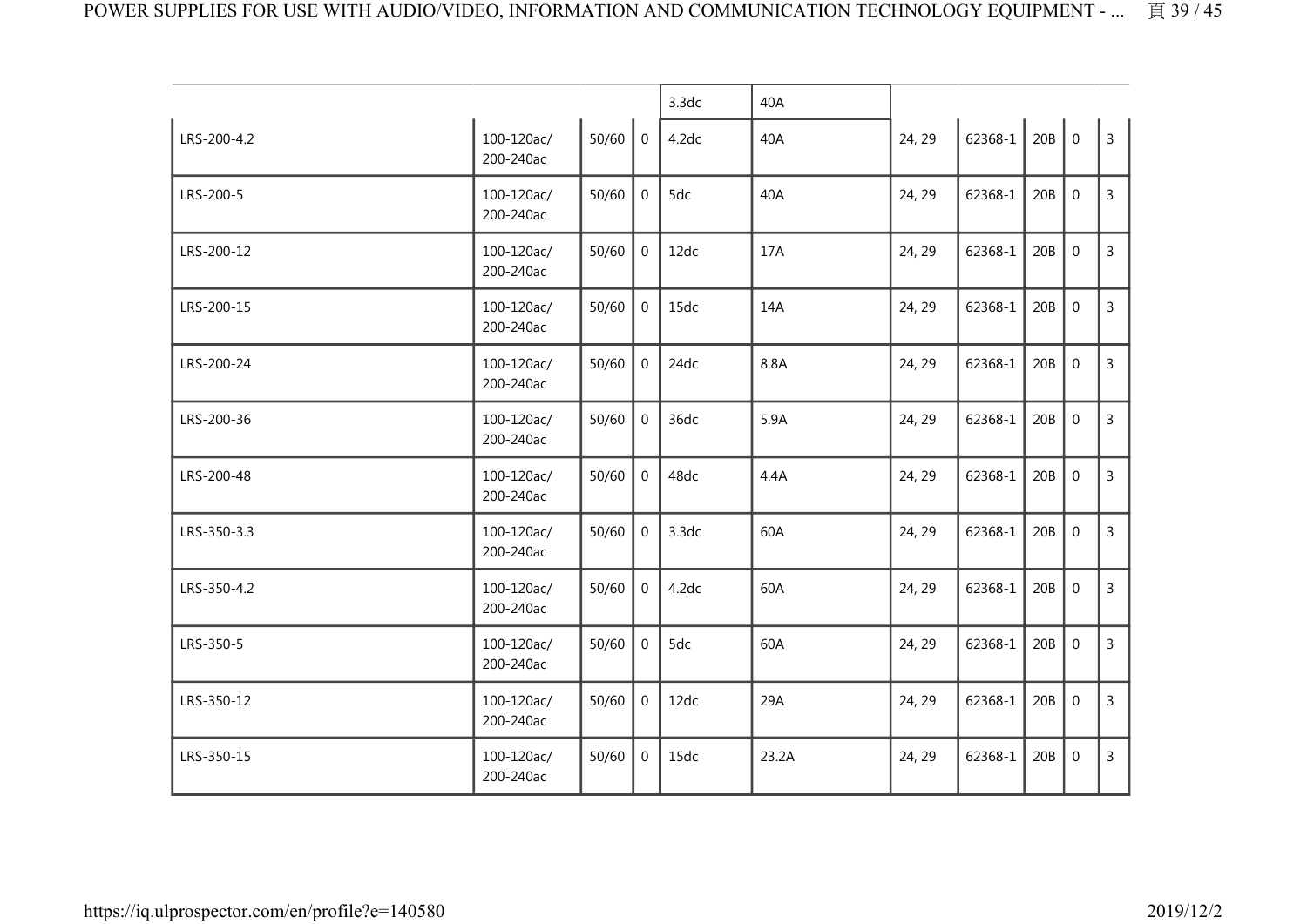| LRS-350-24 | 100-120ac/<br>200-240ac | 50/60 | $\Omega$       | 24dc  | 14.6A | 24, 29 | 62368-1 | 20B | $\mathbf 0$    | 3              |
|------------|-------------------------|-------|----------------|-------|-------|--------|---------|-----|----------------|----------------|
| LRS-350-36 | 100-120ac/<br>200-240ac | 50/60 | $\mathbf 0$    | 36dc  | 9.7A  | 24, 29 | 62368-1 | 20B | $\mathbf 0$    | $\overline{3}$ |
| LRS-350-48 | 100-120ac/<br>200-240ac | 50/60 | $\overline{0}$ | 48dc  | 7.3A  | 24, 29 | 62368-1 | 20B | $\mathbf 0$    | $\overline{3}$ |
| IRM-15-3.3 | 100-240ac/<br>277ac     | 50/60 | $\mathbf 0$    | 3.3dc | 3.5A  | 24, 28 | 62368-1 | 20B | $\mathbf 0$    | $\overline{2}$ |
| IRM-15-5   | 100-240ac/<br>277ac     | 50/60 | $\mathbf 0$    | 5dc   | 3.0A  | 24, 28 | 62368-1 | 20B | $\mathbf 0$    | $\overline{2}$ |
| IRM-15-12  | 100-240ac/<br>277ac     | 50/60 | $\mathbf 0$    | 12dc  | 1.25A | 24, 28 | 62368-1 | 20B | $\overline{0}$ | $\overline{2}$ |
| IRM-15-15  | 100-240ac/<br>277ac     | 50/60 | $\mathbf 0$    | 15dc  | 1.0A  | 24, 28 | 62368-1 | 20B | $\mathbf 0$    | $\overline{2}$ |
| IRM-15-24  | 100-240ac/<br>277ac     | 50/60 | $\overline{0}$ | 24dc  | 0.63A | 24, 28 | 62368-1 | 20B | $\mathbf 0$    | 2              |
| IRM-20-3.3 | 100-240ac/<br>277ac     | 50/60 | $\overline{0}$ | 3.3dc | 4.5A  | 24, 28 | 62368-1 | 20B | $\mathbf 0$    | $\overline{2}$ |
| IRM-20-5   | 100-240ac/<br>277ac     | 50/60 | $\mathbf{0}$   | 5dc   | 4.0A  | 24, 28 | 62368-1 | 20B | $\mathbf{0}$   | $\overline{2}$ |
| IRM-20-12  | 100-240ac/<br>277ac     | 50/60 | $\mathbf 0$    | 12dc  | 1.8A  | 24, 28 | 62368-1 | 20B | $\mathbf 0$    | $\overline{2}$ |
| IRM-20-15  | 100-240ac/<br>277ac     | 50/60 | $\overline{0}$ | 15dc  | 1.4A  | 24, 28 | 62368-1 | 20B | $\mathbf 0$    | $\overline{2}$ |
| IRM-20-24  | 100-240ac/<br>277ac     | 50/60 | $\mathbf 0$    | 24dc  | 0.9A  | 24, 28 | 62368-1 | 20B | $\mathbf 0$    | $\overline{2}$ |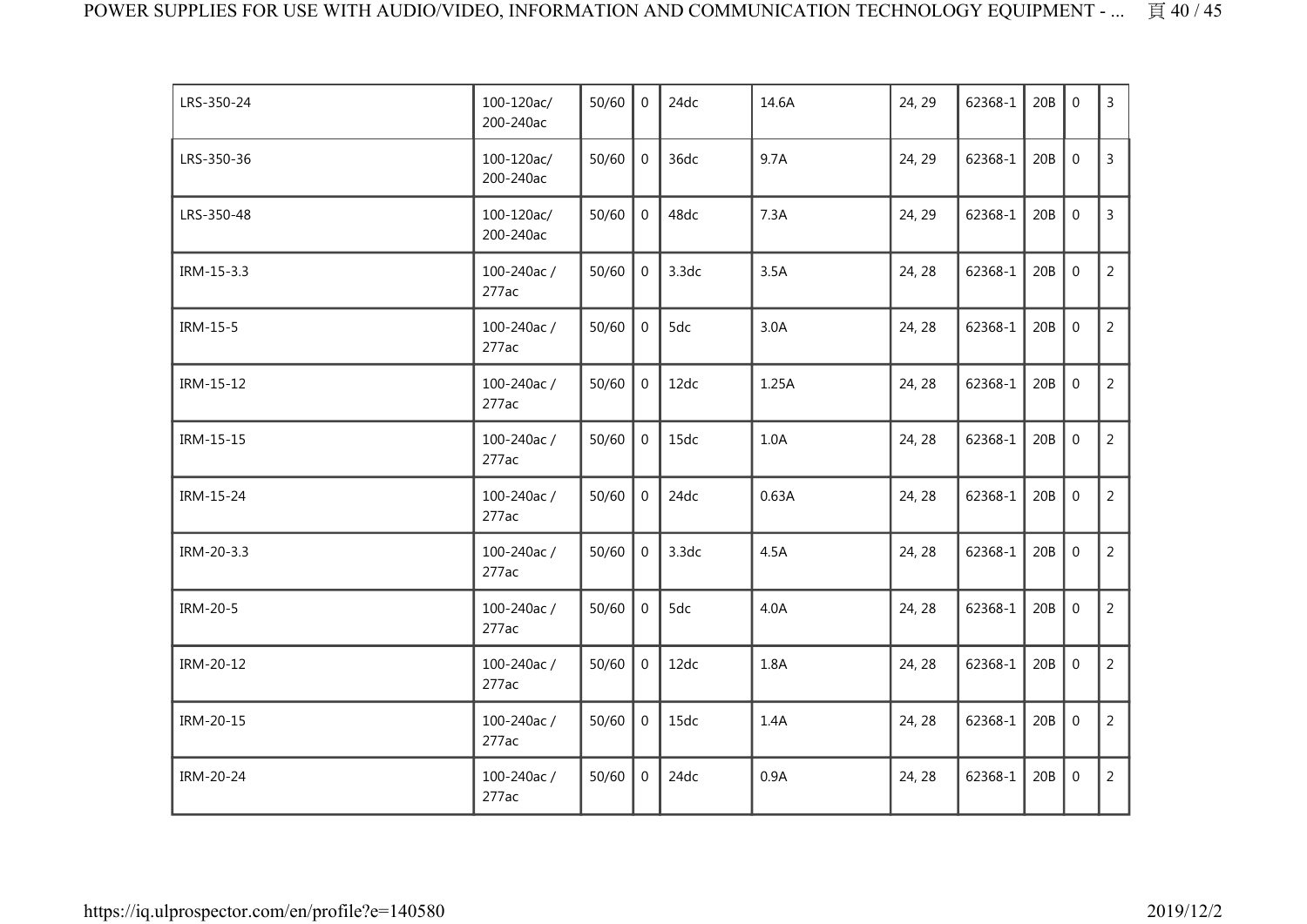| RS-75-3.3     | 100-240ac | 50/60 | $\mathbf{0}$   | 3.3dc   | 15A  | 24, 28 | 62368-1 | 20B | $\mathbf 0$      | $\mathbf{1}$ |
|---------------|-----------|-------|----------------|---------|------|--------|---------|-----|------------------|--------------|
| RS-75-5       | 100-240ac | 50/60 | $\overline{0}$ | 5dc     | 12A  | 24, 28 | 62368-1 | 20B | $\mathbf 0$      | $\mathbf{1}$ |
| RS-75-12      | 100-240ac | 50/60 | 0              | 12dc    | 6A   | 24, 28 | 62368-1 | 20B | $\mathbf 0$      | $\mathbf{1}$ |
| RS-75-15      | 100-240ac | 50/60 | $\overline{0}$ | 15dc    | 5A   | 24, 28 | 62368-1 | 20B | $\boldsymbol{0}$ | $\mathbf{1}$ |
| RS-75-24      | 100-240ac | 50/60 | $\mathbf 0$    | 24dc    | 3.2A | 24, 28 | 62368-1 | 20B | $\boldsymbol{0}$ | $\mathbf{1}$ |
| RS-75-48      | 100-240ac | 50/60 | $\overline{0}$ | 48dc    | 1.6A | 24, 28 | 62368-1 | 20B | $\mathbf 0$      | $\mathbf{1}$ |
| <b>RD-65A</b> | 100-240ac | 50/60 | $\overline{0}$ | 5dc     | 6A   | 24, 28 | 62368-1 | 20B | $\overline{0}$   | $\mathbf{1}$ |
|               |           |       |                | 12dc    | 3A   | 24, 28 | 62368-1 | 20B | $\mathbf 0$      | $\mathbf{1}$ |
| <b>RD-65B</b> | 100-240ac | 50/60 | $\mathbf 0$    | 5dc     | 4A   | 24, 28 | 62368-1 | 20B | $\mathbf 0$      | $\mathbf{1}$ |
|               |           |       |                | 24dc    | 2A   | 24, 28 | 62368-1 | 20B | $\mathbf 0$      | $\mathbf{1}$ |
| RID-65A       | 100-240ac | 50/60 | $\mathbf 0$    | 5dc     | 6A   | 24, 28 | 62368-1 | 20B | $\overline{0}$   | $\mathbf{1}$ |
|               |           |       |                | 12dc    | 3A   | 24, 28 | 62368-1 | 20B | $\boldsymbol{0}$ | $\mathbf{1}$ |
| RID-65B       | 100-240ac | 50/60 | $\mathbf 0$    | 5dc     | 4A   | 24, 28 | 62368-1 | 20B | $\mathbf 0$      | $\mathbf{1}$ |
|               |           |       |                | 24dc    | 2A   | 24, 28 | 62368-1 | 20B | $\mathbf 0$      | $\mathbf{1}$ |
| <b>RT-65A</b> | 100-240ac | 50/60 | $\overline{0}$ | 5dc     | 6A   | 24, 28 | 62368-1 | 20B | $\overline{0}$   | $\mathbf{1}$ |
|               |           |       |                | 12dc    | 2.8A | 24, 28 | 62368-1 | 20B | $\mathbf 0$      | $\mathbf{1}$ |
|               |           |       |                | $-5dc$  | 0.5A | 24, 28 | 62368-1 | 20B | $\mathbf 0$      | $\mathbf{1}$ |
| <b>RT-65B</b> | 100-240ac | 50/60 | $\overline{0}$ | 5dc     | 5A   | 24, 28 | 62368-1 | 20B | $\mathbf 0$      | $\mathbf{1}$ |
|               |           |       |                | 12dc    | 2.8A | 24, 28 | 62368-1 | 20B | $\boldsymbol{0}$ | $\mathbf{1}$ |
|               |           |       |                | $-12dc$ | 0.5A | 24, 28 | 62368-1 | 20B | $\boldsymbol{0}$ | $\mathbf{1}$ |
|               |           |       |                |         |      |        |         |     |                  |              |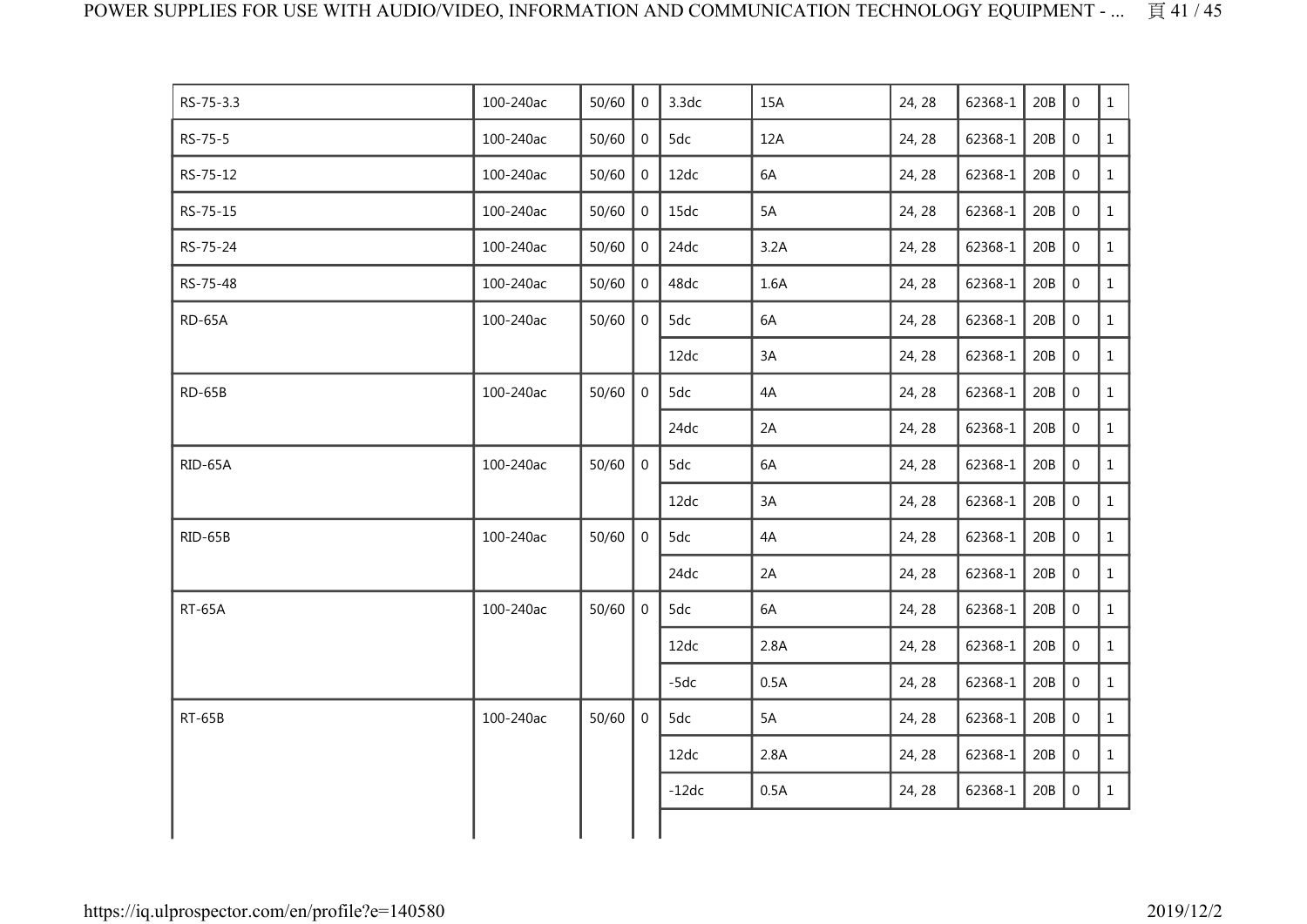|               |           |         |                | 5dc      | 5A   | 24, 28 | 62368-1 | 20B   | $\boldsymbol{0}$ | $\mathbf{1}$ |
|---------------|-----------|---------|----------------|----------|------|--------|---------|-------|------------------|--------------|
|               |           |         |                |          |      |        |         |       |                  |              |
|               |           |         |                | 15dc     | 2.2A | 24, 28 | 62368-1 | 20B   | $\boldsymbol{0}$ | $\mathbf 1$  |
|               |           |         |                | $-15dc$  | 0.5A | 24, 28 | 62368-1 | 20B   | $\boldsymbol{0}$ | $\mathbf{1}$ |
| <b>RT-65D</b> | 100-240ac | 50/60 0 |                | 5dc      | $4A$ | 24, 28 | 62368-1 | 20B   | $\boldsymbol{0}$ | $\mathbf{1}$ |
|               |           |         |                | 24dc     | 1.5A | 24, 28 | 62368-1 | 20B   | $\boldsymbol{0}$ | 1            |
|               |           |         |                | 12dc     | 1A   | 24, 28 | 62368-1 | 20B   | $\pmb{0}$        | $\mathbf{1}$ |
| RQ-65B        | 100-240ac | 50/60   | $\overline{0}$ | 5dc      | 6A   | 24, 28 | 62368-1 | 20B   | $\boldsymbol{0}$ | $1\,$        |
|               |           |         |                | 12dc     | 2A   | 24, 28 | 62368-1 | 20B   | $\boldsymbol{0}$ | 1            |
|               |           |         |                | $-5dc$   | 0.5A | 24, 28 | 62368-1 | 20B   | $\boldsymbol{0}$ | 1            |
|               |           |         |                | $-12dc$  | 0.5A | 24, 28 | 62368-1 | 20B   | $\boldsymbol{0}$ | 1            |
| <b>RQ-65C</b> | 100-240ac | 50/60 0 |                | 5dc      | 5A   | 24, 28 | 62368-1 | 20B   | $\boldsymbol{0}$ | $\mathbf{1}$ |
|               |           |         |                | 15dc     | 2A   | 24, 28 | 62368-1 | 20B   | $\boldsymbol{0}$ | $\mathbf{1}$ |
|               |           |         |                | $-5dc$   | 0.5A | 24, 28 | 62368-1 | 20B   | $\pmb{0}$        | $\mathbf{1}$ |
|               |           |         |                | $-15dc$  | 0.5A | 24, 28 | 62368-1 | 20B   | $\boldsymbol{0}$ | 1            |
| <b>RQ-65D</b> | 100-240ac | 50/60 0 |                | 5dc      | 4A   | 24, 28 | 62368-1 | 20B   | $\boldsymbol{0}$ | 1            |
|               |           |         |                | 12dc     | 1.5A | 24, 28 | 62368-1 | 20B   | $\boldsymbol{0}$ | $\mathbf{1}$ |
|               |           |         |                | 24dc     | $1A$ | 24, 28 | 62368-1 | 20B   | $\boldsymbol{0}$ | $\mathbf{1}$ |
|               |           |         |                | $-12dc$  | 0.5A | 24, 28 | 62368-1 | 20B   | $\boldsymbol{0}$ | $\mathbf 1$  |
| RS-50-3.3     | 100-240ac | 50/60   | $\mathbf 0$    | $+3.3dc$ | 10A  | 24, 28 | 62368-1 | $20B$ | $\boldsymbol{0}$ | $\mathbf{1}$ |
| RS-50-5       | 100-240ac | 50/60   | $\mathbf 0$    | $+5dc$   | 10A  | 24, 28 | 62368-1 | 20B   | $\boldsymbol{0}$ | $\mathbf 1$  |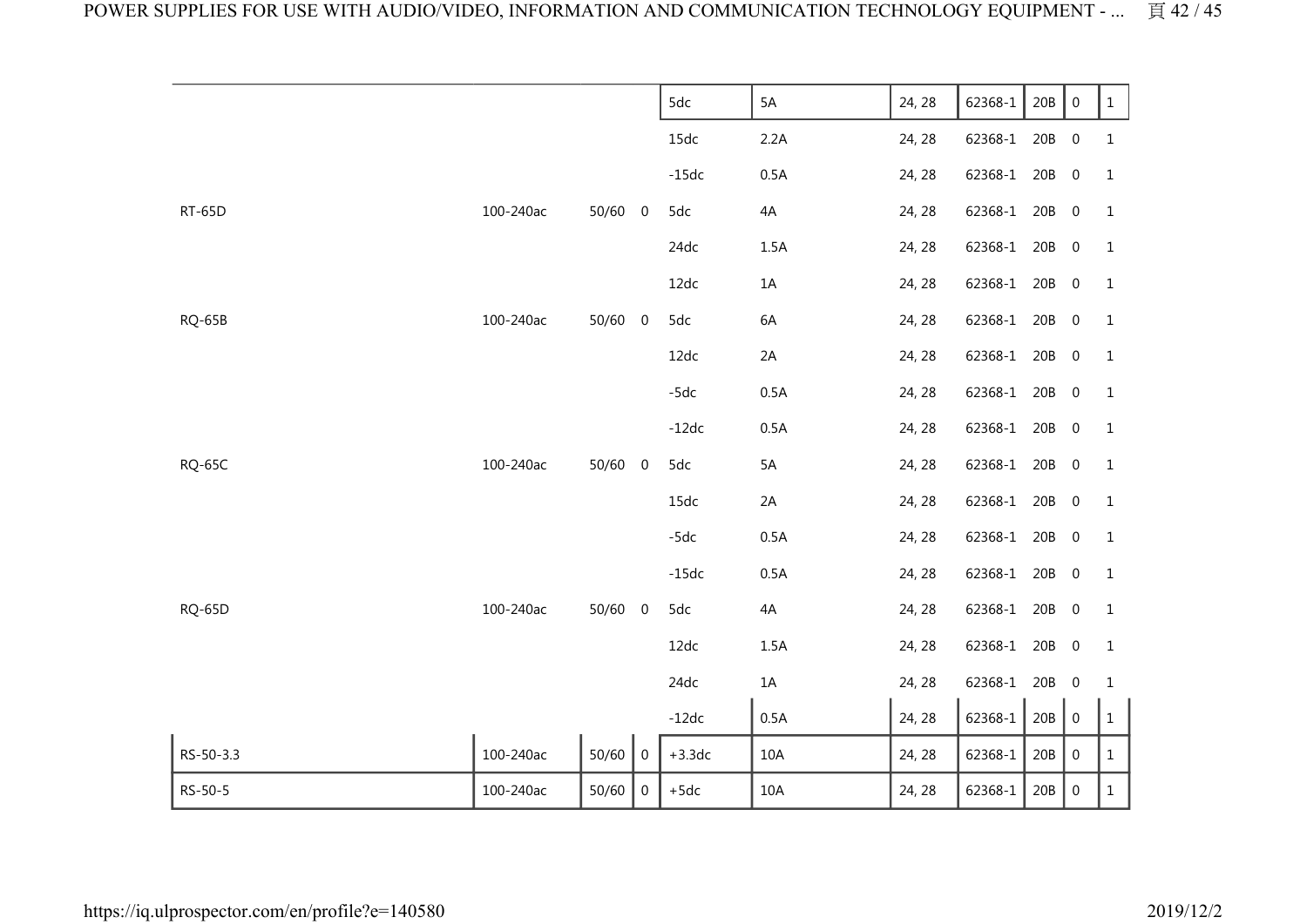| RS-50-12      | 100-240ac | 50/60 | $\Omega$       | $+12dc$ | 4.2A | 24, 28 | 62368-1 | 20B | $\Omega$         | $\mathbf{1}$ |
|---------------|-----------|-------|----------------|---------|------|--------|---------|-----|------------------|--------------|
| RS-50-15      | 100-240ac | 50/60 | $\mathbf 0$    | $+15dc$ | 3.4A | 24, 28 | 62368-1 | 20B | $\overline{0}$   | $\mathbf{1}$ |
| RS-50-24      | 100-240ac | 50/60 | 0              | $+24dc$ | 2.2A | 24, 28 | 62368-1 | 20B | $\boldsymbol{0}$ | $\mathbf{1}$ |
| RS-50-48      | 100-240ac | 50/60 | $\mathbf 0$    | $+48dc$ | 1.1A | 24, 28 | 62368-1 | 20B | $\mathbf 0$      | $\mathbf{1}$ |
| RD-50A        | 100-240ac | 50/60 | $\mathbf{0}$   | $+5dc$  | 6A   | 24, 28 | 62368-1 | 20B | $\boldsymbol{0}$ | $\mathbf{1}$ |
|               |           |       |                | $+12dc$ | 2A   | 24, 28 | 62368-1 | 20B | $\mathbf 0$      | $\mathbf{1}$ |
| RD-50B        | 100-240ac | 50/60 | $\overline{0}$ | $+5dc$  | 4A   | 24, 28 | 62368-1 | 20B | $\mathbf 0$      | $\mathbf{1}$ |
|               |           |       |                | $+24dc$ | 1.4A | 24, 28 | 62368-1 | 20B | $\mathbf 0$      | $\mathbf{1}$ |
| RID-50A       | 100-240ac | 50/60 | $\overline{0}$ | $+5dc$  | 6A   | 24, 28 | 62368-1 | 20B | $\overline{0}$   | $\mathbf{1}$ |
|               |           |       |                | $+12dc$ | 2A   | 24, 28 | 62368-1 | 20B | $\boldsymbol{0}$ | $\mathbf{1}$ |
| RID-50B       | 100-240ac | 50/60 | $\overline{0}$ | $+5dc$  | 4A   | 24, 28 | 62368-1 | 20B | $\mathbf 0$      | $\mathbf{1}$ |
|               |           |       |                | $+24dc$ | 1.4A | 24, 28 | 62368-1 | 20B | $\boldsymbol{0}$ | $\mathbf{1}$ |
| <b>RT-50A</b> | 100-240ac | 50/60 | $\overline{0}$ | $+5dc$  | 4A   | 24, 28 | 62368-1 | 20B | $\mathbf 0$      | $\mathbf{1}$ |
|               |           |       |                | $+12dc$ | 2A   | 24, 28 | 62368-1 | 20B | $\boldsymbol{0}$ | $\mathbf{1}$ |
|               |           |       |                | $-5dc$  | 0.5A | 24, 28 | 62368-1 | 20B | $\mathbf 0$      | $\mathbf{1}$ |
| RT-50B        | 100-240ac | 50/60 | $\overline{0}$ | $+5dc$  | 4A   | 24, 28 | 62368-1 | 20B | $\mathbf 0$      | $\mathbf{1}$ |
|               |           |       |                | $+12dc$ | 2A   | 24, 28 | 62368-1 | 20B | $\mathbf 0$      | $\mathbf{1}$ |
|               |           |       |                | $-12dc$ | 0.5A | 24, 28 | 62368-1 | 20B | $\,0\,$          | $\mathbf{1}$ |
| <b>RT-50C</b> | 100-240ac | 50/60 | $\mathbf{0}$   | $+5dc$  | 4A   | 24, 28 | 62368-1 | 20B | $\boldsymbol{0}$ | $\mathbf{1}$ |
|               |           |       |                | $+15dc$ | 1.5A | 24, 28 | 62368-1 | 20B | $\,0\,$          | $\mathbf{1}$ |
|               |           |       |                |         |      |        |         |     |                  |              |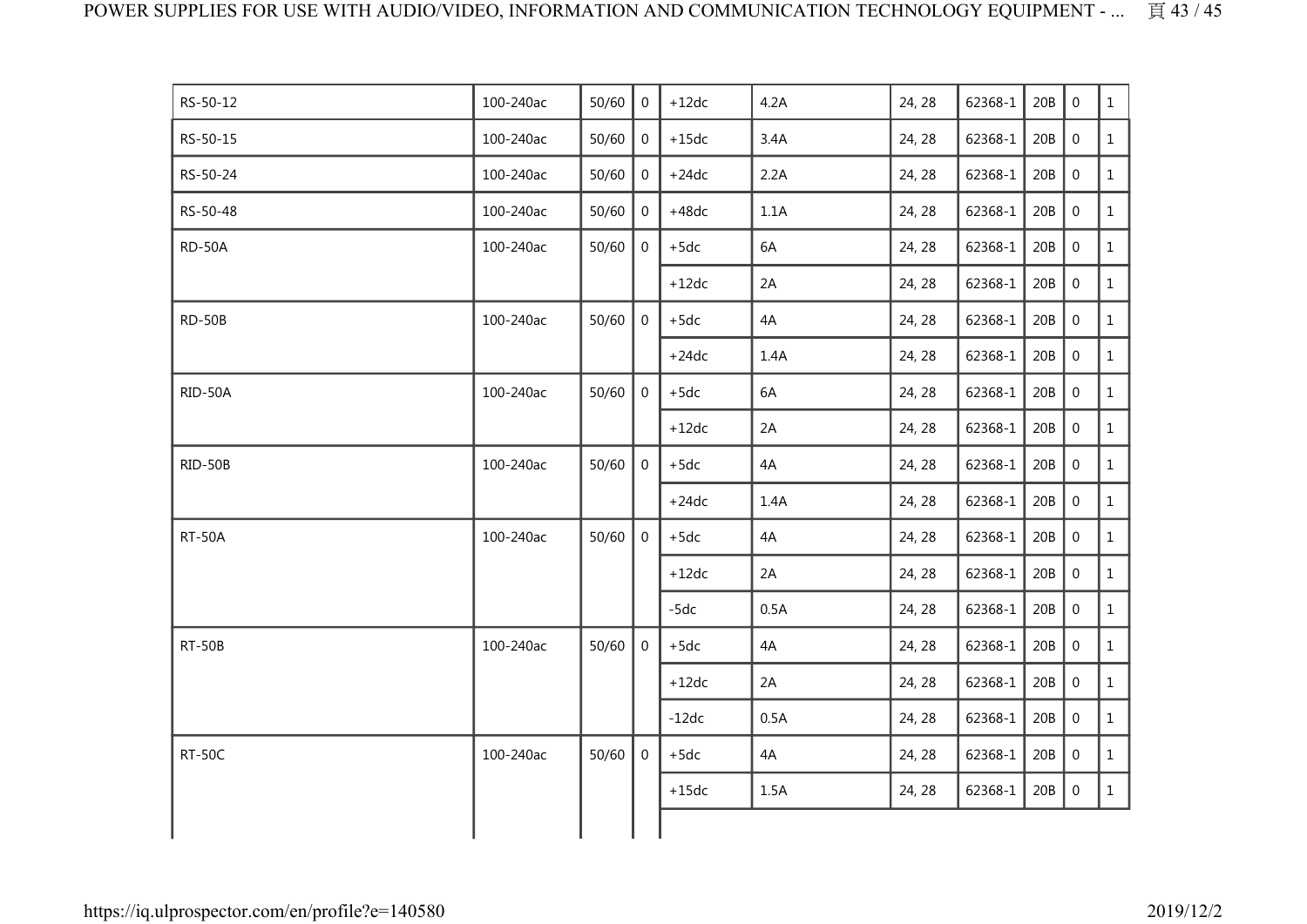|               |           |       |                | $-15dc$ | 0.5A | 24, 28 | 62368-1 | 20B | $\boldsymbol{0}$ | $\mathbf{1}$ |
|---------------|-----------|-------|----------------|---------|------|--------|---------|-----|------------------|--------------|
| <b>RT-50D</b> | 100-240ac | 50/60 | $\overline{0}$ | $+5dc$  | 3A   | 24, 28 | 62368-1 | 20B | $\boldsymbol{0}$ | $\mathbf{1}$ |
|               |           |       |                | $+24dc$ | 1A   | 24, 28 | 62368-1 | 20B | $\boldsymbol{0}$ | 1            |
|               |           |       |                | $+12dc$ | 1A   | 24, 28 | 62368-1 | 20B | $\boldsymbol{0}$ | $\mathbf{1}$ |
| <b>RQ-50B</b> | 100-240ac | 50/60 | $\mathbf 0$    | $+5dc$  | 5A   | 24, 28 | 62368-1 | 20B | $\boldsymbol{0}$ | $\mathbf{1}$ |
|               |           |       |                | $+12dc$ | 1A   | 24, 28 | 62368-1 | 20B | $\mathbf 0$      | $\mathbf{1}$ |
|               |           |       |                | $-5dc$  | 0.5A | 24, 28 | 62368-1 | 20B | $\mathbf 0$      | 1            |
|               |           |       |                | $-12dc$ | 0.5A | 24, 28 | 62368-1 | 20B | $\mathbf 0$      | 1            |
| <b>RQ-50C</b> | 100-240ac | 50/60 | $\overline{0}$ | $+5dc$  | 5A   | 24, 28 | 62368-1 | 20B | $\boldsymbol{0}$ | $\mathbf{1}$ |
|               |           |       |                | $+15dc$ | 1A   | 24, 28 | 62368-1 | 20B | $\mathbf 0$      | 1            |
|               |           |       |                | $-5dc$  | 0.5A | 24, 28 | 62368-1 | 20B | $\boldsymbol{0}$ | $\mathbf{1}$ |
|               |           |       |                | $-15dc$ | 0.5A | 24, 28 | 62368-1 | 20B | $\boldsymbol{0}$ | $\mathbf{1}$ |
| <b>RQ-50D</b> | 100-240ac | 50/60 | $\mathbf 0$    | $+5dc$  | 3A   | 24, 28 | 62368-1 | 20B | $\overline{0}$   | $\mathbf{1}$ |
|               |           |       |                | $+12dc$ | 0.9A | 24, 28 | 62368-1 | 20B | $\mathbf 0$      | $\mathbf{1}$ |
|               |           |       |                | $+24dc$ | 0.9A | 24, 28 | 62368-1 | 20B | $\boldsymbol{0}$ | 1            |
|               |           |       |                | $-12dc$ | 0.5A | 24, 28 | 62368-1 | 20B | $\mathbf 0$      | $\mathbf{1}$ |

(!!): where y can be blank or CAN; z can be blank, PM or CAN

(@): where z can be -C or blank

(#):  $a = C$ , E, H, K or # for different Power Module and  $x = 0-9$  for marketing purpose

(\*): Represent different output rating condition: with Fan / without Fan.

(\$): with fan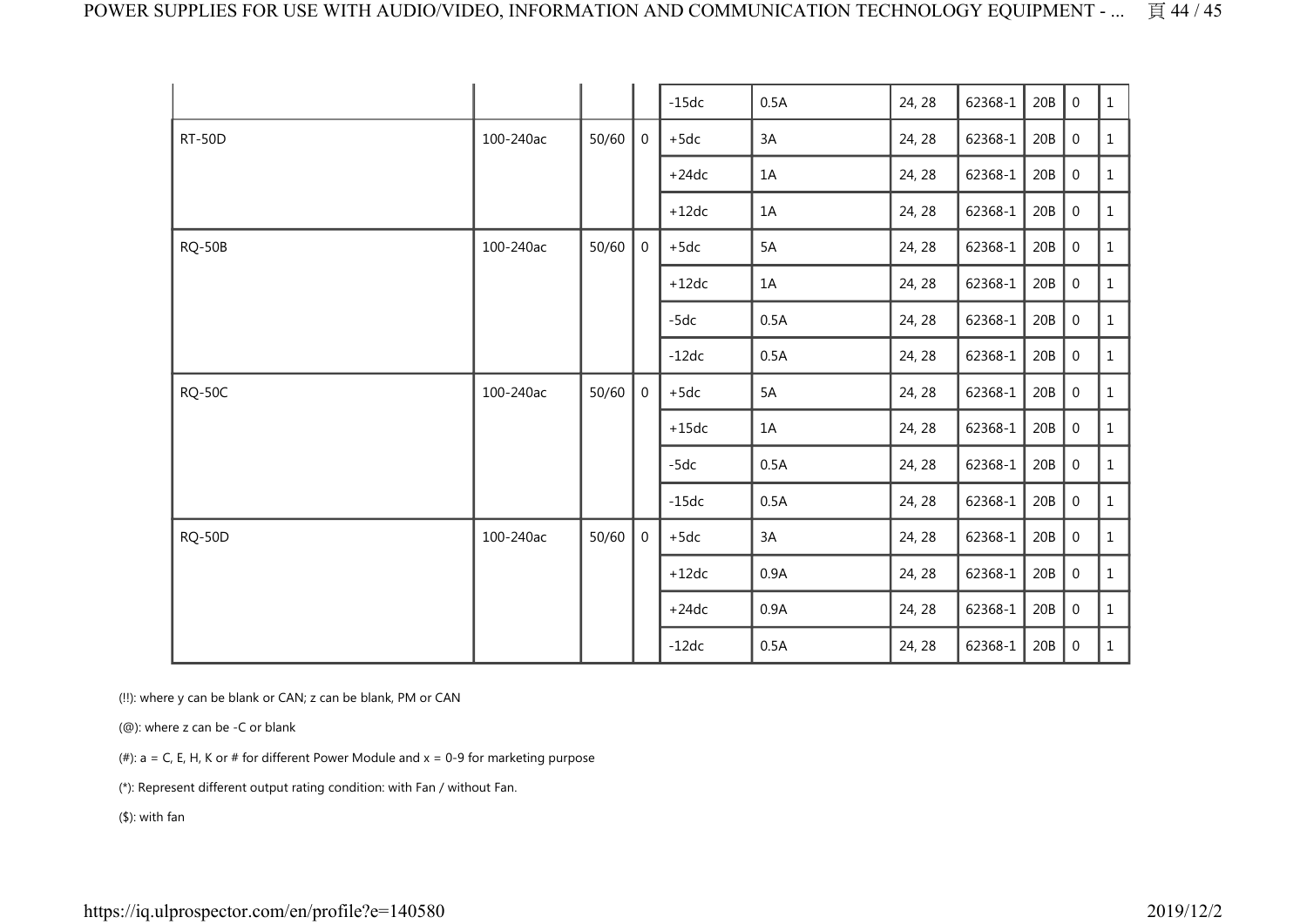### POWER SUPPLIES FOR USE WITH AUDIO/VIDEO, INFORMATION AND COMMUNICATION TECHNOLOGY EQUIPMENT - ... 頁 45 / 45

(%): without fan

 $(8x)$ : X = G or blank

(a):  $y =$  blank, PM or CAN

Marking: Company name, model designation and the Recognized Component Mark on the product or on the smallest unit container in which the product is packaged.

Last Updated on 2019-11-28

The appearance of a company's name or product in this database does not in itself assure that products so identified have been manufactured under UL's Follow-Up Service. Only those products bearing the UL Mark should be considered to be Certified and covered under UL's Follow-Up Service. Always look for the Mark on the product.

UL permits the reproduction of the material contained in the Online Certification Directory subject to the following conditions: 1. The Guide Information, Assemblies, Constructions, Designs, Systems, and/or Certifications (files) must be presented in their entirety and in a non-misleading manner, without any manipulation of the data (or drawings). 2. The statement "Reprinted from the Online Certifications Directory with permission from UL" must appear adjacent to the extracted material. In addition, the reprinted material must include a copyright notice in the following format: "© 2019 UL LLC"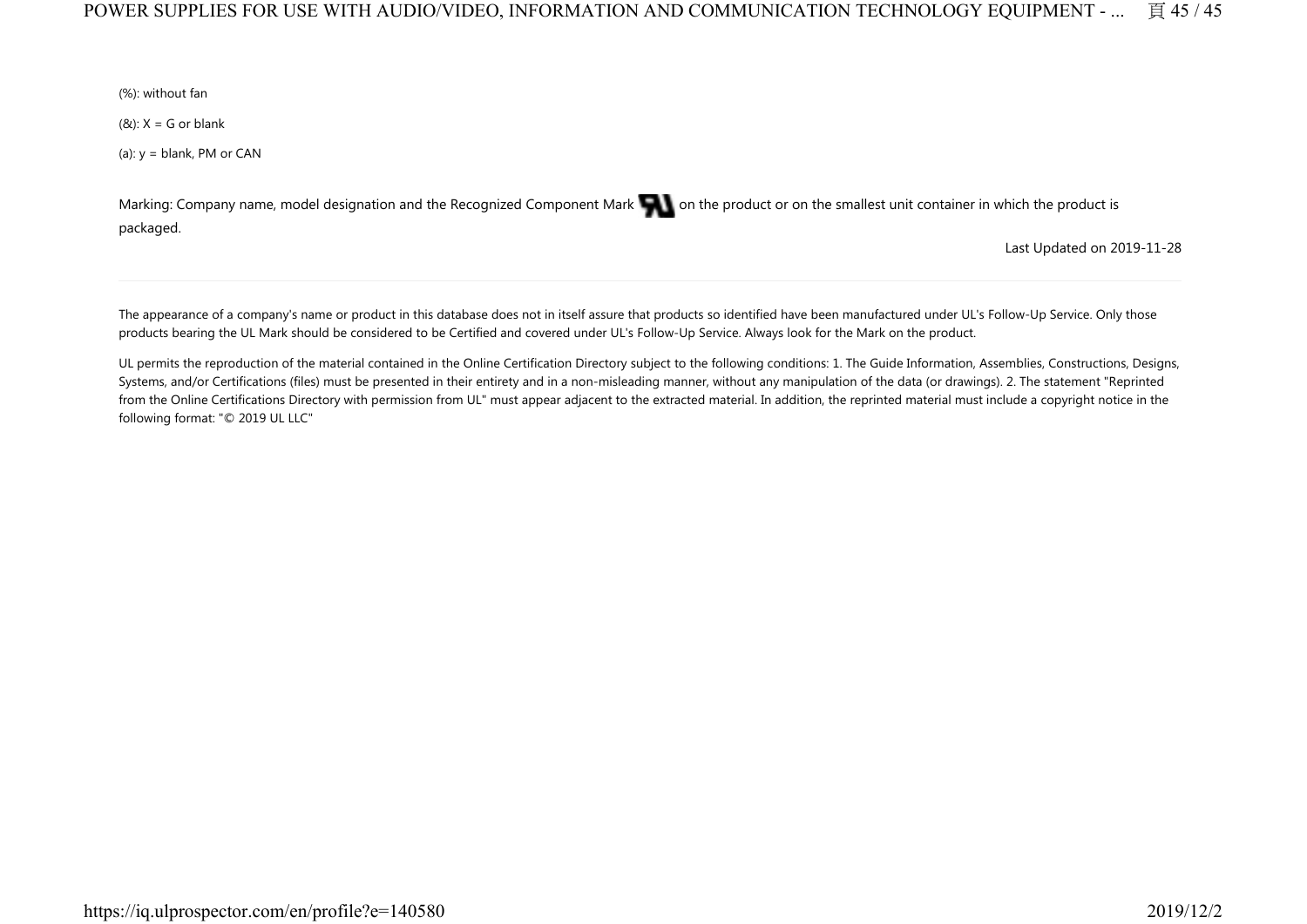## UL Product iO<sup>™</sup>

## $^{\circledR}$

# QQJQ8.E183223 - POWER SUPPLIES FOR USE WITH AUDIO/VIDEO, INFORMATION AND COMMUNICATION TECHNOLOGY EQUIPMENT CERTIFIED FOR CANADA - COMPONENT

Power Supplies for Use with Audio/Video, Information and Communication Technology Equipment Certified for Canada - Component

See General Information for Power Supplies for Use with Audio/Video, Information and Communication Technology Equipment Certified for Canada - Component

#### **MEAN WELL ENTERPRISES CO LTD** $\mathsf{D}$  E183223

NO 28 WUQUAN 3RD RD WUGU DISTRICT NEW TAIPEI CITY, 24891 TAIWAN

| Model No.        | <b>Rated Input</b> |       | <b>SC</b> |        | <b>Rated Output</b> | <b>OC</b> | <b>SP</b> | EP  |                | FC BC |
|------------------|--------------------|-------|-----------|--------|---------------------|-----------|-----------|-----|----------------|-------|
|                  | V                  | Hz    |           | V      | A                   |           |           |     |                |       |
| RSP-150-3.3[*r]  | 100-240ac          | 50/60 |           | 3.3dc  | 30                  | 3         | 62368-1   | 20B | $\overline{0}$ |       |
| RSP-150-5[*r]    | 100-240ac          | 50/60 |           | 5dc    | 30                  | 3         | 62368-1   | 20B | $\mathbf 0$    |       |
| RSP-150-7.5[*r]  | 100-240ac          | 50/60 |           | 7.5dc  | 20                  | 3         | 62368-1   | 20B | $\mathbf 0$    |       |
| RSP-150-12[*r]   | 100-240ac          | 50/60 |           | 12dc   | 12.5                | 3         | 62368-1   | 20B | $\mathbf 0$    |       |
| RSP-150-13.5[*r] | 100-240ac          | 50/60 |           | 13.5dc | 11.2                | 3         | 62368-1   | 20B | $\mathbf 0$    |       |
| RSP-150-15[*r]   | 100-240ac          | 50/60 |           | 15dc   | 10                  | 3         | 62368-1   | 20B | $\mathbf 0$    |       |
| RSP-150-24[*r]   | 100-240ac          | 50/60 |           | 24dc   | 6.3                 | 3         | 62368-1   | 20B | $\mathbf{0}$   |       |
| RSP-150-27[*r]   | 100-240ac          | 50/60 |           | 27dc   | 5.6                 | 3         | 62368-1   | 20B | $\Omega$       |       |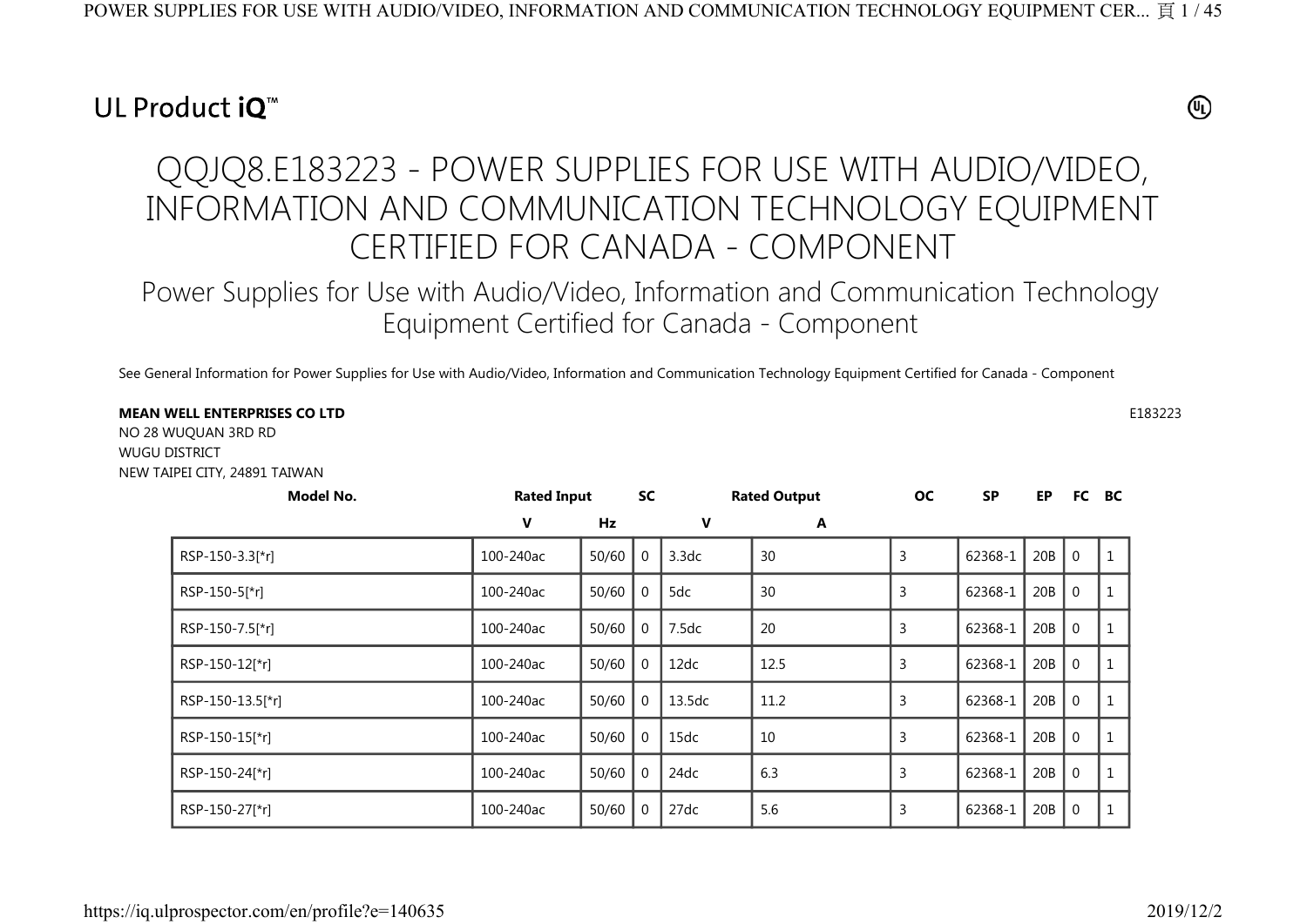| RSP-150-48[*r]                                   | 100-240ac | 50/60 | $\Omega$       | 48dc   | 32    | 3      | 62368-1 | 20B | $\mathbf{0}$ | $\mathbf{1}$ |
|--------------------------------------------------|-----------|-------|----------------|--------|-------|--------|---------|-----|--------------|--------------|
| RPS-300-12-C [*r]                                | 100-240ac | 50/60 | $\overline{0}$ | 12dc   | 25#   | 3      | 62368-1 | 20B | $\mathbf{0}$ | $\mathbf{1}$ |
|                                                  |           |       |                | 12dc   | 15##  | 3      |         |     |              |              |
| DBU-3200-24y, DBR-3200-24y (!!)                  | 100-199ac | 50/60 | $\Omega$       | 28.8dc | 55A   | 24, 29 | 62368-1 | 25B | $\mathbf 0$  | $\mathbf{1}$ |
|                                                  | 200-240ac | 50/60 | $\overline{0}$ | 28.8dc | 110A  | 24, 29 | 62368-1 | 25B | $\mathbf 0$  | $\mathbf{1}$ |
| DBU-3200-48y, DBR-3200-48y (!!)                  | 100-199ac | 50/60 | $\overline{0}$ | 57.6dc | 27.5A | 24, 29 | 62368-1 | 25B | $\mathbf 0$  | $\mathbf{1}$ |
|                                                  | 200-240ac | 50/60 | $\Omega$       | 57.6dc | 55A   | 24, 29 | 62368-1 | 25B | $\mathbf 0$  | $\mathbf{1}$ |
| DPU-3200-24z, DRP-3200-24y (!!)                  | 100-199ac | 50/60 | $\Omega$       | 24dc   | 66.5A | 24, 29 | 62368-1 | 25B | $\mathbf{0}$ | $\mathbf{1}$ |
|                                                  | 200-240ac | 50/60 | $\overline{0}$ | 24dc   | 133A  | 24, 29 | 62368-1 | 25B | $\mathbf 0$  | $\mathbf{1}$ |
| DPU-3200-48z, DRP-3200-48y (!!)                  | 100-199ac | 50/60 | $\Omega$       | 48dc   | 33.5A | 24, 29 | 62368-1 | 25B | $\mathbf 0$  | $\mathbf{1}$ |
|                                                  | 200-240ac | 50/60 | $\Omega$       | 48dc   | 67A   | 24, 29 | 62368-1 | 25B | $\mathbf 0$  | $\mathbf{1}$ |
| DHP-1UT-A, DHB-12K1UT-24 (with DBR-<br>3200-24y) | 100-199ac | 50/60 | $\overline{0}$ | 28.8dc | 55A   | 24, 29 | 62368-1 | 25B | $\mathbf 0$  | $\mathbf{1}$ |
|                                                  | 200-240ac | 50/60 | $\Omega$       | 28.8dc | 110A  | 24, 29 | 62368-1 | 25B | $\mathbf 0$  | $\mathbf{1}$ |
| DHP-1UT-A, DHB-12K1UT-48 (with DBR-<br>3200-48y) | 100-199ac | 50/60 | $\mathbf 0$    | 57.6dc | 27.5A | 24, 29 | 62368-1 | 25B | $\mathbf 0$  | $\mathbf{1}$ |
|                                                  | 200-240ac | 50/60 | $\overline{0}$ | 57.6dc | 55A   | 24, 29 | 62368-1 | 25B | $\mathbf{0}$ | $\mathbf{1}$ |
| DHP-1UT-A, DHP-12K1UT-24 (with DRP-<br>3200-24y) | 100-199ac | 50/60 | $\Omega$       | 24dc   | 66.5A | 24, 29 | 62368-1 | 25B | $\Omega$     | $\mathbf{1}$ |
|                                                  | 200-240ac | 50/60 | $\Omega$       | 24dc   | 133A  | 24, 29 | 62368-1 | 25B | $\mathbf 0$  | $\mathbf{1}$ |
| DHP-1UT-A, DHP-12K1UT-48 (with DRP-<br>3200-48y) | 100-199ac | 50/60 | $\overline{0}$ | 48dc   | 33.5A | 24, 29 | 62368-1 | 25B | $\mathbf 0$  | $\mathbf{1}$ |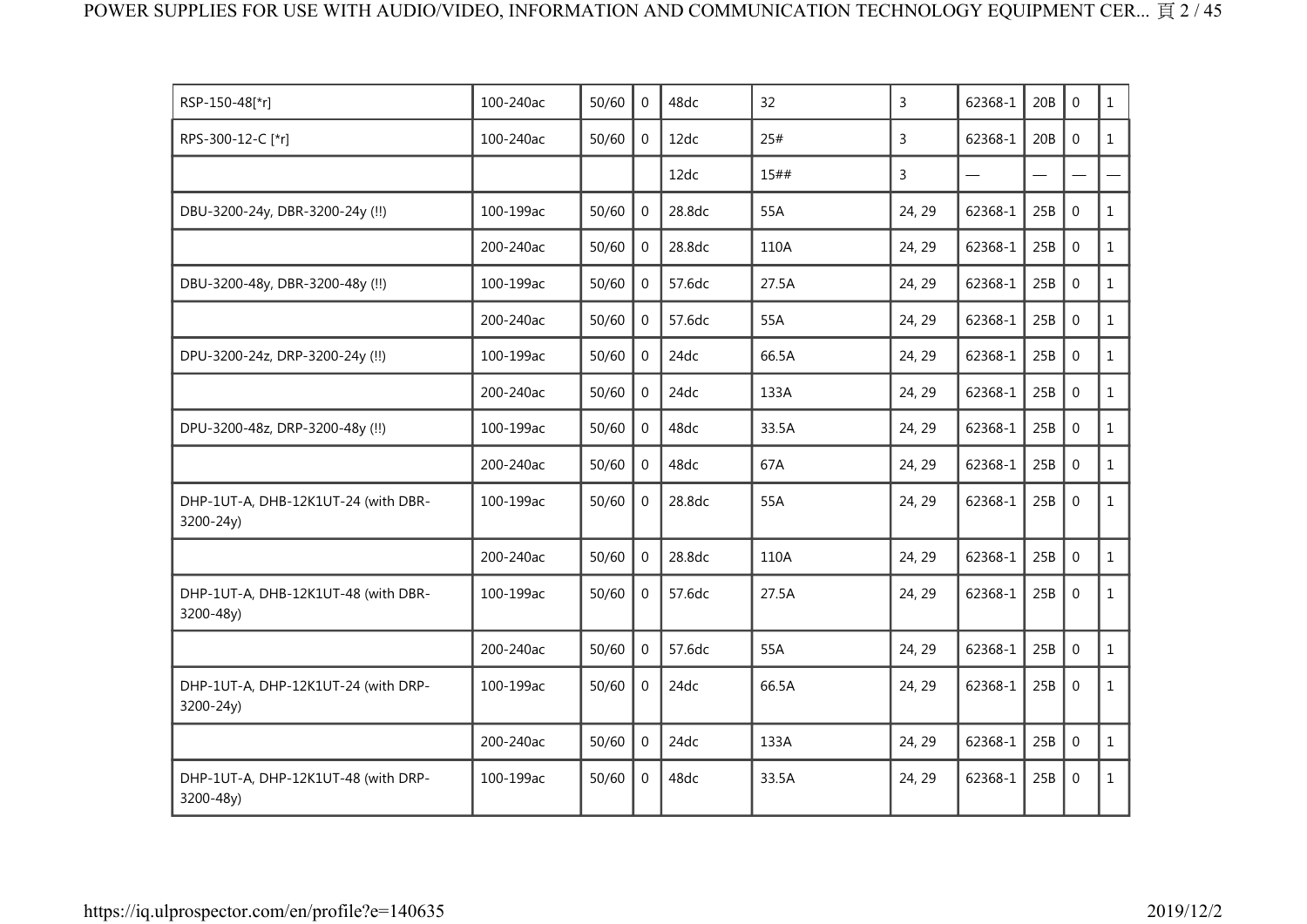|                               | 200-240ac | 50/60 | $\Omega$       | 48dc  | 67A   | 24, 29 | 62368-1 | 25B | $\mathbf 0$  | $\mathbf{1}$ |
|-------------------------------|-----------|-------|----------------|-------|-------|--------|---------|-----|--------------|--------------|
| HRPG-1000-12, PSPA-1000-12    | 100-199ac | 50/60 | 0              | 12dc  | 64A   | 24, 29 | 62368-1 | 20B | $\mathbf 0$  | $\mathbf{1}$ |
|                               | 200-240ac | 50/60 | $\mathbf 0$    | 12dc  | 80A   | 24, 29 | 62368-1 | 20B | $\mathbf 0$  | $\mathbf{1}$ |
| HRPG-1000-15, PSPA-1000-15    | 100-199ac | 50/60 | $\overline{0}$ | 15dc  | 51A   | 24, 29 | 62368-1 | 20B | $\mathbf 0$  | $\mathbf{1}$ |
|                               | 200-240ac | 50/60 | $\Omega$       | 15dc  | 64A   | 24, 29 | 62368-1 | 20B | $\mathbf 0$  | $\mathbf{1}$ |
| HRPG-1000-24, PSPA-1000-24    | 100-199ac | 50/60 | $\mathbf{0}$   | 24dc  | 34A   | 24, 29 | 62368-1 | 20B | $\mathbf 0$  | $\mathbf{1}$ |
|                               | 200-240ac | 50/60 | $\overline{0}$ | 24dc  | 42A   | 24, 29 | 62368-1 | 20B | $\mathbf 0$  | $\mathbf{1}$ |
| HRPG-1000-48, PSPA-1000-48    | 100-199ac | 50/60 | 0              | 48dc  | 17A   | 24, 29 | 62368-1 | 20B | $\mathbf 0$  | $\mathbf{1}$ |
|                               | 200-240ac | 50/60 | $\mathbf{0}$   | 48dc  | 21A   | 24, 29 | 62368-1 | 20B | $\mathbf 0$  | $\mathbf{1}$ |
| EPS-65-3.3z (@)               | 100-240ac | 50/60 | $\mathbf 0$    | 3.3dc | 11A   | 24, 29 | 62368-1 | 20B | $\mathbf 0$  | $\mathbf{1}$ |
| EPS-65-5z $(\textcircled{\o}$ | 100-240ac | 50/60 | $\Omega$       | 5dc   | 11A   | 24, 29 | 62368-1 | 20B | $\mathbf{0}$ | $\mathbf{1}$ |
| EPS-65-7.5z (@)               | 100-240ac | 50/60 | $\Omega$       | 7.5dc | 8A    | 24, 29 | 62368-1 | 20B | $\mathbf 0$  | $\mathbf{1}$ |
| EPS-65-12z (@)                | 100-240ac | 50/60 | $\mathbf{0}$   | 12dc  | 5.42A | 24, 29 | 62368-1 | 20B | $\mathbf 0$  | $\mathbf{1}$ |
| EPS-65-15z (@)                | 100-240ac | 50/60 | $\overline{0}$ | 15dc  | 4.34A | 24, 29 | 62368-1 | 20B | $\mathbf 0$  | $\mathbf{1}$ |
| EPS-65-24z (@)                | 100-240ac | 50/60 | 0              | 24dc  | 2.71A | 24, 29 | 62368-1 | 20B | $\mathbf 0$  | $\mathbf{1}$ |
| EPS-65-36z (@)                | 100-240ac | 50/60 | $\mathbf{0}$   | 36dc  | 1.81A | 24, 29 | 62368-1 | 20B | $\mathbf 0$  | $\mathbf{1}$ |
| EPS-65-48z (@)                | 100-240ac | 50/60 | $\mathbf{0}$   | 48dc  | 1.36A | 24, 29 | 62368-1 | 20B | $\mathbf 0$  | $\mathbf{1}$ |
| EPS-45-3.3z (@)               | 100-240ac | 50/60 | $\overline{0}$ | 3.3dc | 8A    | 24, 29 | 62368-1 | 20B | $\mathbf{0}$ | $\mathbf{1}$ |
| EPS-45-5z (@)                 | 100-240ac | 50/60 | $\Omega$       | 5dc   | 8A    | 24, 29 | 62368-1 | 20B | $\mathbf 0$  | $\mathbf{1}$ |
| EPS-45-7.5z (@)               | 100-240ac | 50/60 | $\overline{0}$ | 7.5dc | 5.4A  | 24, 29 | 62368-1 | 20B | $\mathbf 0$  | $\mathbf{1}$ |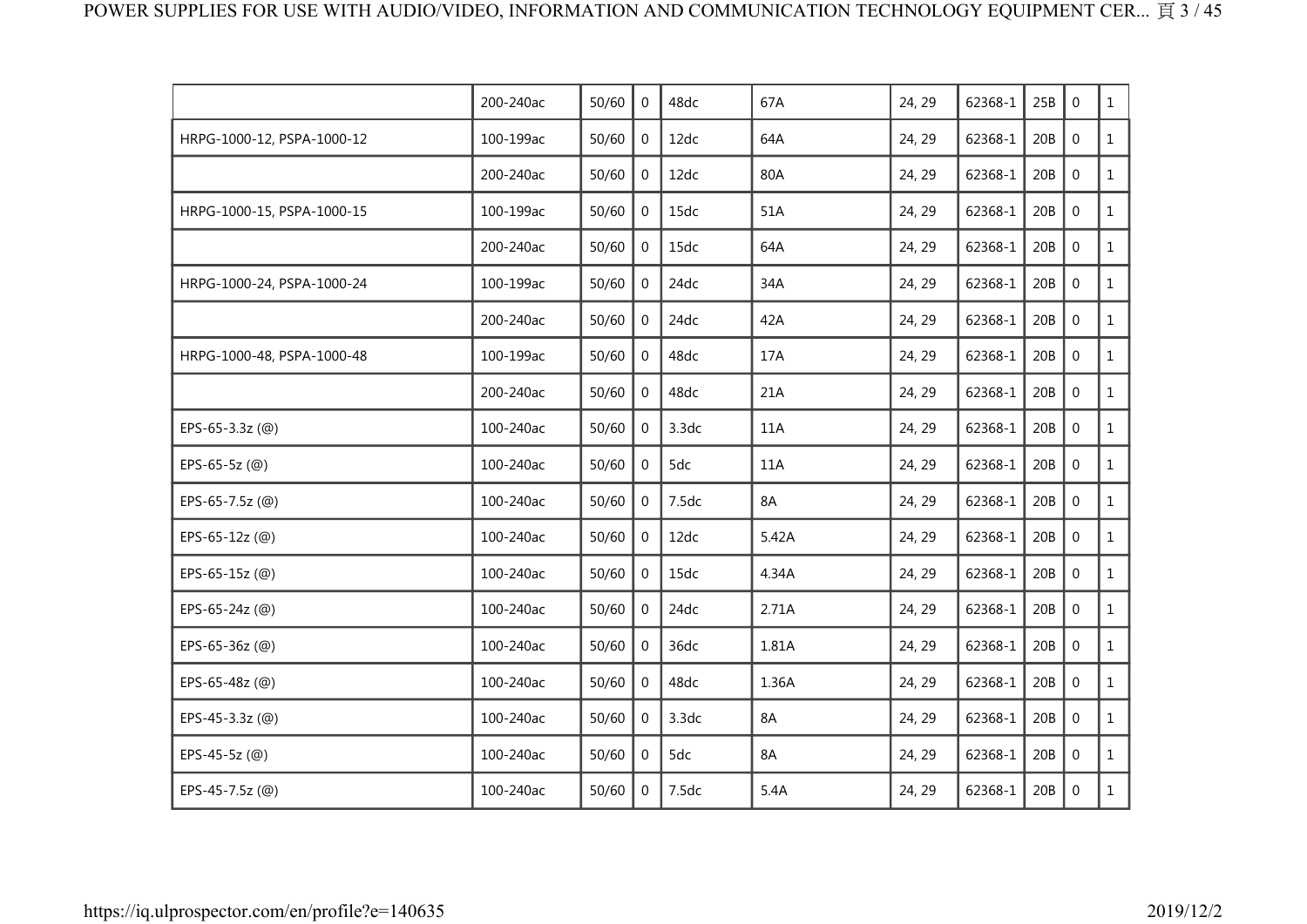| EPS-45-12z (@) | 100-240ac | 50/60 | $\mathbf 0$    | 12dc  | 3.75A | 24, 29 | 62368-1 | 20B | $\mathbf 0$ | $\mathbf{1}$ |
|----------------|-----------|-------|----------------|-------|-------|--------|---------|-----|-------------|--------------|
| EPS-45-15z (@) | 100-240ac | 50/60 | $\mathbf 0$    | 15dc  | 3A    | 24, 29 | 62368-1 | 20B | $\mathbf 0$ | $\mathbf{1}$ |
| EPS-45-24z (@) | 100-240ac | 50/60 | $\overline{0}$ | 24dc  | 1.9A  | 24, 29 | 62368-1 | 20B | $\mathbf 0$ | $\mathbf{1}$ |
| EPS-45-36z (@) | 100-240ac | 50/60 | $\mathbf 0$    | 36dc  | 1.25A | 24, 29 | 62368-1 | 20B | $\mathbf 0$ | $\mathbf{1}$ |
| EPS-45-48z (@) | 100-240ac | 50/60 | $\mathbf 0$    | 48dc  | 1A    | 24, 29 | 62368-1 | 20B | $\mathbf 0$ | $\mathbf{1}$ |
| HRP-100-3.3    | 100-240ac | 50/60 | $\mathbf 0$    | 3.3dc | 20A   | 24, 29 | 62368-1 | 20B | $\mathbf 0$ | $\mathbf{1}$ |
| HRP-100-5      | 100-240ac | 50/60 | 0              | 5dc   | 17A   | 24, 29 | 62368-1 | 20B | $\mathbf 0$ | $\mathbf{1}$ |
| HRP-100-7.5    | 100-240ac | 50/60 | $\mathbf{0}$   | 7.5dc | 13.5A | 24, 29 | 62368-1 | 20B | $\mathbf 0$ | $\mathbf{1}$ |
| HRP-100-12     | 100-240ac | 50/60 | $\overline{0}$ | 12dc  | 8.5A  | 24, 29 | 62368-1 | 20B | $\mathbf 0$ | $\mathbf{1}$ |
| HRP-100-15     | 100-240ac | 50/60 | $\overline{0}$ | 15dc  | 7A    | 24, 29 | 62368-1 | 20B | $\mathbf 0$ | $\mathbf{1}$ |
| HRP-100-24     | 100-240ac | 50/60 | $\mathbf 0$    | 24dc  | 4.5A  | 24, 29 | 62368-1 | 20B | $\mathbf 0$ | $\mathbf{1}$ |
| HRP-100-36     | 100-240ac | 50/60 | $\mathbf 0$    | 36dc  | 2.9A  | 24, 29 | 62368-1 | 20B | $\mathbf 0$ | $\mathbf{1}$ |
| HRP-100-48     | 100-240ac | 50/60 | $\mathbf 0$    | 48dc  | 2.2A  | 24, 29 | 62368-1 | 20B | $\mathbf 0$ | $\mathbf{1}$ |
| EPS-25-3.3     | 100-240ac | 50/60 | $\mathbf{0}$   | 3.3dc | 5A    | 24, 29 | 62368-1 | 20B | $\mathbf 0$ | $\mathbf{1}$ |
| EPS-25-5       | 100-240ac | 50/60 | $\mathbf 0$    | 5dc   | 5A    | 24, 29 | 62368-1 | 20B | $\mathbf 0$ | $\mathbf{1}$ |
| EPS-25-7.5     | 100-240ac | 50/60 | $\overline{0}$ | 7.5dc | 3.4A  | 24, 29 | 62368-1 | 20B | $\mathbf 0$ | $\mathbf{1}$ |
| EPS-25-12      | 100-240ac | 50/60 | $\mathbf 0$    | 12dc  | 2.1A  | 24, 29 | 62368-1 | 20B | $\mathbf 0$ | $\mathbf{1}$ |
| EPS-25-15      | 100-240ac | 50/60 | $\mathbf{0}$   | 15dc  | 1.7A  | 24, 29 | 62368-1 | 20B | $\mathbf 0$ | $\mathbf{1}$ |
| EPS-25-24      | 100-240ac | 50/60 | $\overline{0}$ | 24dc  | 1.05A | 24, 29 | 62368-1 | 20B | $\mathbf 0$ | $\mathbf{1}$ |
| EPS-25-27      | 100-240ac | 50/60 | $\mathbf{0}$   | 27dc  | 0.95A | 24, 29 | 62368-1 | 20B | $\mathbf 0$ | $\mathbf{1}$ |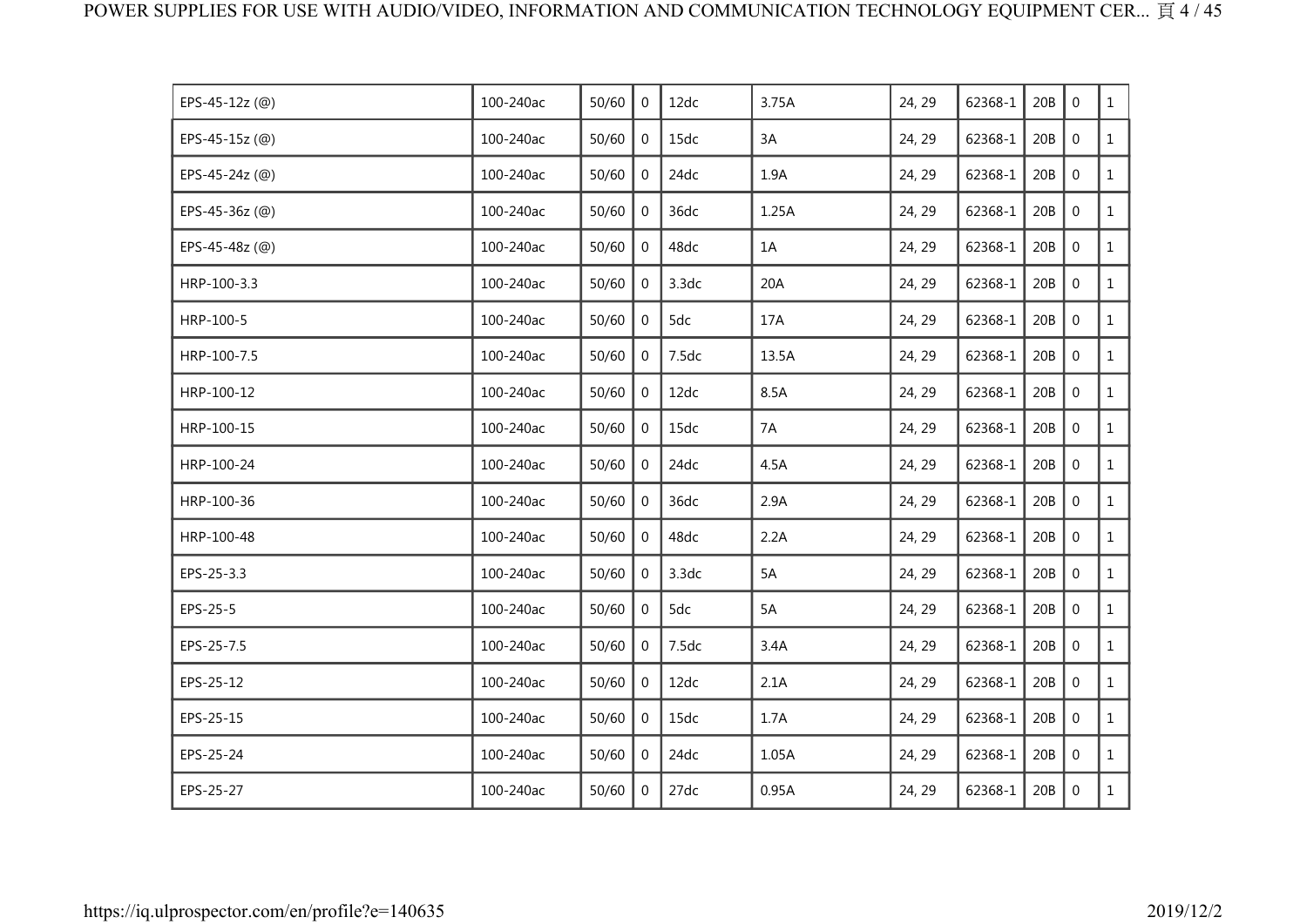| EPS-25-36  | 100-240ac | 50/60 | $\Omega$       | 36dc  | 0.7A  | 24, 29 | 62368-1 | 20B | $\Omega$       | $\mathbf{1}$ |
|------------|-----------|-------|----------------|-------|-------|--------|---------|-----|----------------|--------------|
| EPS-25-48  | 100-240ac | 50/60 | $\overline{0}$ | 48dc  | 0.53A | 24, 29 | 62368-1 | 20B | $\mathbf 0$    | $\mathbf{1}$ |
| EPS-35-3.3 | 100-240ac | 50/60 | $\mathbf{0}$   | 3.3dc | 6A    | 24, 29 | 62368-1 | 20B | $\mathbf 0$    | $\mathbf{1}$ |
| EPS-35-5   | 100-240ac | 50/60 | $\overline{0}$ | 5dc   | 6A    | 24, 29 | 62368-1 | 20B | $\mathbf 0$    | $\mathbf{1}$ |
| EPS-35-7.5 | 100-240ac | 50/60 | $\overline{0}$ | 7.5dc | 4.7A  | 24, 29 | 62368-1 | 20B | $\mathbf 0$    | $\mathbf{1}$ |
| EPS-35-12  | 100-240ac | 50/60 | $\Omega$       | 12dc  | 3A    | 24, 29 | 62368-1 | 20B | $\Omega$       | $\mathbf{1}$ |
| EPS-35-15  | 100-240ac | 50/60 | $\mathbf 0$    | 15dc  | 2.4A  | 24, 29 | 62368-1 | 20B | $\mathbf 0$    | $\mathbf{1}$ |
| EPS-35-24  | 100-240ac | 50/60 | $\overline{0}$ | 24dc  | 1.5A  | 24, 29 | 62368-1 | 20B | $\mathbf 0$    | $\mathbf{1}$ |
| EPS-35-27  | 100-240ac | 50/60 | $\overline{0}$ | 27dc  | 1.3A  | 24, 29 | 62368-1 | 20B | $\mathbf 0$    | $\mathbf{1}$ |
| EPS-35-36  | 100-240ac | 50/60 | $\Omega$       | 36dc  | 1A    | 24, 29 | 62368-1 | 20B | $\mathbf 0$    | $\mathbf{1}$ |
| EPS-35-48  | 100-240ac | 50/60 | $\Omega$       | 48dc  | 0.75A | 24, 29 | 62368-1 | 20B | $\Omega$       | $\mathbf{1}$ |
| EPP-100-12 | 100-240ac | 50/60 | $\overline{0}$ | 12dc  | 8.5A  | 24, 29 | 62368-1 | 20B | $\mathbf 0$    | $\mathbf{1}$ |
|            | 100-240ac | 50/60 | $\overline{0}$ | 12dc  | 6.3A  | 24, 29 | 62368-1 | 20B | $\mathbf 0$    | $\mathbf{1}$ |
| EPP-100-15 | 100-240ac | 50/60 | $\overline{0}$ | 15dc  | 6.67A | 24, 29 | 62368-1 | 20B | $\mathbf 0$    | $\mathbf{1}$ |
|            | 100-240ac | 50/60 | $\overline{0}$ | 15dc  | 5A    | 24, 29 | 62368-1 | 20B | $\overline{0}$ | $\mathbf{1}$ |
| EPP-100-24 | 100-240ac | 50/60 | $\Omega$       | 24dc  | 4.2A  | 24, 29 | 62368-1 | 20B | $\mathbf 0$    | $\mathbf{1}$ |
|            | 100-240ac | 50/60 | $\overline{0}$ | 24dc  | 3.2A  | 24, 29 | 62368-1 | 20B | $\mathbf 0$    | $\mathbf{1}$ |
| EPP-100-27 | 100-240ac | 50/60 | $\overline{0}$ | 27dc  | 3.71A | 24, 29 | 62368-1 | 20B | $\mathbf 0$    | $\mathbf{1}$ |
|            | 100-240ac | 50/60 | $\overline{0}$ | 27dc  | 2.8A  | 24, 29 | 62368-1 | 20B | $\mathbf 0$    | $\mathbf{1}$ |
| EPP-100-48 | 100-240ac | 50/60 | $\overline{0}$ | 48dc  | 2.1A  | 24, 29 | 62368-1 | 20B | $\mathbf 0$    | $\mathbf{1}$ |
|            |           |       |                |       |       |        |         |     |                |              |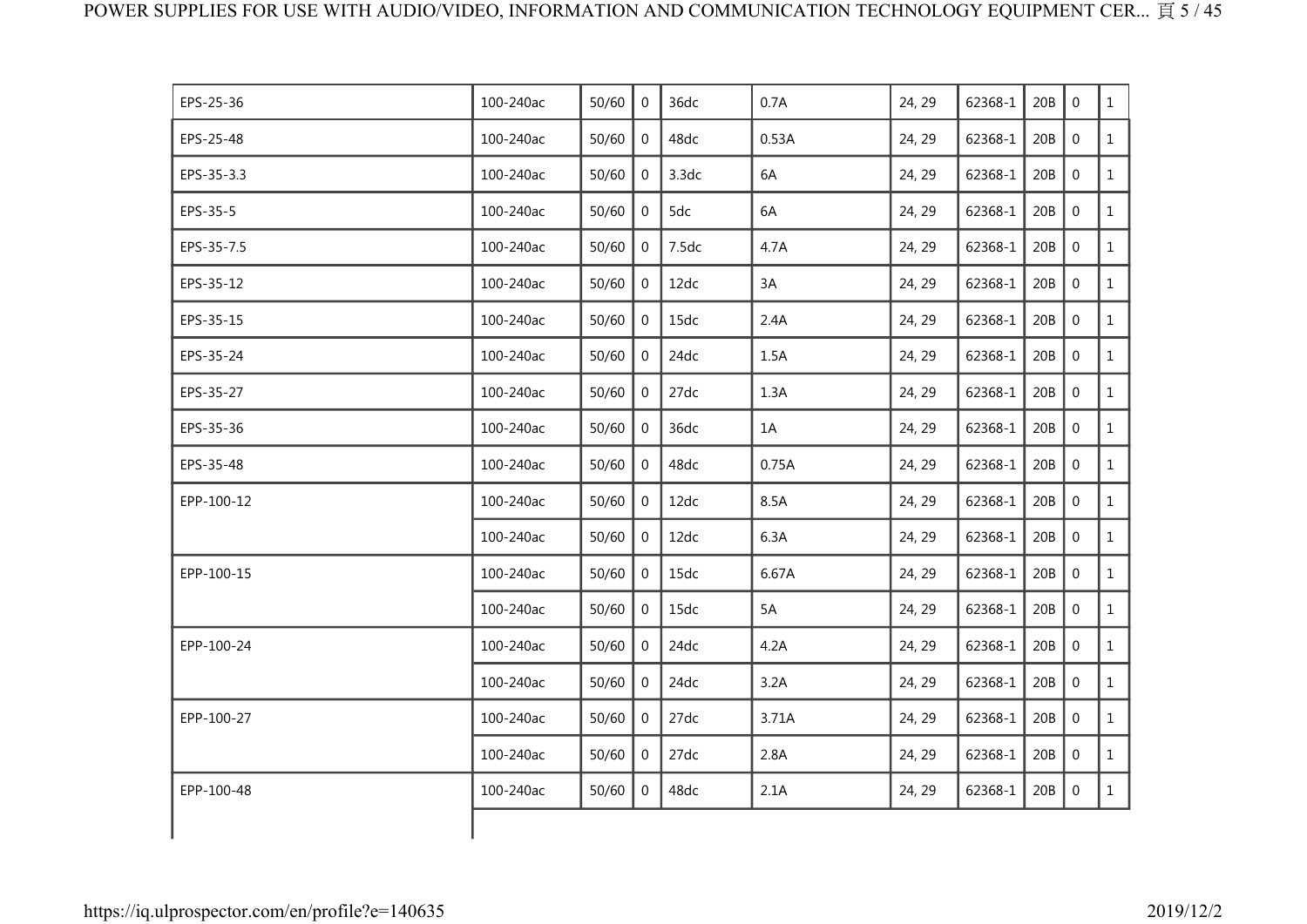|                           | 100-240ac | 50/60     | $\overline{0}$ | 48dc  | 1.6A   | 24, 29 | 62368-1       | 20B   | $\mathbf 0$    | $\mathbf{1}$ |
|---------------------------|-----------|-----------|----------------|-------|--------|--------|---------------|-------|----------------|--------------|
| EPP-150-12                | 100-240ac | $50/60$ 0 |                | 12dc  | 12.5A  | 24, 29 | 62368-1       | 20B   | $\mathbf 0$    | $\mathbf{1}$ |
|                           | 100-240ac | $50/60$ 0 |                | 12dc  | 8.4A   | 24, 29 | 62368-1       | 20B   | $\mathbf 0$    | $\mathbf{1}$ |
| EPP-150-15                | 100-240ac | 50/60 0   |                | 15dc  | 10A    | 24, 29 | 62368-1 20B 0 |       |                | 1            |
|                           | 100-240ac | 50/60 0   |                | 15dc  | 6.7A   | 24, 29 | 62368-1       | 20B 0 |                | $\mathbf{1}$ |
| EPP-150-24                | 100-240ac | $50/60$ 0 |                | 24dc  | 6.25A  | 24, 29 | 62368-1       | 20B 0 |                | $\mathbf{1}$ |
|                           | 100-240ac | $50/60$ 0 |                | 24dc  | 4.2A   | 24, 29 | 62368-1       | 20B 0 |                | $\mathbf{1}$ |
| EPP-150-27                | 100-240ac | $50/60$ 0 |                | 27dc  | 5.56A  | 24, 29 | 62368-1 20B 0 |       |                | $\mathbf{1}$ |
|                           | 100-240ac | 50/60 0   |                | 27dc  | 3.71A  | 24, 29 | 62368-1 20B 0 |       |                | $\mathbf{1}$ |
| EPP-150-48                | 100-240ac | $50/60$ 0 |                | 48dc  | 3.125A | 24, 29 | 62368-1       | 20B   | $\overline{0}$ | $\mathbf{1}$ |
|                           | 100-240ac | 50/60     | $\overline{0}$ | 48dc  | 2.1A   | 24, 29 | 62368-1       | 20B   | $\mathbf 0$    | $\mathbf{1}$ |
| HRPG-150-3.3, HRP-150-3.3 | 100-240ac | 50/60     | $\mathbf{0}$   | 3.3dc | 30A    | 24, 29 | 62368-1       | 20B   | $\mathbf 0$    | $\mathbf{1}$ |
| HRPG-150-5, HRP-150-5     | 100-240ac | 50/60     | $\overline{0}$ | 5dc   | 26A    | 24, 29 | 62368-1       | 20B   | $\mathbf{0}$   | $\mathbf{1}$ |
| HRPG-150-7.5, HRP-150-7.5 | 100-240ac | 50/60     | $\Omega$       | 7.5dc | 20A    | 24, 29 | 62368-1       | 20B   | $\mathbf 0$    | $\mathbf{1}$ |
| HRPG-150-12, HRP-150-12   | 100-240ac | 50/60     | $\Omega$       | 12dc  | 13A    | 24, 29 | 62368-1       | 20B   | $\mathbf{0}$   | $\mathbf{1}$ |
| HRPG-150-15, HRP-150-15   | 100-240ac | 50/60     | $\mathbf{0}$   | 15dc  | 10A    | 24, 29 | 62368-1       | 20B   | $\mathbf 0$    | $\mathbf{1}$ |
| HRPG-150-24, HRP-150-24   | 100-240ac | 50/60     | $\overline{0}$ | 24dc  | 6.5A   | 24, 29 | 62368-1       | 20B   | $\mathbf{0}$   | $\mathbf{1}$ |
| HRPG-150-36, HRP-150-36   | 100-240ac | 50/60     | $\overline{0}$ | 36dc  | 4.3A   | 24, 29 | 62368-1       | 20B   | $\mathbf{0}$   | $\mathbf{1}$ |
| HRPG-150-48, HRP-150-48   | 100-240ac | 50/60     | $\Omega$       | 48dc  | 3.3A   | 24, 29 | 62368-1       | 20B   | $\mathbf{0}$   | $\mathbf{1}$ |
| HRPG-450-3.3, HRP-450-3.3 | 100-240ac | 50/60     | $\Omega$       | 3.3dc | 90A    | 24, 29 | 62368-1       | 20B   | $\mathbf 0$    | $\mathbf{1}$ |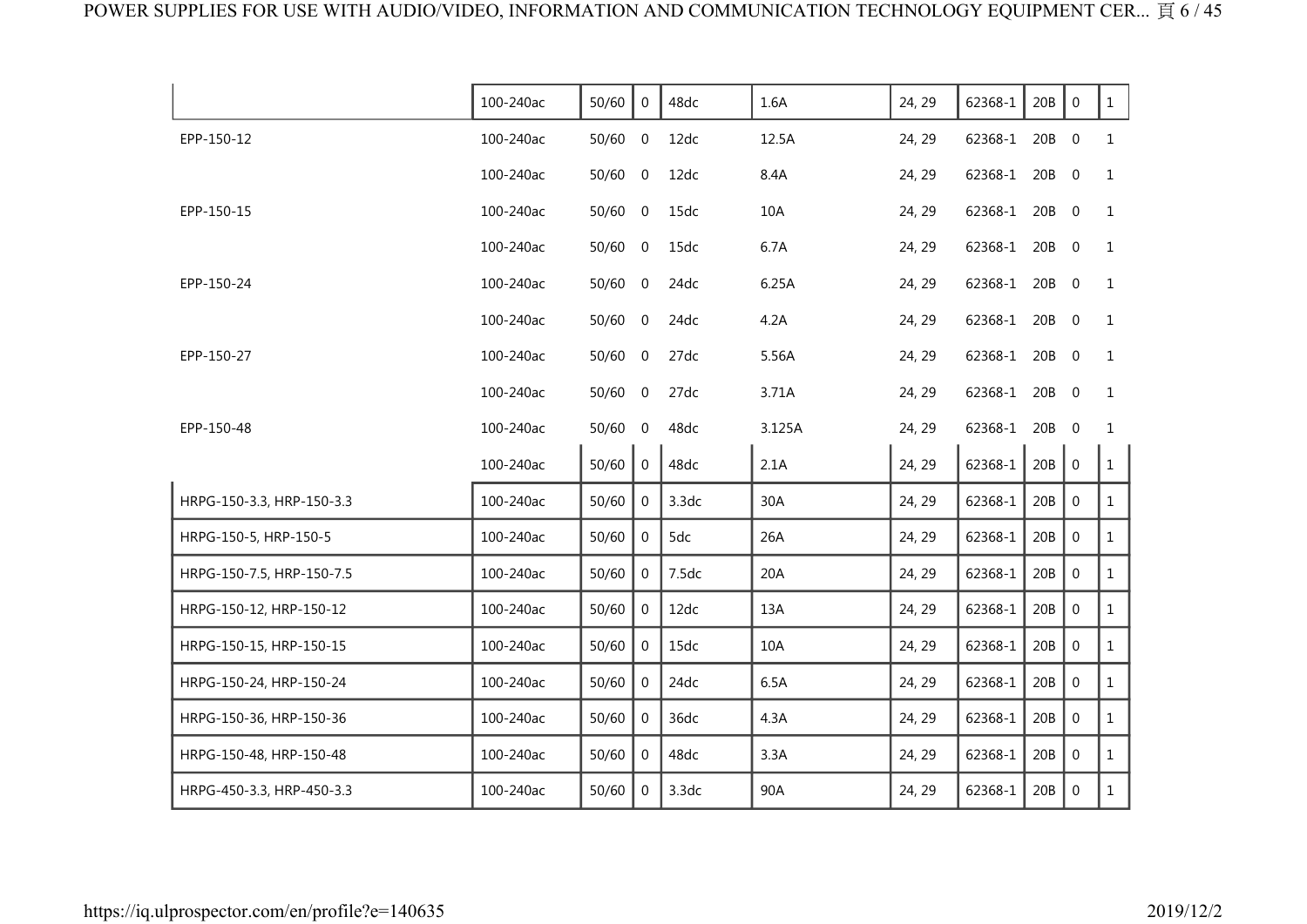| HRPG-450-5, HRP-450-5     | 100-240ac | 50/60 | $\mathbf 0$    | 5dc   | 90A   | 24, 29 | 62368-1 | 20B | $\mathbf 0$    | $\mathbf{1}$ |
|---------------------------|-----------|-------|----------------|-------|-------|--------|---------|-----|----------------|--------------|
| HRPG-450-7.5, HRP-450-7.5 | 100-240ac | 50/60 | $\mathbf 0$    | 7.5dc | 60A   | 24, 29 | 62368-1 | 20B | $\mathbf 0$    | $\mathbf{1}$ |
| HRPG-450-12, HRP-450-12   | 100-240ac | 50/60 | $\overline{0}$ | 12dc  | 37.5A | 24, 29 | 62368-1 | 20B | $\mathbf 0$    | $\mathbf{1}$ |
| HRPG-450-15, HRP-450-15   | 100-240ac | 50/60 | 0              | 15dc  | 30A   | 24, 29 | 62368-1 | 20B | $\mathbf 0$    | $\mathbf{1}$ |
| HRPG-450-24, HRP-450-24   | 100-240ac | 50/60 | $\mathbf 0$    | 24dc  | 18.8A | 24, 29 | 62368-1 | 20B | $\mathbf 0$    | $\mathbf{1}$ |
| HRPG-450-36, HRP-450-36   | 100-240ac | 50/60 | $\mathbf 0$    | 36dc  | 12.5A | 24, 29 | 62368-1 | 20B | $\mathbf 0$    | $\mathbf{1}$ |
| HRPG-450-48, HRP-450-48   | 100-240ac | 50/60 | $\Omega$       | 48dc  | 9.5A  | 24, 29 | 62368-1 | 20B | $\mathbf 0$    | $\mathbf{1}$ |
| SE-1500-5                 | 220-240   | 50/60 | 0              | 5dc   | 300A  | 24, 29 | 62368-1 | 20B | $\mathbf 0$    | $\mathbf{1}$ |
| SE-1500-12                | 220-240   | 50/60 | $\mathbf{0}$   | 12dc  | 125A  | 24, 29 | 62368-1 | 20B | $\mathbf 0$    | $\mathbf{1}$ |
| SE-1500-15                | 220-240   | 50/60 | $\mathbf 0$    | 15dc  | 15dc  | 24, 29 | 62368-1 | 20B | $\mathbf 0$    | $\mathbf{1}$ |
| SE-1500-24                | 220-240   | 50/60 | $\Omega$       | 24dc  | 62.5A | 24, 29 | 62368-1 | 20B | $\mathbf 0$    | $\mathbf{1}$ |
| SE-1500-27                | 220-240   | 50/60 | 0              | 27dc  | 55.6A | 24, 29 | 62368-1 | 20B | $\mathbf 0$    | $\mathbf{1}$ |
| SE-1500-48                | 220-240   | 50/60 | $\mathbf 0$    | 48dc  | 31.3A | 24, 29 | 62368-1 | 20B | $\mathbf 0$    | $\mathbf{1}$ |
| HRP-75-3.3                | 100-240ac | 50/60 | $\mathbf 0$    | 3.3dc | 15A   | 24, 29 | 62368-1 | 20B | $\overline{0}$ | $\mathbf{1}$ |
| HRP-75-5                  | 100-240ac | 50/60 | $\Omega$       | 5dc   | 15A   | 24, 29 | 62368-1 | 20B | $\mathbf 0$    | $\mathbf{1}$ |
| HRP-75-7.5                | 100-240ac | 50/60 | $\Omega$       | 7.5dc | 10A   | 24, 29 | 62368-1 | 20B | $\Omega$       | $\mathbf{1}$ |
| HRP-75-12                 | 100-240ac | 50/60 | $\overline{0}$ | 12dc  | 6.3A  | 24, 29 | 62368-1 | 20B | $\mathbf 0$    | $\mathbf{1}$ |
| HRP-75-15                 | 100-240ac | 50/60 | $\mathbf{0}$   | 15dc  | 5.0A  | 24, 29 | 62368-1 | 20B | $\mathbf 0$    | $\mathbf{1}$ |
| HRP-75-24                 | 100-240ac | 50/60 | $\overline{0}$ | 24dc  | 3.2A  | 24, 29 | 62368-1 | 20B | $\mathbf 0$    | $\mathbf{1}$ |
| HRP-75-36                 | 100-240ac | 50/60 | $\mathbf 0$    | 36dc  | 2.1A  | 24, 29 | 62368-1 | 20B | $\mathbf 0$    | $\mathbf{1}$ |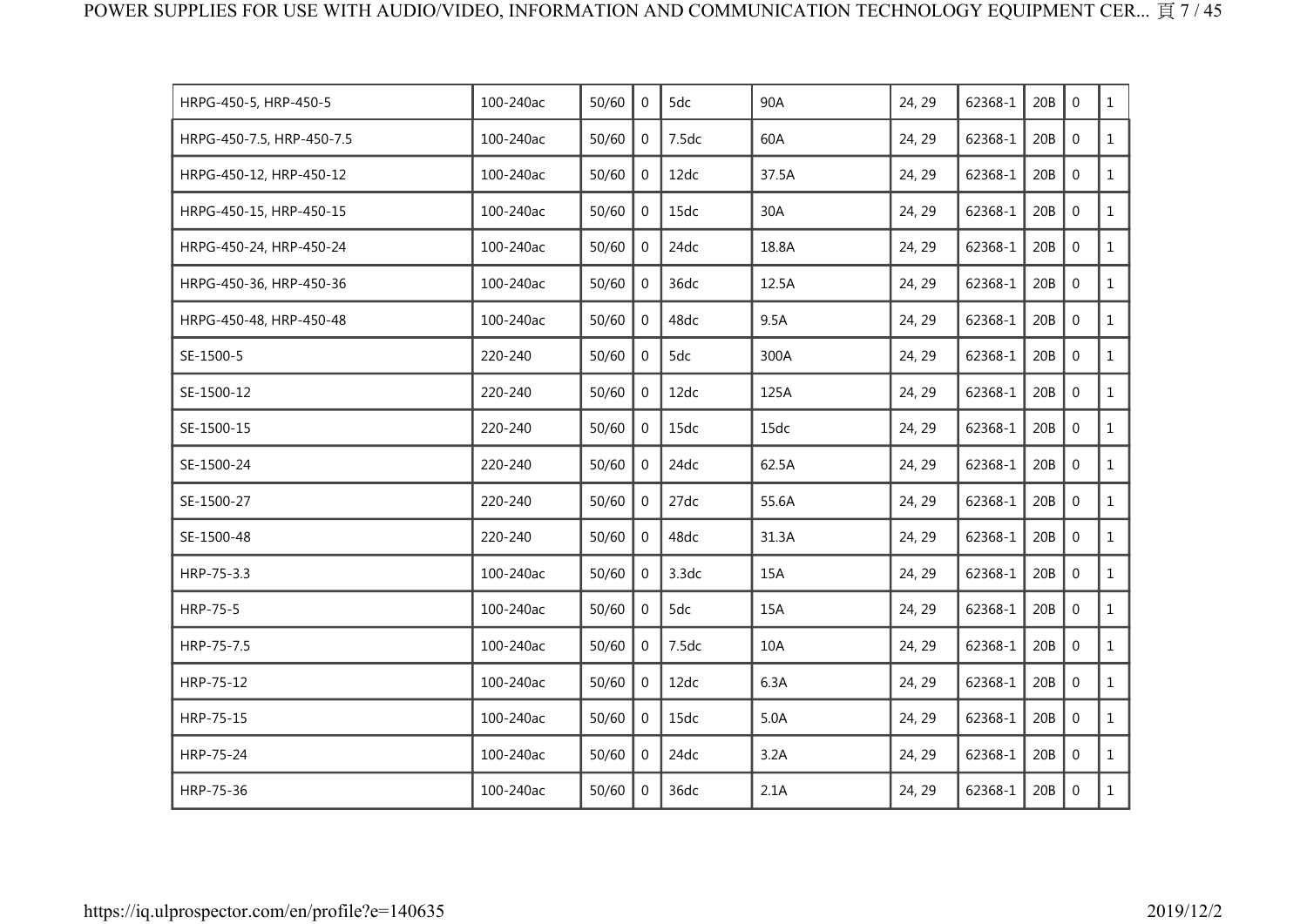| HRP-75-48            | 100-240ac                 | 50/60     | $\overline{0}$           | 48dc   | 1.6A  | 24, 29 | 62368-1       | 20B | $\mathbf 0$      | $\mathbf{1}$ |
|----------------------|---------------------------|-----------|--------------------------|--------|-------|--------|---------------|-----|------------------|--------------|
| LRS-75-5             | 100-240                   | 50/60 0   |                          | 5dc    | 14A   | 24, 29 | 62368-1       | 20B | $\overline{0}$   | $\mathbf{1}$ |
| LRS-75-12            | 100-240                   | 50/60     | $\overline{0}$           | 12dc   | 6A    | 24, 30 | 62368-1       | 20B | $\mathbf 0$      | 1            |
| LRS-75-15            | 100-240                   | $50/60$ 0 |                          | 15dc   | 5A    | 24, 29 | 62368-1       | 20B | $\overline{0}$   | 1            |
| LRS-75-24            | 100-240                   | 50/60 0   |                          | 24dc   | 3.2A  | 24, 29 | 62368-1       | 20B | $\overline{0}$   | $\mathbf{1}$ |
| LRS-75-36            | 100-240                   | 50/60     | $\overline{0}$           | 36dc   | 2.1A  | 24, 29 | 62368-1       | 20B | $\overline{0}$   | $\mathbf{1}$ |
| LRS-75-48            | 100-240                   | 50/60 0   |                          | 48dc   | 1.6A  | 24, 29 | 62368-1       | 20B | $\overline{0}$   | 1            |
| PSC-35A, PSC-35A-C   | 100-240ac                 | 50/60 0   |                          | 13.8dc | 1.7A  | 24, 30 | 62368-1 20B   |     | $\overline{0}$   | $\mathbf{1}$ |
|                      | $\sim$ $-$                |           | $\sim$ $-$               | 13.8dc | 0.9A  | $- -$  |               |     |                  |              |
| PSC-35B, PSC-35B-C   | 100-240ac                 | 50/60     | $\mathbf 0$              | 27.6dc | 0.85A | 24, 30 | 62368-1       | 20B | $\mathbf{0}$     | 1            |
|                      | $\qquad \qquad -$         |           | $\overline{\phantom{m}}$ | 27.6dc | 0.45A | --     |               |     |                  |              |
| NMP1K2-aaaaaa-xx (#) | 100-109ac or<br>110-240ac | 50/60     | $\overline{0}$           | 5dc    | 36    | 24, 29 | 62368-1       | 20B | $\overline{0}$   | $\mathbf{1}$ |
|                      | 100-109ac or<br>110-240ac | $50/60$ 0 |                          | 12dc   | 20    | 24, 29 | 62368-1 20B 0 |     |                  | 1            |
|                      | 100-109ac or<br>110-240ac | $50/60$ 0 |                          | 24dc   | 10    | 24, 29 | 62368-1 20B 0 |     |                  | 1            |
|                      | 100-109ac or<br>110-240ac | 50/60     | $\overline{0}$           | 48dc   | 5     | 24, 29 | 62368-1       | 20B | $\mathbf 0$      | $\mathbf{1}$ |
| NMS-240-05           | 100-109ac or<br>110-240ac | 50/60     | $\mathbf{0}$             | 5dc    | 36    | 24, 29 | 62368-1       | 20B | $\boldsymbol{0}$ | $\mathbf{1}$ |
| NMS-240-12           | 100-109ac or<br>110-240ac | 50/60     | $\overline{0}$           | 12dc   | 20    | 24, 29 | 62368-1       | 20B | $\boldsymbol{0}$ | $\mathbf{1}$ |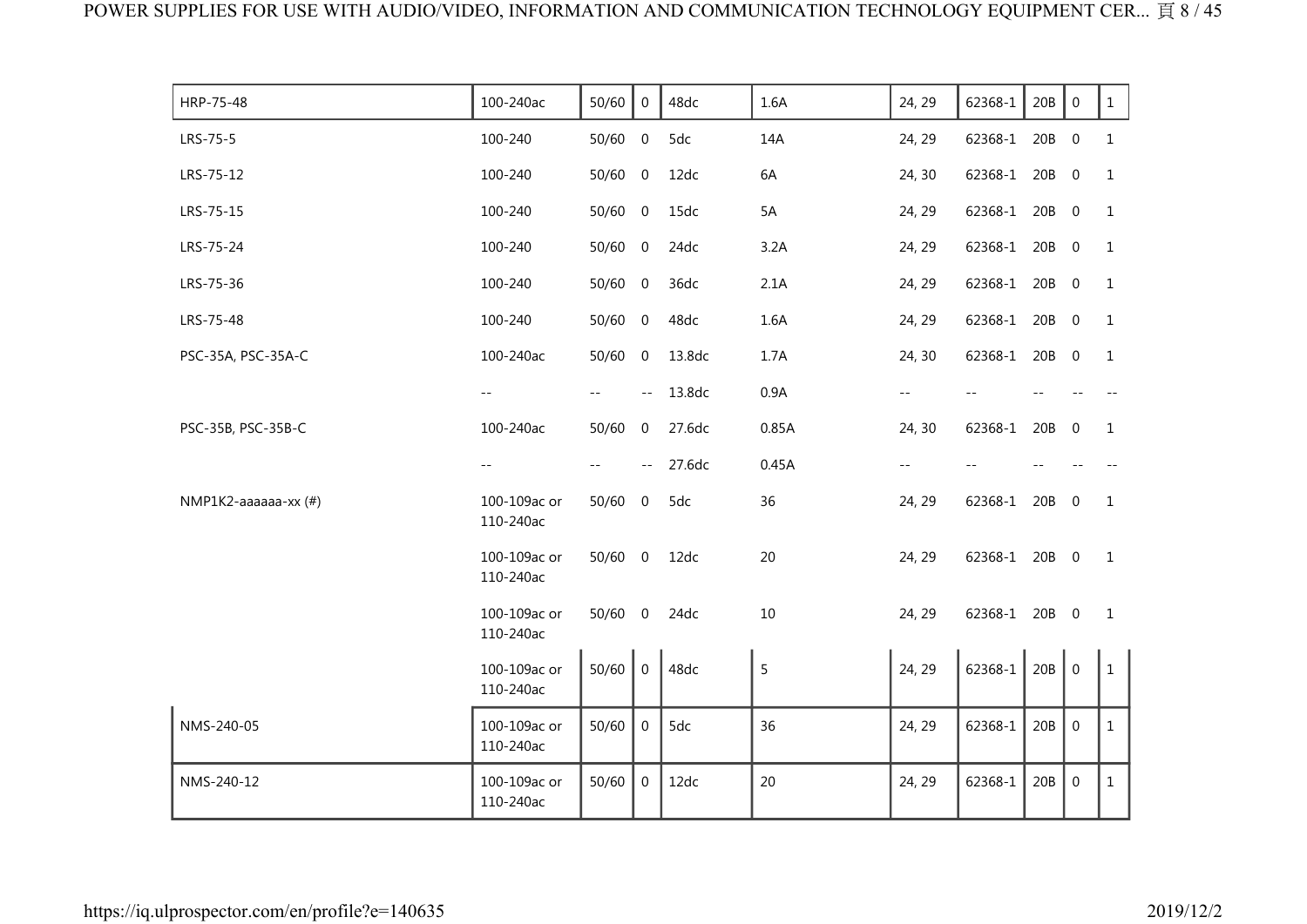| NMS-240-24         | 100-109ac or<br>110-240ac | 50/60 | $\mathbf 0$    | 24dc   | 10    | 24, 29 | 62368-1 | 20B | $\mathbf{0}$     | $\mathbf{1}$ |
|--------------------|---------------------------|-------|----------------|--------|-------|--------|---------|-----|------------------|--------------|
| NMS-240-48         | 100-109ac or<br>110-240ac | 50/60 | $\mathbf 0$    | 48dc   | 5     | 24, 29 | 62368-1 | 20B | $\mathbf 0$      | $\mathbf{1}$ |
| NMP650-aaaa-xx (#) | 100-109ac or<br>110-240ac | 50/60 | $\mathbf 0$    | 5dc    | 36    | 24, 29 | 62368-1 | 20B | 2,6              | $\mathbf{1}$ |
|                    | 100-109ac or<br>110-240ac | 50/60 | $\mathbf 0$    | 12dc   | 20    | 24, 29 | 62368-1 | 20B | 2,6              | $\mathbf{1}$ |
|                    | 100-109ac or<br>110-240ac | 50/60 | $\overline{0}$ | 24dc   | 10    | 24, 29 | 62368-1 | 20B | 2,6              | $\mathbf{1}$ |
|                    | 100-109ac or<br>110-240ac | 50/60 | $\overline{0}$ | 48dc   | 5     | 24, 29 | 62368-1 | 20B | 2,6              | $\mathbf{1}$ |
| NMS-240-05         | 100-109ac or<br>110-240ac | 50/60 | $\mathbf 0$    | 5dc    | 36    | 24, 29 | 62368-1 | 20B | 2,6              | $\mathbf{1}$ |
| NMS-240-12         | 100-109ac or<br>110-240ac | 50/60 | $\mathbf 0$    | 12dc   | 20    | 24, 29 | 62368-1 | 20B | 2,6              | $\mathbf{1}$ |
| NMS-240-24         | 100-109ac or<br>110-240ac | 50/60 | $\overline{0}$ | 24dc   | 10    | 24, 29 | 62368-1 | 20B | 2,6              | $\mathbf{1}$ |
| NMS-240-48         | 100-109ac or<br>110-240ac | 50/60 | $\mathbf 0$    | 48dc   | 5     | 24, 29 | 62368-1 | 20B | 2,6              | $\mathbf{1}$ |
| RSP-100-3.3        | 100-240ac                 | 50/60 | 0              | 3.3dc  | 20A   | 24, 29 | 62368-1 | 20B | $\boldsymbol{0}$ | $\mathbf{1}$ |
| RSP-100-5          | 100-240ac                 | 50/60 | 0              | 5dc    | 20A   | 24, 29 | 62368-1 | 20B | $\mathbf 0$      | $\mathbf{1}$ |
| RSP-100-7.5        | 100-240ac                 | 50/60 | $\mathbf 0$    | 7.5dc  | 13.5A | 24, 29 | 62368-1 | 20B | $\mathbf 0$      | $\mathbf{1}$ |
| RSP-100-12         | 100-240ac                 | 50/60 | 0              | 12dc   | 8.5A  | 24, 29 | 62368-1 | 20B | $\boldsymbol{0}$ | $\mathbf{1}$ |
| RSP-100-13.5       | 100-240ac                 | 50/60 | 0              | 13.5dc | 7.5A  | 24, 29 | 62368-1 | 20B | $\mathbf 0$      | $\mathbf{1}$ |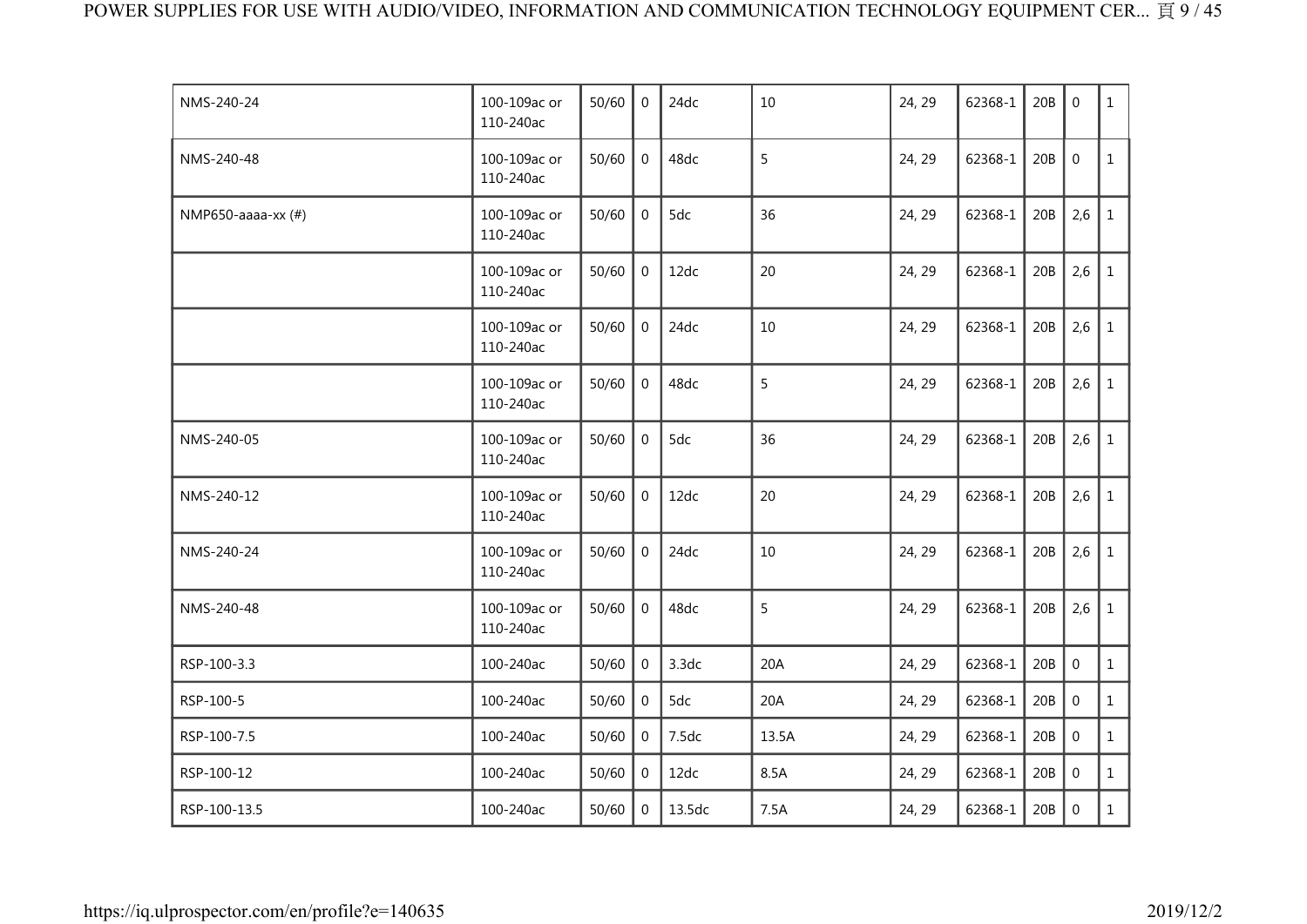| RSP-100-15  | 100-240ac | 50/60 | $\overline{0}$ | 15dc   | 6.7A      | 24, 29 | 62368-1 | 20B | $\mathbf{0}$   | $\mathbf{1}$ |
|-------------|-----------|-------|----------------|--------|-----------|--------|---------|-----|----------------|--------------|
| RSP-100-24  | 100-240ac | 50/60 | $\mathbf 0$    | 24dc   | 4.2A      | 24, 29 | 62368-1 | 20B | $\mathbf 0$    | 1            |
| RSP-100-27  | 100-240ac | 50/60 | $\mathbf 0$    | 27dc   | 3.8A      | 24, 29 | 62368-1 | 20B | $\mathbf 0$    | $\mathbf{1}$ |
| RSP-100-48  | 100-240ac | 50/60 | 0              | 48dc   | 2.1A      | 24, 29 | 62368-1 | 20B | $\mathbf 0$    | $\mathbf{1}$ |
| EPS-65S-3.3 | 100-240ac | 50/60 | $\overline{0}$ | 3.3dc  | 10 or 11A | 24, 29 | 62368-1 | 20B | $\overline{0}$ | $\mathbf{1}$ |
| EPS-65S-5   | 100-240ac | 50/60 | $\mathbf 0$    | 5dc    | 10A       | 24, 29 | 62368-1 | 20B | $\overline{0}$ | $\mathbf{1}$ |
| EPS-65S-7.5 | 100-240ac | 50/60 | $\overline{0}$ | 7.5dc  | 8A        | 24, 29 | 62368-1 | 20B | $\mathbf 0$    | $\mathbf{1}$ |
| EPS-65S-12  | 100-240ac | 50/60 | $\overline{0}$ | 12dc   | 5.42A     | 24, 28 | 62368-1 | 20B | $\mathbf 0$    | $\mathbf{1}$ |
| EPS-65S-15  | 100-240ac | 50/60 | $\overline{0}$ | 15dc   | 4.34A     | 24, 28 | 62368-1 | 20B | $\mathbf 0$    | $\mathbf{1}$ |
| EPS-65S-24  | 100-240ac | 50/60 | $\overline{0}$ | 24dc   | 2.71A     | 24, 28 | 62368-1 | 20B | $\mathbf 0$    | $\mathbf{1}$ |
| EPS-65S-48  | 100-240ac | 50/60 | $\mathbf 0$    | 48dc   | 1.36A     | 24, 28 | 62368-1 | 20B | $\mathbf 0$    | $\mathbf{1}$ |
| EPS-45S-3.3 | 100-240ac | 50/60 | $\mathbf 0$    | 3.3dc  | 8A        | 24, 29 | 62368-1 | 20B | $\mathbf 0$    | $\mathbf{1}$ |
| EPS-45S-5   | 100-240ac | 50/60 | $\mathbf 0$    | 5dc    | 8A        | 24, 29 | 62368-1 | 20B | $\mathbf 0$    | $\mathbf{1}$ |
| EPS-45S-7.5 | 100-240ac | 50/60 | $\mathbf 0$    | 7.5dc  | 5.4A      | 24, 28 | 62368-1 | 20B | $\mathbf 0$    | $\mathbf{1}$ |
| EPS-45S-12  | 100-240ac | 50/60 | $\overline{0}$ | 12dc   | 3.8A      | 24, 28 | 62368-1 | 20B | $\mathbf 0$    | $\mathbf{1}$ |
| EPS-45S-15  | 100-240ac | 50/60 | $\mathbf 0$    | 15dc   | 3A        | 24, 28 | 62368-1 | 20B | $\mathbf 0$    | $\mathbf{1}$ |
| EPS-45S-24  | 100-240ac | 50/60 | $\overline{0}$ | 24dc   | 1.9A      | 24, 28 | 62368-1 | 20B | $\mathbf 0$    | $\mathbf{1}$ |
| EPS-45S-48  | 100-240ac | 50/60 | $\mathbf{0}$   | 48dc   | 0.94A     | 24, 28 | 62368-1 | 20B | $\mathbf 0$    | $\mathbf{1}$ |
| PSC-60A     | 100-240ac | 50/60 | $\overline{0}$ | 13.8dc | 2.8A      | 24, 29 | 62368-1 | 20B | $\mathbf 0$    | $\mathbf{1}$ |
|             |           |       |                | 13.8dc | 1.5A      | 24, 29 |         |     |                |              |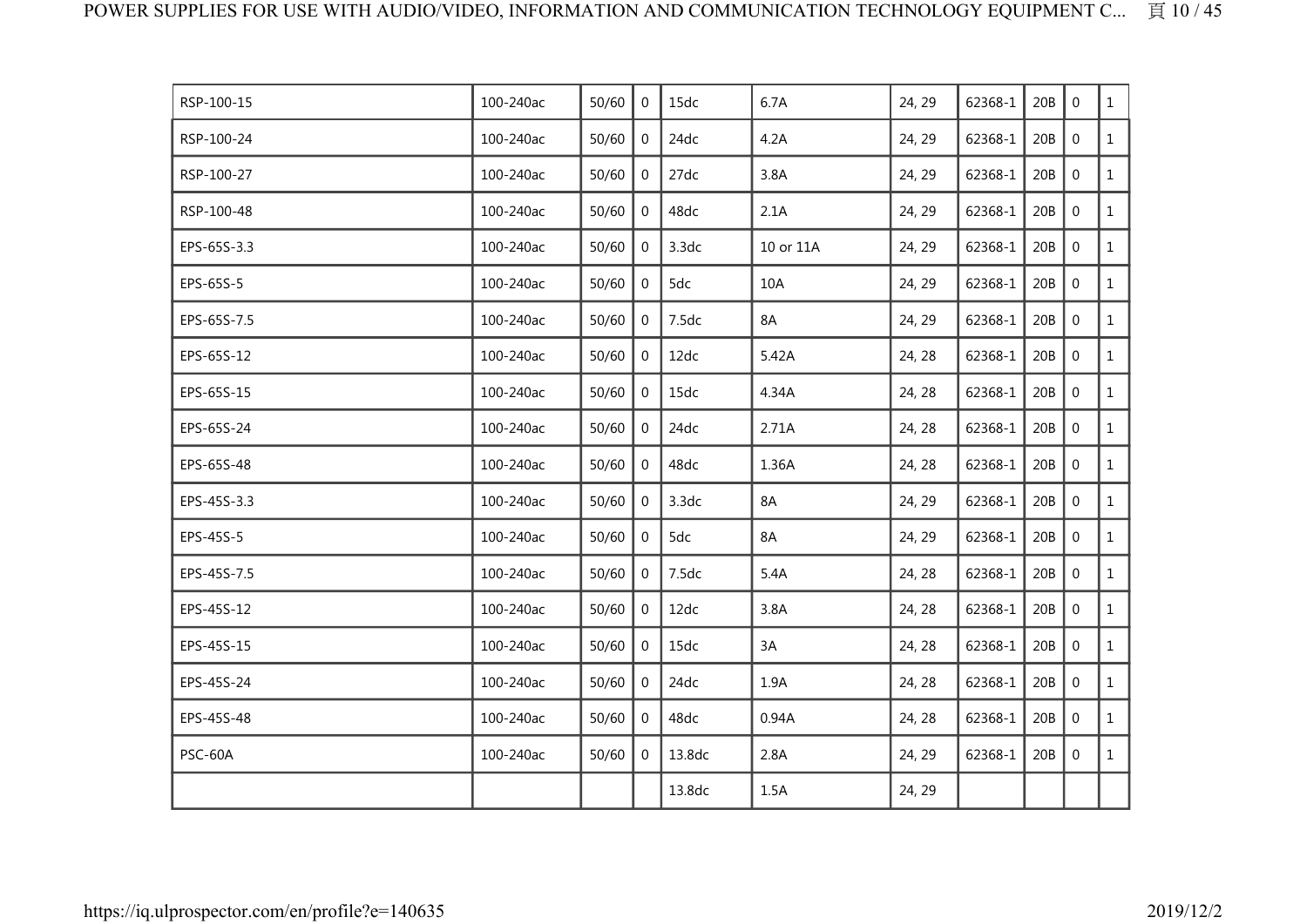| PSC-60B          | 100-240ac | 50/60 | $\overline{0}$ | 27.6dc | 1.4A            | 24, 29 | 62368-1 | 20B | $\mathbf 0$      | $\mathbf{1}$   |
|------------------|-----------|-------|----------------|--------|-----------------|--------|---------|-----|------------------|----------------|
| EPP-400-12       | 100-240ac | 50/60 | 0              | 12dc   | 33.3A/20.8A (*) | 24, 29 | 62368-1 | 20B | $\mathbf 0$      | $\mathsf{3}$   |
| EPP-400-15       | 100-240ac | 50/60 | 0              | 15dc   | 26.7A/16.7A (*) | 24, 29 | 62368-1 | 20B | $\mathbf 0$      | $\mathsf{3}$   |
| EPP-400-18       | 100-240ac | 50/60 | $\overline{0}$ | 18dc   | 22.3A/13.9A (*) | 24, 29 | 62368-1 | 20B | $\boldsymbol{0}$ | $\mathsf{3}$   |
| EPP-400-24       | 100-240ac | 50/60 | 0              | 24dc   | 16.7A/10.5A (*) | 24, 29 | 62368-1 | 20B | $\mathbf 0$      | $\mathsf{3}$   |
| EPP-400-27       | 100-240ac | 50/60 | 0              | 27dc   | $14.9A/9.3A(*)$ | 24, 29 | 62368-1 | 20B | $\mathbf 0$      | $\overline{3}$ |
| EPP-400-36       | 100-240ac | 50/60 | 0              | 36dc   | 11.2A/7A $(*)$  | 24, 29 | 62368-1 | 20B | $\mathbf 0$      | $\overline{3}$ |
| EPP-400-48       | 100-240ac | 50/60 | 0              | 48dc   | $8.4A/5.3A$ (*) | 24, 29 | 62368-1 | 20B | $\mathbf 0$      | 3              |
| EPS-120-12(\$)   | 100-240ac | 50/60 | 0              | 12dc   | 10A             | 24, 29 | 62368-1 | 20B | $\mathbf 0$      | $\mathbf{1}$   |
| EPS-120-15 (\$)  | 100-240ac | 50/60 | $\overline{0}$ | 15dc   | 8A              | 24, 29 | 62368-1 | 20B | $\mathbf 0$      | $\mathbf{1}$   |
| EPS-120-24 (\$)  | 100-240ac | 50/60 | $\overline{0}$ | 24dc   | 5A              | 24, 29 | 62368-1 | 20B | $\mathbf 0$      | $\mathbf{1}$   |
| EPS-120-27 (\$)  | 100-240ac | 50/60 | 0              | 27dc   | 4.5A            | 24, 29 | 62368-1 | 20B | $\mathbf 0$      | $\mathbf{1}$   |
| EPS-120-48 (\$)  | 100-240ac | 50/60 | $\overline{0}$ | 48dc   | 2.5A            | 24, 29 | 62368-1 | 20B | $\mathbf 0$      | $\mathbf{1}$   |
| EPS-120-12 (%)   | 100-240ac | 50/60 | $\overline{0}$ | 12dc   | 7A              | 24, 29 | 62368-1 | 20B | $\boldsymbol{0}$ | $\mathbf{1}$   |
| EPS-120-15 (%)   | 100-240ac | 50/60 | $\mathbf{0}$   | 15dc   | 5.6A            | 24, 29 | 62368-1 | 20B | $\mathbf 0$      | $\mathbf{1}$   |
| EPS-120-24 (%)   | 100-240ac | 50/60 | 0              | 24dc   | 3.5A            | 24, 29 | 62368-1 | 20B | $\mathbf 0$      | $\mathbf{1}$   |
| EPS-120-27 (%)   | 100-240ac | 50/60 | $\overline{0}$ | 27dc   | 3.15A           | 24, 29 | 62368-1 | 20B | $\mathbf 0$      | $\mathbf{1}$   |
| EPS-120-48 (%)   | 100-240ac | 50/60 | 0              | 48dc   | 1.75A           | 24, 29 | 62368-1 | 20B | $\mathbf 0$      | $\mathbf{1}$   |
| HRPX-200-3.3 (&) | 100-240ac | 50/60 | $\overline{0}$ | 3.3dc  | 40A             | 24, 29 | 62368-1 | 20B | $\mathbf 0$      | $\mathbf{1}$   |
| HRPX-200-5 (&)   | 100-240ac | 50/60 | $\mathbf 0$    | 5dc    | 35A             | 24, 29 | 62368-1 | 20B | $\mathbf 0$      | $\mathbf{1}$   |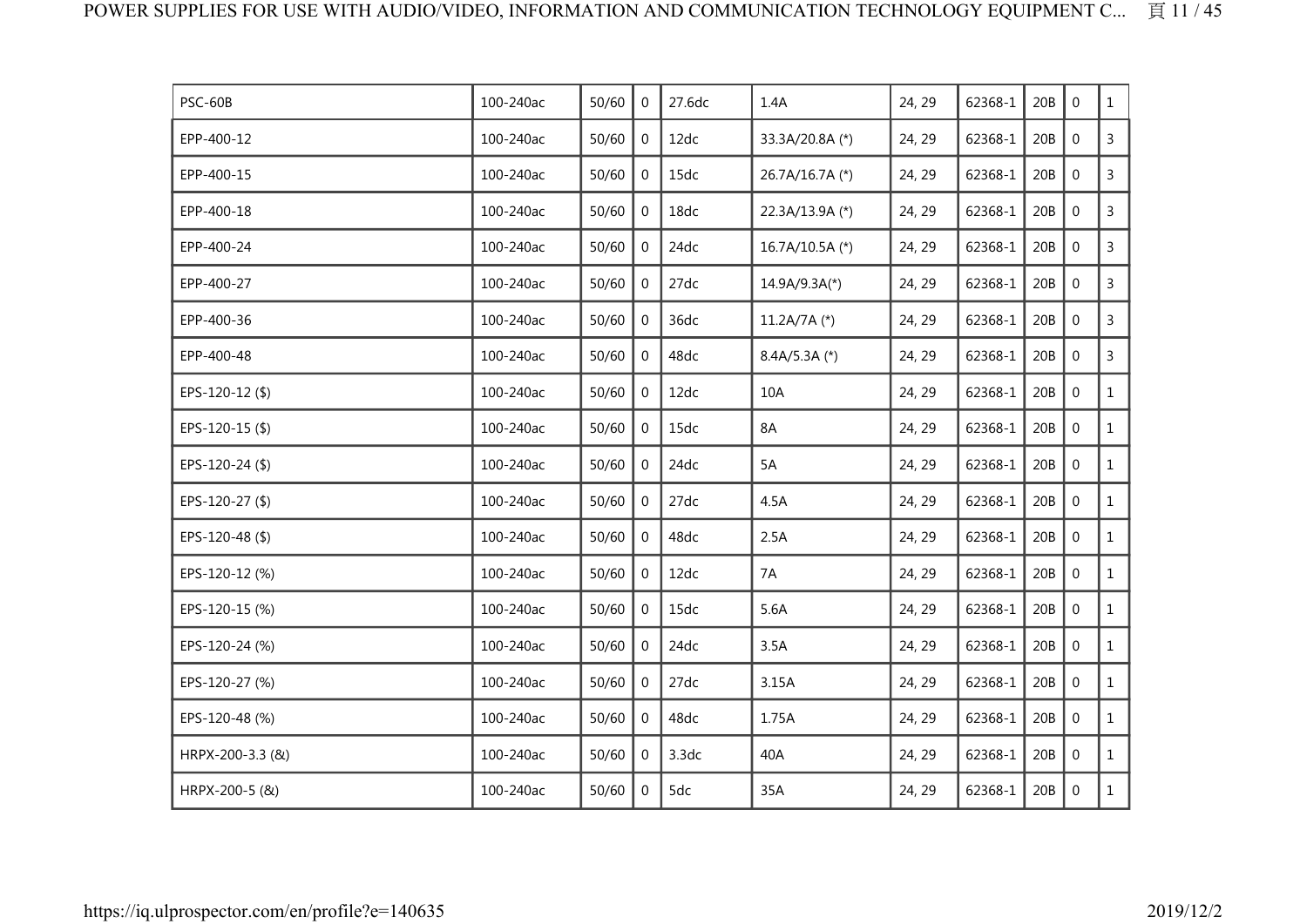| HRPX-200-7.5 (&) | 100-240ac | 50/60 | $\mathbf{0}$   | 7.5dc | 26.7A     | 24, 29 | 62368-1 | 20B | $\mathbf 0$      | $\mathbf{1}$ |
|------------------|-----------|-------|----------------|-------|-----------|--------|---------|-----|------------------|--------------|
| HRPX-200-12 (&)  | 100-240ac | 50/60 | $\mathbf 0$    | 12dc  | 16.7A     | 24, 29 | 62368-1 | 20B | $\mathbf 0$      | $\mathbf{1}$ |
| HRPX-200-15 (&)  | 100-240ac | 50/60 | $\mathbf 0$    | 15dc  | 13.4A     | 24, 29 | 62368-1 | 20B | $\mathbf 0$      | $\mathbf{1}$ |
| HRPX-200-24 (&)  | 100-240ac | 50/60 | $\overline{0}$ | 24dc  | 8.4A      | 24, 29 | 62368-1 | 20B | $\mathbf 0$      | $\mathbf{1}$ |
| HRPX-200-36 (&)  | 100-240ac | 50/60 | $\Omega$       | 36dc  | 5.7A      | 24, 29 | 62368-1 | 20B | $\mathbf 0$      | $\mathbf{1}$ |
| HRPX-200-48 (&)  | 100-240ac | 50/60 | $\overline{0}$ | 48dc  | 4.3A      | 24, 29 | 62368-1 | 20B | $\mathbf 0$      | $\mathbf{1}$ |
| HRPX-300-3.3 (&) | 100-240ac | 50/60 | $\overline{0}$ | 3.3dc | 60A       | 24, 29 | 62368-1 | 20B | $\mathbf 0$      | $\mathbf{1}$ |
| HRPX-300-5 (&)   | 100-240ac | 50/60 | 0              | 5dc   | 60A       | 24, 29 | 62368-1 | 20B | $\mathbf 0$      | $\mathbf{1}$ |
| HRPX-300-7.5 (&) | 100-240ac | 50/60 | $\mathbf{0}$   | 7.5dc | 40A       | 24, 29 | 62368-1 | 20B | $\mathbf 0$      | $\mathbf{1}$ |
| HRPX-300-12 (&)  | 100-240ac | 50/60 | $\mathbf{0}$   | 12dc  | 27A       | 24, 29 | 62368-1 | 20B | $\mathbf 0$      | $\mathbf{1}$ |
| HRPX-300-15 (&)  | 100-240ac | 50/60 | $\mathbf 0$    | 15dc  | 22A       | 24, 29 | 62368-1 | 20B | $\mathbf 0$      | $\mathbf{1}$ |
| HRPX-300-24 (&)  | 100-240ac | 50/60 | $\mathbf 0$    | 24dc  | 14A       | 24, 29 | 62368-1 | 20B | $\mathbf 0$      | $\mathbf{1}$ |
| HRPX-300-36 (&)  | 100-240ac | 50/60 | $\overline{0}$ | 36dc  | <b>9A</b> | 24, 29 | 62368-1 | 20B | $\boldsymbol{0}$ | $\mathbf{1}$ |
| HRPX-300-48 (&)  | 100-240ac | 50/60 | $\mathbf{0}$   | 48dc  | 7A        | 24, 29 | 62368-1 | 20B | $\mathbf 0$      | $\mathbf{1}$ |
| ELP-75-3.3       | 100-240   | 50/60 | 0              | 3.3dc | 15A       | 24, 28 | 62368-1 | 20B | $\mathbf 0$      | $\mathbf{1}$ |
| ELP-75-5         | 100-240   | 50/60 | $\mathbf 0$    | 5dc   | 15A       | 24, 28 | 62368-1 | 20B | $\mathbf 0$      | $\mathbf{1}$ |
| ELP-75-12        | 100-240   | 50/60 | $\mathbf 0$    | 12dc  | 6.25A     | 24, 28 | 62368-1 | 20B | $\mathbf 0$      | $\mathbf{1}$ |
| ELP-75-15        | 100-240   | 50/60 | $\Omega$       | 15dc  | 5A        | 24, 28 | 62368-1 | 20B | $\mathbf 0$      | $\mathbf{1}$ |
| ELP-75-24        | 100-240   | 50/60 | $\Omega$       | 24dc  | 3.15A     | 24, 28 | 62368-1 | 20B | $\mathbf 0$      | $\mathbf{1}$ |
| ELP-75-36        | 100-240   | 50/60 | $\mathbf 0$    | 36dc  | 2.1A      | 24, 28 | 62368-1 | 20B | $\mathbf 0$      | $\mathbf{1}$ |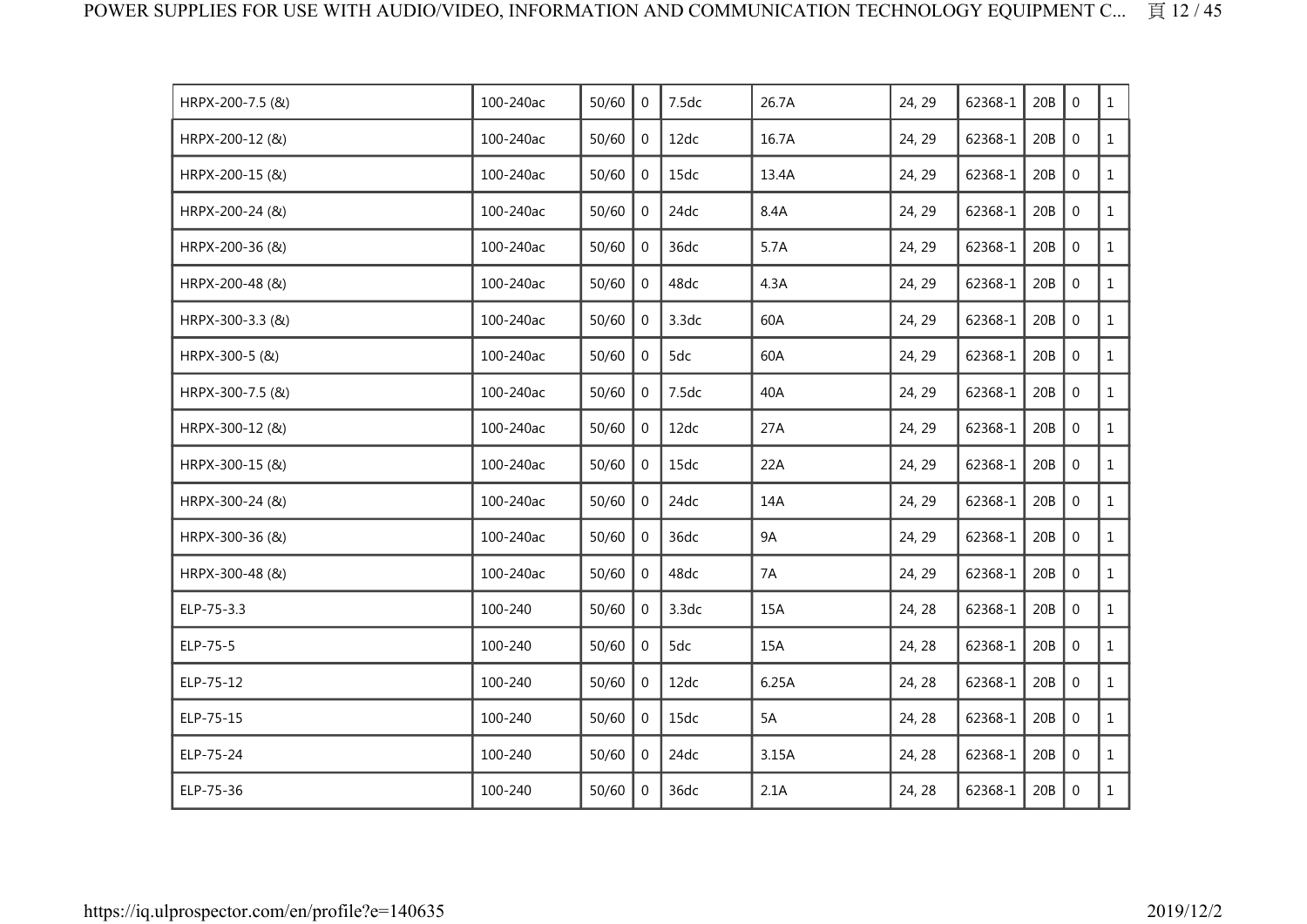| ELP-75-48    | 100-240                   | 50/60 | $\Omega$       | 48dc   | 1.6A                                               | 24, 28 | 62368-1 | 20B | $\mathbf{0}$     | $\mathbf{1}$   |
|--------------|---------------------------|-------|----------------|--------|----------------------------------------------------|--------|---------|-----|------------------|----------------|
| HDR-150-12   | 100-120ac or<br>200-240ac | 50/60 | $\overline{0}$ | 12dc   | 10.2A (for 100-<br>120ac) 11.3A (for<br>200-240ac) | 24, 29 | 62368-1 | 20B | $\mathbf 0$      | $\overline{2}$ |
| HDR-150-15   | 100-120ac or<br>200-240ac | 50/60 | $\overline{0}$ | 12dc   | 8.55A (for 100-<br>120ac) 9.5A (for<br>200-240ac)  | 24, 29 | 62368-1 | 20B | $\boldsymbol{0}$ | $\overline{2}$ |
| HDR-150-24   | 100-120ac or<br>200-240ac | 50/60 | $\overline{0}$ | 12dc   | 5.31A (for 100-<br>120ac) 6.25A (for<br>200-240ac) | 24, 29 | 62368-1 | 20B | $\mathbf 0$      | $\overline{2}$ |
| HDR-150-48   | 100-120ac or<br>200-240ac | 50/60 | $\mathbf 0$    | 12dc   | 2.72A (for 100-<br>120ac) 3.2A (for<br>200-240ac)  | 24, 29 | 62368-1 | 20B | $\mathbf 0$      | $\overline{2}$ |
| RSP-150-3.3  | 100-240ac                 | 50/60 | $\overline{0}$ | 3.3dc  | 30A                                                | 24, 29 | 62368-1 | 20B | $\boldsymbol{0}$ | $\mathbf{1}$   |
| RSP-150-5    | 100-240ac                 | 50/60 | $\Omega$       | 5dc    | 30A                                                | 24, 29 | 62368-1 | 20B | $\mathbf{0}$     | $\mathbf{1}$   |
| RSP-150-7.5  | 100-240ac                 | 50/60 | $\mathbf 0$    | 7.5dc  | 20A                                                | 24, 29 | 62368-1 | 20B | $\mathbf{0}$     | $\mathbf{1}$   |
| RSP-150-12   | 100-240ac                 | 50/60 | $\overline{0}$ | 12dc   | 12.5A                                              | 24, 29 | 62368-1 | 20B | $\mathbf 0$      | $\mathbf{1}$   |
| RSP-150-13.5 | 100-240ac                 | 50/60 | 0              | 13.5dc | 11.2A                                              | 24, 29 | 62368-1 | 20B | $\mathbf 0$      | $\mathbf{1}$   |
| RSP-150-15   | 100-240ac                 | 50/60 | $\overline{0}$ | 15dc   | 10A                                                | 24, 29 | 62368-1 | 20B | $\mathbf 0$      | $\mathbf{1}$   |
| RSP-150-24   | 100-240ac                 | 50/60 | $\Omega$       | 24dc   | 6.3A                                               | 24, 29 | 62368-1 | 20B | $\mathbf{0}$     | $\mathbf{1}$   |
| RSP-150-27   | 100-240ac                 | 50/60 | $\overline{0}$ | 27dc   | 5.6A                                               | 24, 29 | 62368-1 | 20B | $\mathbf 0$      | $\mathbf{1}$   |
| RSP-150-48   | 100-240ac                 | 50/60 | $\overline{0}$ | 48dc   | 3.2A                                               | 24, 29 | 62368-1 | 20B | $\overline{0}$   | $\mathbf{1}$   |
| EPS-15-3.3   | 100-240ac                 | 50/60 | $\Omega$       | 3.3dc  | 3A                                                 | 24, 28 | 62368-1 | 20B | $\mathbf{0}$     | 3              |
| EPS-15-5     | 100-240ac                 | 50/60 | 0              | 5dc    | 3A                                                 | 24, 28 | 62368-1 | 20B | $\mathbf 0$      | $\mathsf{3}$   |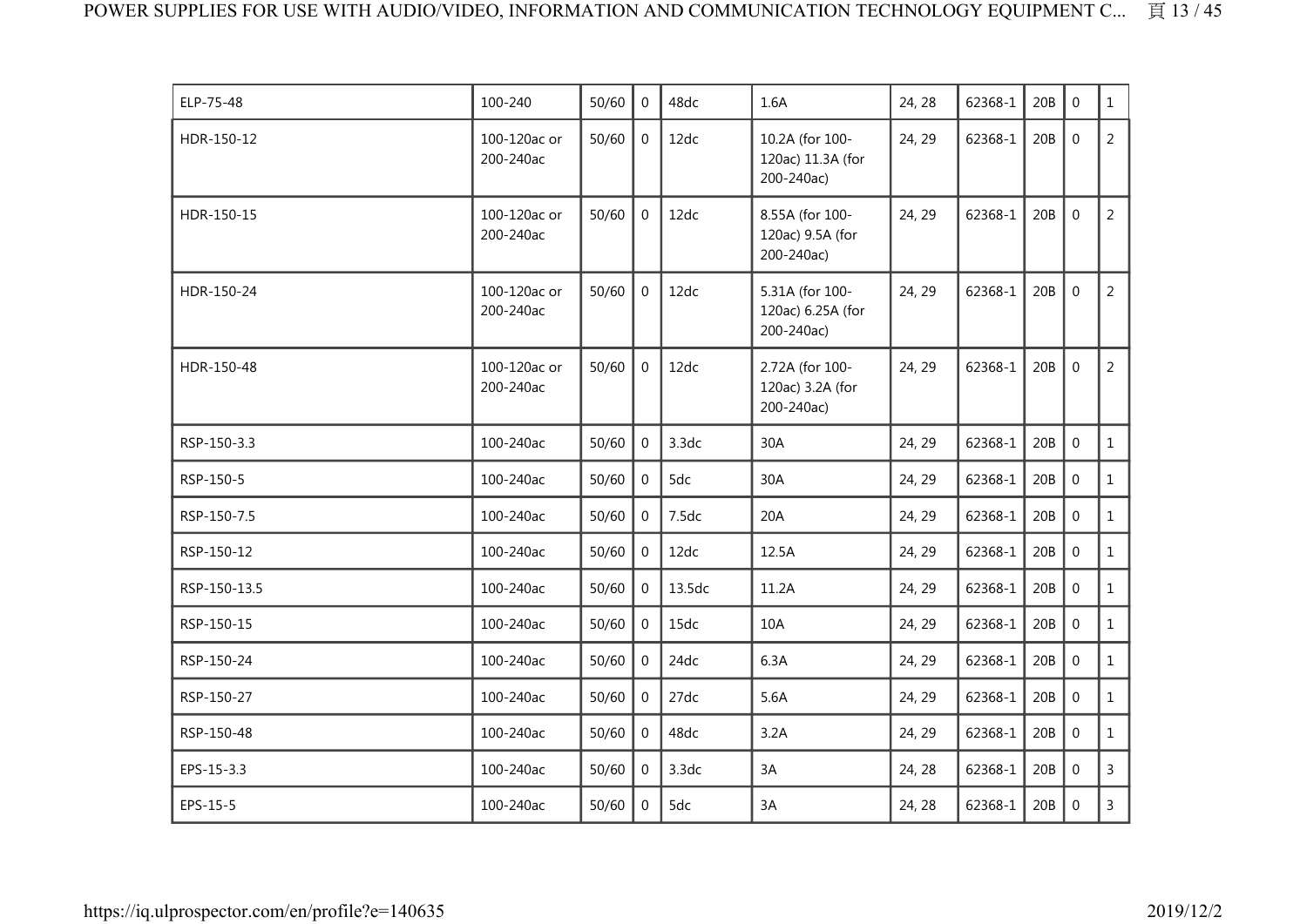| EPS-15-7.5   | 100-240ac                 | 50/60 | $\Omega$       | 7.5dc  | 2A     | 24, 28 | 62368-1 | 20B | $\mathbf{0}$   | $\mathsf{3}$   |
|--------------|---------------------------|-------|----------------|--------|--------|--------|---------|-----|----------------|----------------|
| EPS-15-12    | 100-240ac                 | 50/60 | $\mathbf 0$    | 12dc   | 1.25A  | 24, 28 | 62368-1 | 20B | $\mathbf 0$    | $\overline{3}$ |
| EPS-15-15    | 100-240ac                 | 50/60 | $\mathbf{0}$   | 15dc   | 1A     | 24, 28 | 62368-1 | 20B | $\mathbf 0$    | $\overline{3}$ |
| EPS-15-24    | 100-240ac                 | 50/60 | $\mathbf{0}$   | 24dc   | 0.625A | 24, 28 | 62368-1 | 20B | $\mathbf 0$    | 3              |
| EPS-15-27    | 100-240ac                 | 50/60 | $\mathbf{0}$   | 27dc   | 0.56A  | 24, 28 | 62368-1 | 20B | $\mathbf 0$    | $\mathsf{3}$   |
| EPS-15-36    | 100-240ac                 | 50/60 | $\mathbf{0}$   | 36dc   | 0.42A  | 24, 28 | 62368-1 | 20B | $\mathbf 0$    | $\overline{3}$ |
| EPS-15-48    | 100-240ac                 | 50/60 | $\mathbf{0}$   | 48dc   | 0.313A | 24, 28 | 62368-1 | 20B | $\mathbf 0$    | 3              |
| RSP-750-5    | 100-240ac                 | 50/60 | $\mathbf 0$    | 5dc    | 100A   | 24, 29 | 62368-1 | 20B | $\mathbf 0$    | $\mathbf{1}$   |
| RSP-750-12   | 100-240ac                 | 50/60 | $\overline{0}$ | 12dc   | 62.5A  | 24, 29 | 62368-1 | 20B | $\overline{0}$ | $\mathbf{1}$   |
| RSP-750-15   | 100-240ac                 | 50/60 | $\overline{0}$ | 15dc   | 50A    | 24, 29 | 62368-1 | 20B | $\mathbf 0$    | $\mathbf{1}$   |
| RSP-750-24   | 100-240ac                 | 50/60 | $\mathbf{0}$   | 24dc   | 31.3A  | 24, 29 | 62368-1 | 20B | $\mathbf 0$    | $\mathbf{1}$   |
| RSP-750-27   | 100-240ac                 | 50/60 | $\mathbf 0$    | 27dc   | 27.8A  | 24, 29 | 62368-1 | 20B | $\mathbf 0$    | $\mathbf{1}$   |
| RSP-750-48   | 100-240ac                 | 50/60 | $\mathbf{0}$   | 48dc   | 15.7A  | 24, 29 | 62368-1 | 20B | $\mathbf{0}$   | $\mathbf{1}$   |
| RSP-750-48KS | 100-240ac                 | 50/60 | $\Omega$       | 48dc   | 15.7A  | 24, 29 | 62368-1 | 20B | $\Omega$       | $\mathbf{1}$   |
| SE-450-3.3   | 100-120 Vac<br>200-240Vac | 50/60 | $\mathbf{0}$   | 3.3Vdc | 75A    | 24, 29 | 62368-1 | 20B | $\mathbf 0$    | $\mathbf{1}$   |
| SE-450-5     | 100-120 Vac<br>200-240Vac | 50/60 | $\overline{0}$ | 5Vdc   | 75A    | 24, 29 | 62368-1 | 20B | $\mathbf 0$    | $\mathbf{1}$   |
| SE-450-12    | 100-120 Vac<br>200-240Vac | 50/60 | $\overline{0}$ | 12Vdc  | 37.5A  | 24, 29 | 62368-1 | 20B | $\overline{0}$ | $\mathbf{1}$   |
| SE-450-15    | 100-120 Vac<br>200-240Vac | 50/60 | $\overline{0}$ | 15Vdc  | 30A    | 24, 29 | 62368-1 | 20B | $\mathbf 0$    | $\mathbf{1}$   |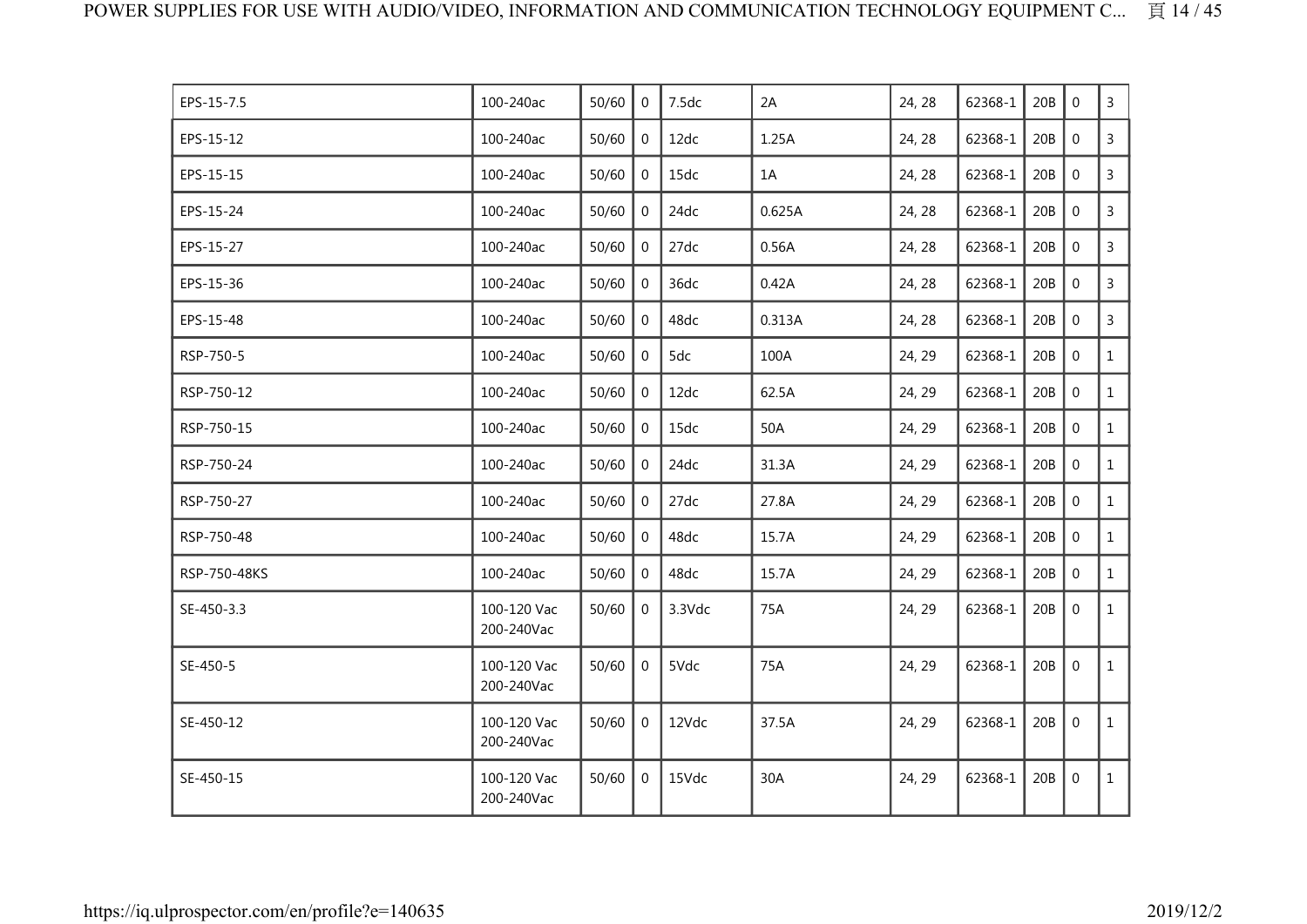| SE-450-24                             | 100-120 Vac<br>200-240Vac | 50/60 | $\Omega$       | 24Vdc | 18.8A | 24, 29 | 62368-1 | 20B | $\Omega$       | $\mathbf{1}$ |
|---------------------------------------|---------------------------|-------|----------------|-------|-------|--------|---------|-----|----------------|--------------|
| SE-450-36                             | 100-120 Vac<br>200-240Vac | 50/60 | $\Omega$       | 36Vdc | 12.5A | 24, 29 | 62368-1 | 20B | $\mathbf{0}$   | $\mathbf{1}$ |
| SE-450-48                             | 100-120 Vac<br>200-240Vac | 50/60 | $\mathbf 0$    | 48Vdc | 9.4A  | 24, 29 | 62368-1 | 20B | $\mathbf 0$    | $\mathbf{1}$ |
| HRPG-600-3.3, HRP-600-3.3             | 100-240                   | 50/60 | $\mathbf{0}$   | 3.3dc | 120A  | 24, 29 | 62368-1 | 20B | $\mathbf 0$    | $\mathbf{1}$ |
| HRPG-600-5, HRP-600-5                 | 100-240                   | 50/60 | $\Omega$       | 5dc   | 120A  | 24, 29 | 62368-1 | 20B | $\Omega$       | $\mathbf{1}$ |
| HRPG-600-7.5, HRP-600-7.5             | 100-240                   | 50/60 | $\mathbf 0$    | 7.5dc | 80A   | 24, 29 | 62368-1 | 20B | $\Omega$       | $\mathbf{1}$ |
| HRPG-600-12, HRP-600-12               | 100-240                   | 50/60 | $\overline{0}$ | 12dc  | 53A   | 24, 29 | 62368-1 | 20B | $\mathbf 0$    | $\mathbf{1}$ |
| HRPG-600-15, HRP-600-15               | 100-240                   | 50/60 | $\Omega$       | 15dc  | 43A   | 24, 29 | 62368-1 | 20B | $\mathbf 0$    | $\mathbf{1}$ |
| HRPG-600-24, HRP-600-24, HRP-600-24GR | 100-240                   | 50/60 | $\mathbf{0}$   | 24dc  | 27A   | 24, 29 | 62368-1 | 20B | $\mathbf 0$    | $\mathbf{1}$ |
| HRPG-600-36, HRP-600-36               | 100-240                   | 50/60 | $\Omega$       | 36dc  | 17.5A | 24, 29 | 62368-1 | 20B | $\mathbf 0$    | $\mathbf{1}$ |
| HRPG-600-48, HRP-600-48, HRP-600-48UN | 100-240                   | 50/60 | $\Omega$       | 48dc  | 13A   | 24, 29 | 62368-1 | 20B | $\Omega$       | $\mathbf{1}$ |
| HRP-600-60SI                          | 100-240                   | 50/60 | $\mathbf 0$    | 60dc  | 10.5A | 24, 29 | 62368-1 | 20B | $\mathbf 0$    | $\mathbf{1}$ |
| <b>PID-250A</b>                       | 100-240                   | 50/60 | $\mathbf{0}$   | 12dc  | 15A   | 24, 29 | 62368-1 | 20B | $\mathbf 0$    | $\mathbf{1}$ |
|                                       |                           |       |                | 5dc   | 5A    | 24, 29 |         |     |                |              |
| <b>PID-250B</b>                       | 100-240                   | 50/60 | $\Omega$       | 24dc  | 9.4A  | 24, 29 | 62368-1 | 20B | $\overline{0}$ | $\mathbf{1}$ |
|                                       |                           |       |                | 5dc   | 5A    | 24, 29 |         |     |                |              |
| <b>PID-250C</b>                       | 100-240                   | 50/60 | $\Omega$       | 36dc  | 6.3A  | 24, 29 | 62368-1 | 20B | $\mathbf 0$    | $\mathbf{1}$ |
|                                       |                           |       |                | 5dc   | 5A    | 24, 29 |         |     |                |              |
| <b>PID-250D</b>                       | 100-240                   | 50/60 | $\overline{0}$ | 48dc  | 4.7A  | 24, 29 | 62368-1 | 20B | $\mathbf 0$    | $\mathbf{1}$ |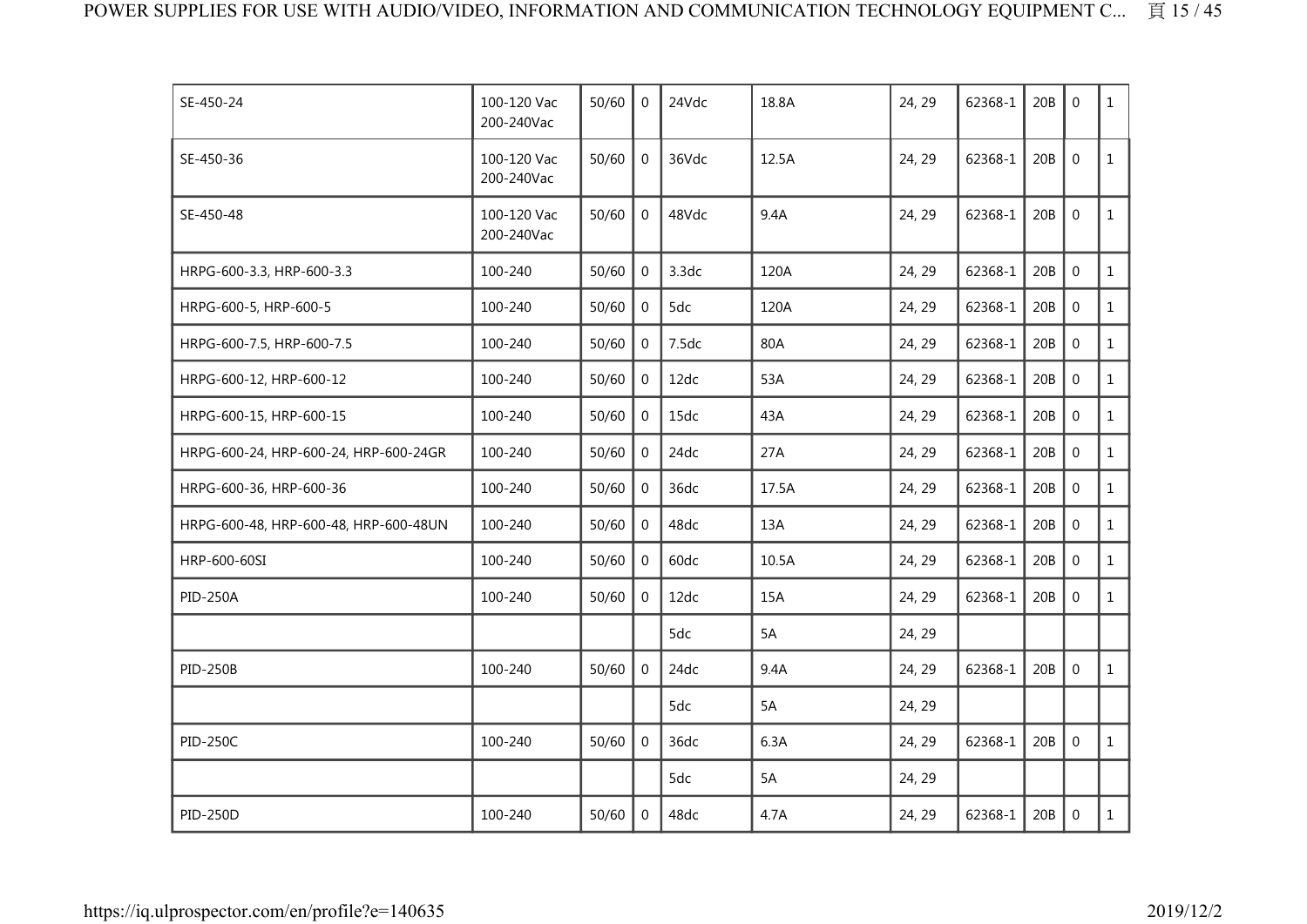|                       |                           |       |                | 5dc   | 5A    | 24, 29 |         |     |             |                |
|-----------------------|---------------------------|-------|----------------|-------|-------|--------|---------|-----|-------------|----------------|
| SE-600-5              | 100-120ac or<br>200-240ac | 50/60 | 0              | 5Vdc  | 100A  | 24, 29 | 62368-1 | 20B | $\mathbf 0$ | $\mathbf{1}$   |
| SE-600-12             | 100-120ac or<br>200-240ac | 50/60 | $\overline{0}$ | 12Vdc | 50A   | 24, 29 | 62368-1 | 20B | $\mathbf 0$ | $\mathbf{1}$   |
| SE-600-15, P-600-13.8 | 100-120ac or<br>200-240ac | 50/60 | $\overline{0}$ | 15Vdc | 40A   | 24, 29 | 62368-1 | 20B | $\mathbf 0$ | $\mathbf{1}$   |
| SE-600-24             | 100-120ac or<br>200-240ac | 50/60 | $\mathbf 0$    | 24Vdc | 25A   | 24, 29 | 62368-1 | 20B | $\mathbf 0$ | $\mathbf{1}$   |
| SE-600-27, P-600-27   | 100-120ac or<br>200-240ac | 50/60 | $\overline{0}$ | 27Vdc | 22.2A | 24, 29 | 62368-1 | 20B | $\mathbf 0$ | $\mathbf{1}$   |
| SE-600-36             | 100-120ac or<br>200-240ac | 50/60 | $\overline{0}$ | 36Vdc | 16.6A | 24, 29 | 62368-1 | 20B | $\mathbf 0$ | $\mathbf{1}$   |
| SE-600-48, P-600-48   | 100-120ac or<br>200-240ac | 50/60 | $\mathbf 0$    | 48Vdc | 12.5A | 24, 29 | 62368-1 | 20B | $\mathbf 0$ | $\mathbf{1}$   |
| LRS-35-5              | 100-240                   | 50/60 | $\mathbf 0$    | 5dc   | 7A    | 24, 29 | 62368-1 | 20B | $\mathbf 0$ | $\overline{3}$ |
| LRS-35-12             | 100-240                   | 50/60 | 0              | 12dc  | 3A    | 24, 28 | 62368-1 | 20B | $\mathbf 0$ | $\mathsf{3}$   |
| LRS-35-15             | 100-240                   | 50/60 | $\overline{0}$ | 15dc  | 2.4A  | 24, 28 | 62368-1 | 20B | $\mathbf 0$ | $\mathsf{3}$   |
| LRS-35-24             | 100-240                   | 50/60 | $\overline{0}$ | 24dc  | 1.5A  | 24, 28 | 62368-1 | 20B | $\mathbf 0$ | $\mathsf{3}$   |
| LRS-35-36             | 100-240                   | 50/60 | $\overline{0}$ | 36dc  | 1A    | 24, 28 | 62368-1 | 20B | $\mathbf 0$ | $\overline{3}$ |
| LRS-35-48             | 100-240                   | 50/60 | 0              | 48dc  | 0.8A  | 24, 28 | 62368-1 | 20B | $\mathbf 0$ | $\mathsf{3}$   |
| LRS-50-3.3            | 100-240                   | 50/60 | $\Omega$       | 3.3dc | 10A   | 24, 29 | 62368-1 | 20B | $\mathbf 0$ | 3              |
| LRS-50-5              | 100-240                   | 50/60 | $\mathbf 0$    | 5dc   | 10A   | 24, 29 | 62368-1 | 20B | $\mathbf 0$ | $\mathsf{3}$   |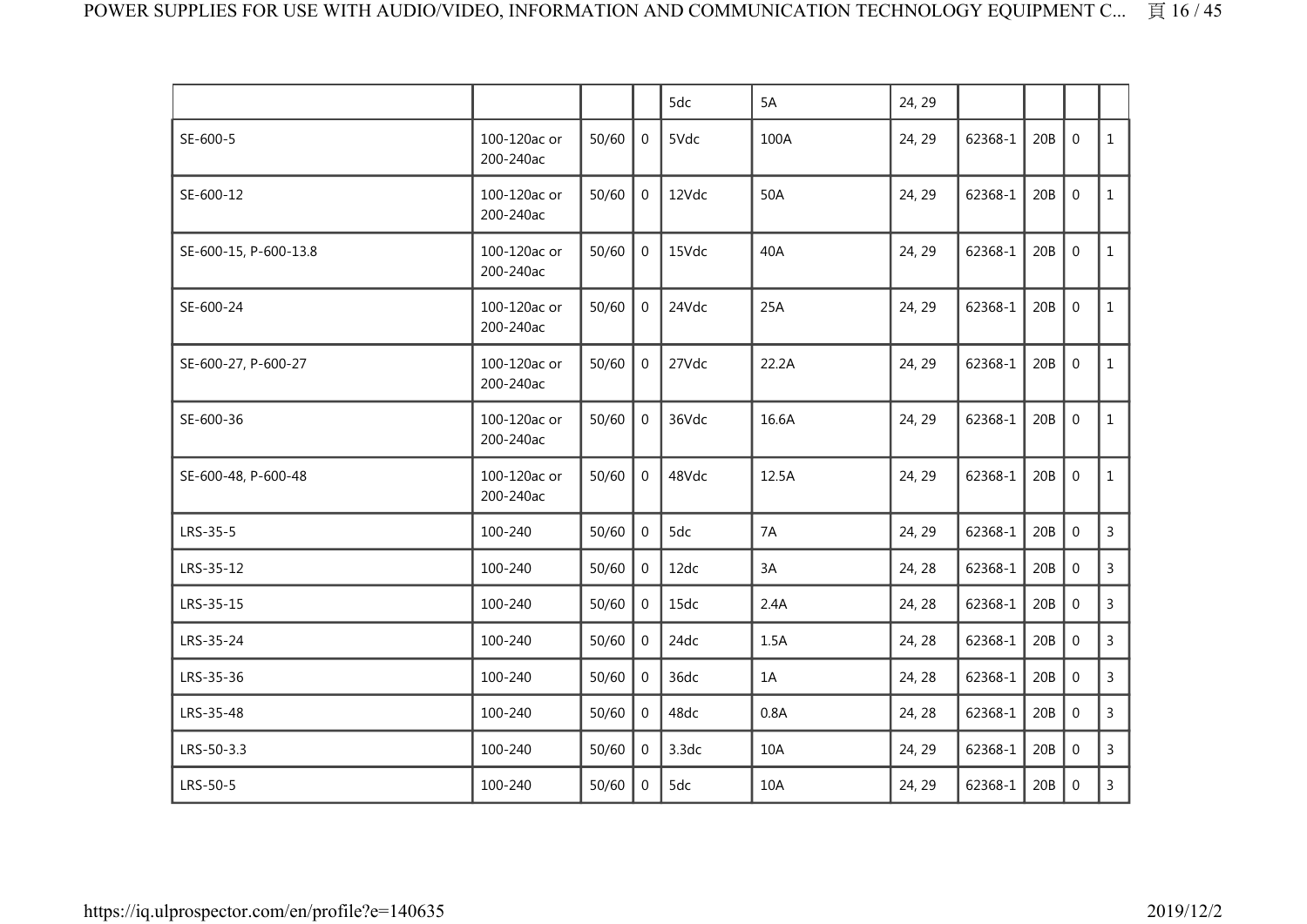| LRS-50-12                | 100-240   | 50/60 | $\mathbf 0$    | 12dc    | 4.2A  | 24, 28 | 62368-1 | 20B | $\mathbf 0$    | $\mathsf{3}$   |
|--------------------------|-----------|-------|----------------|---------|-------|--------|---------|-----|----------------|----------------|
| LRS-50-15                | 100-240   | 50/60 | $\mathbf 0$    | 15dc    | 3.4A  | 24, 28 | 62368-1 | 20B | $\mathbf 0$    | $\mathsf{3}$   |
| LRS-50-24                | 100-240   | 50/60 | $\mathbf 0$    | 24dc    | 2.2A  | 24, 28 | 62368-1 | 20B | $\mathbf 0$    | 3              |
| LRS-50-36                | 100-240   | 50/60 | $\mathbf{0}$   | 36dc    | 1.45A | 24, 28 | 62368-1 | 20B | $\mathbf 0$    | 3              |
| LRS-50-48                | 100-240   | 50/60 | $\mathbf 0$    | 48dc    | 1.1A  | 24, 28 | 62368-1 | 20B | $\mathbf 0$    | 3              |
| EPP-500-12               | 100-240ac | 50/60 | $\mathbf 0$    | 12dc    | 41.6A | 24, 29 | 62368-1 | 20B | $\overline{0}$ | $\overline{4}$ |
| EPP-500-15               | 100-240ac | 50/60 | $\mathbf{0}$   | 15dc    | 33.3A | 24, 29 | 62368-1 | 20B | $\mathbf 0$    | $\overline{4}$ |
| EPP-500-18               | 100-240ac | 50/60 | $\overline{0}$ | 18dc    | 27.8A | 24, 29 | 62368-1 | 20B | $\mathbf 0$    | $\overline{4}$ |
| EPP-500-24               | 100-240ac | 50/60 | 0              | 24dc    | 20.8A | 24, 29 | 62368-1 | 20B | $\mathbf 0$    | $\overline{4}$ |
| EPP-500-27               | 100-240ac | 50/60 | $\mathbf 0$    | 27dc    | 18.5A | 24, 29 | 62368-1 | 20B | $\mathbf 0$    | $\overline{4}$ |
| EPP-500-36               | 100-240ac | 50/60 | $\mathbf{0}$   | 36dc    | 13.9A | 24, 29 | 62368-1 | 20B | $\mathbf 0$    | $\overline{4}$ |
| EPP-500-48               | 100-240ac | 50/60 | $\mathbf 0$    | 48dc    | 10.4A | 24, 29 | 62368-1 | 20B | $\overline{0}$ | $\overline{4}$ |
| EPP-500-54               | 100-240ac | 50/60 | $\mathbf 0$    | 54dc    | 9.26A | 24, 29 | 62368-1 | 20B | $\overline{0}$ | $\overline{4}$ |
| PSP-600-5                | 100-240ac | 50/60 | $\mathbf 0$    | 5Vdc    | 80A   | 24, 29 | 62368-1 | 20B | $\mathbf 0$    | $\mathbf{1}$   |
| PSP-600-12               | 100-240ac | 50/60 | $\overline{0}$ | 12Vdc   | 50A   | 24, 29 | 62368-1 | 20B | $\mathbf 0$    | $\mathbf{1}$   |
| PSP-600-13.5             | 100-240ac | 50/60 | $\mathbf 0$    | 13.5Vdc | 44.5A | 24, 29 | 62368-1 | 20B | $\mathbf 0$    | $\mathbf{1}$   |
| PSP-600-15               | 100-240ac | 50/60 | $\mathbf 0$    | 15Vdc   | 40A   | 24, 29 | 62368-1 | 20B | $\mathbf 0$    | $\mathbf{1}$   |
| PSP-600-24, PSP-600-24OL | 100-240ac | 50/60 | $\Omega$       | 24Vdc   | 25A   | 24, 29 | 62368-1 | 20B | $\mathbf 0$    | $\mathbf{1}$   |
| PSP-600-27               | 100-240ac | 50/60 | $\overline{0}$ | 27Vdc   | 22.2A | 24, 29 | 62368-1 | 20B | $\overline{0}$ | $\mathbf{1}$   |
| PSP-600-32               | 100-240ac | 50/60 | $\mathbf 0$    | 32Vdc   | 18.7A | 24, 29 | 62368-1 | 20B | $\mathbf 0$    | $\mathbf{1}$   |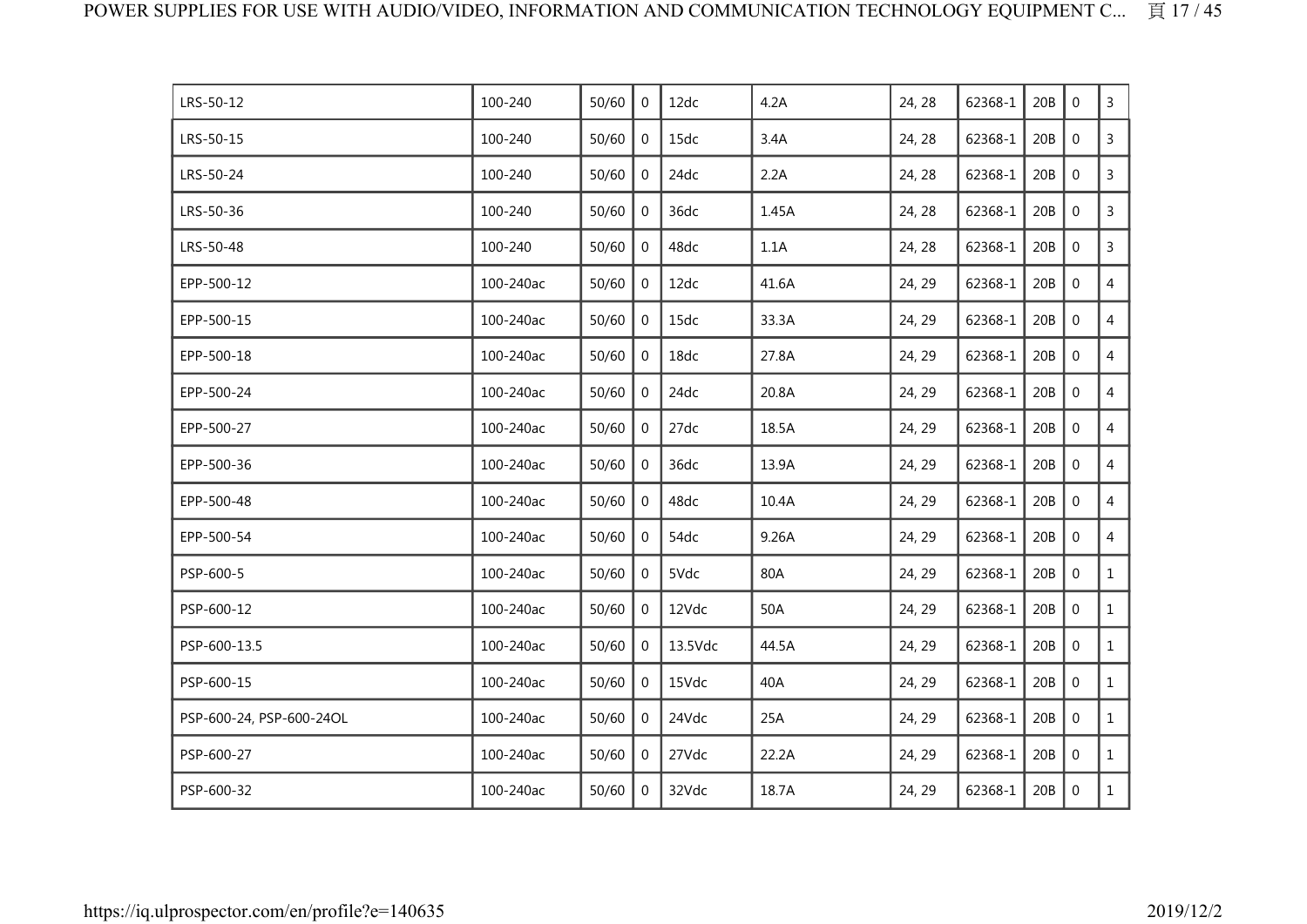| PSP-600-48        | 100-240ac | 50/60 | $\overline{0}$ | 48Vdc   | 12.5A | 24, 29 | 62368-1 | 20B | $\mathbf 0$      | $\mathbf{1}$   |
|-------------------|-----------|-------|----------------|---------|-------|--------|---------|-----|------------------|----------------|
| RPD-65C           | 100-240   | 50/60 | $\mathbf 0$    | $+5dc$  | 1.2A  | 24, 29 | 62368-1 | 20B | $\boldsymbol{0}$ | $\mathbf{1}$   |
|                   |           |       |                | $+12dc$ | 4.5A  |        |         |     |                  |                |
| RPD-65D           | 100-240   | 50/60 | $\mathbf 0$    | $+5dc$  | 1.2A  | 24, 29 | 62368-1 | 20B | $\mathbf 0$      | $\mathbf{1}$   |
|                   |           |       |                | $+24dc$ | 2.25A |        |         |     |                  |                |
| RPT-65E           | 100-240   | 50/60 | $\mathbf 0$    | $+5dc$  | 1.2A  | 24, 29 | 62368-1 | 20B | $\boldsymbol{0}$ | $\mathbf{1}$   |
|                   |           |       |                | $+12dc$ | 4.5A  |        |         |     |                  |                |
|                   |           |       |                | $-5dc$  | 0.5A  |        |         |     |                  |                |
| RPT-65F           | 100-240   | 50/60 | $\mathbf 0$    | $+5dc$  | 1.2A  | 24, 29 | 62368-1 | 20B | $\boldsymbol{0}$ | $\mathbf{1}$   |
|                   |           |       |                | $+12dc$ | 4.5A  |        |         |     |                  |                |
|                   |           |       |                | $-5dc$  | 0.5A  |        |         |     |                  |                |
| RPT-65G           | 100-240   | 50/60 | $\overline{0}$ | $+5dc$  | 1.2A  | 24, 29 | 62368-1 | 20B | $\mathbf 0$      | $\mathbf{1}$   |
|                   |           |       |                | $+12dc$ | 0.5A  |        |         |     |                  |                |
|                   |           |       |                | $-5dc$  | 2.25A |        |         |     |                  |                |
| <b>RPS-75-5SH</b> | 100-240ac | 50/60 | $\mathbf 0$    | 5dc     | 14A   | 24, 29 | 62368-1 | 20B | $\mathbf 0$      | $\overline{3}$ |
| RPT-75CSH         | 100-240ac | 50/60 | $\overline{0}$ | 5.25dc  | 6A    | 24, 29 | 62368-1 | 20B | $\mathbf 0$      | $\overline{3}$ |
|                   |           |       |                | 15dc    | 2.3A  |        |         |     |                  |                |
|                   |           |       |                | $-15dc$ | 0.5A  |        |         |     |                  |                |
| RPT-75CSH-1       | 100-240ac | 50/60 | $\Omega$       | 5dc     | 6A    | 24, 29 | 62368-1 | 20B | $\mathbf 0$      | $\overline{3}$ |
|                   |           |       |                | 15dc    | 2.3A  |        |         |     |                  |                |
|                   |           |       |                |         |       |        |         |     |                  |                |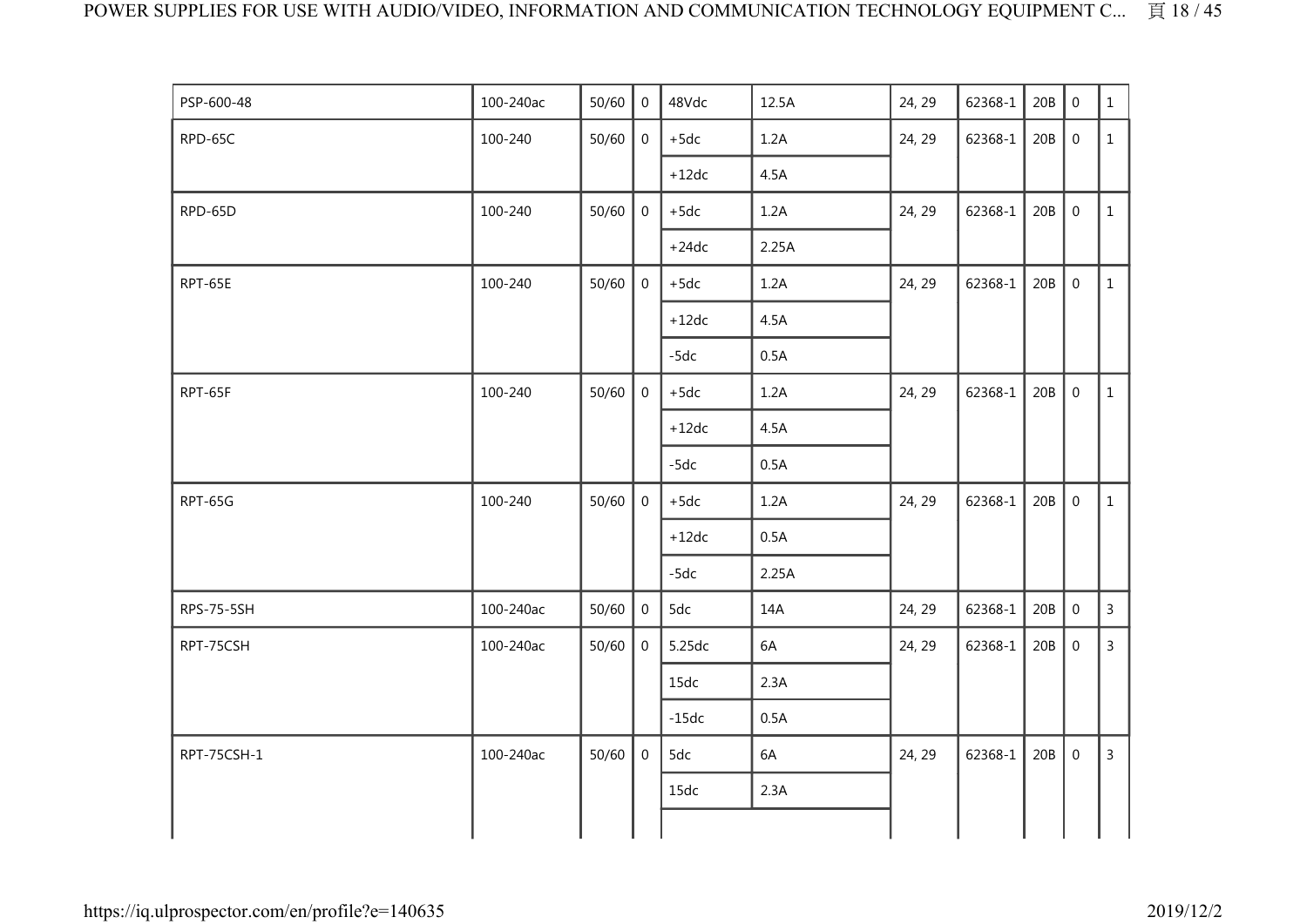|                                                                                                                                                                                                                                                        |                             |       |                | $-15dc$                                | 0.5A              |        |         |     |                  |                |
|--------------------------------------------------------------------------------------------------------------------------------------------------------------------------------------------------------------------------------------------------------|-----------------------------|-------|----------------|----------------------------------------|-------------------|--------|---------|-----|------------------|----------------|
| RPS-75-15                                                                                                                                                                                                                                              | 100-240ac                   | 50/60 | $\mathbf{0}$   | 15dc                                   | 5A                | 24, 29 | 62368-1 | 20B | $\Omega$         | $\overline{3}$ |
| <b>PSC-100A</b>                                                                                                                                                                                                                                        | 100-240ac                   | 50/60 | $\Omega$       | 13.8dc /<br>13.8dc<br>(BAT.<br>CHARGE) | 4.75A / 2.5A      | 24, 29 | 62368-1 | 20B | $\Omega$         | $\mathbf{3}$   |
| <b>PSC-100B</b>                                                                                                                                                                                                                                        | 100-240ac                   | 50/60 | $\mathbf 0$    | 27.6dc /<br>27.6dc<br>(BAT.<br>CHARGE) | 2.4A / 1.25A      | 24, 29 | 62368-1 | 20B | $\boldsymbol{0}$ | $\overline{3}$ |
| PSC-100AHO                                                                                                                                                                                                                                             | 100-240ac                   | 50/60 | $\Omega$       | 13.8dc /<br>13.8dc<br>(BAT.<br>CHARGE) | 4A / 0.25A        | 24, 29 | 62368-1 | 20B | $\Omega$         | $\mathbf{3}$   |
| MPM-05-24SC                                                                                                                                                                                                                                            | 100-240ac or<br>277ac       | 50/60 | $\overline{0}$ | 24dc                                   | 0.23A             | 24, 29 | 62368-1 | 20B | $\mathbf 0$      | $\overline{2}$ |
| UMP-400-yxxx((y=24 or 48, x=A, B, C, D, E, F,<br>G, H, I, J, K, L, M, N, O, P, Q, R, S, T, U or blank;<br>when y=24, x=A. B. C. E. F. G. I. J. K. M. N. O. P.<br>Q. R. S. T. U or blank; when y=48, x=A, B, C, D,<br>E, F, G, H, I, J, K, L, or blank) | 100-120Vac Or<br>200-240Vac | 50/60 | $\mathbf 0$    | 24Vdc Or<br>48Vdc                      | 16.7Max Or 8.3Max | 24, 29 | 62368-1 | 20B | $\boldsymbol{0}$ | 3              |
| UHP-1000-12                                                                                                                                                                                                                                            | 100-120ac                   | 50/60 | $\mathbf 0$    | 12Vdc                                  | 56                | 24, 29 | 62368-1 | 20B | $\mathbf 0$      | $\mathbf{1}$   |
|                                                                                                                                                                                                                                                        | 200-240Vac                  | 50/60 | $\mathbf 0$    | 12Vdc                                  | 80                | 24, 29 | 62368-1 | 20B | $\mathbf{0}$     | $\mathbf{1}$   |
| UHP-1000-24                                                                                                                                                                                                                                            | 100-120ac                   | 50/60 | $\overline{0}$ | 24Vdc                                  | 29.4              | 24, 29 | 62368-1 | 20B | $\boldsymbol{0}$ | $\mathbf{1}$   |
|                                                                                                                                                                                                                                                        | 200-240Vac                  | 50/60 | $\overline{0}$ | 24Vdc                                  | 42.0              | 24, 29 | 62368-1 | 20B | $\mathbf 0$      | $\mathbf{1}$   |
| UHP-1000-36                                                                                                                                                                                                                                            | 100-120ac                   | 50/60 | $\Omega$       | 36Vdc                                  | 19.6              | 24, 29 | 62368-1 | 20B | $\Omega$         | $\mathbf{1}$   |
|                                                                                                                                                                                                                                                        | 200-240Vac                  | 50/60 | $\Omega$       | 36Vdc                                  | 28.0              | 24, 29 | 62368-1 | 20B | $\mathbf 0$      | $\mathbf{1}$   |
|                                                                                                                                                                                                                                                        |                             |       |                |                                        |                   |        |         |     |                  |                |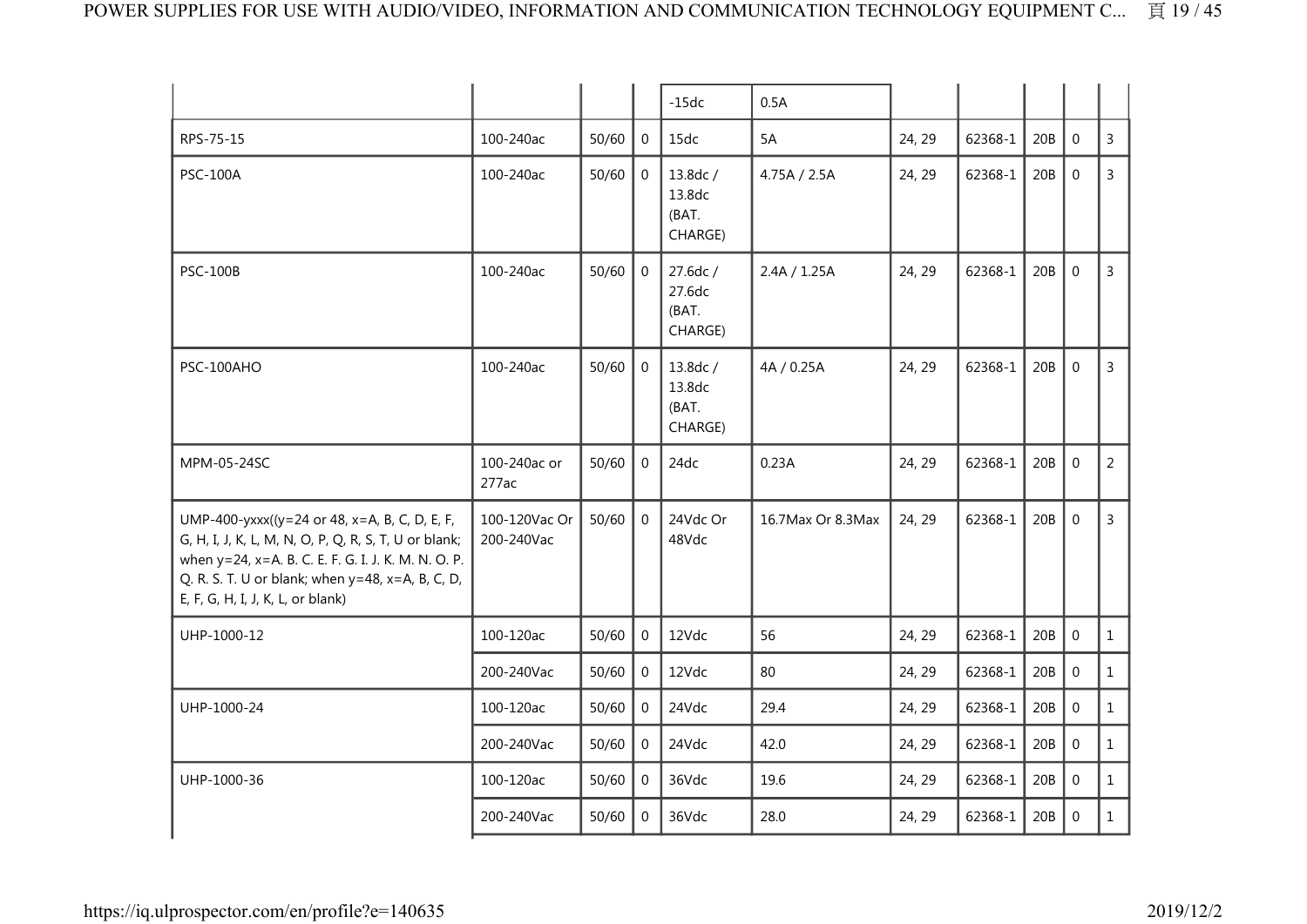|             | 100-120ac                 | 50/60 | 0              | 48Vdc      | 14.7   | 24, 29 | 62368-1 | 20B | $\Omega$         | $\mathbf{1}$   |
|-------------|---------------------------|-------|----------------|------------|--------|--------|---------|-----|------------------|----------------|
|             | 200-240Vac                | 50/60 | $\mathbf{0}$   | 48Vdc      | 21.0   | 24, 29 | 62368-1 | 20B | $\mathbf 0$      | $\mathbf{1}$   |
| EPP-120S-12 | 100-120ac                 | 50/60 | $\mathbf{0}$   | 12V        | 8.33A  | 24, 29 | 62368-1 | 20B | $\boldsymbol{0}$ | $\mathsf{3}$   |
|             | 200-240ac                 | 50/60 | 0              | <b>12V</b> | 9.5A   | 24, 29 | 62368-1 | 20B | $\mathbf 0$      | $\overline{3}$ |
| EPP-120S-15 | 100-120ac                 | 50/60 | $\overline{0}$ | <b>15V</b> | 6.66A  | 24, 29 | 62368-1 | 20B | $\boldsymbol{0}$ | $\overline{3}$ |
|             | 200-240ac                 | 50/60 | $\overline{0}$ | <b>15V</b> | 7.6A   | 24, 29 | 62368-1 | 20B | $\mathbf 0$      | $\mathsf{3}$   |
| EPP-120S-24 | 100-120ac                 | 50/60 | $\mathbf 0$    | <b>24V</b> | 4.16A  | 24, 29 | 62368-1 | 20B | $\mathbf 0$      | $\overline{3}$ |
|             | 200-240ac                 | 50/60 | $\mathbf{0}$   | 24V        | 5.0A   | 24, 29 | 62368-1 | 20B | $\mathbf 0$      | 3              |
| EPP-120S-27 | 100-120ac                 | 50/60 | $\overline{0}$ | 27V        | 3.71A  | 24, 29 | 62368-1 | 20B | $\mathbf 0$      | $\mathsf{3}$   |
|             | 200-240ac                 | 50/60 | 0              | 27V        | 4.44A  | 24, 29 | 62368-1 | 20B | $\mathbf{0}$     | $\mathsf{3}$   |
| EPP-120S-48 | 100-120ac                 | 50/60 | $\mathbf{0}$   | 48V        | 2.08A  | 24, 29 | 62368-1 | 20B | $\mathbf 0$      | 3              |
|             | 200-240ac                 | 50/60 | $\overline{0}$ | 48V        | 2.5A   | 24, 29 | 62368-1 | 20B | $\mathbf 0$      | $\overline{3}$ |
| LRS-150-12  | 100-120Vac/<br>200-240Vac | 50/60 | $\overline{0}$ | 12 Vdc     | 12.5 A | 24, 29 | 62368-1 | 20B | $\mathbf 0$      | $\mathbf{1}$   |
| LRS-150-15  | 100-120Vac/<br>200-240Vac | 50/60 | $\overline{0}$ | 15 Vdc     | 10 A   | 24, 29 | 62368-1 | 20B | $\mathbf 0$      | $\mathbf{1}$   |
| LRS-150-24  | 100-120Vac/<br>200-240Vac | 50/60 | $\overline{0}$ | 24 Vdc     | 6.5 A  | 24, 29 | 62368-1 | 20B | $\mathbf 0$      | $\mathbf{1}$   |
| LRS-150-36  | 100-120Vac/<br>200-240Vac | 50/60 | 0              | 36 Vdc     | 4.3 A  | 24, 29 | 62368-1 | 20B | $\mathbf 0$      | $\mathbf{1}$   |
| LRS-150-48  | 100-120Vac/<br>200-240Vac | 50/60 | $\mathbf{0}$   | 48 Vdc     | 3.3A   | 24, 29 | 62368-1 | 20B | $\boldsymbol{0}$ | $\mathbf{1}$   |
| LRS-150F-5  | 100-240ac                 | 50/60 | $\overline{0}$ | 5 Vdc      | 22 A   | 24, 29 | 62368-1 | 20B | $\mathbf 0$      | $\mathbf{1}$   |
|             |                           |       |                |            |        |        |         |     |                  |                |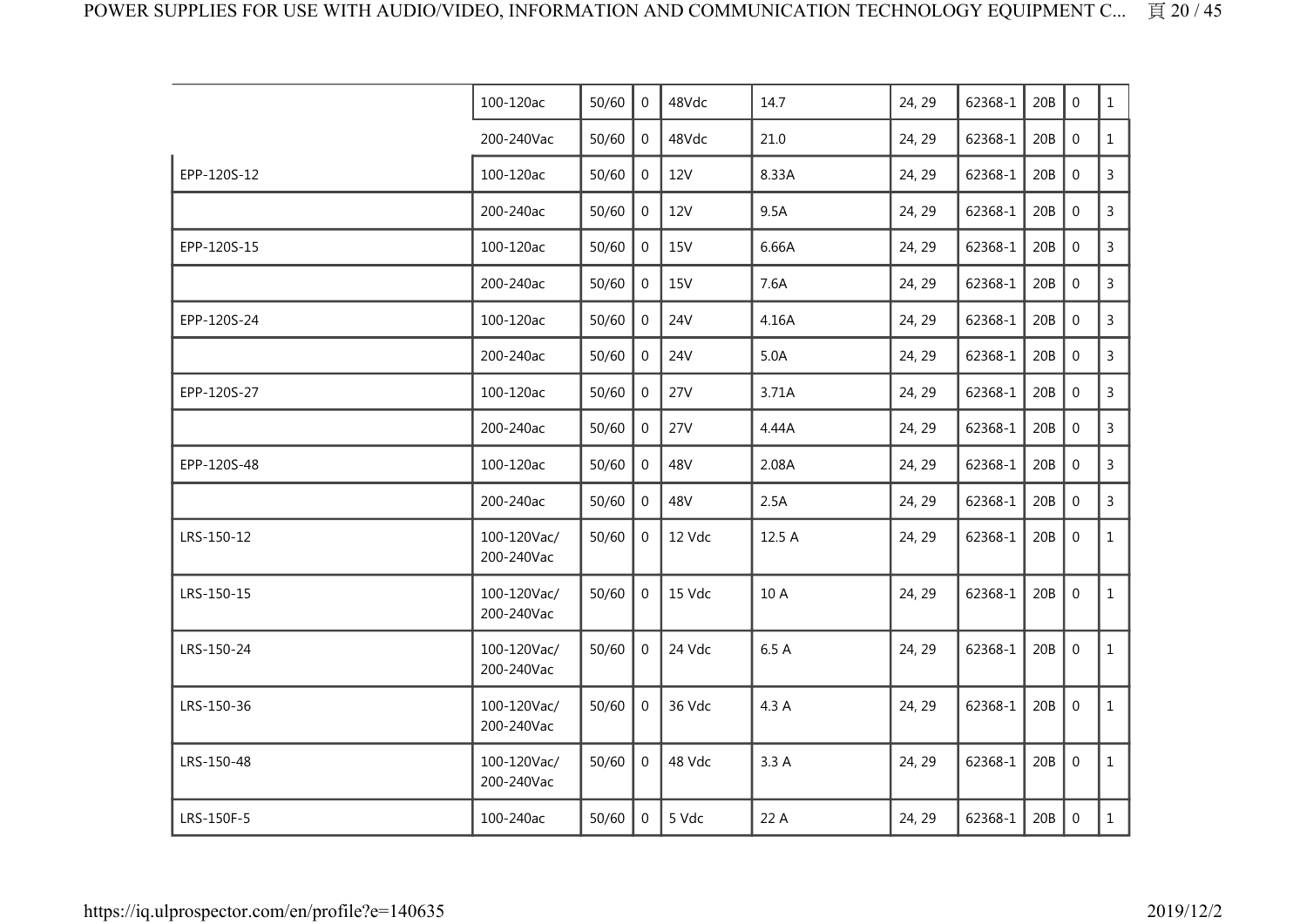|                           |           | $\Omega$       |        |                |        |         |         |                | $\mathbf{1}$   |
|---------------------------|-----------|----------------|--------|----------------|--------|---------|---------|----------------|----------------|
| 100-240ac                 | 50/60     | $\mathbf 0$    | 15 Vdc | 10 A           | 24, 29 | 62368-1 | 20B     | $\mathbf 0$    | $\mathbf{1}$   |
| 100-240ac                 | 50/60     | $\mathbf{0}$   | 24 Vdc | 6.5 A          | 24, 29 | 62368-1 | 20B     | $\mathbf 0$    | $\mathbf{1}$   |
| 100-240ac                 | 50/60     | 0              | 36 Vdc | 4.3 A          | 24, 29 | 62368-1 | 20B     | $\mathbf 0$    | $\mathbf{1}$   |
| 100-240ac                 | 50/60     | $\overline{0}$ | 48 Vdc | 3.3A           | 24, 29 | 62368-1 | 20B     | $\mathbf 0$    | $\mathbf{1}$   |
| 100-240ac                 | 50/60     | $\mathbf{0}$   | 3.3dc  | 3.0A           | 24, 28 | 62368-1 | 20B     | $\overline{0}$ | $\mathsf{3}$   |
| 100-240ac                 | 50/60     | $\mathbf{0}$   | 5dc    | 3.0A           | 24, 28 | 62368-1 | 20B     | $\mathbf{0}$   | $\overline{3}$ |
| 100-240ac                 | 50/60     | $\mathbf{0}$   | 12dc   | 1.3A           | 24, 28 | 62368-1 | 20B     | $\mathbf 0$    | $\overline{3}$ |
| 100-240ac                 | 50/60     | $\overline{0}$ | 15dc   | 1.0A           | 24, 28 | 62368-1 | 20B     | $\mathbf 0$    | $\overline{3}$ |
| 100-240ac                 | 50/60     | $\mathbf{0}$   | 24dc   | 0.625A         | 24, 28 | 62368-1 | 20B     | $\mathbf 0$    | 3              |
| 100-240ac                 | 50/60     | 0              | 48dc   | 0.313A         | 24, 28 | 62368-1 | 20B     | $\mathbf 0$    | $\overline{3}$ |
| 100-120Vac;<br>200-240Vac | 50/60     | $\overline{0}$ | 12Vdc  | 42.0A or 60.0A | 24, 29 | 62368-1 | 20B     | $\overline{0}$ | $\mathbf{1}$   |
| 100-120Vac;<br>200-240Vac | 50/60     | $\overline{0}$ | 24Vdc  | 22.0A or 31.3A | 24, 29 | 62368-1 | 20B     | $\mathbf 0$    | $\mathbf{1}$   |
| 100-120Vac;<br>200-240Vac | 50/60     | $\mathbf 0$    | 36Vdc  | 14.6A or 20.9A | 24, 29 | 62368-1 | 20B     | $\mathbf 0$    | $\mathbf{1}$   |
| 100-120Vac;<br>200-240Vac | 50/60     | $\overline{0}$ | 48Vdc  | 11.0A or 15.7A | 24, 29 | 62368-1 | 20B     | $\mathbf 0$    | $\mathbf{1}$   |
| 100-240ac                 | 50/60     | $\mathbf{0}$   | 2.5dc  | 40A            | 24, 29 | 62368-1 | 20B     | $\mathbf 0$    | $\mathsf{3}$   |
| 100-240ac                 | 50/60     | $\mathbf{0}$   | 3.3dc  | 40A            | 24, 29 | 62368-1 | 20B     | $\mathbf 0$    | 3              |
| 100-240ac                 | 50/60     | $\mathbf 0$    | 4dc    | 40A            | 24, 29 | 62368-1 | 20B     | $\mathbf 0$    | $\mathsf{3}$   |
|                           | 100-240ac | 50/60          |        | 12 Vdc         | 12.5 A | 24, 29  | 62368-1 | 20B            | $\Omega$       |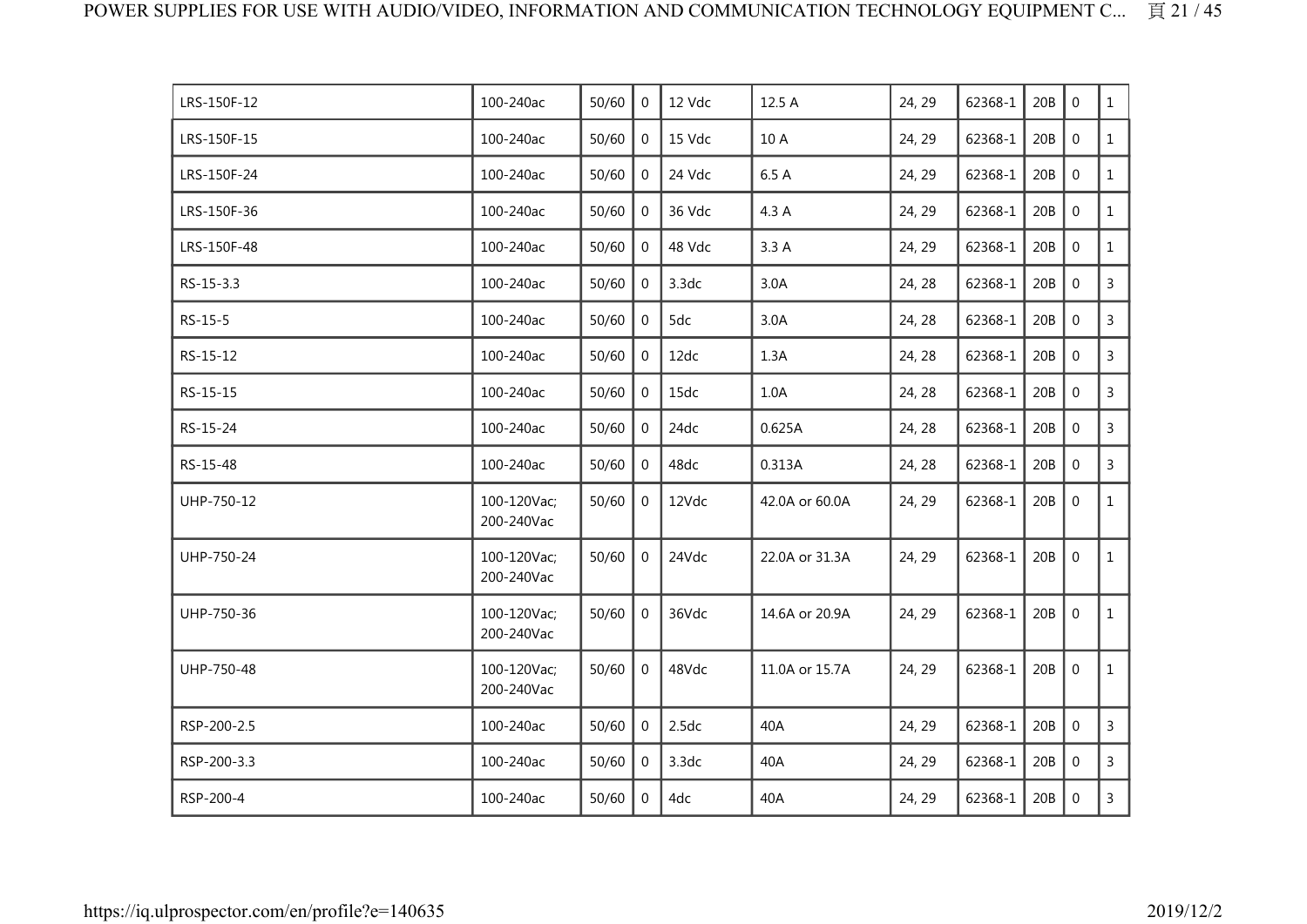| RSP-200-5    | 100-240ac | 50/60 | 0              | 5dc    | 40A   | 24, 29 | 62368-1 | 20B | $\mathbf 0$ | 3              |
|--------------|-----------|-------|----------------|--------|-------|--------|---------|-----|-------------|----------------|
| RSP-200-7.5  | 100-240ac | 50/60 | 0              | 7.5dc  | 26.7A | 24, 29 | 62368-1 | 20B | $\mathbf 0$ | $\mathsf{3}$   |
| RSP-200-12   | 100-240ac | 50/60 | $\mathbf 0$    | 12dc   | 16.7A | 24, 29 | 62368-1 | 20B | $\mathbf 0$ | 3              |
| RSP-200-13.5 | 100-240ac | 50/60 | 0              | 13.5dc | 14.9A | 24, 29 | 62368-1 | 20B | $\mathbf 0$ | $\mathsf{3}$   |
| RSP-200-15   | 100-240ac | 50/60 | $\mathbf{0}$   | 15dc   | 13.4A | 24, 29 | 62368-1 | 20B | $\mathbf 0$ | $\mathsf{3}$   |
| RSP-200-24   | 100-240ac | 50/60 | 0              | 24dc   | 8.4A  | 24, 29 | 62368-1 | 20B | $\mathbf 0$ | $\mathsf{3}$   |
| RSP-200-27   | 100-240ac | 50/60 | 0              | 27dc   | 7.5A  | 24, 29 | 62368-1 | 20B | $\mathbf 0$ | $\mathsf{3}$   |
| RSP-200-36   | 100-240ac | 50/60 | 0              | 36dc   | 5.56A | 24, 29 | 62368-1 | 20B | $\mathbf 0$ | 3              |
| RSP-200-48   | 100-240ac | 50/60 | 0              | 48dc   | 4.2A  | 24, 29 | 62368-1 | 20B | $\mathbf 0$ | 3              |
| RSP-320-2.5  | 100-240ac | 50/60 | $\mathbf 0$    | 2.5dc  | 60A   | 24, 29 | 62368-1 | 20B | $\mathbf 0$ | $\overline{3}$ |
| RSP-320-3.3  | 100-240ac | 50/60 | 0              | 3.3dc  | 60A   | 24, 29 | 62368-1 | 20B | $\mathbf 0$ | 3              |
| RSP-320-4    | 100-240ac | 50/60 | $\mathbf{0}$   | 4dc    | 60A   | 24, 29 | 62368-1 | 20B | $\mathbf 0$ | $\mathsf{3}$   |
| RSP-320-4.2  | 100-240ac | 50/60 | 0              | 4.2dc  | 60A   | 24, 29 | 62368-1 | 20B | $\mathbf 0$ | $\overline{3}$ |
| RSP-320-5    | 100-240ac | 50/60 | $\mathbf{0}$   | 5dc    | 60A   | 24, 29 | 62368-1 | 20B | $\mathbf 0$ | $\mathsf{3}$   |
| RSP-320-7.5  | 100-240ac | 50/60 | 0              | 7.5dc  | 40A   | 24, 29 | 62368-1 | 20B | $\mathbf 0$ | 3              |
| RSP-320-12   | 100-240ac | 50/60 | $\mathbf 0$    | 12dc   | 26.7A | 24, 29 | 62368-1 | 20B | $\mathbf 0$ | $\mathsf{3}$   |
| RSP-320-13.5 | 100-240ac | 50/60 | $\mathbf 0$    | 13.5dc | 23.8A | 24, 29 | 62368-1 | 20B | $\mathbf 0$ | $\mathbf{3}$   |
| RSP-320-15   | 100-240ac | 50/60 | 0              | 15dc   | 21.4A | 24, 29 | 62368-1 | 20B | $\mathbf 0$ | $\mathsf{3}$   |
| RSP-320-24   | 100-240ac | 50/60 | $\overline{0}$ | 24dc   | 13.4A | 24, 29 | 62368-1 | 20B | $\mathbf 0$ | 3              |
| RSP-320-27   | 100-240ac | 50/60 | 0              | 27dc   | 11.9A | 24, 29 | 62368-1 | 20B | $\mathbf 0$ | $\overline{3}$ |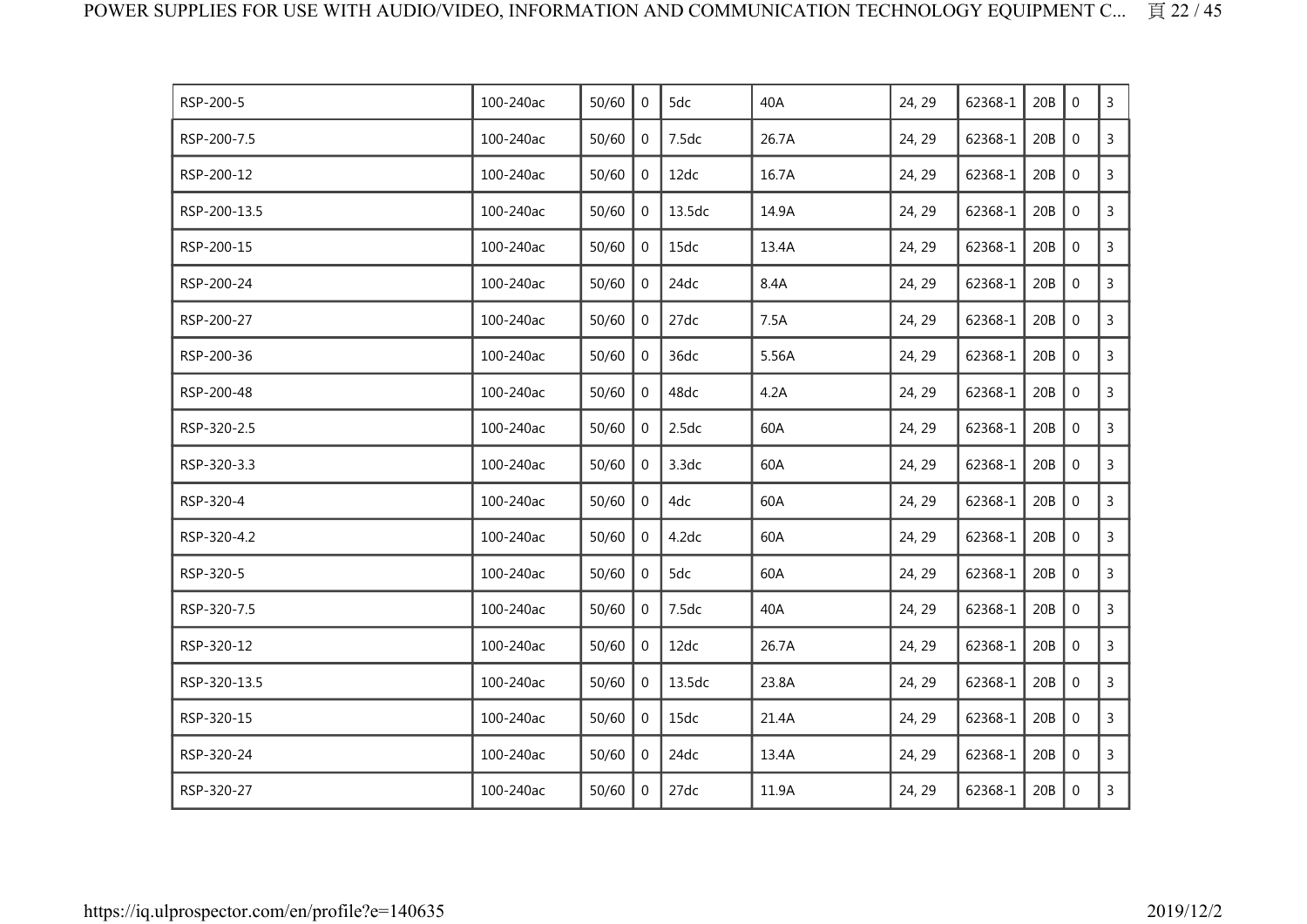| RSP-320-36           | 100-240ac           | 50/60     | $\mathbf 0$      | 36dc           | 8.9A        | 24, 29 | 62368-1       | 20B | $\mathbf 0$      | $\mathsf 3$    |
|----------------------|---------------------|-----------|------------------|----------------|-------------|--------|---------------|-----|------------------|----------------|
| RSP-320-36NP         | 100-240ac           | 50/60     | $\boldsymbol{0}$ | 36dc           | 8.9A        | 24, 29 | 62368-1       | 20B | $\boldsymbol{0}$ | 3              |
| RSP-320-48           | 100-240ac           | 50/60     | $\overline{0}$   | 48dc           | 6.7A        | 24, 29 | 62368-1       | 20B | $\overline{0}$   | 3              |
| DRA-60-12            | 100-240ac           | 50/60 0   |                  | 12Vdc          | 5A          | 24, 28 | 62368-1 20B   |     | $\overline{0}$   | $\mathbf{1}$   |
| DRA-60-24            | 100-240ac           | 50/60     | $\overline{0}$   | 24Vdc          | 2.5A        | 24, 28 | 62368-1       | 20B | $\overline{0}$   | $\mathbf{1}$   |
| DRA-40-12            | 100-240ac           | 50/60 0   |                  | 12Vdc          | 3.34A       | 24, 28 | 62368-1 20B 0 |     |                  | $1\,$          |
| DRA-40-24            | 100-240ac           | 50/60     | $\overline{0}$   | 24Vdc          | 1.7A        | 24, 28 | 62368-1       | 20B | $\overline{0}$   | $\mathbf{1}$   |
| DRC-60A              | 100-240ac           | 50/60 0   |                  | 13.8Vdc        | 2.8A        | 24, 28 | 62368-1 20B   |     | $\overline{0}$   | $\mathbf{1}$   |
|                      |                     |           |                  |                | 1.5A        |        |               |     |                  |                |
| DRC-60B              | 100-240ac           | $50/60$ 0 |                  | 27.6Vdc        | 1.4A        | 24, 28 | 62368-1 20B 0 |     |                  | $\mathbf{1}$   |
|                      |                     |           |                  |                | 0.75A       |        |               |     |                  |                |
| DRC-40A              | 100-240ac           | 50/60 0   |                  | 13.8Vdc        | 1.9A        | 24, 28 | 62368-1 20B 0 |     |                  | $\mathbf{1}$   |
|                      |                     |           |                  |                | 1A          |        |               |     |                  |                |
| DRC-40B              | 100-240ac           | $50/60$ 0 |                  | 27.6Vdc        | 0.95A       | 24, 28 | 62368-1 20B 0 |     |                  | $\mathbf{1}$   |
|                      |                     |           |                  |                | 0.5A        |        |               |     |                  |                |
| CSP-3000-x           | 200-240 Vac         | $50/60$ 0 |                  | 90-120 Vdc     | 25-30A,     | 24, 29 | 62368-1 20B 0 |     |                  | 3              |
|                      |                     |           |                  | 120-250<br>Vdc | 12-17A      |        |               |     |                  |                |
|                      |                     |           |                  | 200-400<br>Vdc | $7.5 - 10A$ |        |               |     |                  |                |
| IRM-30-5, IRM-30-5ST | 100-240ac/<br>277ac | 50/60     | $\overline{0}$   | 5dc            | 6A          | 24, 28 | 62368-1       | 20B | $\mathbf 0$      | $\overline{2}$ |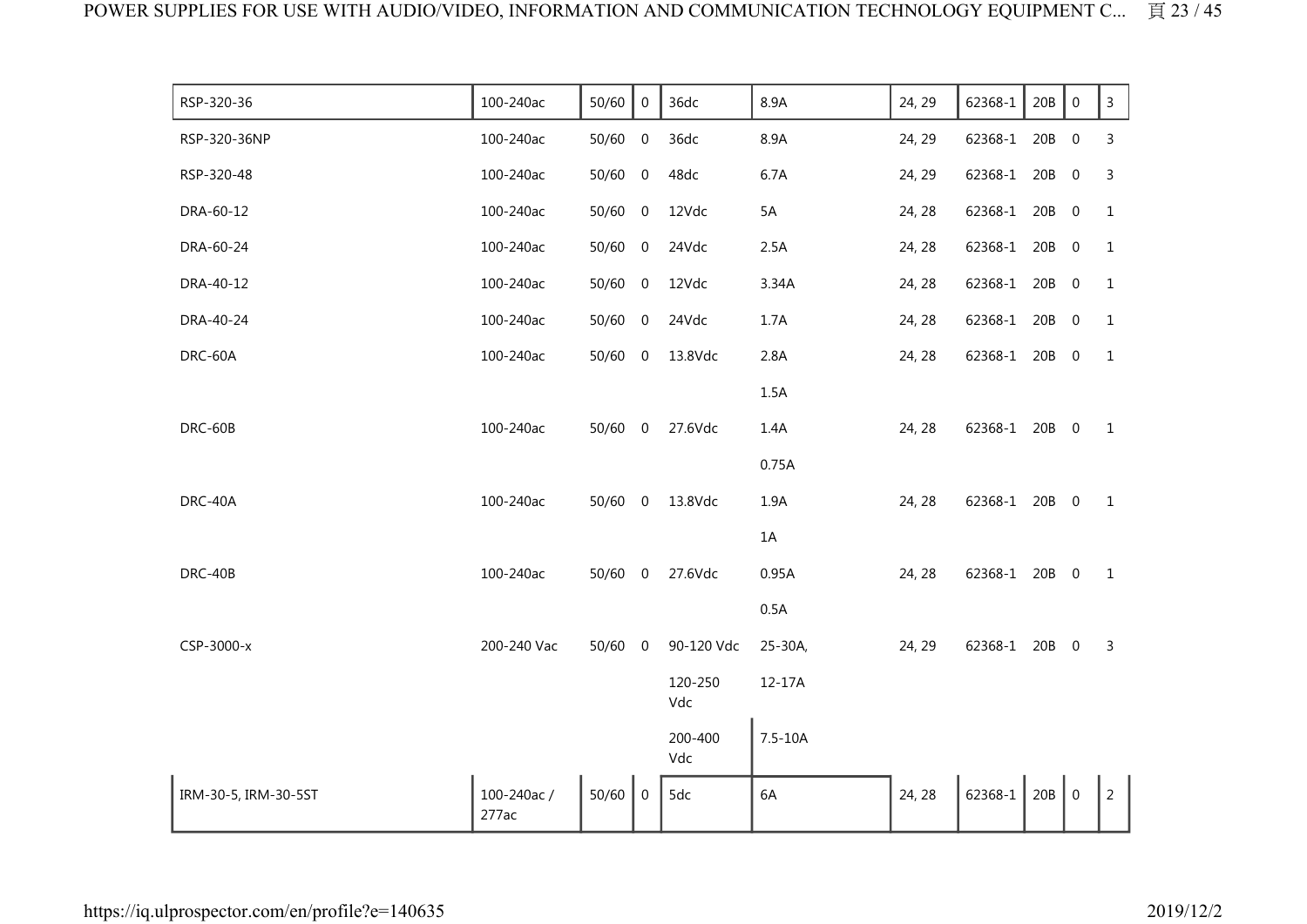| IRM-30-12, IRM-30-12ST | 100-240ac/<br>277ac | 50/60         | $\Omega$       | 12dc  | 2.5A                                                                | 24, 28 | 62368-1 | 20B | $\mathbf 0$      | 2              |
|------------------------|---------------------|---------------|----------------|-------|---------------------------------------------------------------------|--------|---------|-----|------------------|----------------|
| IRM-30-15, IRM-30-15ST | 100-240ac/<br>277ac | 50/60         | $\overline{0}$ | 15dc  | 2A                                                                  | 24, 28 | 62368-1 | 20B | $\mathbf 0$      | $\overline{2}$ |
| IRM-30-24, IRM-30-24ST | 100-240ac/<br>277ac | 50/60         | 0              | 24dc  | 1.3A                                                                | 24, 28 | 62368-1 | 20B | $\mathbf 0$      | $\overline{2}$ |
| IRM-30-48, IRM-30-48ST | 100-240ac/<br>277ac | 50/60         | $\overline{0}$ | 48dc  | 0.63A                                                               | 24, 28 | 62368-1 | 20B | $\mathbf 0$      | $\overline{2}$ |
| DDR-240C-48            | 33.6-67.2dc         | $\sim$ $\sim$ | $\Omega$       | 48dc  | 4.5A (For I/P:<br>33.6-43.2Vdc); 5.0A<br>(For I/P:<br>43.2-67.2Vdc) | 24, 29 | 62368-1 | 20B | $\mathbf 0$      | $\mathbf{1}$   |
| EPP-200-12             | 100-240ac           | 50/60         | $\mathbf 0$    | 12dc  | 16.7A (with fan);<br>11.7A (without fan)                            | 24, 29 | 62368-1 | 20B | $\mathbf 0$      | $\mathbf{1}$   |
| EPP-200-15             | 100-240ac           | 50/60         | $\overline{0}$ | 15dc  | 13.4A (with fan);<br>9.4A (without fan)                             | 24, 29 | 62368-1 | 20B | $\mathbf 0$      | $\mathbf{1}$   |
| EPP-200-24             | 100-240ac           | 50/60         | $\Omega$       | 24dc  | 8.4A (with fan);<br>5.9A (without fan)                              | 24, 29 | 62368-1 | 20B | $\mathbf{0}$     | $\mathbf{1}$   |
| EPP-200-27             | 100-240ac           | 50/60         | $\overline{0}$ | 27dc  | 7.5A (with fan);<br>5.3A (without fan)                              | 24, 29 | 62368-1 | 20B | $\mathbf 0$      | $\mathbf{1}$   |
| EPP-200-48             | 100-240ac           | 50/60         | $\Omega$       | 48dc  | 4.2A (with fan);<br>3.0A (without fan)                              | 24, 29 | 62368-1 | 20B | $\mathbf 0$      | $\mathbf{1}$   |
| EPP-300-12             | 100-240Vac          | 50/60         | $\overline{0}$ | 12Vdc | 25A/16.67A(*)                                                       | 24, 29 | 62368-1 | 20B | $\mathbf 0$      | $\overline{4}$ |
| EPP-300-12CB           | 100-240Vac          | 50/60         | $\mathbf 0$    | 12Vdc | 25A/16.67A(*)                                                       | 24, 29 | 62368-1 | 20B | $\mathbf 0$      | $\overline{4}$ |
| EPP-300-15             | 100-240Vac          | 50/60         | $\Omega$       | 15Vdc | 20A/13.33A(*)                                                       | 24, 29 | 62368-1 | 20B | $\mathbf 0$      | 4              |
| EPP-300-24             | 100-240Vac          | 50/60         | $\overline{0}$ | 24Vdc | 12.5A/8.33A(*)                                                      | 24, 29 | 62368-1 | 20B | $\boldsymbol{0}$ | $\overline{4}$ |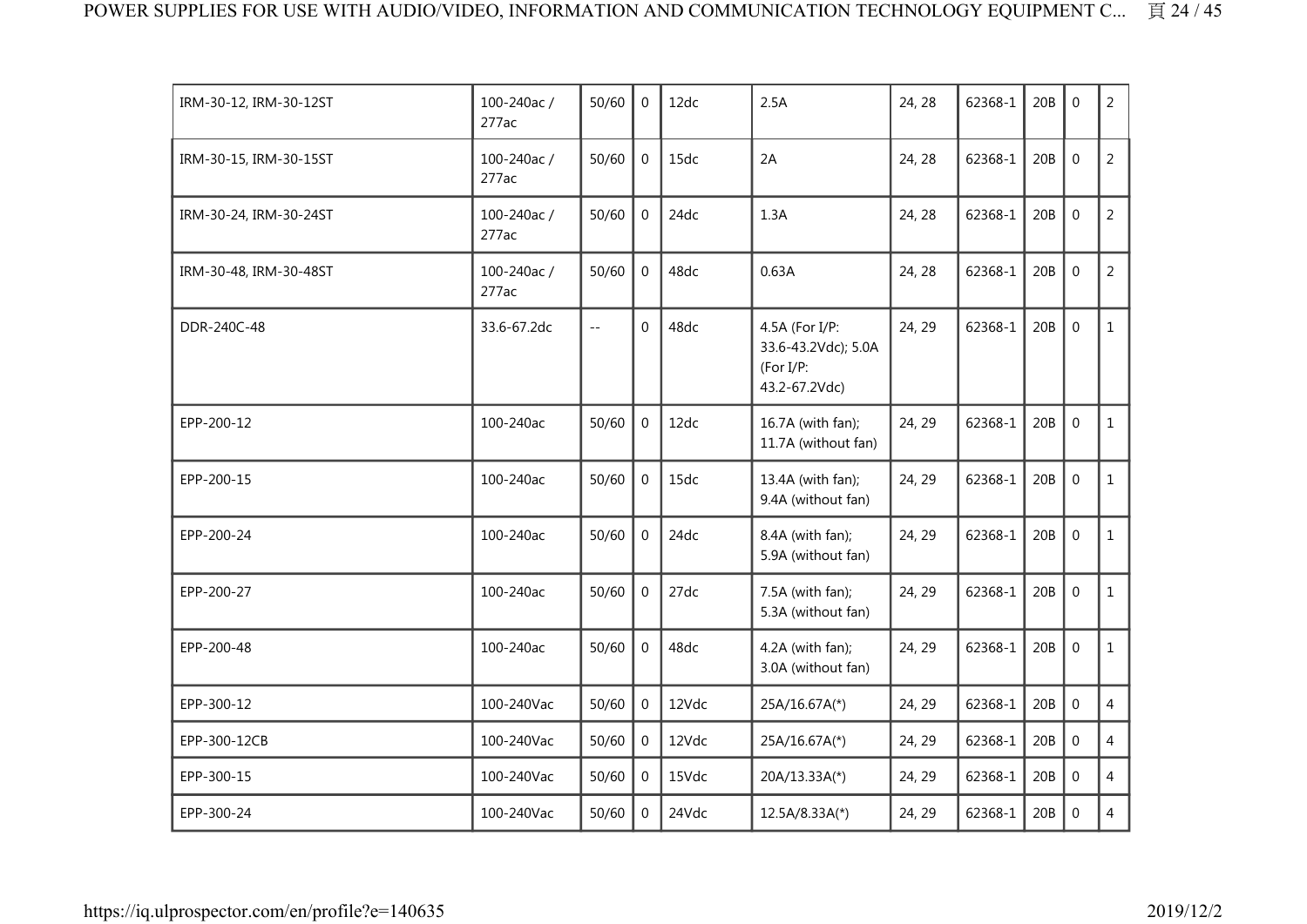| EPP-300-27             | 100-240Vac          | 50/60 | $\overline{0}$ | 27Vdc  | 11.12A/7.4A(*)   | 24, 29 | 62368-1 | 20B | $\Omega$         | $\overline{4}$ |
|------------------------|---------------------|-------|----------------|--------|------------------|--------|---------|-----|------------------|----------------|
| EPP-300-48             | 100-240Vac          | 50/60 | $\overline{0}$ | 48Vdc  | $6.25A/4.17A(*)$ | 24, 29 | 62368-1 | 20B | $\mathbf 0$      | $\overline{4}$ |
| IRM-45-5, IRM-45-5ST   | 100-240ac/<br>277ac | 50/60 | $\overline{0}$ | 5dc    | 8A               | 24, 28 | 62368-1 | 20B | $\mathbf{0}$     | $\overline{2}$ |
| IRM-45-12, IRM-45-12ST | 100-240ac/<br>277ac | 50/60 | $\overline{0}$ | 12dc   | 3.8A             | 24, 28 | 62368-1 | 20B | $\mathbf 0$      | $\overline{2}$ |
| IRM-45-15, IRM-45-15ST | 100-240ac/<br>277ac | 50/60 | $\overline{0}$ | 15dc   | 3A               | 24, 28 | 62368-1 | 20B | $\mathbf 0$      | $\overline{2}$ |
| IRM-45-24, IRM-45-24ST | 100-240ac/<br>277ac | 50/60 | $\mathbf 0$    | 24dc   | 1.9A             | 24, 28 | 62368-1 | 20B | $\boldsymbol{0}$ | $\overline{2}$ |
| IRM-45-48, IRM-45-48ST | 100-240ac/<br>277ac | 50/60 | $\overline{0}$ | 48dc   | 0.94A            | 24, 28 | 62368-1 | 20B | $\mathbf 0$      | $\overline{2}$ |
| IRM-60-5, IRM-60-5ST   | 100-240ac/<br>277ac | 50/60 | $\mathbf 0$    | 5dc    | 10A              | 24, 28 | 62368-1 | 20B | $\mathbf 0$      | $\overline{2}$ |
| IRM-60-12, IRM-60-12ST | 100-240ac/<br>277ac | 50/60 | $\mathbf 0$    | 12dc   | 5A               | 24, 28 | 62368-1 | 20B | $\mathbf 0$      | $\overline{2}$ |
| IRM-60-15, IRM-60-15ST | 100-240ac/<br>277ac | 50/60 | $\mathbf 0$    | 15dc   | 4A               | 24, 28 | 62368-1 | 20B | $\mathbf 0$      | $\overline{2}$ |
| IRM-60-24, IRM-60-24ST | 100-240ac/<br>277ac | 50/60 | $\Omega$       | 24dc   | 2.5A             | 24, 28 | 62368-1 | 20B | $\mathbf 0$      | $\overline{2}$ |
| IRM-60-48, IRM-60-48ST | 100-240ac/<br>277ac | 50/60 | $\Omega$       | 48dc   | 1.25A            | 24, 28 | 62368-1 | 20B | $\mathbf 0$      | $\overline{2}$ |
| LRS-100-3.3            | 100-240Vac          | 50/60 | $\overline{0}$ | 3.3Vdc | 20A              | 24, 29 | 62368-1 | 20B | $\mathbf 0$      | $\mathbf{1}$   |
| LRS-100-5              | 100-240Vac          | 50/60 | $\overline{0}$ | 5Vdc   | 18A              | 24, 29 | 62368-1 | 20B | $\mathbf 0$      | $\mathbf{1}$   |
| LRS-100-12             | 100-240Vac          | 50/60 | $\mathbf{0}$   | 12Vdc  | 8.5A             | 24, 29 | 62368-1 | 20B | $\mathbf 0$      | $\mathbf{1}$   |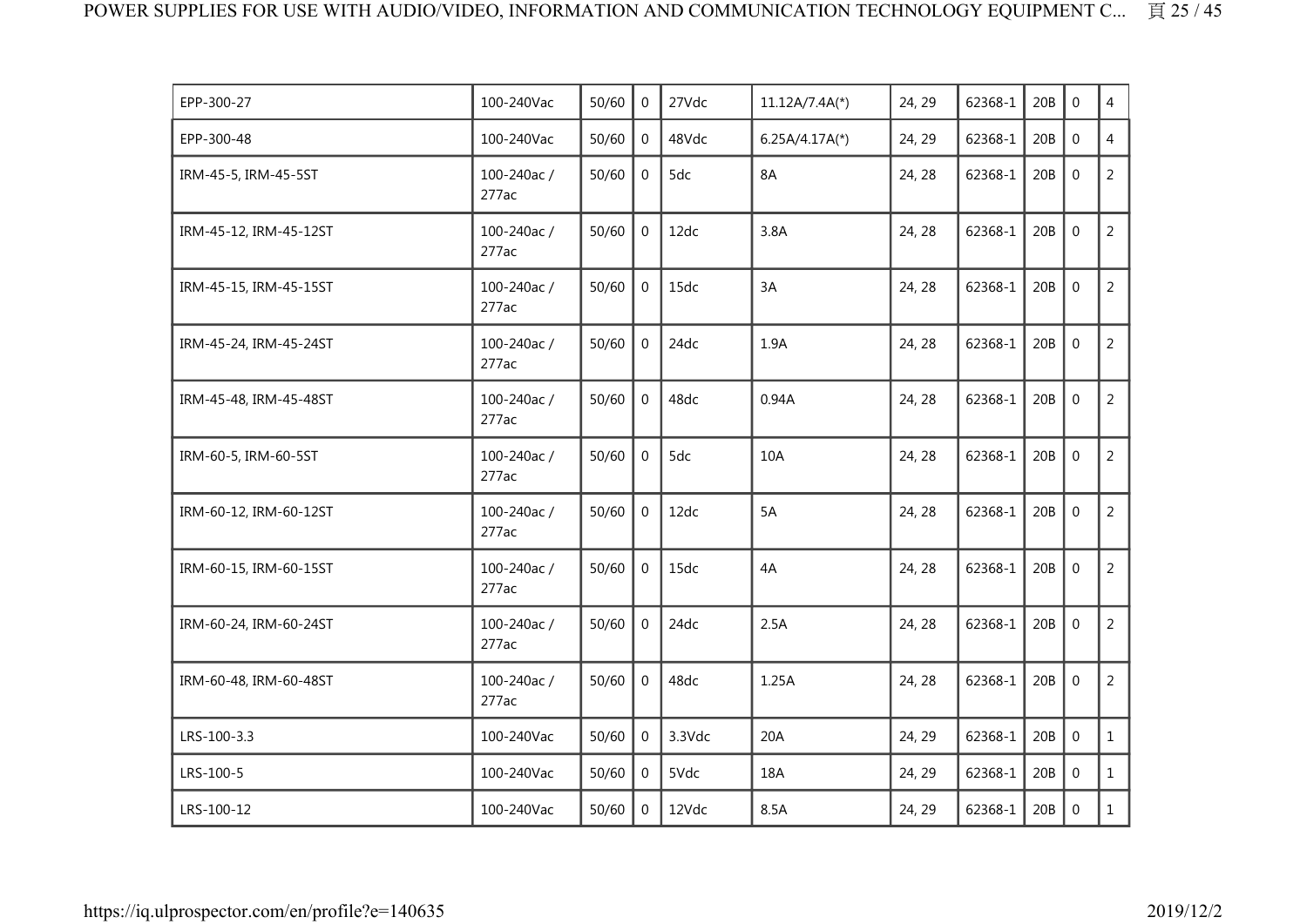| LRS-100-15 | 100-240Vac              | 50/60                                         | $\overline{0}$ | 15Vdc  | 7A                 | 24, 29 | 62368-1 | 20B                        | $\Omega$         | $\mathbf{1}$   |
|------------|-------------------------|-----------------------------------------------|----------------|--------|--------------------|--------|---------|----------------------------|------------------|----------------|
| LRS-100-24 | 100-240Vac              | 50/60                                         | $\mathbf 0$    | 24Vdc  | 4.5A               | 24, 29 | 62368-1 | 20B                        | $\mathbf 0$      | $\mathbf{1}$   |
| LRS-100-36 | 100-240Vac              | 50/60                                         | $\mathbf{0}$   | 36Vdc  | 2.8A               | 24, 29 | 62368-1 | 20B                        | $\mathbf 0$      | $\mathbf{1}$   |
| LRS-100-48 | 100-240Vac              | 50/60                                         | $\mathbf{0}$   | 48Vdc  | 2.3A               | 24, 29 | 62368-1 | 20B                        | $\mathbf 0$      | $\mathbf{1}$   |
| LRS-100-48 | 100-240Vac              | 50/60                                         | $\mathbf 0$    | 48Vdc  | 2.3A               | 24, 29 | 62368-1 | 20B                        | $\mathbf 0$      | $\mathbf{1}$   |
| SE-1000-5  | 100-120ac/<br>200-240ac | 50/60                                         | $\mathbf 0$    | 5dc    | 150A               | 24, 29 | 62368-1 | 20B                        | $\mathbf 0$      | $\mathbf{1}$   |
| SE-1000-9  | 100-120ac/<br>200-240ac | 50/60                                         | $\overline{0}$ | 9dc    | 100A               | 24, 29 | 62368-1 | 20B                        | $\mathbf 0$      | $\mathbf{1}$   |
| SE-1000-12 | 100-120ac/<br>200-240ac | 50/60                                         | $\overline{0}$ | 12dc   | 83.3A              | 24, 29 | 62368-1 | 20B                        | $\mathbf 0$      | $\mathbf{1}$   |
| SE-1000-15 | 100-120ac/<br>200-240ac | 50/60                                         | $\mathbf 0$    | 15dc   | 66.7A              | 24, 29 | 62368-1 | 20B                        | $\mathbf 0$      | $\mathbf{1}$   |
| SE-1000-24 | 100-120ac/<br>200-240ac | 50/60                                         | $\mathbf{0}$   | 24dc   | 41.7A              | 24, 29 | 62368-1 | 20B                        | $\boldsymbol{0}$ | $\mathbf{1}$   |
| SE-1000-48 | 100-120ac/<br>200-240ac | 50/60                                         | $\mathbf 0$    | 48dc   | 20.8A              | 24, 29 | 62368-1 | 20B                        | $\boldsymbol{0}$ | $\mathbf{1}$   |
| SBTN01L-05 | 4.5-5.5Vdc              | $\mathbb{L} \mathbb{L}$                       | 4              | 5Vdc   | 200 <sub>m</sub> A | 24, 29 | 62368-1 | $\overline{\phantom{a}}$ . | $\mathbf{0}$     | $\mathbf{0}$   |
| SFTN01L-05 | 4.5-5.5Vdc              | $\mathbb{L}^{\mathbb{L}}$                     | 4              | 5Vdc   | 200 <sub>m</sub> A | 24, 29 | 62368-1 | $\overline{a}$             | $\mathbf{0}$     | 0              |
| DETN01L-05 | 4.5-5.5Vdc              | $\sim$ $\sim$                                 | 4              | ±5Vdc  | ±100mA             | 24, 29 | 62368-1 | $\sim$ $\sim$              | $\Omega$         | $\overline{0}$ |
| SBTN01L-12 | 4.5-5.5Vdc              | $\perp$ .                                     | $\overline{4}$ | 12Vdc  | 84mA               | 24, 29 | 62368-1 | $\overline{a}$             | $\mathbf 0$      | $\overline{0}$ |
| SFTN01L-12 | 4.5-5.5Vdc              | $\mathord{\hspace{1pt}\text{--}\hspace{1pt}}$ | $\overline{4}$ | 12Vdc  | 84 <sub>m</sub> A  | 24, 29 | 62368-1 | $\overline{\phantom{a}}$   | $\mathbf{0}$     | $\Omega$       |
| DETN01L-12 | 4.5-5.5Vdc              | $\sim$ $-$                                    | 4              | ±12Vdc | ±42mA              | 24, 29 | 62368-1 | $\sim$ $-$                 | $\mathbf{0}$     | $\overline{0}$ |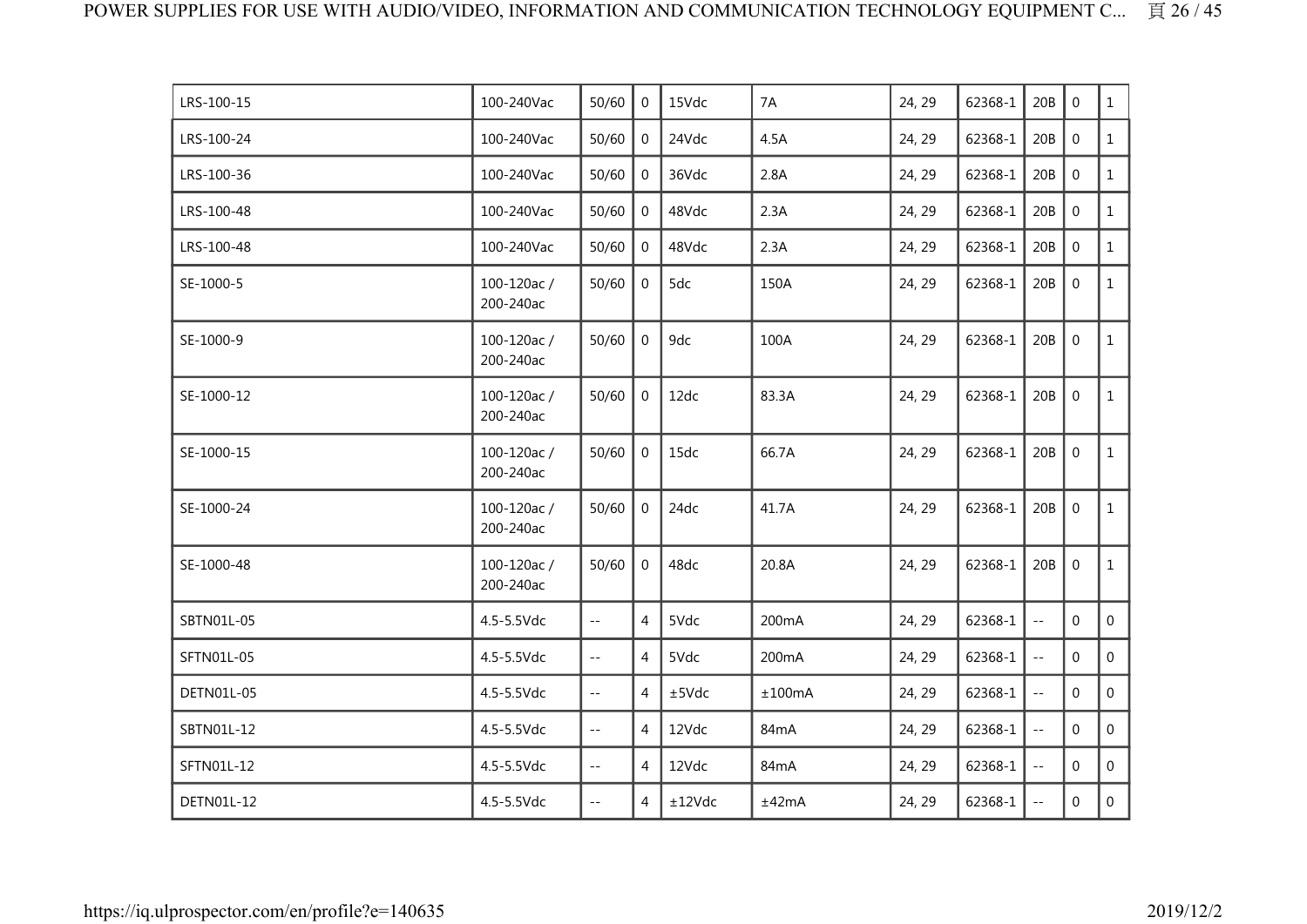| SBTN01L-15 | 4.5-5.5Vdc   | $\mathbb{L} \mathbb{L}$                       | 4              | 15Vdc  | 67 <sub>m</sub> A  | 24, 29 | 62368-1 | $\sim$ $\sim$             | $\mathbf 0$  | $\overline{0}$ |
|------------|--------------|-----------------------------------------------|----------------|--------|--------------------|--------|---------|---------------------------|--------------|----------------|
| SFTN01L-15 | 4.5-5.5Vdc   | $\sim$ $-$                                    | 4              | 15Vdc  | 67 <sub>m</sub> A  | 24, 29 | 62368-1 | $\sim$ $-$                | $\mathbf{0}$ | $\overline{0}$ |
| DETN01L-15 | 4.5-5.5Vdc   | $-$                                           | 4              | ±15Vdc | ±34mA              | 24, 29 | 62368-1 | $\sim$ $\sim$             | $\Omega$     | $\Omega$       |
| SBTN01M-05 | 10.8-13.2Vdc | $\sim$ $\sim$                                 | 4              | 5Vdc   | 200mA              | 24, 29 | 62368-1 | $\mathbb{L} \mathbb{L}$   | $\mathbf{0}$ | $\mathbf 0$    |
| SFTN01M-05 | 10.8-13.2Vdc | $\overline{\phantom{a}}$                      | 4              | 5Vdc   | 200 <sub>m</sub> A | 24, 29 | 62368-1 | $\perp$ $\perp$           | $\Omega$     | $\overline{0}$ |
| DETN01M-05 | 10.8-13.2Vdc | $\mathbb{L}^{\mathbb{L}}$                     | 4              | ±5Vdc  | ±100mA             | 24, 29 | 62368-1 | $\mathbb{Z}^{\mathbb{Z}}$ | $\mathbf{0}$ | $\mathbf 0$    |
| SBTN01M-12 | 10.8-13.2Vdc | $\mathbb{L} \mathbb{L}$                       | 4              | 12Vdc  | 84 <sub>m</sub> A  | 24, 29 | 62368-1 | $\mathbb{L}^2$            | $\mathbf{0}$ | $\overline{0}$ |
| SFTN01M-12 | 10.8-13.2Vdc | $\sim$ $-$                                    | 4              | 12Vdc  | 84 <sub>m</sub> A  | 24, 29 | 62368-1 | $\overline{\phantom{a}}$  | $\mathbf{0}$ | 0              |
| DETN01M-12 | 10.8-13.2Vdc | $\sim$ $-$                                    | $\overline{4}$ | ±12Vdc | ±42mA              | 24, 29 | 62368-1 | $\sim$ $-$                | $\Omega$     | $\overline{0}$ |
| SBTN01M-15 | 10.8-13.2Vdc | $\sim$ $\sim$                                 | $\overline{4}$ | 15Vdc  | 67mA               | 24, 29 | 62368-1 | $\overline{a}$            | $\mathbf 0$  | $\overline{0}$ |
| SFTN01M-15 | 10.8-13.2Vdc | $\sim$ $-$                                    | 4              | 15Vdc  | 67 <sub>m</sub> A  | 24, 29 | 62368-1 | $\overline{\phantom{a}}$  | $\mathbf{0}$ | $\mathbf 0$    |
| DETN01M-15 | 10.8-13.2Vdc | $\overline{\phantom{a}}$                      | 4              | ±15Vdc | ±34mA              | 24, 29 | 62368-1 | 44                        | $\Omega$     | $\overline{0}$ |
| SBTN01N-05 | 21.6-26.4Vdc | $\mathord{\hspace{1pt}\text{--}\hspace{1pt}}$ | 4              | 5Vdc   | 200 <sub>m</sub> A | 24, 29 | 62368-1 | $\pm$ $\pm$               | $\mathbf{0}$ | $\mathbf 0$    |
| SFTN01N-05 | 21.6-26.4Vdc | $\mathcal{L} =$                               | 4              | 5Vdc   | 200 <sub>m</sub> A | 24, 29 | 62368-1 | $\mathbb{L} \mathbb{L}$   | $\Omega$     | $\overline{0}$ |
| DETN01N-05 | 21.6-26.4Vdc | $\mathbb{L}^{\mathbb{L}}$                     | 4              | ±5Vdc  | ±100mA             | 24, 29 | 62368-1 | $\overline{a}$            | $\mathbf{0}$ | 0              |
| SBTN01N-12 | 21.6-26.4Vdc | $\sim$ $-$                                    | 4              | 12Vdc  | 84 <sub>m</sub> A  | 24, 29 | 62368-1 | $\sim$ $\sim$             | $\Omega$     | $\overline{0}$ |
| SFTN01N-12 | 21.6-26.4Vdc | $\mathcal{L} =$                               | $\overline{4}$ | 12Vdc  | 84 <sub>m</sub> A  | 24, 29 | 62368-1 | $\overline{a}$            | $\mathbf 0$  | $\mathbf 0$    |
| DETN01N-12 | 21.6-26.4Vdc | $\sim$ $-$                                    | 4              | ±12Vdc | ±42mA              | 24, 29 | 62368-1 | $\overline{\phantom{a}}$  | $\mathbf{0}$ | 0              |
| SBTN01N-15 | 21.6-26.4Vdc | $\sim$ $-$                                    | 4              | 15Vdc  | 67 <sub>m</sub> A  | 24, 29 | 62368-1 | 44                        | $\mathbf 0$  | 0              |
| SFTN01N-15 | 21.6-26.4Vdc | $\mathcal{L}=\mathcal{L}$                     | 4              | 15Vdc  | 67 <sub>m</sub> A  | 24, 29 | 62368-1 | $\sim$ $-$                | $\mathbf 0$  | $\overline{0}$ |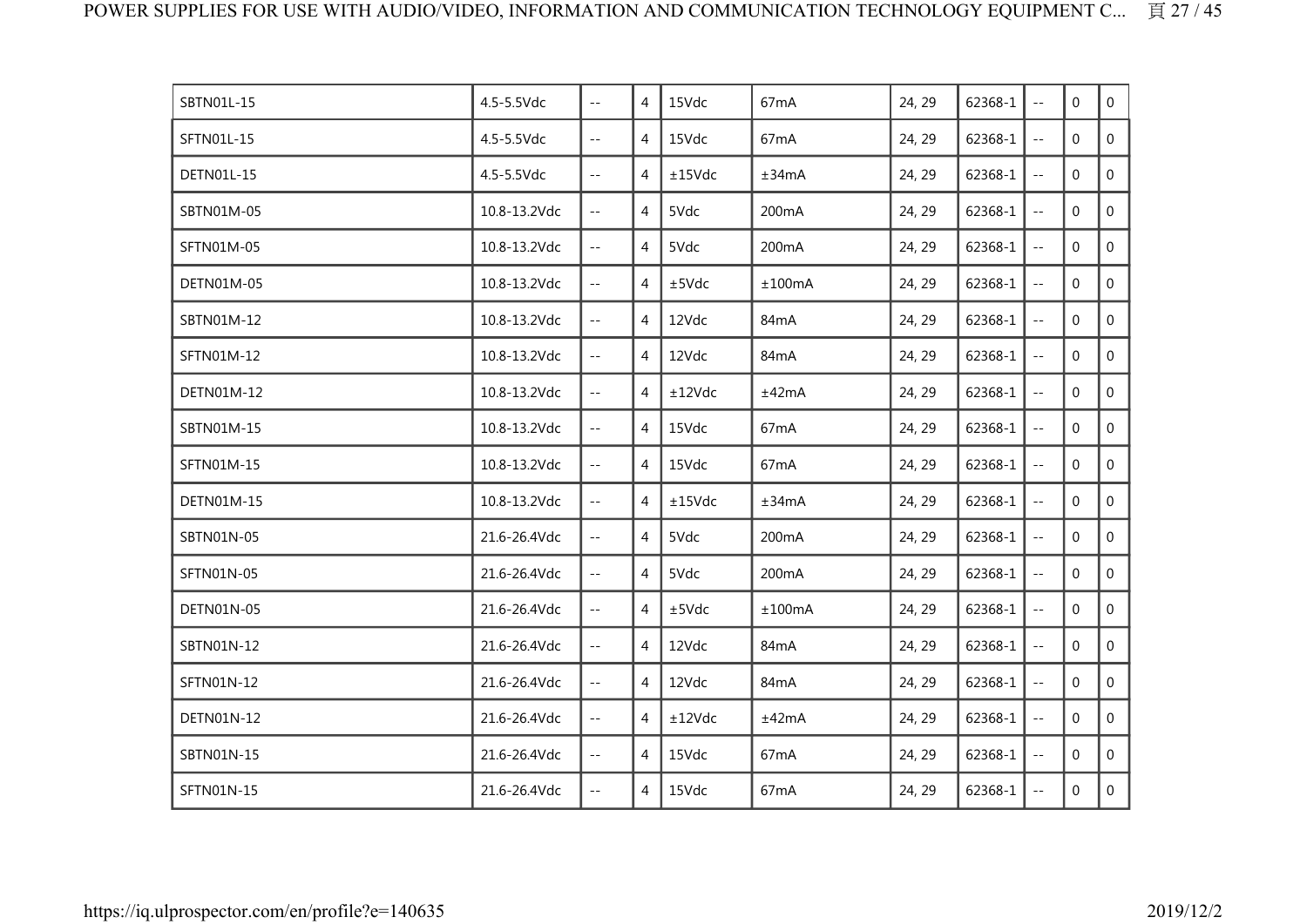| DETN01N-15                        | 21.6-26.4Vdc | $\mathcal{L} =$ | 4              | ±15Vdc | ±34mA  | 24, 29 | 62368-1 | $\ddotsc$ | $\Omega$         | $\overline{0}$ |
|-----------------------------------|--------------|-----------------|----------------|--------|--------|--------|---------|-----------|------------------|----------------|
| UHP-200-3.3, UHP-200R-3.3         | 100-240ac    | 50/60           | $\mathbf 0$    | 3.3dc  | 40A    | 24, 29 | 62368-1 | 20B       | $\mathbf{0}$     | $\mathbf{1}$   |
| UHP-200-4.2, UHP-200R-4.2         | 100-240ac    | 50/60           | $\mathbf 0$    | 4.2dc  | 40A    | 24, 29 | 62368-1 | 20B       | $\mathbf{0}$     | $\mathbf{1}$   |
| UHP-200-5, UHP-200R-5             | 100-240ac    | 50/60           | $\Omega$       | 5dc    | 40A    | 24, 29 | 62368-1 | 20B       | $\Omega$         | $\mathbf{1}$   |
| UHP-200-12, UHP-200R-12           | 100-240ac    | 50/60           | $\overline{0}$ | 12dc   | 16.7A  | 24, 29 | 62368-1 | 20B       | $\mathbf 0$      | $\mathbf{1}$   |
| UHP-200-15, UHP-200R-15           | 100-240ac    | 50/60           | $\mathbf{0}$   | 15dc   | 13.4A  | 24, 29 | 62368-1 | 20B       | $\mathbf 0$      | $\mathbf{1}$   |
| UHP-200-24, UHP-200R-24           | 100-240ac    | 50/60           | $\Omega$       | 24dc   | 8.4A   | 24, 29 | 62368-1 | 20B       | $\mathbf{0}$     | $\mathbf{1}$   |
| UHP-200-36, UHP-200R-36           | 100-240ac    | 50/60           | $\Omega$       | 36dc   | 5.6A   | 24, 29 | 62368-1 | 20B       | $\mathbf{0}$     | $\mathbf{1}$   |
| UHP-200-48, UHP-200R-48           | 100-240ac    | 50/60           | $\Omega$       | 48dc   | 4.2A   | 24, 29 | 62368-1 | 20B       | $\mathbf 0$      | $\mathbf{1}$   |
| UHP-1500-24y(a)                   | 100-120Vac   | 50/60           | $\mathbf{0}$   | 24Vdc  | 37.5A  | 24, 29 | 62368-1 | 20B       | $\mathbf 0$      | $\mathbf{1}$   |
| $UHP-1500-24y(a)$                 | 200-240Vac   | 50/60           | $\Omega$       | 24Vdc  | 62.5A  | 24, 29 | 62368-1 | 20B       | $\Omega$         | $\mathbf{1}$   |
| UHP-1500-48y(a)                   | 100-120Vac   | 50/60           | $\Omega$       | 48Vdc  | 18.9A  | 24, 29 | 62368-1 | 20B       | $\mathbf{0}$     | $\mathbf{1}$   |
| UHP-1500-48y(a)                   | 200-240Vac   | 50/60           | $\mathbf{0}$   | 48Vdc  | 31.5A  | 24, 29 | 62368-1 | 20B       | $\mathbf 0$      | $\mathbf{1}$   |
| UHP-2500-24y (y=blank, PM or CAN) | 100-120ac    | 50/60           | $\Omega$       | 24dc   | 52.1A  | 24, 29 | 62368-1 | 20B       | $\mathbf{0}$     | $\mathbf{1}$   |
|                                   | 200-240ac    | 50/60           | $\Omega$       | 24dc   | 104.2A | 24, 29 | 62368-1 | 20B       | $\mathbf{0}$     | $\mathbf{1}$   |
| UHP-2500-36y (y=blank, PM or CAN) | 100-120ac    | 50/60           | $\Omega$       | 36dc   | 34.7A  | 24, 29 | 62368-1 | 20B       | $\mathbf 0$      | $\mathbf{1}$   |
|                                   | 200-240ac    | 50/60           | $\overline{0}$ | 36dc   | 69.4A  | 24, 29 | 62368-1 | 20B       | $\mathbf 0$      | $\mathbf{1}$   |
| UHP-2500-48y (y=blank, PM or CAN) | 100-120ac    | 50/60           | $\overline{0}$ | 48dc   | 26.1A  | 24, 29 | 62368-1 | 20B       | $\mathbf{0}$     | $\mathbf{1}$   |
|                                   | 200-240ac    | 50/60           | $\Omega$       | 48dc   | 52.1A  | 24, 29 | 62368-1 | 20B       | $\boldsymbol{0}$ | $\mathbf{1}$   |
| PHP-3500-24, PHP-3500-24CAN       | 100-120ac    | 50/60           | $\Omega$       | 24dc   | 72.5A  | 24, 29 | 62368-1 | 20B       | $\mathbf 0$      | $\mathbf{1}$   |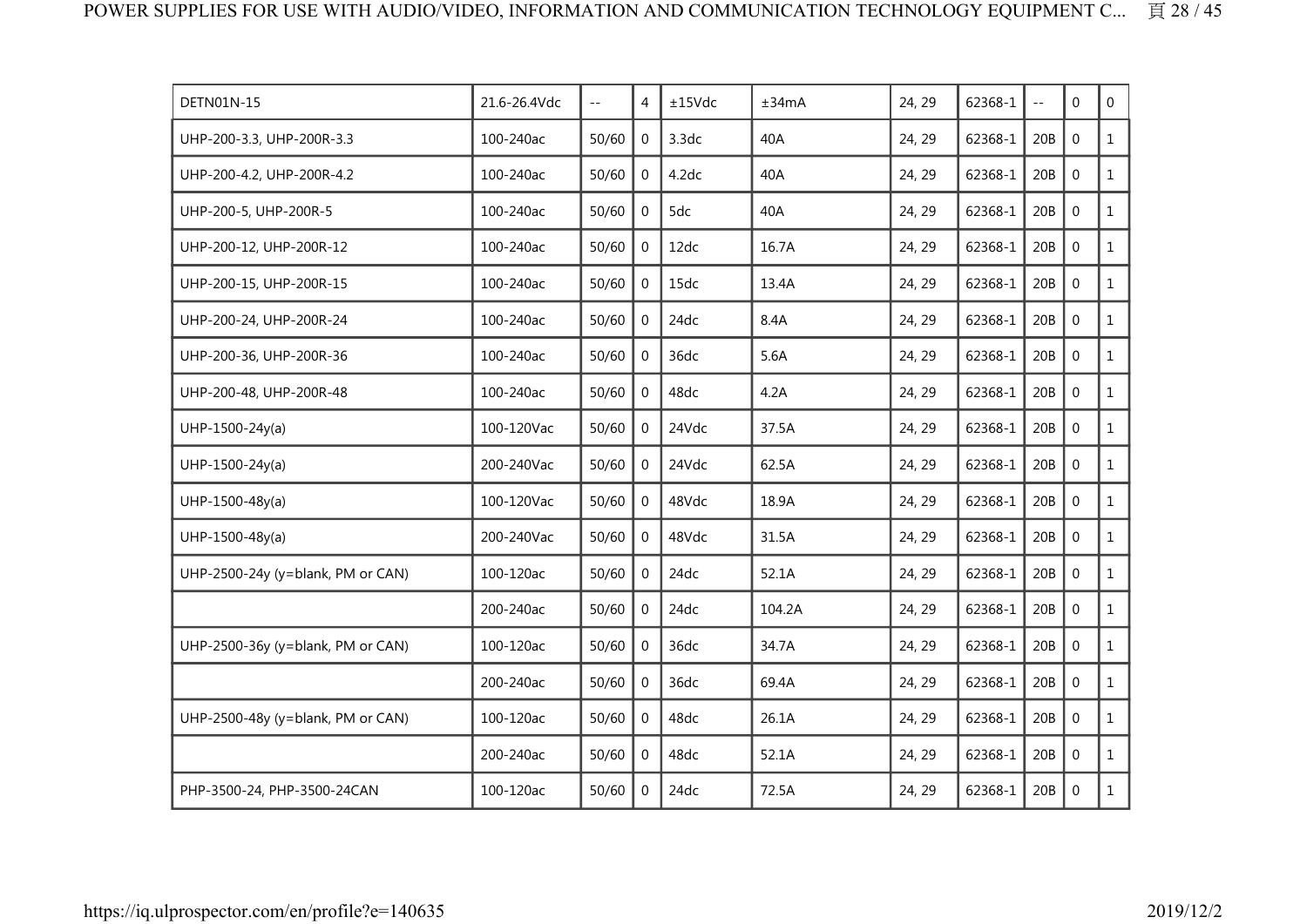|                             | 200-240ac | 50/60 | $\mathbf 0$  | 24dc  | 145A  | 24, 29 | 62368-1 | 20B | $\mathbf 0$    | $\mathbf{1}$   |
|-----------------------------|-----------|-------|--------------|-------|-------|--------|---------|-----|----------------|----------------|
| PHP-3500-48, PHP-3500-48CAN | 100-120ac | 50/60 | $\mathbf 0$  | 48dc  | 36.5A | 24, 29 | 62368-1 | 20B | $\mathbf 0$    | $\mathbf{1}$   |
|                             | 200-240ac | 50/60 | $\mathbf 0$  | 48dc  | 73A   | 24, 29 | 62368-1 | 20B | $\mathbf 0$    | $\mathbf{1}$   |
| HDR-30-5                    | 100-240ac | 50/60 | 0            | 5dc   | 3A    | 24, 28 | 62368-1 | 20B | $\mathbf 0$    | $\overline{2}$ |
| HDR-30-12                   | 100-240ac | 50/60 | 0            | 12dc  | 2A    | 24, 28 | 62368-1 | 20B | $\mathbf 0$    | $\overline{2}$ |
| HDR-30-15                   | 100-240ac | 50/60 | $\mathbf 0$  | 15dc  | 2A    | 24, 28 | 62368-1 | 20B | $\mathbf 0$    | $\overline{2}$ |
| HDR-30-24                   | 100-240ac | 50/60 | $\mathbf 0$  | 24dc  | 1.5A  | 24, 28 | 62368-1 | 20B | $\mathbf 0$    | $\overline{2}$ |
| HDR-30-48                   | 100-240ac | 50/60 | 0            | 48dc  | 0.75A | 24, 28 | 62368-1 | 20B | $\mathbf 0$    | $\overline{2}$ |
| RS-25-3.3                   | 100-240ac | 50/60 | 0            | 3.3dc | 6.0A  | 24, 28 | 62368-1 | 20B | $\mathbf 0$    | $\mathsf{3}$   |
| RS-25-5                     | 100-240ac | 50/60 | $\mathbf 0$  | 5dc   | 5.0A  | 24, 28 | 62368-1 | 20B | $\mathbf 0$    | $\mathsf{3}$   |
| RS-25-12                    | 100-240ac | 50/60 | 0            | 12dc  | 2.1A  | 24, 28 | 62368-1 | 20B | $\mathbf 0$    | 3              |
| RS-25-15                    | 100-240ac | 50/60 | 0            | 15dc  | 1.7A  | 24, 28 | 62368-1 | 20B | $\mathbf 0$    | $\mathsf{3}$   |
| RS-25-24                    | 100-240ac | 50/60 | $\mathbf 0$  | 24dc  | 1.1A  | 24, 28 | 62368-1 | 20B | $\mathbf 0$    | $\overline{3}$ |
| RS-25-48                    | 100-240ac | 50/60 | $\mathbf 0$  | 48dc  | 0.57A | 24, 28 | 62368-1 | 20B | $\mathbf 0$    | $\mathsf{3}$   |
| RS-100-3.3                  | 100-240ac | 50/60 | 0            | 3.3dc | 20A   | 24, 29 | 62368-1 | 20B | $\mathbf 0$    | $\mathbf{1}$   |
| RS-100-5                    | 100-240ac | 50/60 | $\mathbf 0$  | 5dc   | 16A   | 24, 29 | 62368-1 | 20B | $\mathbf 0$    | $\mathbf{1}$   |
| RS-100-12                   | 100-240ac | 50/60 | $\mathbf 0$  | 12dc  | 8.5A  | 24, 29 | 62368-1 | 20B | $\overline{0}$ | $\mathbf{1}$   |
| RS-100-15                   | 100-240ac | 50/60 | $\Omega$     | 15dc  | 7.0A  | 24, 29 | 62368-1 | 20B | $\mathbf 0$    | $\mathbf{1}$   |
| RS-100-24                   | 100-240ac | 50/60 | $\mathbf{0}$ | 24dc  | 4.5A  | 24, 29 | 62368-1 | 20B | $\mathbf 0$    | $\mathbf{1}$   |
| RS-100-48                   | 100-240ac | 50/60 | $\mathbf 0$  | 48dc  | 2.3A  | 24, 29 | 62368-1 | 20B | $\mathbf 0$    | $\mathbf{1}$   |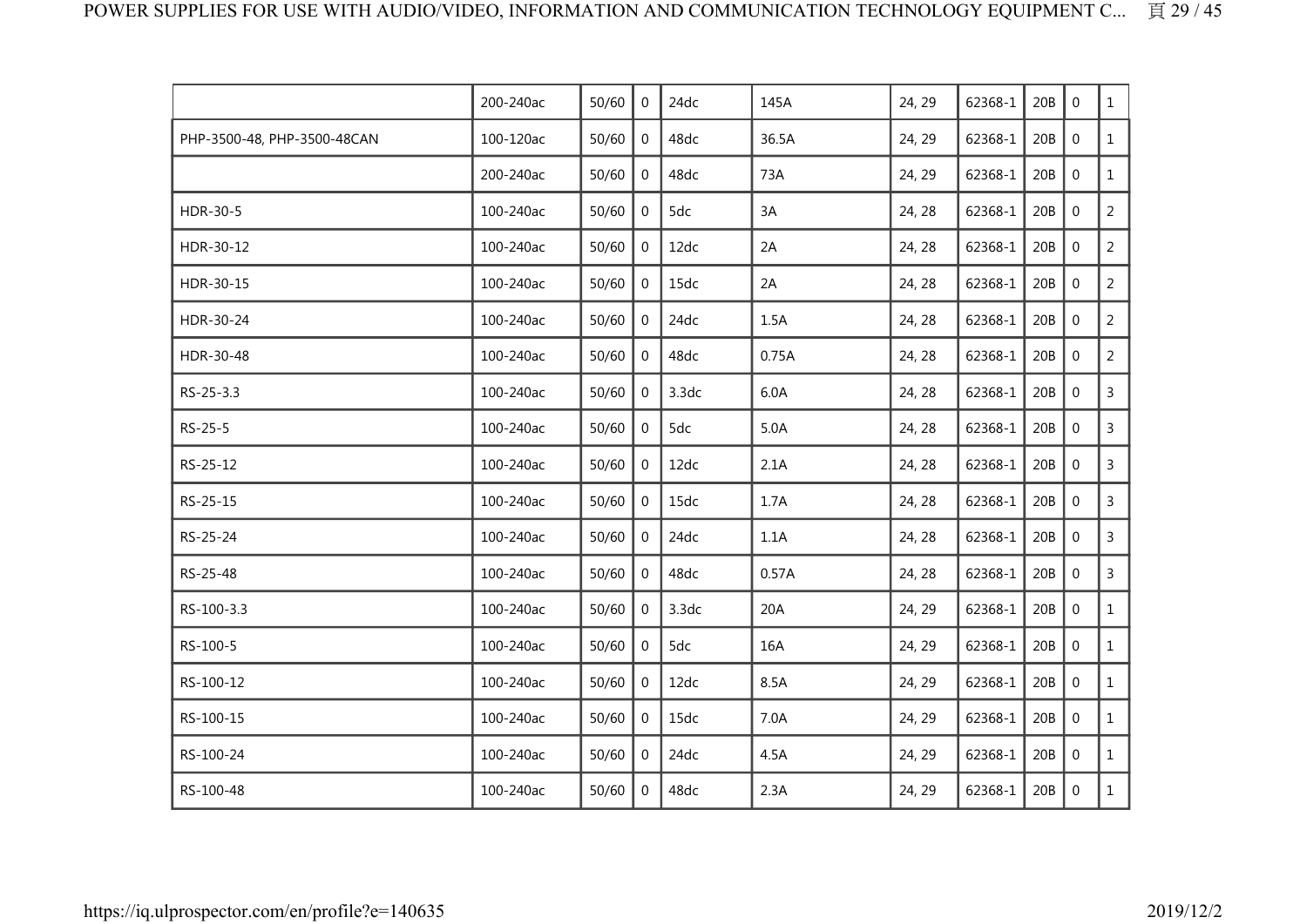| <b>RD-85A</b> | 100-240ac | 50/60 | $\mathbf 0$    | 5dc     | 8.0A | 24, 29 | 62368-1 | 20B | $\overline{0}$   | $\mathbf{1}$ |
|---------------|-----------|-------|----------------|---------|------|--------|---------|-----|------------------|--------------|
|               |           |       |                | 12dc    | 4.0A |        |         |     |                  |              |
| <b>RD-85B</b> | 100-240ac | 50/60 | $\overline{0}$ | 5dc     | 8.0A | 24, 29 | 62368-1 | 20B | $\boldsymbol{0}$ | $\mathbf{1}$ |
|               |           |       |                | 24dc    | 2.0A |        |         |     |                  |              |
| RID-85A       | 100-240ac | 50/60 | $\overline{0}$ | 5dc     | 8.0A | 24, 29 | 62368-1 | 20B | $\boldsymbol{0}$ | $\mathbf{1}$ |
|               |           |       |                | 12dc    | 4.0A |        |         |     |                  |              |
| RID-85B       | 100-240ac | 50/60 | $\mathbf 0$    | 5dc     | 8.0A | 24, 29 | 62368-1 | 20B | $\boldsymbol{0}$ | $\mathbf{1}$ |
|               |           |       |                | 24dc    | 2.0A |        |         |     |                  |              |
| <b>RT-85A</b> | 100-240ac | 50/60 | $\mathbf 0$    | 5dc     | 8.0A | 24, 29 | 62368-1 | 20B | $\mathbf 0$      | $\mathbf{1}$ |
|               |           |       |                | 12dc    | 3.5A |        |         |     |                  |              |
|               |           |       |                | $-5dc$  | 0.5A |        |         |     |                  |              |
| <b>RT-85B</b> | 100-240ac | 50/60 | $\mathbf 0$    | 5dc     | 8.0A | 24, 29 | 62368-1 | 20B | $\mathbf 0$      | $\mathbf{1}$ |
|               |           |       |                | 12dc    | 3.5A |        |         |     |                  |              |
|               |           |       |                | $-12dc$ | 0.5A |        |         |     |                  |              |
| <b>RT-85C</b> | 100-240ac | 50/60 | $\mathbf 0$    | 5dc     | 7.0A | 24, 29 | 62368-1 | 20B | $\mathbf 0$      | $\mathbf{1}$ |
|               |           |       |                | 15dc    | 3.0A |        |         |     |                  |              |
|               |           |       |                | $-15dc$ | 0.5A |        |         |     |                  |              |
| <b>RT-85D</b> | 100-240ac | 50/60 | 0              | 5dc     | 6.0A | 24, 29 | 62368-1 | 20B | $\mathbf 0$      | $\mathbf{1}$ |
|               |           |       |                | 24dc    | 2.0A |        |         |     |                  |              |
|               |           |       |                | 12dc    | 1.0A |        |         |     |                  |              |
|               |           |       |                |         |      |        |         |     |                  |              |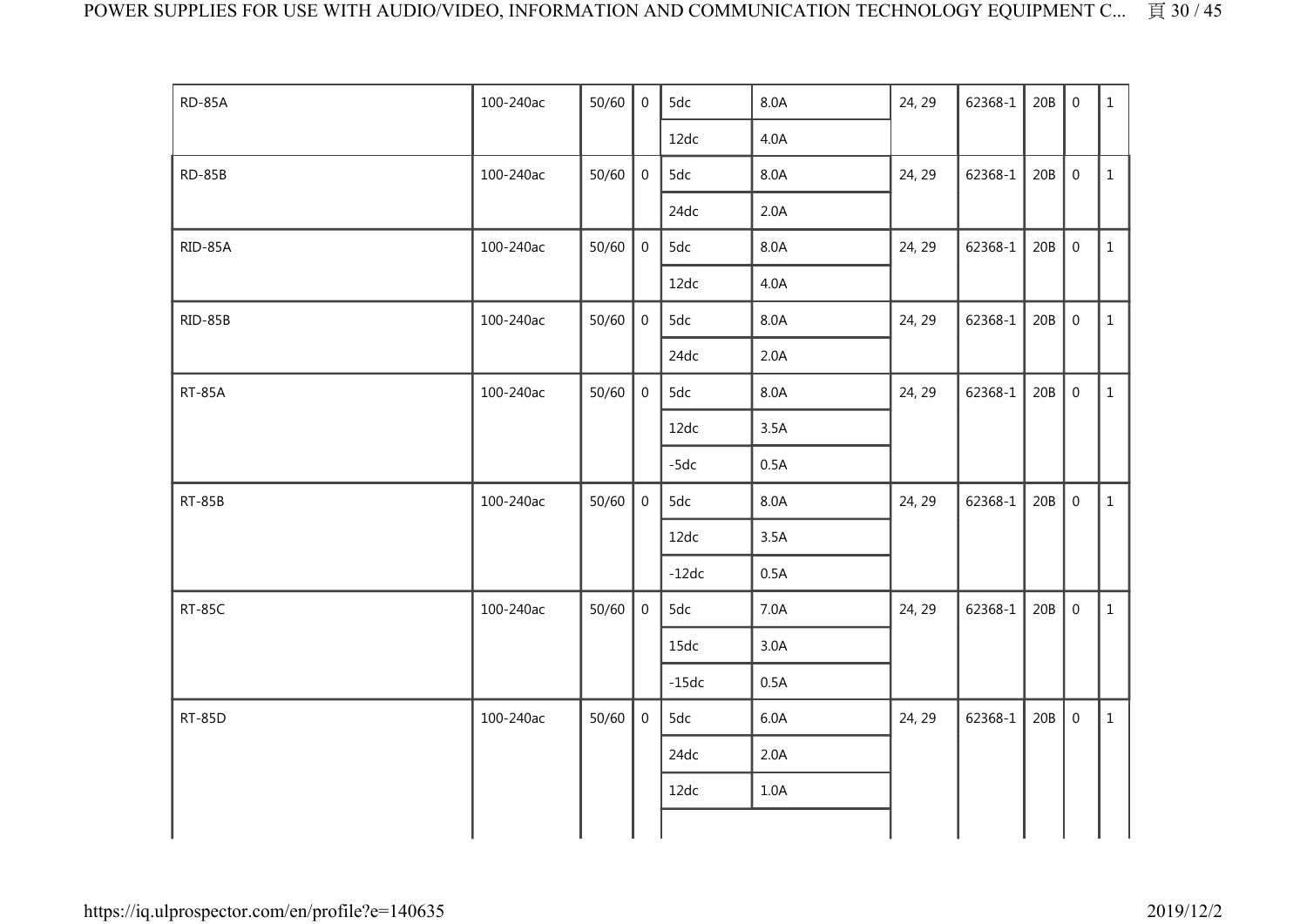|                             |           |           |                | 5dc     | 7.0A    |        |               |     |              |                |
|-----------------------------|-----------|-----------|----------------|---------|---------|--------|---------------|-----|--------------|----------------|
|                             |           |           |                | 12dc    | 3.1A    |        |               |     |              |                |
|                             |           |           |                | $-5dc$  | 0.5A    |        |               |     |              |                |
|                             |           |           |                | $-12dc$ | 0.5A    |        |               |     |              |                |
| <b>RQ-85C</b>               | 100-240ac | $50/60$ 0 |                | 5dc     | 7.0A    | 24, 29 | 62368-1 20B 0 |     |              | $\overline{1}$ |
|                             |           |           |                | 15dc    | 2.5A    |        |               |     |              |                |
|                             |           |           |                | $-5dc$  | 0.5A    |        |               |     |              |                |
|                             |           |           |                | $-15dc$ | 0.5A    |        |               |     |              |                |
| <b>RQ-85D</b>               | 100-240ac | 50/60     | $\overline{0}$ | 5dc     | 6.0A    | 24, 29 | 62368-1       | 20B | $\mathbf 0$  | $\mathbf{1}$   |
|                             |           |           |                | 12dc    | 2.0A    |        |               |     |              |                |
|                             |           |           |                | 24dc    | 1.0A    |        |               |     |              |                |
|                             |           |           |                | $-12dc$ | 0.5A    |        |               |     |              |                |
| HEP-1000-24, HEP-1000-24CAN | 100-120ac | 50/60     | $\mathbf 0$    | 24dc    | 27.3A   | 24, 29 | 62368-1       | 20B | $\mathbf 0$  | $\mathbf{1}$   |
|                             |           |           |                | 12dc    | 0.5     | 24, 30 |               |     |              |                |
| HEP-1000-24, HEP-1000-24CAN | 200-277ac | 50/60     | $\mathbf 0$    | 24dc    | 42A     | 24, 29 | 62368-1       | 20B | $\mathbf 0$  | $\mathbf{1}$   |
|                             |           |           |                | 12dc    | $0.5\,$ | 24, 30 |               |     |              |                |
| HEP-1000-48, HEP-1000-48CAN | 100-120ac | 50/60     | $\mathbf 0$    | 48dc    | 13.7A   | 24, 29 | 62368-1       | 20B | $\mathbf 0$  | $\mathbf{1}$   |
|                             |           |           |                | 12dc    | 0.5     | 24, 30 |               |     |              |                |
| HEP-1000-48, HEP-1000-48CAN | 200-277ac | 50/60     | $\Omega$       | 48dc    | 21A     | 24, 29 | 62368-1       | 20B | $\mathbf{0}$ | $\mathbf{1}$   |
|                             |           |           |                | 12dc    | $0.5\,$ | 24, 30 |               |     |              |                |
|                             |           |           |                |         |         |        |               |     |              |                |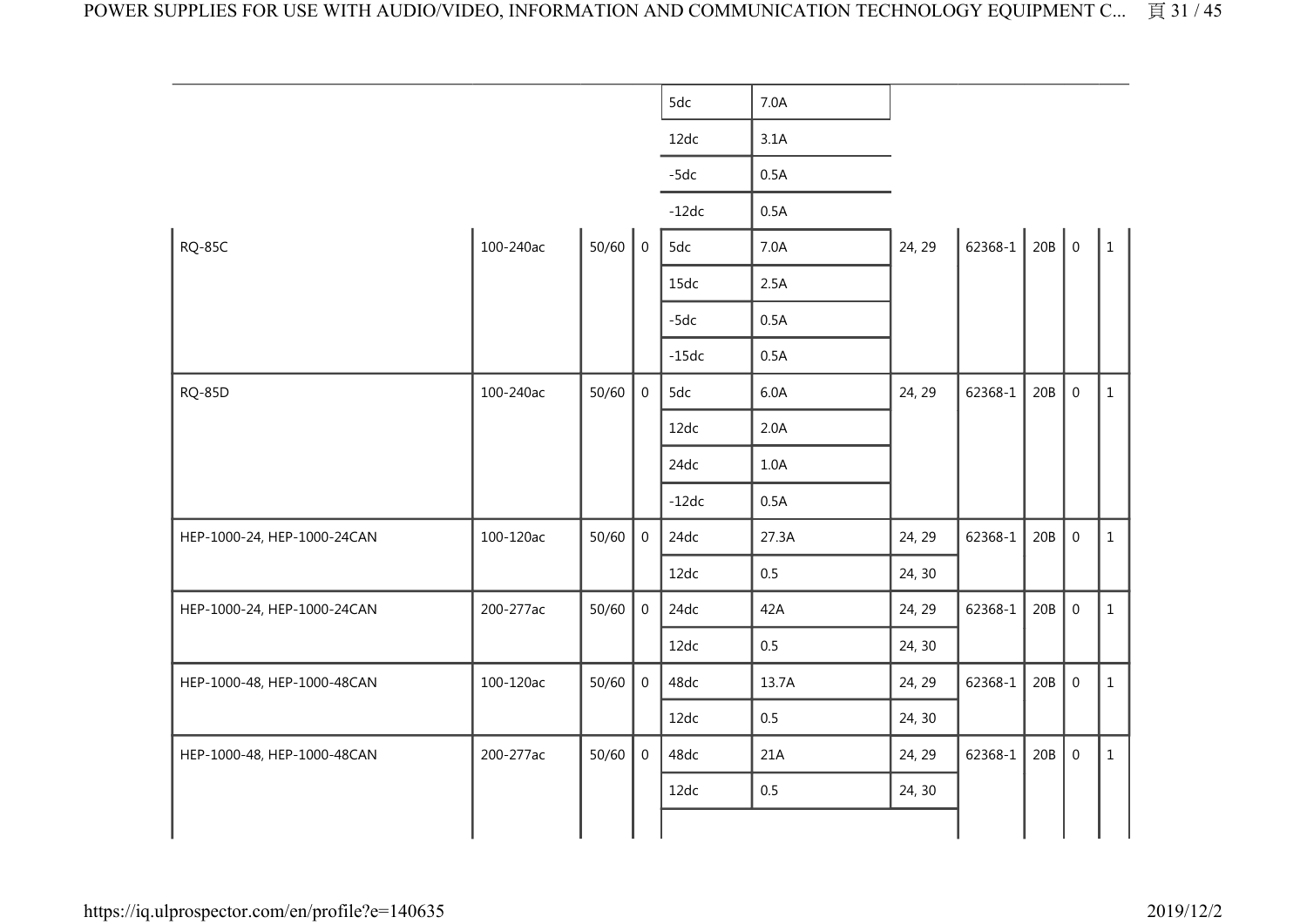|                               |           |                                   |                | 100dc     | 6.5A  | 25, 29  |               |     |                |                |
|-------------------------------|-----------|-----------------------------------|----------------|-----------|-------|---------|---------------|-----|----------------|----------------|
|                               |           |                                   |                | 12dc      | 0.5   | 24, 30  |               |     |                |                |
| HEP-1000-100, HEP-1000-100CAN | 200-277ac | $50/60$ 0                         |                | 100dc     | 10A   | 25, 29  | 62368-1 20B 0 |     |                | $\mathbf{1}$   |
|                               |           |                                   |                | 12dc      | 0.5   | 24, 30  |               |     |                |                |
| HDR-15-5                      | 100-240ac | 50/60                             | $\overline{0}$ | 5dc       | 2.4A  | 24, 28  | 62368-1       | 20B | $\overline{0}$ | $\overline{2}$ |
| HDR-15-12                     | 100-240ac | 50/60                             | $\overline{0}$ | 12dc      | 1.25A | 24, 28  | 62368-1       | 20B | $\mathbf 0$    | 2              |
| HDR-15-15                     | 100-240ac | 50/60                             | $\mathbf 0$    | 15dc      | 1.0A  | 24, 28  | 62368-1       | 20B | $\mathbf{0}$   | $\overline{2}$ |
| HDR-15-24                     | 100-240ac | 50/60                             | 0              | 24dc      | 0.63A | 24, 28  | 62368-1       | 20B | $\pmb{0}$      | $\overline{2}$ |
| HDR-15-48                     | 100-240ac | 50/60                             | $\overline{0}$ | 48dc      | 0.32A | 24, 28  | 62368-1       | 20B | 0              | 2              |
| DRDN20-12                     | 9-14VDC   | $\qquad \qquad -$                 | 0              | 9-14VDC   | 20    | ES1/PS3 | 62368-1       | 20B | 5              | $\mathbf{1}$   |
| <b>DRDN20-24</b>              | 19-29VDC  | $\overline{\phantom{0}}$          | $\Omega$       | 19-29VDC  | 20    | ES1/PS3 | 62368-1       | 20B | 5              | $\mathbf{1}$   |
| <b>DRDN20-48</b>              | 36-60VDC  |                                   | 0              | 36-60VDC  | 20    | ES1/PS3 | 62368-1       | 20B | 5              | $\mathbf{1}$   |
| DRDN40-12                     | 9-14VDC   | $\qquad \qquad \longleftarrow$    | $\overline{0}$ | 9-14VDC   | 40    | ES1/PS3 | 62368-1       | 20B | 5              | $\mathbf{1}$   |
| <b>DRDN40-24</b>              | 19-29VDC  | $\overbrace{\phantom{12322111}}$  | $\Omega$       | 19-29VDC  | 40    | ES1/PS3 | 62368-1       | 20B | 5              | $\mathbf{1}$   |
| <b>DRDN40-48</b>              | 36-60VDC  | $\qquad \qquad -$                 | $\Omega$       | 36-60VDC  | 40    | ES1/PS3 | 62368-1       | 20B | 5              | $\mathbf{1}$   |
| <b>ERDN20-5</b>               | 4.5-6 VDC | $\qquad \qquad \longleftarrow$    | $\overline{0}$ | 4.5-6 VDC | 20    | ES1/PS3 | 62368-1       | 20B | 5              | $\mathbf{1}$   |
| ERDN20-12                     | 9-14VDC   |                                   | $\Omega$       | 9-14VDC   | 20    | ES1/PS3 | 62368-1       | 20B | 5              | $\mathbf{1}$   |
| <b>ERDN20-24</b>              | 19-29VDC  | $\overbrace{\phantom{123221111}}$ | $\Omega$       | 19-29VDC  | 20    | ES1/PS3 | 62368-1       | 20B | 5              | $\mathbf{1}$   |
| <b>ERDN20-48</b>              | 36-60VDC  | $\overline{\phantom{m}}$          | $\Omega$       | 36-60VDC  | 20    | ES1/PS3 | 62368-1       | 20B | 5              | 1              |
| ERDN40-12                     | 9-14VDC   |                                   | $\Omega$       | 9-14VDC   | 40    | ES1/PS3 | 62368-1       | 20B | 5              | $\mathbf{1}$   |
|                               |           |                                   |                |           |       |         |               |     |                |                |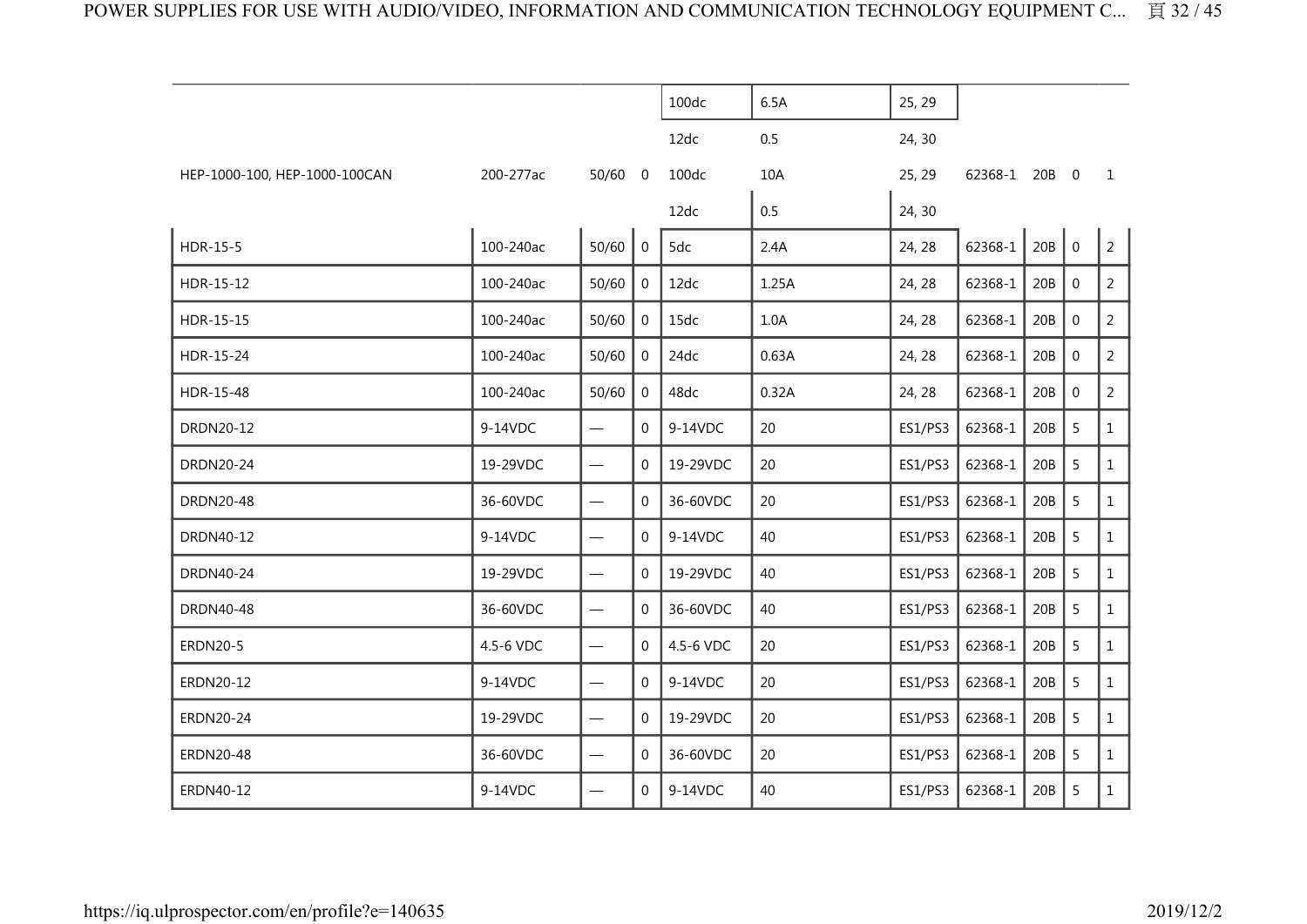| ERDN40-24      | 19-29VDC                    | $\overline{\phantom{m}}$ | $\Omega$       | 19-29VDC | 40     | ES1/PS3 | 62368-1 | 20B | 5              | $\mathbf{1}$ |
|----------------|-----------------------------|--------------------------|----------------|----------|--------|---------|---------|-----|----------------|--------------|
| ERDN40-48      | 36-60VDC                    |                          | $\Omega$       | 36-60VDC | 40     | ES1/PS3 | 62368-1 | 20B | 5              | $\mathbf{1}$ |
| RSP-2400-12    | 200-240ac                   | 50/60                    | $\Omega$       | 12dc     | 166.7A | 24, 29  | 62368-1 | 25B | $\mathbf 0$    | $\mathbf{1}$ |
| RSP-2400-24    | 200-240ac                   | 50/60                    | $\mathbf{0}$   | 24dc     | 100A   | 24, 29  | 62368-1 | 25B | $\mathbf{0}$   | $\mathbf{1}$ |
| RSP-2400-48    | 200-240ac                   | 50/60                    | $\overline{0}$ | 48dc     | 50A    | 24, 29  | 62368-1 | 25B | $\mathbf 0$    | $\mathbf{1}$ |
| RSP-3000-12    | 200-240ac                   | 50/60                    | $\mathbf{0}$   | 12dc     | 200A   | 24, 29  | 62368-1 | 25B | $\overline{0}$ | $\mathbf{1}$ |
| RSP-3000-24    | 200-240ac                   | 50/60                    | $\mathbf{0}$   | 24dc     | 125A   | 24, 29  | 62368-1 | 25B | $\mathbf 0$    | $\mathbf{1}$ |
| RSP-3000-48    | 200-240ac                   | 50/60                    | $\mathbf{0}$   | 48dc     | 62.5A  | 24, 29  | 62368-1 | 25B | $\mathbf 0$    | $\mathbf{1}$ |
| RSP-3000-48CC  | 200-240ac                   | 50/60                    | $\mathbf{0}$   | 48dc     | 62.5A  | 24, 29  | 62368-1 | 25B | $\mathbf{0}$   | $\mathbf{1}$ |
| RSP-3000-48NLP | 200-277ac                   | 50/60                    | $\overline{0}$ | 48dc     | 62.5A  | 24, 29  | 62368-1 | 25B | $\overline{0}$ | $\mathbf{1}$ |
| RSP-3000-30MIO | 200-240ac                   | 50/60                    | $\mathbf 0$    | 30dc     | 100A   | 24, 29  | 62368-1 | 25B | $\mathbf 0$    | $\mathbf{1}$ |
| RS-150-3.3     | 100-120 / 200<br>$-240$ Vac | 50/60                    | $\overline{0}$ | 3.3Vdc   | 30A    | 24, 29  | 62368-1 | 20B | $\mathbf 0$    | $\mathbf{1}$ |
| RS-150-5       | 100-120 / 200<br>$-240$ Vac | 50/60                    | $\Omega$       | 5Vdc     | 26A    | 24, 29  | 62368-1 | 20B | $\mathbf{0}$   | $\mathbf{1}$ |
| RS-150-7.5     | 100-120 / 200<br>$-240$ Vac | 50/60                    | $\overline{0}$ | 7.5Vdc   | 20A    | 24, 29  | 62368-1 | 20B | $\mathbf 0$    | $\mathbf{1}$ |
| RS-150-9       | 100-120 / 200<br>$-240$ Vac | 50/60                    | $\mathbf 0$    | 9Vdc     | 16.7A  | 24, 29  | 62368-1 | 20B | $\mathbf 0$    | $\mathbf{1}$ |
| RS-150-12      | 100-120 / 200<br>$-240$ Vac | 50/60                    | $\overline{0}$ | 12Vdc    | 12.5A  | 24, 29  | 62368-1 | 20B | $\mathbf 0$    | $\mathbf{1}$ |
| RS-150-15      | 100-120 / 200<br>$-240$ Vac | 50/60                    | $\mathbf 0$    | 15Vdc    | 10A    | 24, 29  | 62368-1 | 20B | $\mathbf 0$    | $\mathbf{1}$ |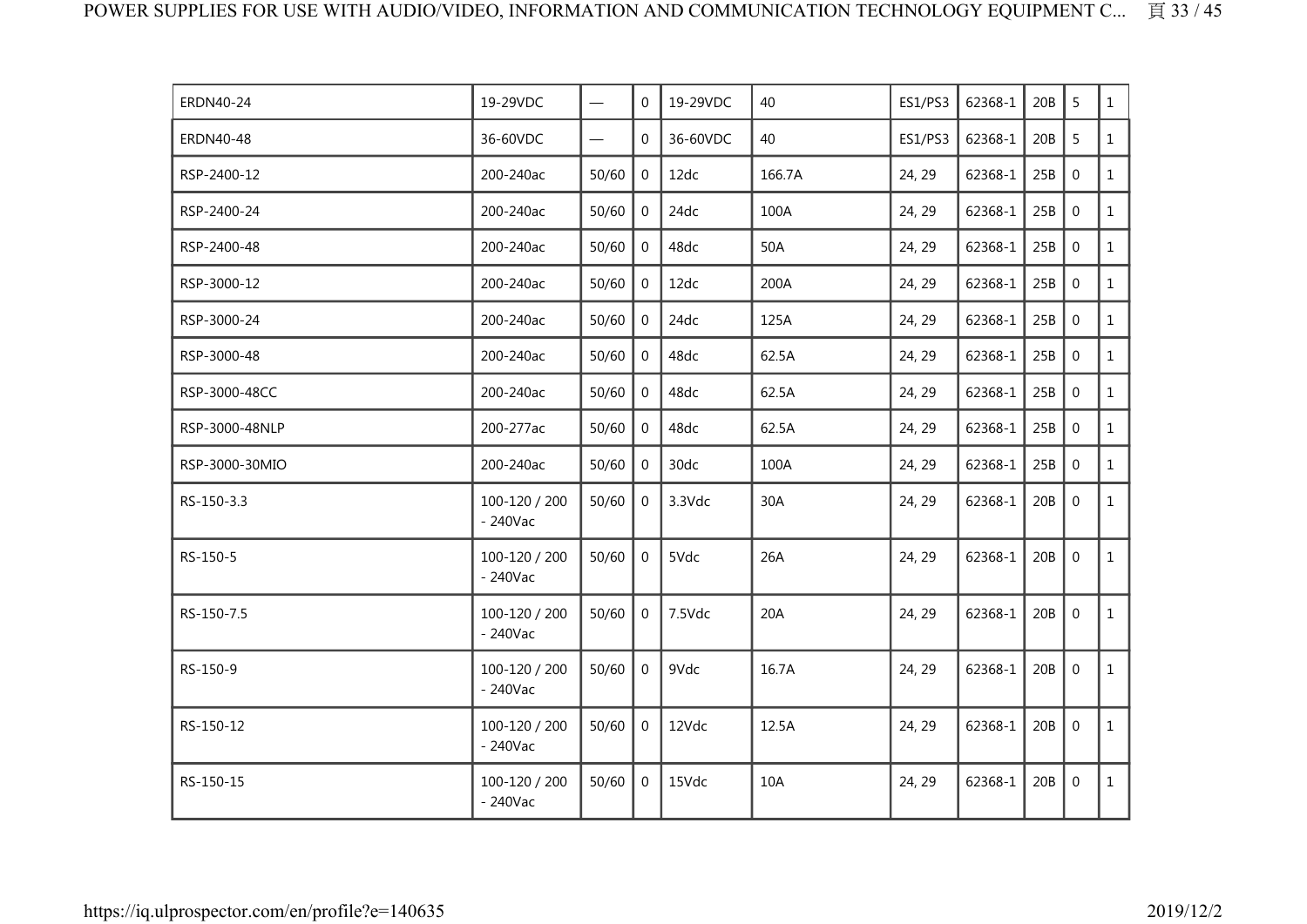| RS-150-19      | 100-120 / 200<br>$-240$ Vac | 50/60 | $\Omega$       | 19Vdc          | 7.9A         | 24, 29 | 62368-1 | 20B | $\mathbf{0}$     | $\mathbf{1}$ |
|----------------|-----------------------------|-------|----------------|----------------|--------------|--------|---------|-----|------------------|--------------|
| RS-150-24      | 100-120 / 200<br>$-240$ Vac | 50/60 | $\mathbf 0$    | 24Vdc          | 6.5A         | 24, 29 | 62368-1 | 20B | $\mathbf 0$      | $\mathbf{1}$ |
| RS-150-48      | 100-120 / 200<br>$-240$ Vac | 50/60 | $\overline{0}$ | 48Vdc          | 3.3A         | 24, 29 | 62368-1 | 20B | $\mathbf 0$      | $\mathbf{1}$ |
| <b>RD-125A</b> | 100-120 / 200<br>$-240$ Vac | 50/60 | $\mathbf{0}$   | 5Vdc<br>12Vdc  | 7.7A<br>7.7A | 24, 29 | 62368-1 | 20B | $\mathbf{0}$     | $\mathbf{1}$ |
| <b>RD-125B</b> | 100-120 / 200<br>$-240$ Vac | 50/60 | $\overline{0}$ | 5Vdc<br>24Vdc  | 4.6A<br>4.6A | 24, 29 | 62368-1 | 20B | $\mathbf 0$      | $\mathbf{1}$ |
| RID-125-1205   | 100-120 / 200<br>$-240$ Vac | 50/60 | $\overline{0}$ | 12Vdc<br>5Vdc  | 9.2A<br>3.0A | 24, 29 | 62368-1 | 20B | $\mathbf 0$      | $\mathbf{1}$ |
| RD-125-1224    | 100-120 / 200<br>$-240$ Vac | 50/60 | $\mathbf 0$    | 12Vdc<br>24Vdc | 3.7A<br>3.7A | 24, 29 | 62368-1 | 20B | $\mathbf 0$      | $\mathbf{1}$ |
| RID-125-1224   | 100-120 / 200<br>$-240$ Vac | 50/60 | $\overline{0}$ | 12Vdc<br>24Vdc | 3.7A<br>3.7A | 24, 29 | 62368-1 | 20B | $\mathbf 0$      | $\mathbf{1}$ |
| RD-125-1248    | 100-120 / 200<br>$-240$ Vac | 50/60 | $\mathbf 0$    | 12Vdc<br>48Vdc | 2.3A<br>2.3A | 24, 29 | 62368-1 | 20B | $\mathbf 0$      | $\mathbf{1}$ |
| RID-125-1248   | 100-120 / 200<br>$-240$ Vac | 50/60 | $\mathbf 0$    | 12Vdc<br>48Vdc | 2.3A<br>2.3A | 24, 29 | 62368-1 | 20B | $\mathbf 0$      | $\mathbf{1}$ |
| RID-125-2405   | 100-120 / 200<br>$-240$ Vac | 50/60 | $\Omega$       | 24Vdc<br>5Vdc  | 4.6A<br>3.0A | 24, 29 | 62368-1 | 20B | $\mathbf 0$      | $\mathbf{1}$ |
| RD-125-2448    | 100-120 / 200<br>$-240$ Vac | 50/60 | $\mathbf 0$    | 24Vdc<br>48Vdc | 2.0A<br>2.0A | 24, 29 | 62368-1 | 20B | $\boldsymbol{0}$ | $\mathbf{1}$ |
| RID-125-2448   | 100-120 / 200<br>$-240$ Vac | 50/60 | $\overline{0}$ | 24Vdc<br>48Vdc | 2.0A<br>2.0A | 24, 29 | 62368-1 | 20B | $\mathbf 0$      | $\mathbf{1}$ |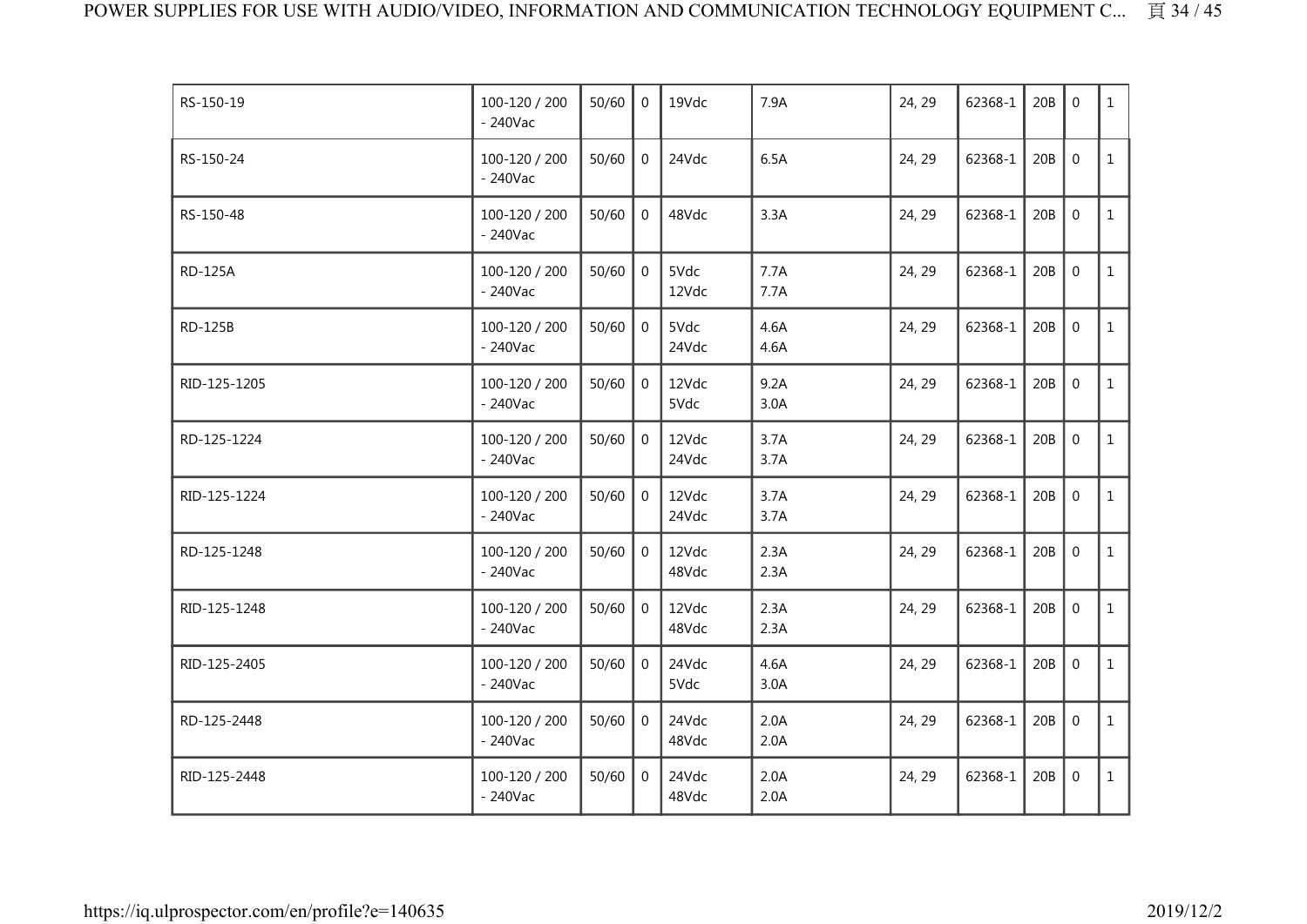| RD-125-2412  | 100-120 / 200<br>$-240$ Vac | 50/60 | $\overline{0}$ | 24Vdc<br>12Vdc                        | 3.7A<br>3.7A                  | 24, 29 | 62368-1 | 20B | $\mathbf 0$    | $\mathbf{1}$ |
|--------------|-----------------------------|-------|----------------|---------------------------------------|-------------------------------|--------|---------|-----|----------------|--------------|
| RID-125-2412 | 100-120 / 200<br>$-240$ Vac | 50/60 | $\overline{0}$ | 24Vdc<br>12Vdc                        | 3.7A<br>3.7A                  | 24, 29 | 62368-1 | 20B | $\overline{0}$ | $\mathbf{1}$ |
| RD-125-4812  | 100-120 / 200<br>$-240$ Vac | 50/60 | $\overline{0}$ | 48Vdc<br>12Vdc                        | 2.3A<br>2.3A                  | 24, 29 | 62368-1 | 20B | $\mathbf 0$    | $\mathbf{1}$ |
| RD-125-4824  | 100-120 / 200<br>$-240$ Vac | 50/60 | $\overline{0}$ | 48Vdc<br>24Vdc                        | 2.0A<br>2.0A                  | 24, 29 | 62368-1 | 20B | $\mathbf 0$    | $\mathbf{1}$ |
| RT-125A      | 100-120 / 200<br>$-240$ Vac | 50/60 | $\overline{0}$ | 5Vdc<br>12Vdc<br>-5Vdc                | 12.0A<br>5.5A<br>1.0A         | 24, 29 | 62368-1 | 20B | $\mathbf 0$    | $\mathbf{1}$ |
| RT-125B      | 100-120 / 200<br>$-240$ Vac | 50/60 | $\overline{0}$ | 5Vdc<br>12Vdc<br>$-12.0$ Vdc          | 12.0A<br>5.0A<br>1.0A         | 24, 29 | 62368-1 | 20B | $\mathbf 0$    | $\mathbf{1}$ |
| RT-125C      | 100-120 / 200<br>$-240$ Vac | 50/60 | $\Omega$       | 5Vdc<br>15Vdc<br>$-15$ Vdc            | 10.0A<br>5.0A<br>1.0A         | 24, 29 | 62368-1 | 20B | $\mathbf 0$    | $\mathbf{1}$ |
| RT-125D      | 100-120 / 200<br>$-240$ Vac | 50/60 | $\mathbf 0$    | 5Vdc<br>24Vdc<br>12Vdc                | 8.0A<br>3.0A<br>2.0A          | 24, 29 | 62368-1 | 20B | $\mathbf 0$    | $\mathbf{1}$ |
| RQ-125B      | 100-120 / 200<br>$-240$ Vac | 50/60 | $\mathbf 0$    | 5Vdc<br>12Vdc<br>$-5Vdc$<br>$-12Vdc$  | 11.0A<br>4.5A<br>1.0A<br>0.5A | 24, 29 | 62368-1 | 20B | $\mathbf 0$    | $\mathbf{1}$ |
| RQ-125C      | 100-120 / 200<br>- 240Vac   | 50/60 | $\overline{0}$ | 5Vdc<br>15Vdc<br>$-5Vdc$<br>$-15$ Vdc | 10.0A<br>4.0A<br>1.0A<br>0.5A | 24, 29 | 62368-1 | 20B | $\mathbf 0$    | $\mathbf{1}$ |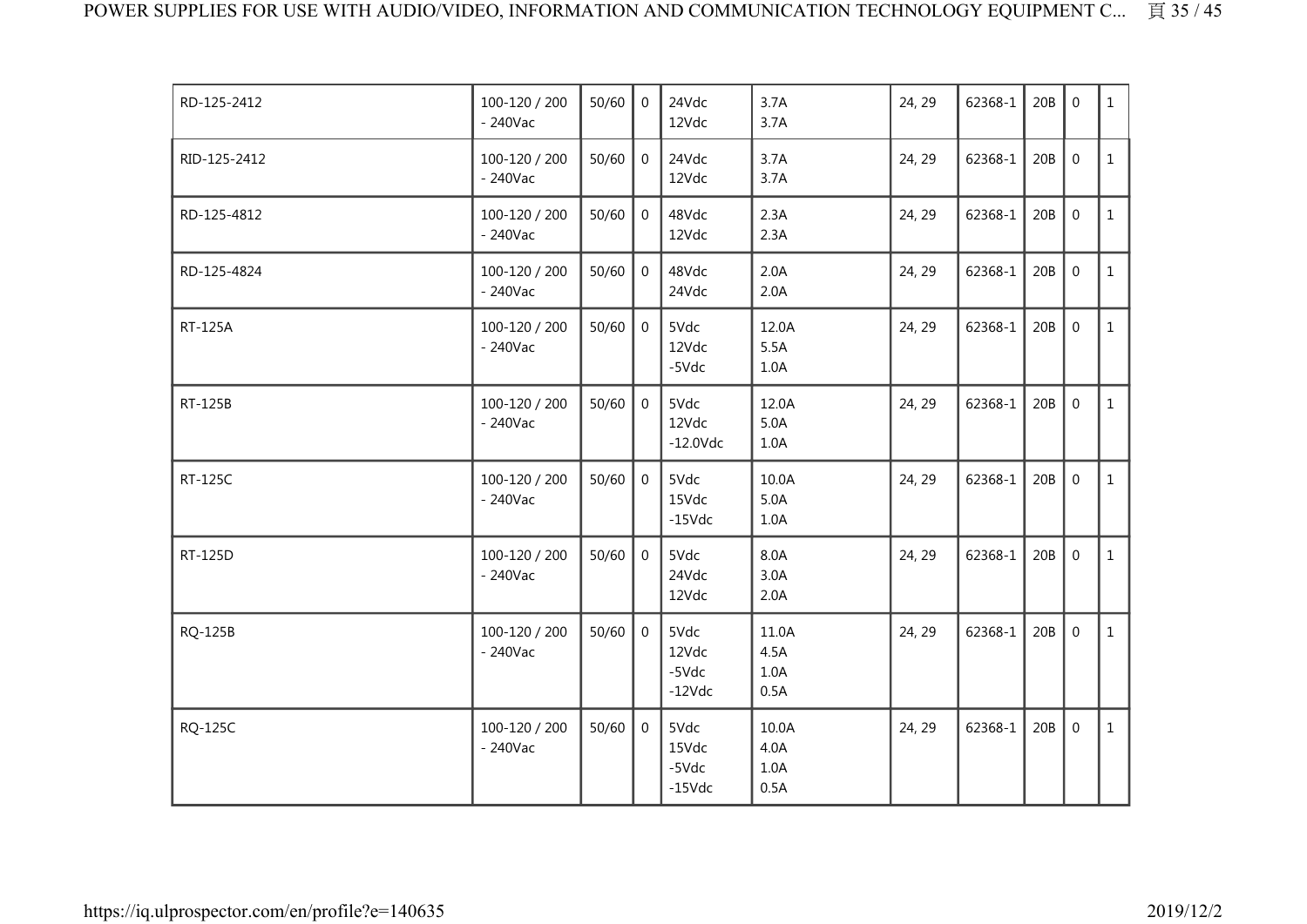| RQ-125D                   | 100-120 / 200<br>$-240$ Vac | 50/60 | $\Omega$       | 5Vdc<br>12Vdc<br>24Vdc<br>$-12Vdc$ | 8.0A<br>2.5A<br>2.0A<br>0.5A | 24, 29 | 62368-1 | 20B | $\Omega$     | $\mathbf{1}$   |
|---------------------------|-----------------------------|-------|----------------|------------------------------------|------------------------------|--------|---------|-----|--------------|----------------|
| UHP-350-3.3, UHP-350R-3.3 | 100-240Vac                  | 50/60 | $\Omega$       | 3.3Vdc                             | 60A                          | 24, 29 | 62368-1 | 20B | $\mathbf{0}$ | $\mathbf{1}$   |
| UHP-350-4.2, UHP-350R-4.2 | 100-240Vac                  | 50/60 | $\overline{0}$ | 4.2Vdc                             | 60A                          | 24, 29 | 62368-1 | 20B | $\mathbf 0$  | $\mathbf{1}$   |
| UHP-350-5, UHP-350R-5     | 100-240Vac                  | 50/60 | $\overline{0}$ | 5Vdc                               | 60A                          | 24, 29 | 62368-1 | 20B | $\mathbf 0$  | $\mathbf{1}$   |
| UHP-350-12, UHP-350R-12   | 100-240Vac                  | 50/60 | $\overline{0}$ | 12Vdc                              | 29.2A                        | 24, 29 | 62368-1 | 20B | $\mathbf 0$  | $\mathbf{1}$   |
| UHP-350-15, UHP-350R-15   | 100-240Vac                  | 50/60 | $\mathbf{0}$   | 15Vdc                              | 23.4A                        | 24, 29 | 62368-1 | 20B | $\mathbf 0$  | $\mathbf{1}$   |
| UHP-350-24, UHP-350R-24   | 100-240Vac                  | 50/60 | $\overline{0}$ | 24Vdc                              | 14.6A                        | 24, 29 | 62368-1 | 20B | $\mathbf 0$  | $\mathbf{1}$   |
| UHP-350-36, UHP-350R-36   | 100-240Vac                  | 50/60 | $\Omega$       | 36Vdc                              | 9.75A                        | 24, 29 | 62368-1 | 20B | $\Omega$     | $\mathbf{1}$   |
| UHP-350-48, UHP-350R-48   | 100-240Vac                  | 50/60 | $\mathbf{0}$   | 48Vdc                              | 7.3A                         | 24, 29 | 62368-1 | 20B | $\mathbf 0$  | $\mathbf{1}$   |
| IRM-05-3.3                | 100-240ac/<br>277ac         | 50/60 | $\overline{0}$ | 3.3dc                              | 1.25A                        | 24, 28 | 62368-1 | 20B | $\mathbf 0$  | 2              |
| IRM-05-5                  | 100-240ac/<br>277ac         | 50/60 | $\mathbf{0}$   | 5dc                                | 1.0A                         | 24, 28 | 62368-1 | 20B | $\mathbf 0$  | $\overline{2}$ |
| IRM-05-12                 | 100-240ac/<br>277ac         | 50/60 | $\overline{0}$ | 12dc                               | 0.42A                        | 24, 28 | 62368-1 | 20B | $\mathbf 0$  | $\overline{2}$ |
| IRM-05-15                 | 100-240ac/<br>277ac         | 50/60 | $\Omega$       | 15dc                               | 0.33A                        | 24, 28 | 62368-1 | 20B | $\mathbf 0$  | $\overline{2}$ |
| IRM-05-24                 | 100-240ac/<br>277ac         | 50/60 | $\Omega$       | 24dc                               | 0.23A                        | 24, 28 | 62368-1 | 20B | $\mathbf{0}$ | $\overline{2}$ |
| IRM-10-3.3                | 100-240ac/<br>277ac         | 50/60 | $\overline{0}$ | 3.3dc                              | 2.5A                         | 24, 28 | 62368-1 | 20B | $\mathbf 0$  | $\overline{2}$ |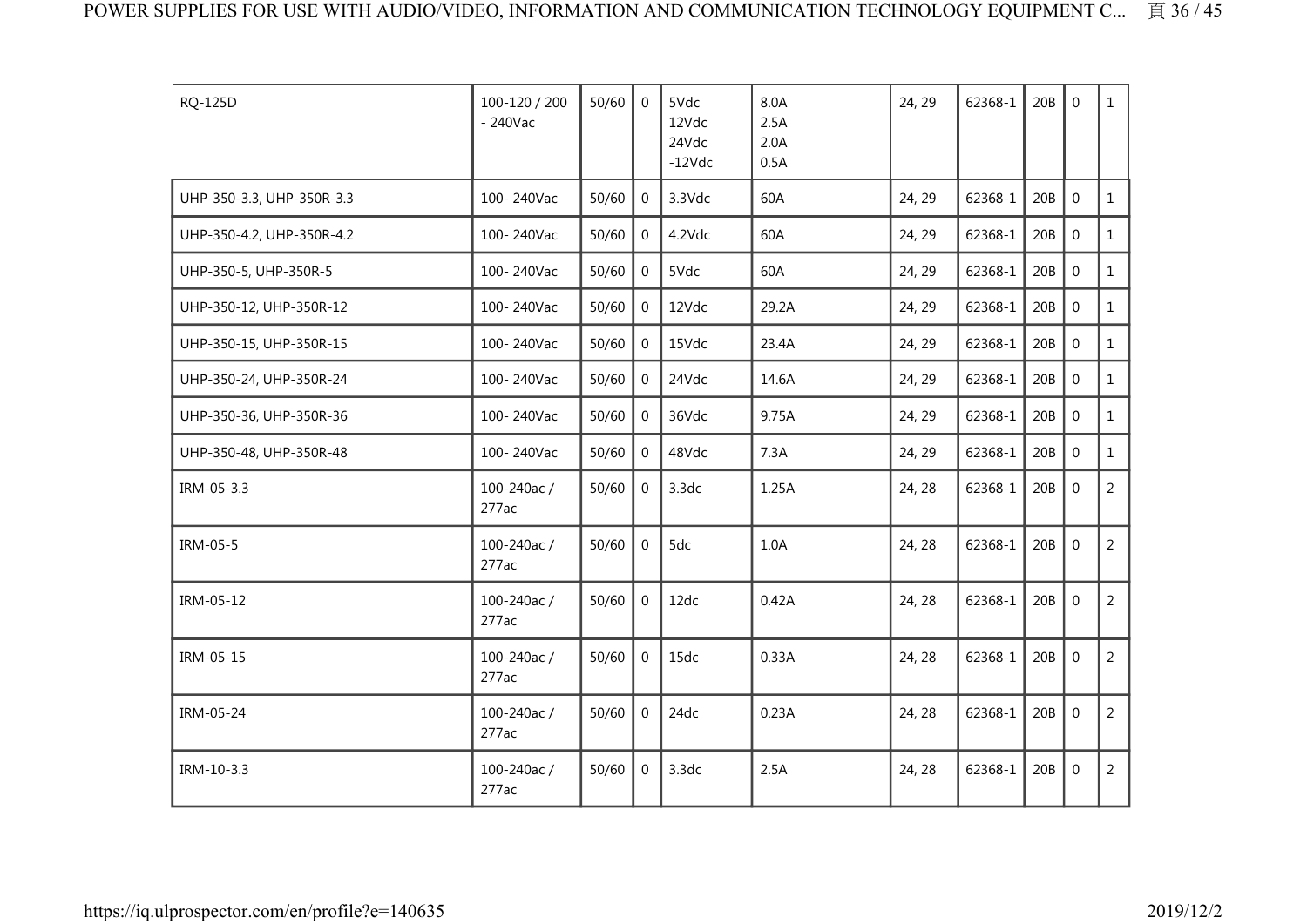| IRM-10-5                | 100-240ac /<br>277ac | 50/60 | $\overline{0}$ | 5dc       | 2.0A  | 24, 28 | 62368-1 | 20B | $\mathbf{0}$     | $\overline{2}$ |
|-------------------------|----------------------|-------|----------------|-----------|-------|--------|---------|-----|------------------|----------------|
| IRM-10-12               | 100-240ac/<br>277ac  | 50/60 | $\overline{0}$ | 12dc      | 0.85A | 24, 28 | 62368-1 | 20B | $\boldsymbol{0}$ | $\overline{2}$ |
| IRM-10-15               | 100-240ac/<br>277ac  | 50/60 | $\overline{0}$ | 15dc      | 0.67A | 24, 28 | 62368-1 | 20B | $\mathbf 0$      | $\overline{2}$ |
| IRM-10-24               | 100-240ac/<br>277ac  | 50/60 | $\Omega$       | 24dc      | 0.42A | 24, 28 | 62368-1 | 20B | $\overline{0}$   | $\overline{2}$ |
| IRM-01-3.3, IRM-01-3.3S | 100-240ac/<br>277ac  | 50/60 | $\overline{0}$ | $+3.3$ dc | 300mA | 24, 28 | 62368-1 | 20B | $\mathbf{0}$     | $\overline{2}$ |
| IRM-01-5, IRM-01-5S     | 100-240ac/<br>277ac  | 50/60 | $\overline{0}$ | $+5$ dc   | 200mA | 24, 28 | 62368-1 | 20B | $\mathbf 0$      | $\overline{2}$ |
| IRM-01-9, IRM-01-9S     | 100-240ac/<br>277ac  | 50/60 | $\mathbf{0}$   | $+9$ dc   | 111mA | 24, 28 | 62368-1 | 20B | $\mathbf 0$      | $\overline{2}$ |
| IRM-01-12, IRM-01-12S   | 100-240ac/<br>277ac  | 50/60 | $\Omega$       | $+12$ dc  | 83mA  | 24, 28 | 62368-1 | 20B | $\mathbf 0$      | $\overline{2}$ |
| IRM-01-15, IRM-01-15S   | 100-240ac/<br>277ac  | 50/60 | $\overline{0}$ | $+15dc$   | 67mA  | 24, 28 | 62368-1 | 20B | $\mathbf 0$      | $\overline{2}$ |
| IRM-01-24, IRM-01-24S   | 100-240ac/<br>277ac  | 50/60 | $\mathbf 0$    | $+24dc$   | 42mA  | 24, 28 | 62368-1 | 20B | $\mathbf 0$      | $\overline{2}$ |
| IRM-02-3.3, IRM-02-3.3S | 100-240ac/<br>277ac  | 50/60 | $\Omega$       | $+3.3$ dc | 600mA | 24, 28 | 62368-1 | 20B | $\mathbf 0$      | $\overline{2}$ |
| IRM-02-5, IRM-02-5S     | 100-240ac/<br>277ac  | 50/60 | $\overline{0}$ | $+5$ dc   | 400mA | 24, 28 | 62368-1 | 20B | $\mathbf 0$      | $\overline{2}$ |
| IRM-02-9, IRM-02-9S     | 100-240ac/<br>277ac  | 50/60 | $\mathbf 0$    | $+9$ dc   | 222mA | 24, 28 | 62368-1 | 20B | $\mathbf 0$      | $\overline{2}$ |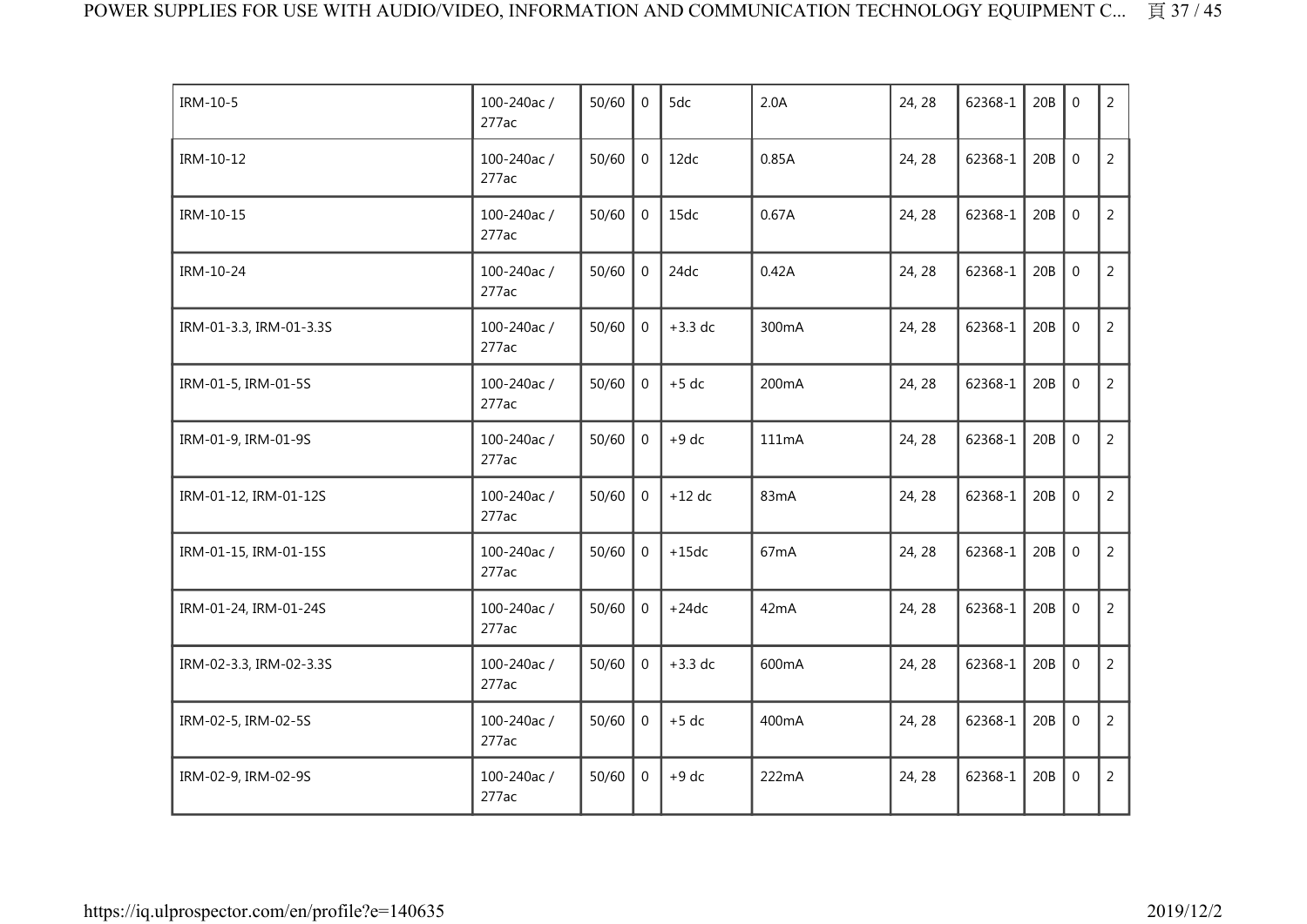| IRM-02-12, IRM-02-12S | 100-240ac/<br>277ac     | 50/60     | $\overline{0}$ | $+12$ dc  | 167mA | 24, 28 | 62368-1       | 20B   | $\mathbf 0$    | 2 <sup>7</sup> |
|-----------------------|-------------------------|-----------|----------------|-----------|-------|--------|---------------|-------|----------------|----------------|
| IRM-02-15, IRM-02-15S | 100-240ac/<br>277ac     | $50/60$ 0 |                | $+15dc$   | 133mA | 24, 28 | 62368-1       | 20B 0 |                | 2              |
| IRM-02-24, IRM-02-24S | 100-240ac/<br>277ac     | 50/60 0   |                | $+24dc$   | 83mA  | 24, 28 | 62368-1 20B 0 |       |                | 2              |
| RS-35-3.3             | 100-240ac               | 50/60 0   |                | 3.3dc     | 7A    | 24, 28 | 62368-1       | 20B 0 |                | 1              |
| RS-35-5               | 100-240ac               | 50/60 0   |                | 5dc       | 7A    | 24, 28 | 62368-1       | 20B   | $\overline{0}$ | $\mathbf{1}$   |
| RS-35-12              | 100-240ac               | $50/60$ 0 |                | 12dc      | 3A    | 24, 28 | 62368-1       | 20B   | $\mathbf 0$    | $\mathbf{1}$   |
| RS-35-15              | 100-240ac               | $50/60$ 0 |                | 15dc      | 2.4A  | 24, 28 | 62368-1       | 20B   | $\overline{0}$ | $\mathbf{1}$   |
| RS-35-24              | 100-240ac               | 50/60 0   |                | 24dc      | 1.5A  | 24, 28 | 62368-1       | 20B   | $\overline{0}$ | 1              |
| RS-35-48              | 100-240ac               | $50/60$ 0 |                | 48dc      | 0.8A  | 24, 28 | 62368-1       | 20B 0 |                | $\mathbf{1}$   |
| RD-35A                | 100-240ac               | $50/60$ 0 |                | 5dc       | 4A    | 24, 28 | 62368-1 20B 0 |       |                | $\mathbf{1}$   |
|                       |                         |           |                | 12dc      | 1A    |        |               |       |                |                |
| RD-35B                | 100-240ac               | $50/60$ 0 |                | 5dc       | 2.2A  | 24, 28 | 62368-1 20B 0 |       |                | $\overline{1}$ |
|                       |                         |           |                | 24dc      | 1A    |        |               |       |                |                |
| RD-3513               | 100-240ac               | 50/60 0   |                | $+13.5dc$ | 1.3A  | 24, 28 | 62368-1 20B 0 |       |                | $\mathbf{1}$   |
|                       |                         |           |                | $-13.5dc$ | 1.3A  |        |               |       |                |                |
| LRS-200-3.3           | 100-120ac/<br>200-240ac | 50/60     | $\mathbf 0$    | 3.3dc     | 40A   | 24, 29 | 62368-1       | 20B   | $\overline{0}$ | $\overline{3}$ |
| LRS-200-4.2           | 100-120ac/<br>200-240ac | 50/60     | $\overline{0}$ | 4.2dc     | 40A   | 24, 29 | 62368-1       | 20B   | $\mathbf 0$    | $\mathsf{3}$   |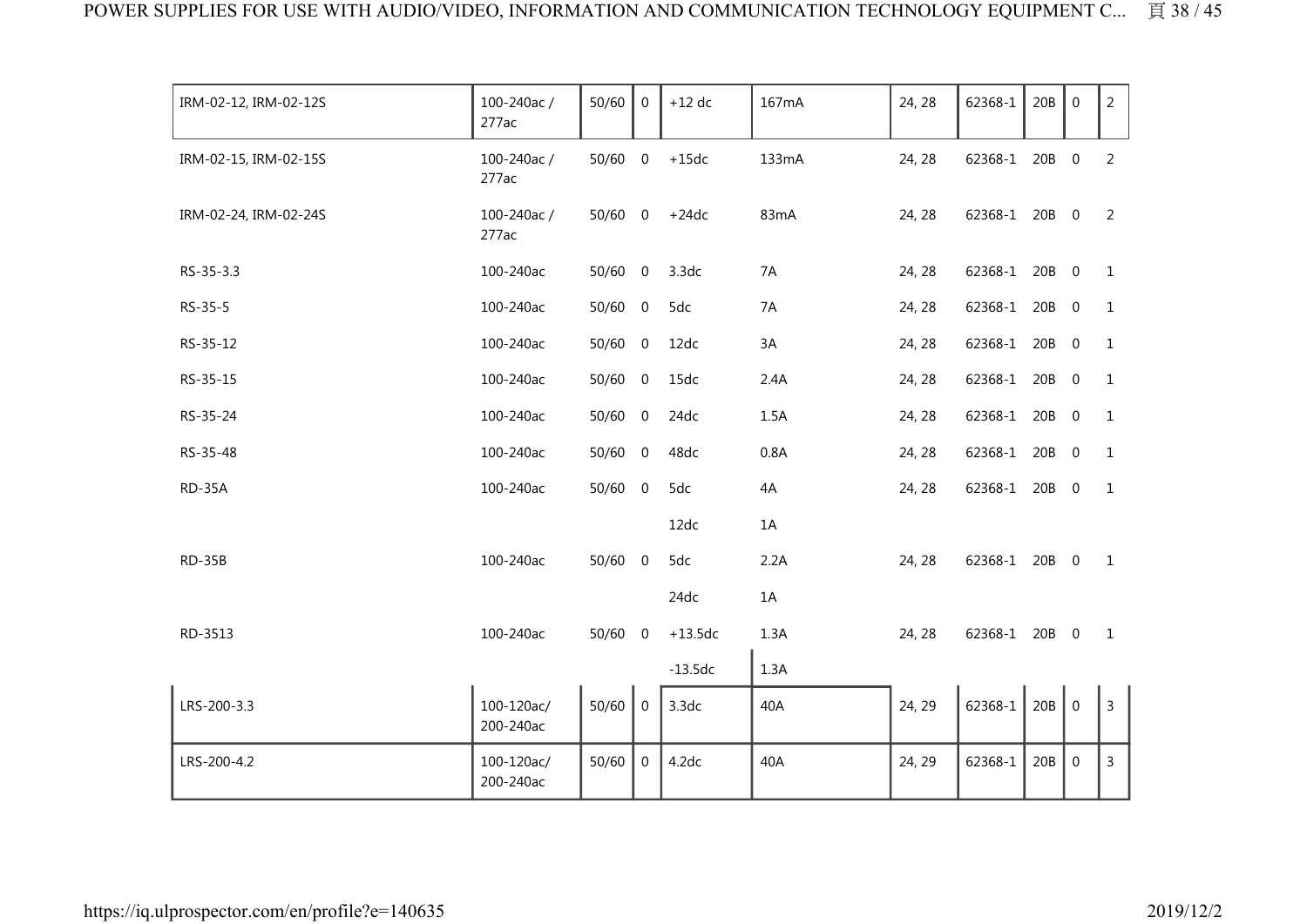| LRS-200-5   | 100-120ac/<br>200-240ac | 50/60 | $\Omega$       | 5dc   | 40A   | 24, 29 | 62368-1 | 20B | $\mathbf 0$      | 3              |
|-------------|-------------------------|-------|----------------|-------|-------|--------|---------|-----|------------------|----------------|
| LRS-200-12  | 100-120ac/<br>200-240ac | 50/60 | $\overline{0}$ | 12dc  | 17A   | 24, 29 | 62368-1 | 20B | $\mathbf 0$      | 3              |
| LRS-200-15  | 100-120ac/<br>200-240ac | 50/60 | $\overline{0}$ | 15dc  | 14A   | 24, 29 | 62368-1 | 20B | $\mathbf 0$      | $\overline{3}$ |
| LRS-200-24  | 100-120ac/<br>200-240ac | 50/60 | $\mathbf{0}$   | 24dc  | 8.8A  | 24, 29 | 62368-1 | 20B | $\mathbf 0$      | 3              |
| LRS-200-36  | 100-120ac/<br>200-240ac | 50/60 | $\overline{0}$ | 36dc  | 5.9A  | 24, 29 | 62368-1 | 20B | $\mathbf 0$      | $\overline{3}$ |
| LRS-200-48  | 100-120ac/<br>200-240ac | 50/60 | $\mathbf{0}$   | 48dc  | 4.4A  | 24, 29 | 62368-1 | 20B | $\mathbf{0}$     | $\overline{3}$ |
| LRS-350-3.3 | 100-120ac/<br>200-240ac | 50/60 | 0              | 3.3dc | 60A   | 24, 29 | 62368-1 | 20B | $\mathbf 0$      | $\overline{3}$ |
| LRS-350-4.2 | 100-120ac/<br>200-240ac | 50/60 | $\overline{0}$ | 4.2dc | 60A   | 24, 29 | 62368-1 | 20B | $\mathbf 0$      | $\overline{3}$ |
| LRS-350-5   | 100-120ac/<br>200-240ac | 50/60 | $\overline{0}$ | 5dc   | 60A   | 24, 29 | 62368-1 | 20B | $\mathbf 0$      | $\overline{3}$ |
| LRS-350-12  | 100-120ac/<br>200-240ac | 50/60 | $\mathbf 0$    | 12dc  | 29A   | 24, 29 | 62368-1 | 20B | $\mathbf{0}$     | $\overline{3}$ |
| LRS-350-15  | 100-120ac/<br>200-240ac | 50/60 | $\overline{0}$ | 15dc  | 23.2A | 24, 29 | 62368-1 | 20B | $\boldsymbol{0}$ | $\overline{3}$ |
| LRS-350-24  | 100-120ac/<br>200-240ac | 50/60 | $\overline{0}$ | 24dc  | 14.6A | 24, 29 | 62368-1 | 20B | $\mathbf 0$      | 3              |
| LRS-350-36  | 100-120ac/<br>200-240ac | 50/60 | $\overline{0}$ | 36dc  | 9.7A  | 24, 29 | 62368-1 | 20B | $\mathbf 0$      | $\overline{3}$ |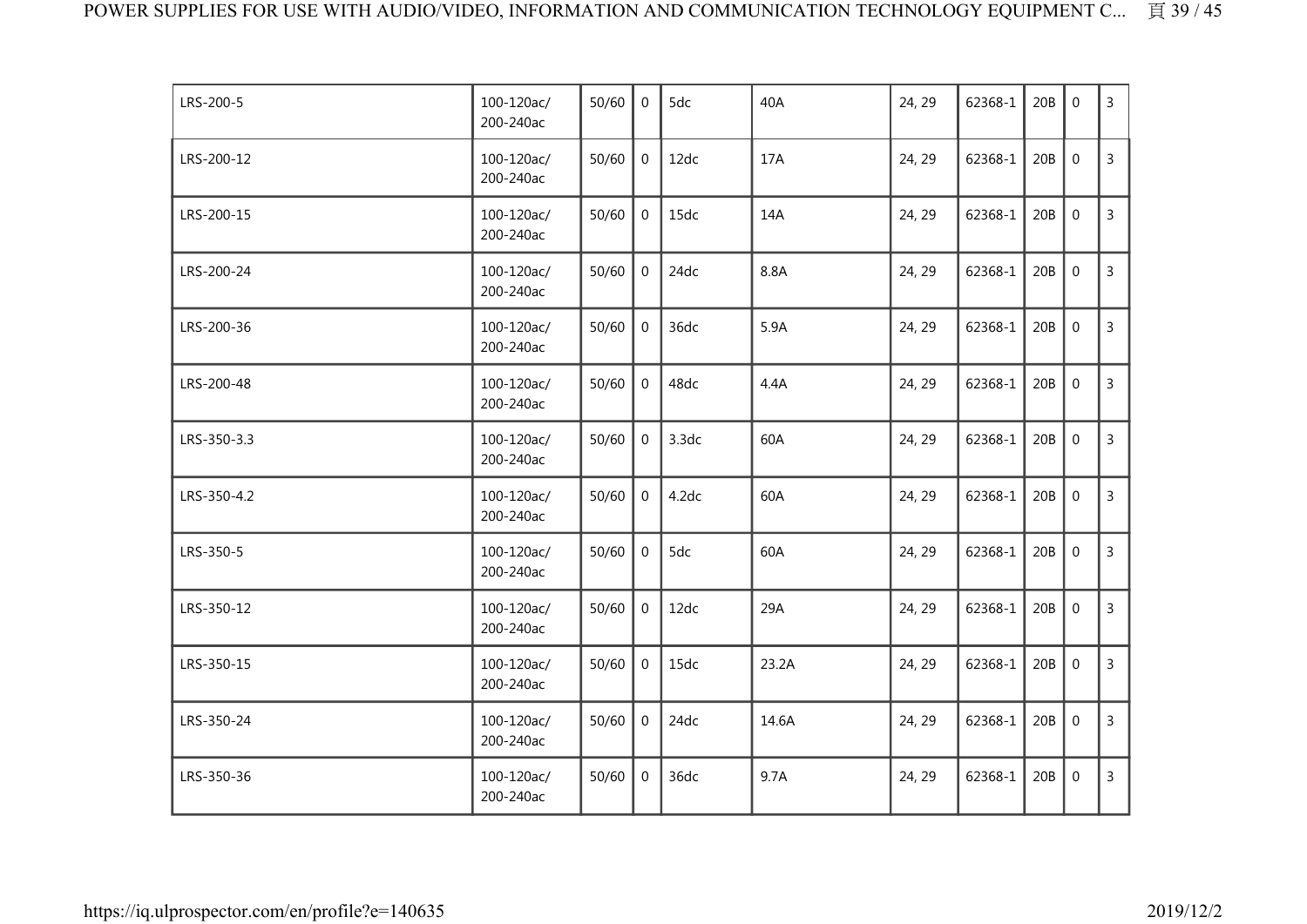| LRS-350-48 | 100-120ac/<br>200-240ac | 50/60 | $\overline{0}$ | 48dc  | 7.3A  | 24, 29 | 62368-1 | 20B | $\mathbf 0$      | $\overline{3}$ |
|------------|-------------------------|-------|----------------|-------|-------|--------|---------|-----|------------------|----------------|
| IRM-15-3.3 | 100-240ac/<br>277ac     | 50/60 | $\mathbf 0$    | 3.3dc | 3.5A  | 24, 28 | 62368-1 | 20B | $\mathbf 0$      | 2              |
| IRM-15-5   | 100-240ac/<br>277ac     | 50/60 | $\mathbf 0$    | 5dc   | 3.0A  | 24, 28 | 62368-1 | 20B | $\mathbf 0$      | $\overline{2}$ |
| IRM-15-12  | 100-240ac/<br>277ac     | 50/60 | 0              | 12dc  | 1.25A | 24, 28 | 62368-1 | 20B | $\boldsymbol{0}$ | $\overline{2}$ |
| IRM-15-15  | 100-240ac/<br>277ac     | 50/60 | $\overline{0}$ | 15dc  | 1.0A  | 24, 28 | 62368-1 | 20B | $\mathbf 0$      | $\overline{2}$ |
| IRM-15-24  | 100-240ac/<br>277ac     | 50/60 | $\mathbf 0$    | 24dc  | 0.63A | 24, 28 | 62368-1 | 20B | $\mathbf 0$      | $\overline{2}$ |
| IRM-20-3.3 | 100-240ac/<br>277ac     | 50/60 | $\mathbf 0$    | 3.3dc | 4.5A  | 24, 28 | 62368-1 | 20B | $\overline{0}$   | $\overline{2}$ |
| IRM-20-5   | 100-240ac/<br>277ac     | 50/60 | $\mathbf 0$    | 5dc   | 4.0A  | 24, 28 | 62368-1 | 20B | $\mathbf 0$      | $\overline{2}$ |
| IRM-20-12  | 100-240ac/<br>277ac     | 50/60 | $\overline{0}$ | 12dc  | 1.8A  | 24, 28 | 62368-1 | 20B | $\mathbf 0$      | $\overline{2}$ |
| IRM-20-15  | 100-240ac/<br>277ac     | 50/60 | $\mathbf 0$    | 15dc  | 1.4A  | 24, 28 | 62368-1 | 20B | $\mathbf 0$      | $\overline{2}$ |
| IRM-20-24  | 100-240ac/<br>277ac     | 50/60 | $\mathbf 0$    | 24dc  | 0.9A  | 24, 28 | 62368-1 | 20B | $\mathbf 0$      | $\overline{2}$ |
| RS-75-3.3  | 100-240ac               | 50/60 | 0              | 3.3dc | 15A   | 24, 28 | 62368-1 | 20B | $\mathbf 0$      | $\mathbf{1}$   |
| RS-75-5    | 100-240ac               | 50/60 | 0              | 5dc   | 12A   | 24, 28 | 62368-1 | 20B | $\mathbf 0$      | $\mathbf{1}$   |
| RS-75-12   | 100-240ac               | 50/60 | $\overline{0}$ | 12dc  | 6A    | 24, 28 | 62368-1 | 20B | $\mathbf 0$      | $\mathbf{1}$   |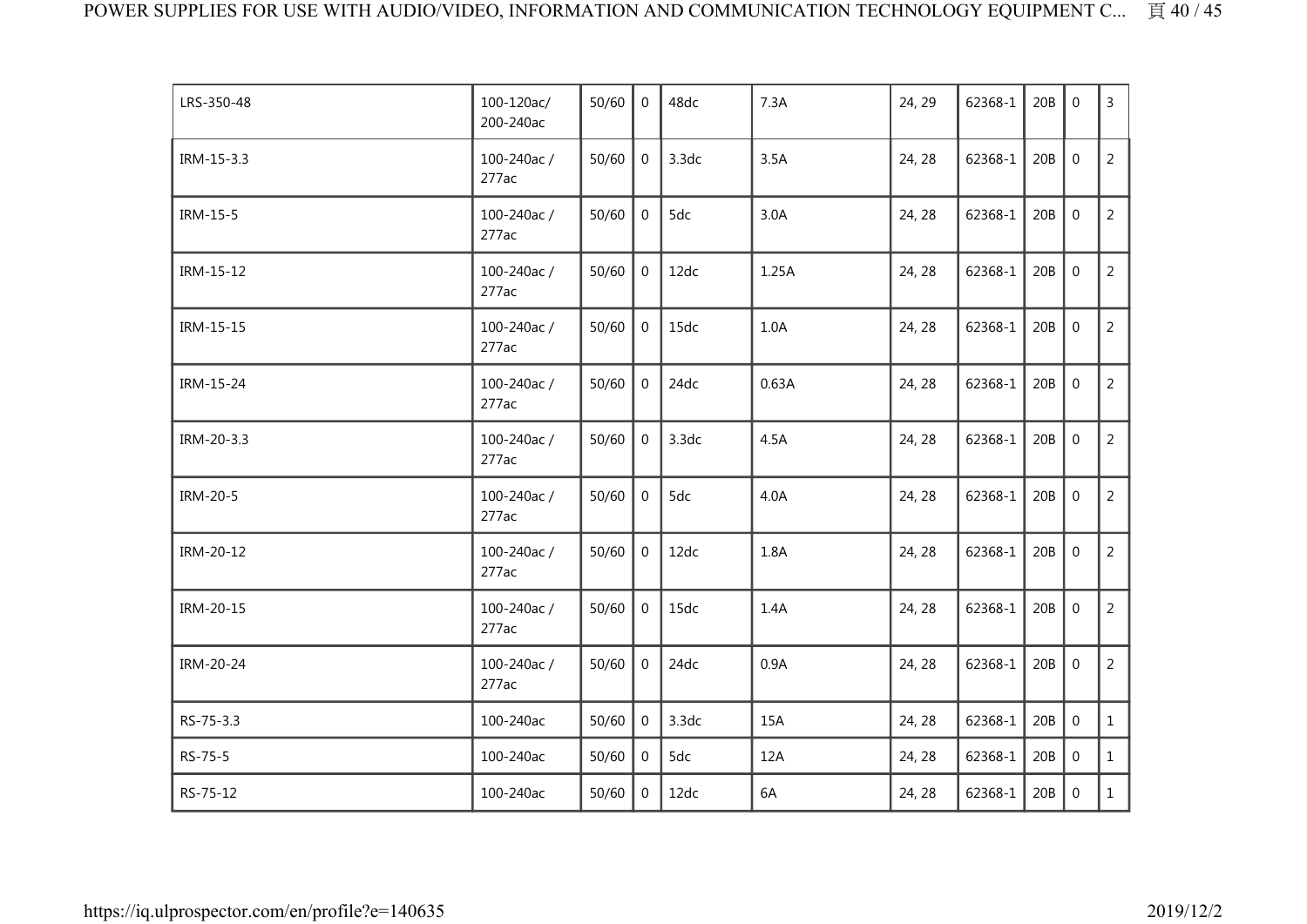| RS-75-15      | 100-240ac | 50/60 | $\Omega$       | 15dc    | 5A   | 24, 28 | 62368-1 | 20B | $\Omega$         | $\mathbf{1}$ |
|---------------|-----------|-------|----------------|---------|------|--------|---------|-----|------------------|--------------|
| RS-75-24      | 100-240ac | 50/60 | $\mathbf 0$    | 24dc    | 3.2A | 24, 28 | 62368-1 | 20B | $\boldsymbol{0}$ | $\mathbf{1}$ |
| RS-75-48      | 100-240ac | 50/60 | 0              | 48dc    | 1.6A | 24, 28 | 62368-1 | 20B | $\boldsymbol{0}$ | $\mathbf{1}$ |
| RD-65A        | 100-240ac | 50/60 | $\mathbf 0$    | 5dc     | 6A   | 24, 28 | 62368-1 | 20B | $\mathbf 0$      | $\mathbf{1}$ |
|               |           |       |                | 12dc    | 3A   | 24, 28 | 62368-1 | 20B | $\boldsymbol{0}$ | $\mathbf{1}$ |
| $RD-65B$      | 100-240ac | 50/60 | $\overline{0}$ | 5dc     | 4A   | 24, 28 | 62368-1 | 20B | $\mathbf 0$      | $\mathbf{1}$ |
|               |           |       |                | 24dc    | 2A   | 24, 28 | 62368-1 | 20B | $\boldsymbol{0}$ | $\mathbf{1}$ |
| RID-65A       | 100-240ac | 50/60 | $\overline{0}$ | 5dc     | 6A   | 24, 28 | 62368-1 | 20B | $\mathbf 0$      | $\mathbf{1}$ |
|               |           |       |                | 12dc    | 3A   | 24, 28 | 62368-1 | 20B | $\boldsymbol{0}$ | $\mathbf{1}$ |
| RID-65B       | 100-240ac | 50/60 | 0              | 5dc     | 4A   | 24, 28 | 62368-1 | 20B | $\boldsymbol{0}$ | $\mathbf{1}$ |
|               |           |       |                | 24dc    | 2A   | 24, 28 | 62368-1 | 20B | $\boldsymbol{0}$ | $\mathbf{1}$ |
| <b>RT-65A</b> | 100-240ac | 50/60 | $\overline{0}$ | 5dc     | 6A   | 24, 28 | 62368-1 | 20B | $\boldsymbol{0}$ | $\mathbf{1}$ |
|               |           |       |                | 12dc    | 2.8A | 24, 28 | 62368-1 | 20B | $\mathbf 0$      | $\mathbf{1}$ |
|               |           |       |                | $-5dc$  | 0.5A | 24, 28 | 62368-1 | 20B | $\boldsymbol{0}$ | $\mathbf{1}$ |
| <b>RT-65B</b> | 100-240ac | 50/60 | $\overline{0}$ | 5dc     | 5A   | 24, 28 | 62368-1 | 20B | $\overline{0}$   | $\mathbf{1}$ |
|               |           |       |                | 12dc    | 2.8A | 24, 28 | 62368-1 | 20B | $\mathbf 0$      | $\mathbf{1}$ |
|               |           |       |                | $-12dc$ | 0.5A | 24, 28 | 62368-1 | 20B | $\mathbf 0$      | $\mathbf{1}$ |
| <b>RT-65C</b> | 100-240ac | 50/60 | $\overline{0}$ | 5dc     | 5A   | 24, 28 | 62368-1 | 20B | $\,0\,$          | $\mathbf{1}$ |
|               |           |       |                | 15dc    | 2.2A | 24, 28 | 62368-1 | 20B | $\boldsymbol{0}$ | $\mathbf{1}$ |
|               |           |       |                | $-15dc$ | 0.5A | 24, 28 | 62368-1 | 20B | $\,0\,$          | $\mathbf{1}$ |
|               |           |       |                |         |      |        |         |     |                  |              |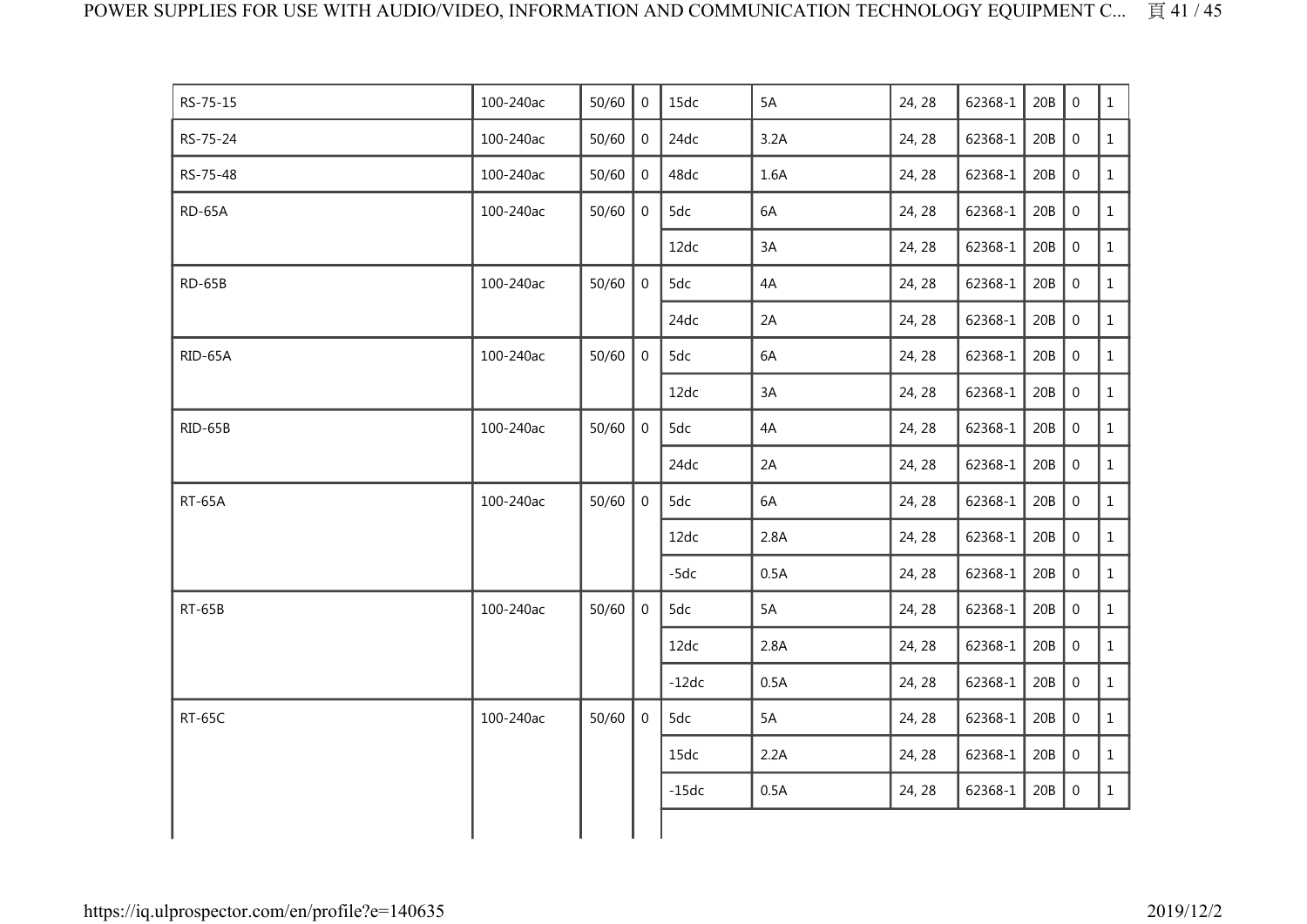|               |           |         |                  | 5dc      | 4A   | 24, 28 | 62368-1 | 20B   | $\boldsymbol{0}$ | $\mathbf{1}$ |
|---------------|-----------|---------|------------------|----------|------|--------|---------|-------|------------------|--------------|
|               |           |         |                  | 24dc     | 1.5A | 24, 28 | 62368-1 | 20B   | $\overline{0}$   | 1            |
|               |           |         |                  | 12dc     | 1A   | 24, 28 | 62368-1 | 20B   | $\overline{0}$   | 1            |
| <b>RQ-65B</b> | 100-240ac | 50/60   | $\overline{0}$   | 5dc      | 6A   | 24, 28 | 62368-1 | 20B   | $\overline{0}$   | 1            |
|               |           |         |                  | 12dc     | 2A   | 24, 28 | 62368-1 | 20B   | $\overline{0}$   | 1            |
|               |           |         |                  | $-5dc$   | 0.5A | 24, 28 | 62368-1 | 20B   | $\overline{0}$   | 1            |
|               |           |         |                  | $-12dc$  | 0.5A | 24, 28 | 62368-1 | 20B   | $\overline{0}$   | 1            |
| <b>RQ-65C</b> | 100-240ac | 50/60 0 |                  | 5dc      | 5A   | 24, 28 | 62368-1 | 20B   | $\overline{0}$   | 1            |
|               |           |         |                  | 15dc     | 2A   | 24, 28 | 62368-1 | 20B   | $\overline{0}$   | 1            |
|               |           |         |                  | $-5dc$   | 0.5A | 24, 28 | 62368-1 | 20B   | $\overline{0}$   | 1            |
|               |           |         |                  | $-15dc$  | 0.5A | 24, 28 | 62368-1 | 20B   | $\overline{0}$   | 1            |
| <b>RQ-65D</b> | 100-240ac | 50/60   | $\boldsymbol{0}$ | 5dc      | 4A   | 24, 28 | 62368-1 | 20B   | $\overline{0}$   | 1            |
|               |           |         |                  | 12dc     | 1.5A | 24, 28 | 62368-1 | 20B   | $\overline{0}$   | 1            |
|               |           |         |                  | 24dc     | $1A$ | 24, 28 | 62368-1 | 20B   | $\overline{0}$   | $\mathbf 1$  |
|               |           |         |                  | $-12dc$  | 0.5A | 24, 28 | 62368-1 | 20B   | $\,0\,$          | $\mathbf{1}$ |
| RS-50-3.3     | 100-240ac | 50/60   | $\overline{0}$   | $+3.3dc$ | 10A  | 24, 28 | 62368-1 | $20B$ | $\boldsymbol{0}$ | $\mathbf{1}$ |
| RS-50-5       | 100-240ac | 50/60   | $\boldsymbol{0}$ | $+5dc$   | 10A  | 24, 28 | 62368-1 | 20B   | $\boldsymbol{0}$ | $\mathbf{1}$ |
| RS-50-12      | 100-240ac | 50/60   | $\mathbf 0$      | $+12dc$  | 4.2A | 24, 28 | 62368-1 | $20B$ | $\boldsymbol{0}$ | $\mathbf{1}$ |
| RS-50-15      | 100-240ac | 50/60   | $\mathbf 0$      | $+15dc$  | 3.4A | 24, 28 | 62368-1 | $20B$ | $\boldsymbol{0}$ | $\mathbf{1}$ |
| RS-50-24      | 100-240ac | 50/60   | $\mathbf 0$      | $+24dc$  | 2.2A | 24, 28 | 62368-1 | 20B   | $\boldsymbol{0}$ | $\mathbf{1}$ |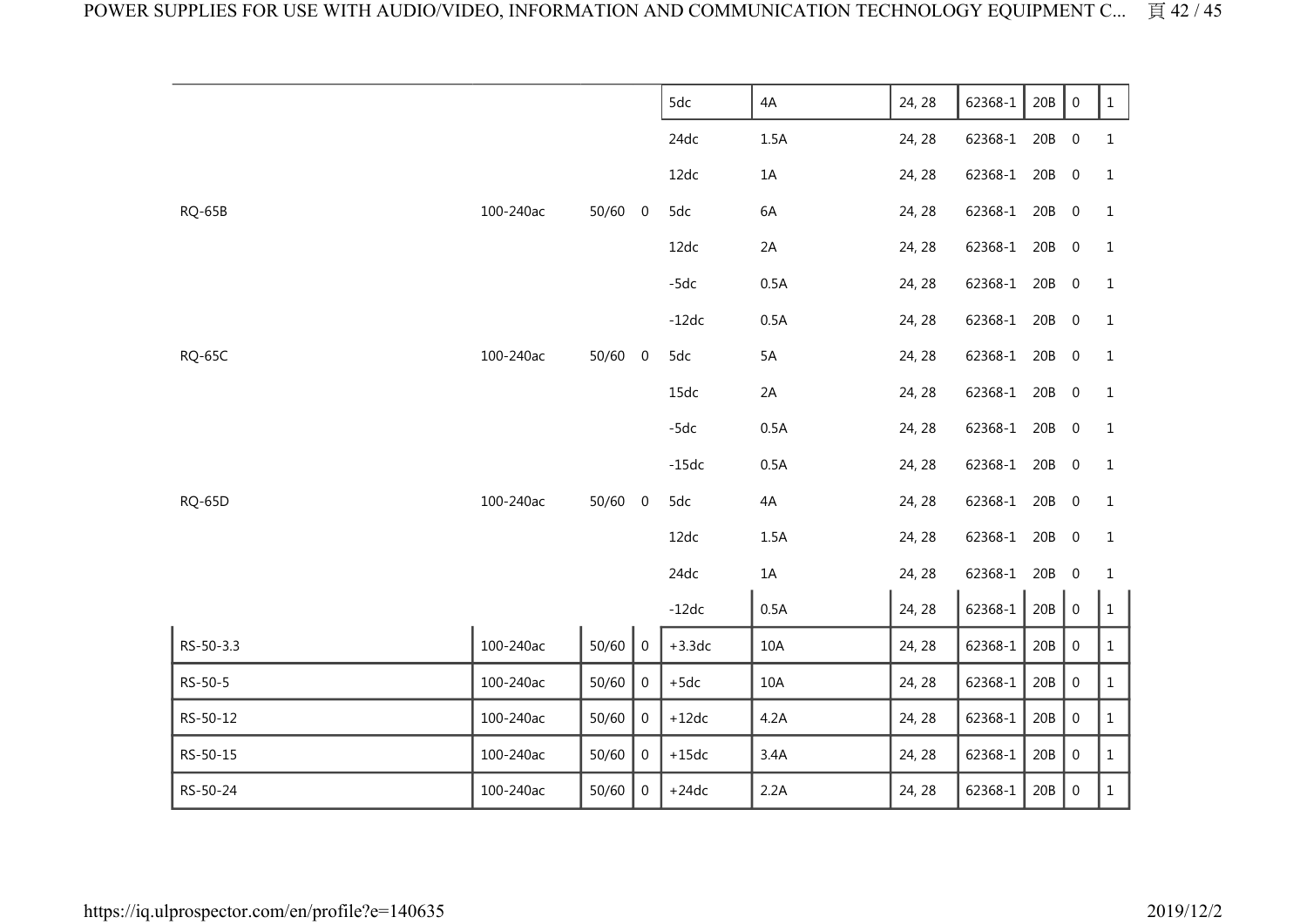| RS-50-48      | 100-240ac | 50/60 | $\Omega$       | $+48dc$ | 1.1A | 24, 28 | 62368-1 | 20B | $\Omega$         | $\mathbf{1}$ |
|---------------|-----------|-------|----------------|---------|------|--------|---------|-----|------------------|--------------|
| RD-50A        | 100-240ac | 50/60 | $\mathbf 0$    | $+5dc$  | 6A   | 24, 28 | 62368-1 | 20B | $\boldsymbol{0}$ | $\mathbf{1}$ |
|               |           |       |                | $+12dc$ | 2A   | 24, 28 | 62368-1 | 20B | $\boldsymbol{0}$ | $\mathbf{1}$ |
| RD-50B        | 100-240ac | 50/60 | $\mathbf 0$    | $+5dc$  | 4A   | 24, 28 | 62368-1 | 20B | $\mathbf 0$      | $\mathbf{1}$ |
|               |           |       |                | $+24dc$ | 1.4A | 24, 28 | 62368-1 | 20B | $\boldsymbol{0}$ | $\mathbf{1}$ |
| RID-50A       | 100-240ac | 50/60 | $\mathbf 0$    | $+5dc$  | 6A   | 24, 28 | 62368-1 | 20B | $\mathbf 0$      | $\mathbf{1}$ |
|               |           |       |                | $+12dc$ | 2A   | 24, 28 | 62368-1 | 20B | $\boldsymbol{0}$ | $\mathbf{1}$ |
| RID-50B       | 100-240ac | 50/60 | $\mathbf 0$    | $+5dc$  | 4A   | 24, 28 | 62368-1 | 20B | $\mathbf 0$      | $\mathbf{1}$ |
|               |           |       |                | $+24dc$ | 1.4A | 24, 28 | 62368-1 | 20B | $\boldsymbol{0}$ | $\mathbf{1}$ |
| <b>RT-50A</b> | 100-240ac | 50/60 | $\overline{0}$ | $+5dc$  | 4A   | 24, 28 | 62368-1 | 20B | $\boldsymbol{0}$ | $\mathbf{1}$ |
|               |           |       |                | $+12dc$ | 2A   | 24, 28 | 62368-1 | 20B | $\,0\,$          | $\mathbf{1}$ |
|               |           |       |                | $-5dc$  | 0.5A | 24, 28 | 62368-1 | 20B | $\boldsymbol{0}$ | $\mathbf{1}$ |
| <b>RT-50B</b> | 100-240ac | 50/60 | $\mathbf 0$    | $+5dc$  | 4A   | 24, 28 | 62368-1 | 20B | $\mathbf 0$      | $\mathbf{1}$ |
|               |           |       |                | $+12dc$ | 2A   | 24, 28 | 62368-1 | 20B | $\boldsymbol{0}$ | $\mathbf{1}$ |
|               |           |       |                | $-12dc$ | 0.5A | 24, 28 | 62368-1 | 20B | $\mathbf 0$      | $\mathbf{1}$ |
| <b>RT-50C</b> | 100-240ac | 50/60 | $\overline{0}$ | $+5dc$  | 4A   | 24, 28 | 62368-1 | 20B | $\mathbf 0$      | $\mathbf{1}$ |
|               |           |       |                | $+15dc$ | 1.5A | 24, 28 | 62368-1 | 20B | $\mathbf 0$      | $\mathbf{1}$ |
|               |           |       |                | $-15dc$ | 0.5A | 24, 28 | 62368-1 | 20B | $\,0\,$          | $\mathbf{1}$ |
| RT-50D        | 100-240ac | 50/60 | 0              | $+5dc$  | 3A   | 24, 28 | 62368-1 | 20B | $\boldsymbol{0}$ | $\mathbf{1}$ |
|               |           |       |                | $+24dc$ | 1A   | 24, 28 | 62368-1 | 20B | $\,0\,$          | $\mathbf{1}$ |
|               |           |       |                |         |      |        |         |     |                  |              |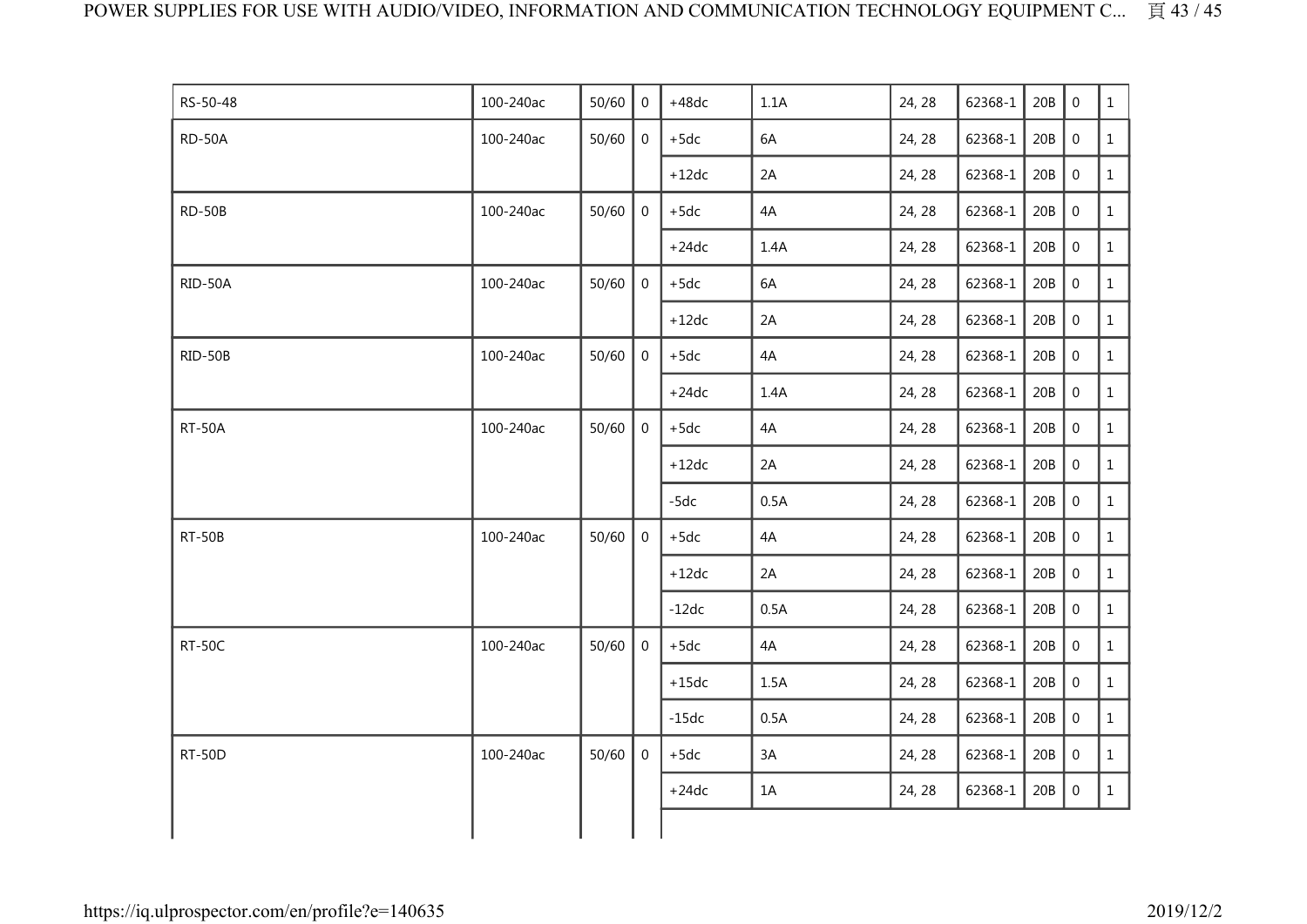|               |           |       |                | $+12dc$ | 1A      | 24, 28 | 62368-1           | 20B | $\boldsymbol{0}$ | $\,1\,$      |
|---------------|-----------|-------|----------------|---------|---------|--------|-------------------|-----|------------------|--------------|
| <b>RQ-50B</b> | 100-240ac | 50/60 | 0              | $+5dc$  | 5A      | 24, 28 | 62368-1           | 20B | $\boldsymbol{0}$ | 1            |
|               |           |       |                | $+12dc$ | 1A      | 24, 28 | 62368-1           | 20B | $\boldsymbol{0}$ | 1            |
|               |           |       |                | $-5dc$  | 0.5A    | 24, 28 | 62368-1           | 20B | $\boldsymbol{0}$ | $\mathbf{1}$ |
|               |           |       |                | $-12dc$ | 0.5A    | 24, 28 | 62368-1           | 20B | $\,0\,$          | $\mathbf{1}$ |
| <b>RQ-50C</b> | 100-240ac | 50/60 | $\overline{0}$ | $+5dc$  | 5A      | 24, 28 | 62368-1           | 20B | $\overline{0}$   | $\mathbf{1}$ |
|               |           |       |                |         | $+15dc$ | 1A     | 62368-1<br>24, 28 | 20B | $\boldsymbol{0}$ | $\mathbf{1}$ |
|               |           |       |                | -5dc    | 0.5A    | 24, 28 | 62368-1           | 20B | $\boldsymbol{0}$ | $\mathbf{1}$ |
|               |           |       |                | $-15dc$ | 0.5A    | 24, 28 | 62368-1           | 20B | $\,0\,$          | 1            |
| <b>RQ-50D</b> | 100-240ac | 50/60 | $\mathbf 0$    | $+5dc$  | 3A      | 24, 28 | 62368-1           | 20B | $\overline{0}$   | $\mathbf{1}$ |
|               |           |       |                | $+12dc$ | 0.9A    | 24, 28 | 62368-1           | 20B | $\boldsymbol{0}$ | $1\,$        |
|               |           |       |                | $+24dc$ | 0.9A    | 24, 28 | 62368-1           | 20B | $\overline{0}$   | $\mathbf{1}$ |
|               |           |       |                | $-12dc$ | 0.5A    | 24, 28 | 62368-1           | 20B | $\mathbf 0$      | $\mathbf{1}$ |

(!!): where y can be blank or CAN; z can be blank, PM or CAN

(@): where z can be -C or blank

(#):  $a = C$ , E, H, K or # for different Power Module and  $x = 0-9$  for marketing purpose

(\*): Represent different output rating condition: with Fan / without Fan.

(\$): with fan

(%): without fan

 $(8)$ : X = G or blank

(a):  $y =$  blank, PM or CAN